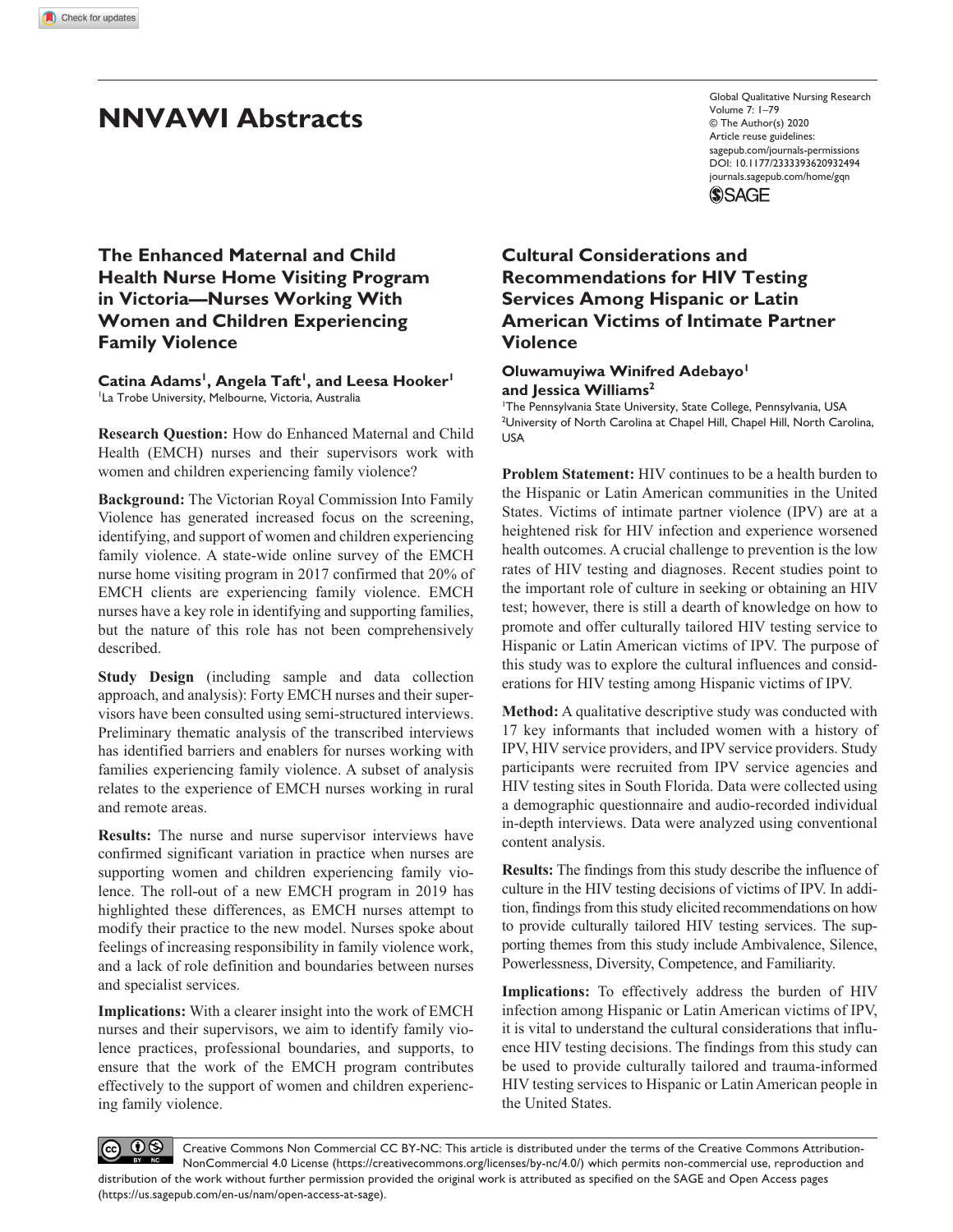## **Meaning, Context, and Indigenous Structures for the Management of Family Violence in a Yoruba Subethnic Community: A Qualitative Pilot Study**

Adekemi E. Olowokere<sup>1</sup>, Oluwasayo B. Ogunlade<sup>1</sup>, **Ojo Agunbiade<sup>1</sup>, Aanuoluwapo O. Olajubu<sup>1</sup>,** and Oyeyemi O. Oyelade<sup>1</sup> 1 Obafemi Awolowo University, Ile-Ife, Nigeria

Documented interventions for the management of family violence are based majorly on law enforcement and the judicial referral system in developed countries. This is contrary to the societal belief that happenings within the family cycle should be kept secret in the Nigerian setting. This makes the victim of family violence to suffer in silence and has often resulted in a lot of psychological disturbance and its attendant's problem among affected couples. It will be of utmost importance as a preliminary study to a larger study aiming at developing an indigenous intervention for management of family violence to understand family violence as perceived by this population. This study explored the meaning and context of family violence and the indigenous structure use for its management among a Yoruba subethnic group. This was an exploratory cross-sectional study in which 20 community stakeholders were recruited through purposive sampling. The data were collected via in-depth interview (IDI) and focus group discussion (FGD). Data analysis was done using Atlas.ti qualitative software. The result shows that family violence was seen as being synonymous to all forms of physical violence that occurs within a family relationship. There was no single word in the subgroup that could be used to represent family violence. While other forms of family violence (sexual, psychological, and economical) were seen as causes of Family violence. Religious leaders were identified as key indigenous structure for effective management of family violence among other indigenous structures which include extended family mediation and community/royal father interventions. The study showed that these groups of people are also affected by the male dominance belief in the society which has contributed to men perpetration of violence in the family. The study concluded that an indigenous intervention that will help control family violence must focus on strengthening community structures, most importantly, the religious institutions on how to instill mutual respect among couples and train them on conflict resolution skills as family violence in the group is seen as issues that should not be taken out of community structure.

## **Hair Cortisol as a Biomarker of Chronic Stress Among Saudi Women Who Are Survivors of Abuse**

**Eman Alhalal<sup>1</sup> and Rawaih Falatah<sup>1</sup>** 1 King Saud University, Riyadh, Saudi Arabia

**Problem and Purpose:** The current evidence is still inconsistency regarding the negative consequences of intimate partner violence (IPV) on HPA (hypothalamic, pituitary, adrenal) axis activation. The previous studies have mainly relayed on salivary and blood sampling, which both reflect acute stress instead of chronic stress. A novel approach is recently emerged to retrospectively look to cortisol concentration as a biomarker of HPA axis activity, yet this approach has not been used with Saudi women. Examining the biological outcomes in the context of IPV is significant in understanding the HPA axis activity of women as a result of experiencing IPV. This understanding could help in increasing early recognition of abused women at risk of chronic illness and tailoring the required intervention programs for these women. Moreover, this study could substantiate the effects of IPV on Saudi women's health and disease, which has received little recognition within the medical community in Saudi Arabia. The aims of this study were to (a) examine whether there is any distinction in cortisol levels between women exposed to IPV and women without abuse experiences, and (b) estimate whether cortisol secretion is associated with severity of IPV, mental health conditions (post-traumatic stress disorder [PTSD] and depression), and women resilience.

**Method:** A cross-sectional design was used. A convenience sample of 162 women was recruited with having two groups depending on exposure to IPV (IPV group and control group). The recruitment of women took place in primary health care units and outpatient clinics in Saudi Arabia. Hair cortisol concentration was measured in 6-cm-long hair strands. During the structured interview, women's body mass index (BMI), IPV severity, PTSD and depressive symptoms as well as women's resilience were also assessed.

**Results:** The findings will be available before June 2020.

## **The Effects of an Intimate Partner Violence Educational Intervention on Nurses: A Quasi-Experimental Study**

**Eman Alhalal<sup>1</sup>** 

King Saud University, Riyadh, Saudi Arabia

**Problem and Purpose:** Intimate partner violence (IPV) is a health issue that affects women globally. Nurses have a unique role in responding to the needs of IPV survivors. Yet, nurses are not adequately prepared to take on their roles in dealing with IPV. Developing IPV educational interventions for nurses is a crucial step to equip them with the necessary knowledge and improve their attitudes and clinical practices. The aim is to assess the impacts of IPV educational intervention on nurses' knowledge, attitudes, and behaviors.

**Method:** A quasi-experimental design was used. A convenience sample of nurses was recruited from two hospitals in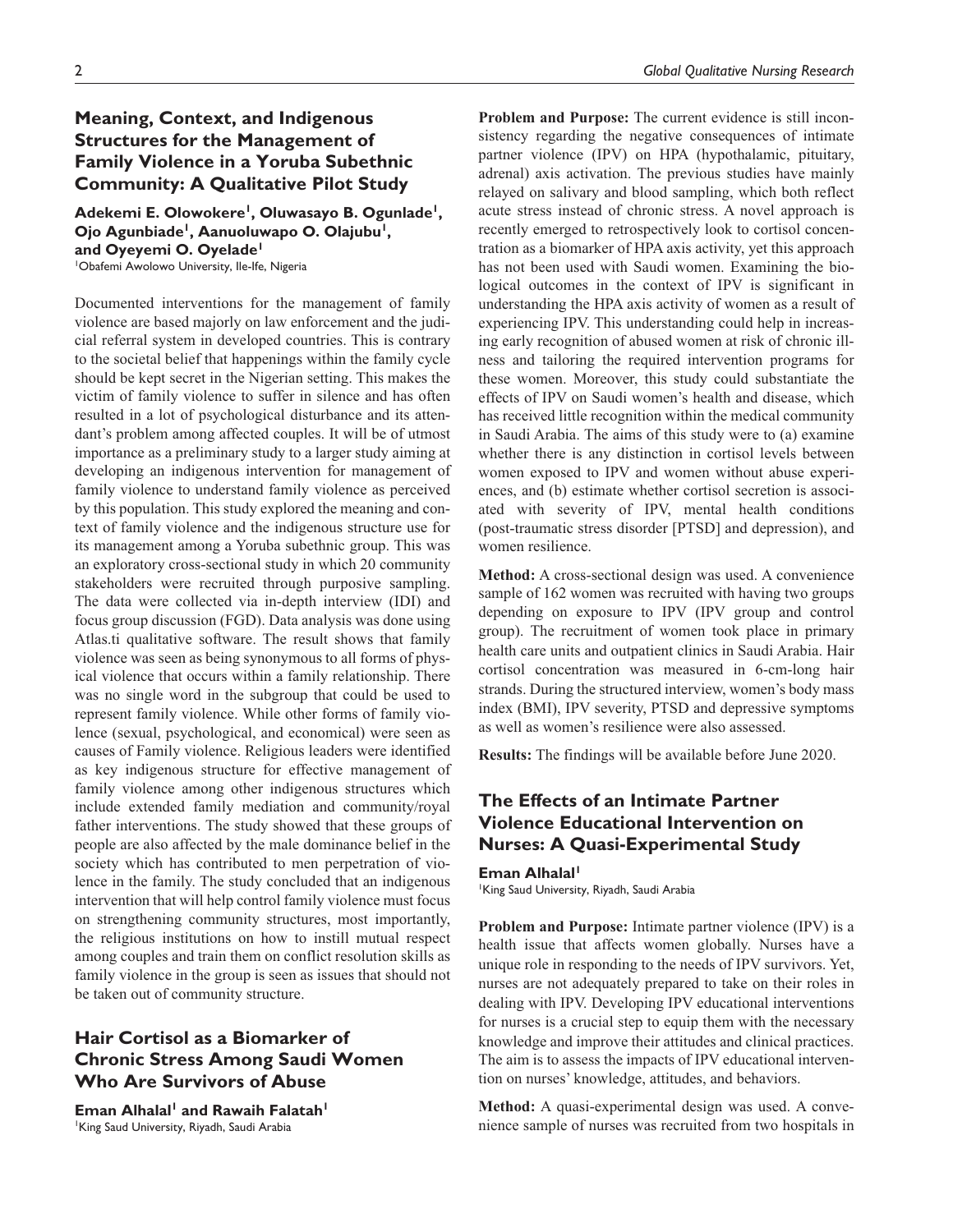Saudi Arabia. Nurses  $(n = 114)$  in intervention and control groups completed both the pre- and post-intervention surveys, namely, the Physician Readiness to Manage Intimate partner violence Survey (PREMIS). The intervention involved a 3-hour IPV educational program.

**Results:** There were no statistically significant differences between the intervention and control groups in terms of demographic characteristics and the baseline variables that were measured. An analysis of covariance showed a significant effect of the intervention on perceived IPV knowledge, perceived IPV preparation, actual knowledge, and IPV attitudes after controlling for pre-test scores. However, the intervention did not significantly affect nurses' practices.

**Conclusion:** The IPV educational program was effective in improving nurses' perceived preparedness, knowledge, and attitudes. An improvement in nurses' practices was not achieved, and this might have been affected by the organizational system. Further research is needed to assess the longterm improvement in practice. The health care system should deal with IPV as a health issue. The World Health Organization has underscored the importance of training health care professionals to ensure they are able to assess IPV survivors and provide appropriate services to them. IPV educational programs need to be integrated into nursing curricula and in-service training.

## **Sexual Violence on College Campuses: Opportunities for Improvement in Research and Practice**

### Jocelyn C. Anderson<sup>1</sup>, RaeAnn E. Anderson<sup>2</sup>, **and Candace Burton3**

1 The Pennsylvania State University, State College, Pennsylvania, USA 2 University of North Dakota, Grand Forks, North Dakota, USA <sup>3</sup>University of California-Irvine, Irvine, California, USA

Sexual violence (SV) continues to be prevalent on college campuses. Despite high rates of SV, most students do not seek formal services to address these experiences, leaving them open to a myriad of negative consequences. This symposia will present findings from three unique studies to highlight opportunities for improving our understanding of and response to SV on campuses. First, we examine how measurement affects our understanding of SV among those reporting partners as perpetrators of violence. Results from a mixed-methods study examining how women of color experience reporting on campus and a randomized controlled trial of a health center–based prevention and response intervention will provide insights into improving services for students.

Modifying the Sexual Experiences Survey to Assess Intimate Partner Sexual Violence Among College Women

RaeAnn Anderson, Samantha Holmes, Nicole Johnson, and Dawn Johnson

Research highlights the existing lack of precision in assessing experiences of SV. The assessment of intimate partner sexual violence (IPSV) typifies the challenges of measurement in two areas of violence research—intimate partner violence (IPV) and SV. The goal of this study was to evaluate strategies for assessing IPSV and how a modified version of the Sexual Experiences Survey–Short Form Victimization (SES-SFV) may improve measurement of IPSV. Two samples of college women were recruited. In Sample 1 (*N* = 236), we compared the number of IPSV cases identified by the Severity of Violence Against Women Scales (SVAWS) and a modified version of the SES-SFV. In Sample 2 (*N* = 207), participants completed the SVAWS and were randomly assigned to either a traditional SES-SFV or the modified SES-SFV. The rates of IPSV were nearly double when participants received the modified SES-SFV compared with the SVAWS. Results suggest that optimal measurement of IPSV needs to combine strategies currently used in the fields of IPV and SV.

Reporting Intimate Partner Violence and Sexual Violence: A Mixed-Methods Study of Concerns and Considerations Among College Women of Color

Candace Burton, Jeanine Guidry, and Jessica Cabrera

Little is known about how women of color evaluate the benefits of reporting IPV/SV to authorities but evidence suggests that they often choose not to report. The purpose of this mixed-methods study was to explore how university-affiliated women of color experienced structural stress in their daily lives and whether or not that stress influenced their thinking about the possibility of reporting IPV/SV to authorities. Participants identifying as Latinx/Hispanic or Black/ African American reported the highest such stress, and felt that there was not always a potential gain in safety with reporting IPV/SV.

Giving Information for Trauma Support and Safety: A Campus Health Center Intervention to Address Sexual Violence

Elizabeth Miller, Kelley Jones, Heather McCauley, Jocelyn Anderson, Carla Chugani, Robert Coulter, Janine Talis, Dana Rofey, Duncan Clark, and Kalaeb Abebe

This cluster randomized controlled trial (RCT) collected data from 2,291 students on 28 college campuses. Intervention site providers received training and support in implementing the Giving Information for Trauma Support and Safety (GIFTSS) intervention; control site providers implemented a brief alcohol counseling intervention. Generalized linear mixed models accounting for within-college clustering were used to test for differences in change from baseline to follow-up by treatment arm. Students reported high rates of past 30-day alcohol use  $(74\%)$ , binge drinking  $(50\%)$ , and lifetime SV  $(55\%)$ . Intervention implementation varied widely by site (17%– 91%). Overall, clinic staff found the intervention useful and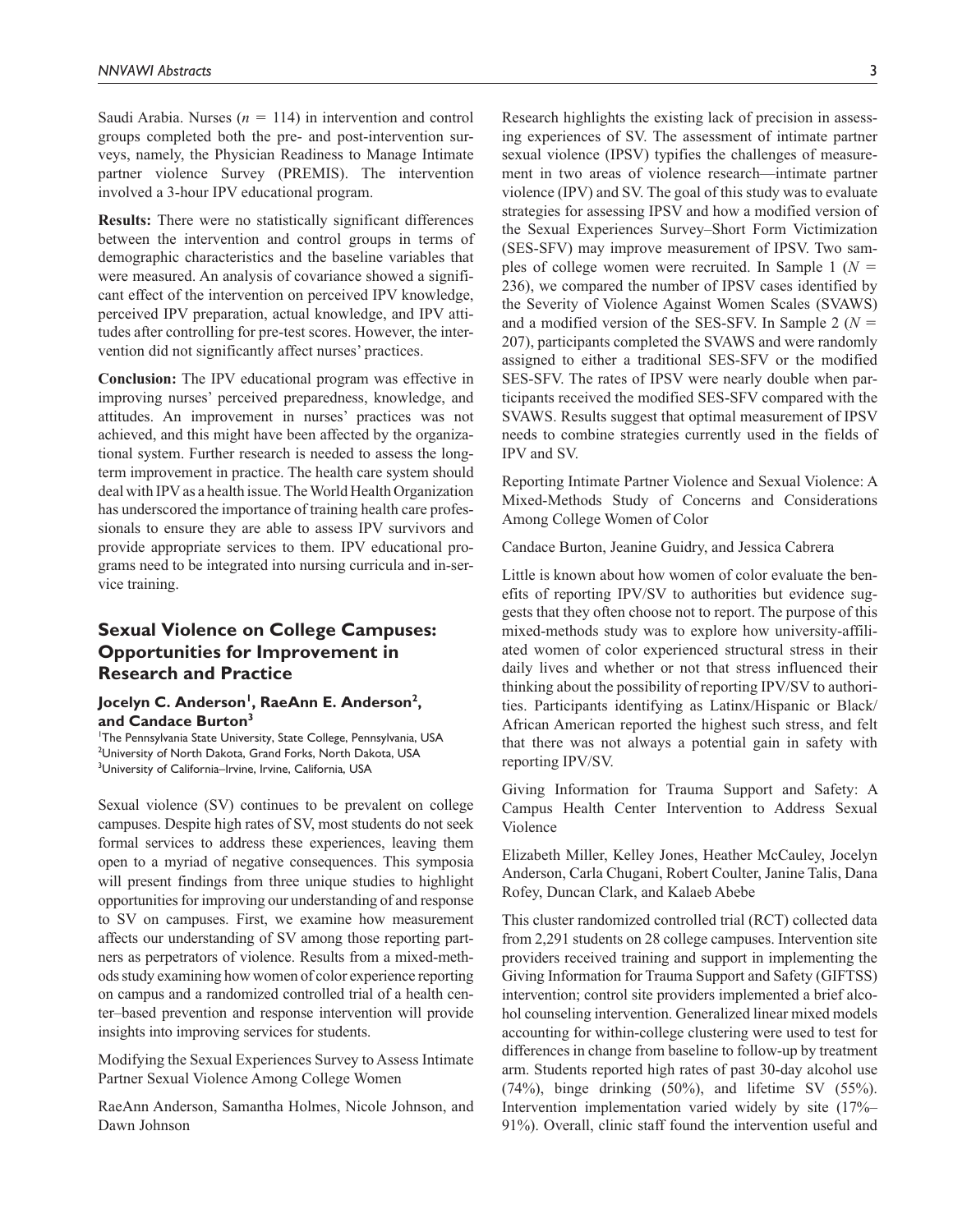agreed it could be implemented at the provider level. Primary implementation barriers were time and competing patient priorities. Providers noted variation in implementation based on patient and visit characteristics (e.g., patient gender). Clinic support—particularly in adopting strategies for universal dissemination of the GIFTSS card and prompts within the medical record—was seen as helpful.

## **Strengthening Health Systems' Response to Violence Against Women: Implementation Research Among Health Care Providers in Maharashtra, India**

Sanjida Arora<sup>1</sup>, Prachi Avalaskar<sup>1</sup>, Sangeeta Rege<sup>1</sup>, Padma Deosthali<sup>1</sup>, Sarah Meyer<sup>2</sup>, and Avni Amin<sup>2</sup> 1 Centre for Enquiry Into Health and Allied Themes (CEHAT), Mumbai, India

<sup>2</sup>World Health Organization, Geneva, Switzerland

**Problem Statement:** In recognition of the unique role of health care providers in responding to violence against women, in 2013, the World Health Organization (WHO) published clinical and policy guidelines, "Responding to Intimate Partner Violence and Sexual Violence Against Women." Little is known about adaptation of the Guidelines to specific contexts in low- and middle-income contexts.

**Research Objectives:** We conducted a mixed-methods implementation research study, including assessing needs and priorities of nurses in responding to violence against women; and adapting, implementing the training, and assessing improvements in nurses' knowledge, attitudes, and practices (KAP). This paper focuses on nurses' involvement and experiences in the study.

**Study Design:** To inform adaptation and implementation of training activities, we held a 2-day stakeholders meeting, including nurses from three tertiary care hospital in Miraj, Sanja, and Aurangabad, Maharashtra. A total of 105 nurses responded to a self-administered KAP survey immediately prior and after, and 6 months following training on responding to violence against women in the health system. Quantitative analysis, conducted in SPSS, included comparison of levels of KAP prior to, immediately after, and 6 months after training, and generalizing estimate equation (GEE) models to account for correlations between baseline and follow-up KAP levels.

**Results:** In the stakeholder meeting, nurses described barriers to responding to violence against women in health facilities, including lack of time, lack of adequate personnel, fear of backlash from family members, and lack of support from system. Descriptions of patient flow and roles and responsibilities of various cadres informed adaptation of the training. Results from the KAP survey of nurses indicated that knowledge regarding, attitudes toward, and clinical practices focused on response to violence against women improved.

**Implications:** Our implementation research study provides insights into an effective methodology for adapting, implementing, and evaluating a systems approach to improving health care response to violence against women. Moreover, it highlights the role of training of nurses to improve health care response to violence against women in a low-resource setting, as well as providing evidence as to replicable processes for implementing the WHO Guidelines in contextspecific and sensitive ways.

## **Structural Factors Influencing Experiences of Intimate Partner Violence for Indigenous Women in the United States**

Joyell Arscott<sup>1</sup>, Brittany Jock<sup>1</sup>, Meredith Bagwell-Gray<sup>2</sup>, Emily Loerzel<sup>3</sup>, Richelle Bolyard<sup>1</sup>, Teresa Brockie<sup>1</sup>, **Victoria O'Keefe4, Catherine McKinley5,**  Jacquelyn Campbell<sup>1</sup>, and Gail Dana-Sacco<sup>1</sup> 1 Johns Hopkins University School of Nursing, Baltimore, Maryland, USA <sup>2</sup>The University of Kansas School of Social Welfare, Lawrence, Kansas, USA <sup>3</sup>University of Washington, Seattle, Washington, USA 4 Johns Hopkins Bloomberg School of Public Health, Baltimore, Maryland, USA <sup>5</sup>Tulane University School of Social Work, New Orleans, Louisiana, USA

**Problem Statement:** Indigenous women in the United States experience higher rates of intimate partner violence (IPV), intimate partner homicide, and sexual assault, compared with women of other races and ethnicities. Previous research on IPV has not focused on the impact of structural racism and discrimination on Indigenous women in this context.

**Purpose:** Explore the influence of family, legal, and economic systems that affect the IPV experiences of Indigenous women.

**Study Design:** This was Phase 1 (qualitative) of a sequential mixed-methods design to develop and evaluate a culturally specific version of myPlan intervention for Indigenous abused women.

**Sample:** Participants were purposefully sampled using referrals from partner organizations serving Indigenous women in the Southeastern, Southwestern, and Northeastern regions of the United States from July 2016 to June 2017.

**Data Collection:** In-depth qualitative interviews with Indigenous women with IPV experience  $(n = 42)$  and indepth interviews and focus groups with physical and mental health, and social service providers with experience serving Indigenous IPV survivors  $(n = 41)$ .

**Analysis:** A Grounded Theory–informed methodology was used to identify emergent themes related to Indigenous women's risk and protective factors relevant to IPV. The three prominent focused codes chosen for secondary analysis were the roles of family and community networks, legal systems, and economics.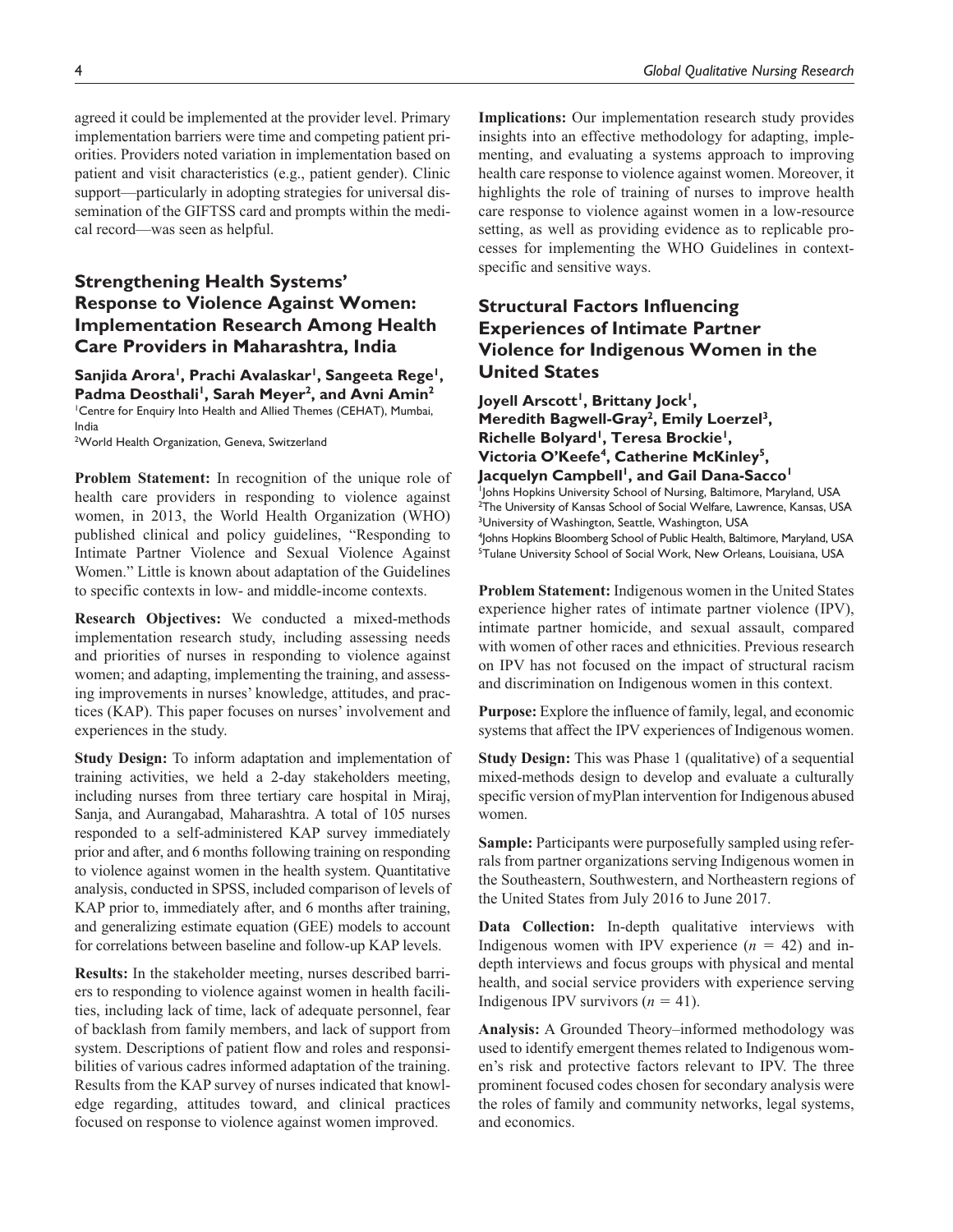**Results:** Participants described how both survivor and abuser's family networks had a significant impact on Indigenous women's ability to get support. Participants identified persistent individual and intergenerational challenges related to lack of access to the protective features of legal and public service systems due to jurisdictional complexities that interact with politics, privilege, geographic isolation, and lack of resources. Participants discussed how poor access to reliable transportation (public and private) had a direct effect on Indigenous families' ability to find stable employment, safe housing, and financial security, creating multiple stressors, described as increasing risk of IPV for Indigenous women.

**Implications:** Understanding how social and structural factors increase Indigenous women's vulnerability to IPV inform nursing's approach to policy, advocacy, and translational research for IPV. Nursing research utilizing multilevel interventions also needs to be developed and evaluated to address IPV among Indigenous women.

## **Methodological Innovation to Explore Obstetric Violence in Brazil by a Multiregional Critical Ethnography**

Margareth S. Zanchetta<sup>1</sup>, Sepali Guruge<sup>1</sup>, **Oona St. Amant<sup>1</sup>, Ingryd C. Ventura Felipe<sup>1</sup>,** Dakota Carrie<sup>1</sup>, Dorin d'Souza<sup>1</sup>, Vanessa Fofie<sup>1</sup>, Hilary Hwu<sup>1</sup>, Milena Oliva<sup>1</sup>, Hannah Stahl<sup>1</sup>, John Tadeo<sup>1</sup>, Walterlânia Silva Santos<sup>2</sup>, Hannah Argumedo-Stenner<sup>1</sup>, Francesca Aviv<sup>1</sup>, Henry Parada<sup>1</sup>, Karline Wilson-Mitchell<sup>1</sup>, Delmar Teixeira Gomes<sup>3</sup>, Zuleyce Lessa<sup>3</sup>, Jordan Tustin<sup>1</sup>, Erica Dumont<sup>4</sup>, **Kleyde Ventura4, Waglânia Freitas5, and Ana Luiza de Oliveira Carvalho6** 1 Ryerson University, Toronto, Ontario, Canada 2 University of Brasília, Brasília, Brazil <sup>3</sup>Federal University of Juiz de Fora, Juiz de Fora, Brazil 4 Federal University of Minas Gerais, Belo Horizonte, Brazil <sup>5</sup>Federal University of Paraíba, João Pessoa, Brazil 6 Federal University of Rio de Janeiro, Rio de Janeiro, Brazil

**Problem Statement:** Obstetric violence (OV) represents disrespect, abuse, and neglect by health care professionals (HCPs) during labor and birth. To address OV, Brazil has implemented the Humanization of Labour and Birth Policy (HLBP). The perspectives and opinions of Brazilian families and HCPs regarding OV are unknown and there remains a dearth of data and tools to explore OV and its effects on women in Brazil. Researchers from one Canadian university and eight Brazilian universities collaborated for a critical ethnography to design and pilot data collection tools designed to manage methodological and cultural nuances related to OV in Brazilian context.

**Purpose:** This paper reports on the design and implementation of online and paper-based structured questionnaires, semi-structured interview, and focus group guides to document/measure OV. Tools also document OV awareness among community and professional stakeholders with the intention of facilitating dialogue or recommendations for improved implementation of the HLBP.

**Design:** Using the conceptual perspectives and indicators of OV, Canadian nursing and social work undergraduate students conducted literature reviews, identified key themes, and proposed preliminary drafts of questions. Canadian faculty consulted with the students to confirm and validate interpretations, and refinement of proposed interview questions. Brazilian co-investigators, obstetric nurses, further reviewed and refined the tools, and ensured proper translation to Portuguese.

**Results:** Preliminary findings were from first 963 participant interviews (of 4,000 planned). We will describe the iterative process by which students and supervisors were challenged to paraphrase the questions into region-specific language and navigate semantic meanings. Respondents demonstrated better understanding of structured questions.

**Implications:** Research tools are grounded in local cultures of acknowledgment of OV and provoked discourse with all stakeholders. Findings will inform tools' validation, translation to policy makers, educators, community members, and frontline workers in Brazil and beyond.

## **Strengthening the Health System Response to Domestic Violence in Occupied Palestinian Territory**

Loraine J. Bacchus<sup>1</sup>, Abdulsalam Alkaiyat<sup>2</sup>, Amira Shaheen<sup>2</sup>, Ahmed Alkhayyat<sup>2</sup>, **Hiba Od2, Rana Halaseh2, Gene Feder3,**  and Manuela Colombini<sup>1</sup> London School of Hygiene & Tropical Medicine, London, United Kingdom <sup>2</sup>An-Najah National University, Nablus, Palestine <sup>3</sup>University of Bristol, Bristol, United Kingdom

**Problem Statement:** There is a need to understand health system readiness and structural context when integrating and scaling up promising interventions to address violence against women.

**Method:** HERA (HEalthcare Responding to violence and Abuse) aimed to improve the readiness of primary health care providers and the health system to respond to women exposed to domestic violence in the West Bank, in occupied Palestinian Territory (oPT). HERA included two initial training sessions and reinforcement activities. A Clinic Case Manager was given additional training to be the first point of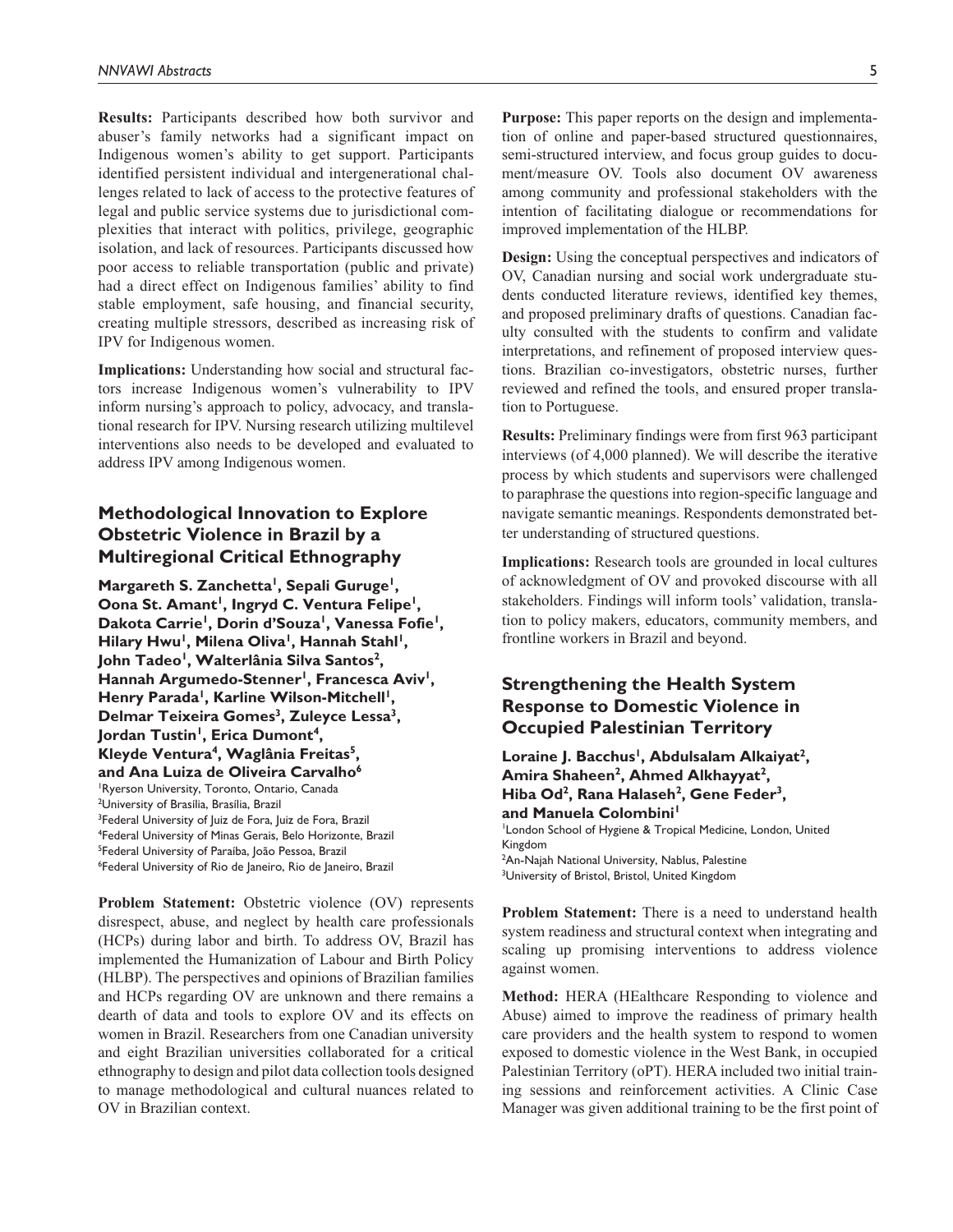support for women and coordinate referrals to the external Ministry of Health–based Gender-Based Violence (GBV) Focal Point. Training was delivered by Juzoor, a local nongovernmental organization (NGO), together with a clinical co-trainer. Data collection included semi-structured interviews with women, trainers and health care providers, and key stakeholders; facility observations; and routine clinic data. Constructs from the implementation theory were used as sensitizing devices in the thematic analysis.

**Results:** Findings from the health system's readiness assessment drew attention to specific preparedness deficiencies in the oPT health system and informed intervention adaptation and the evaluation. Evaluation findings reveal how the intervention interacted with political, sociocultural, and economic aspects of the context in oPT, creating unpredictability and uncertainty. Adaptive mechanisms used by providers and women to make the intervention workable included improvisation of practice and roles, controls over knowledge, and policing behaviors (of self and others). Referral of women to the external GBV Focal Points did not occur as anticipated and cases were maintained at clinic level. The Clinic Case Manager's role evolved into one that involved alleviating women's psychological distress.

**Implications:** Assessing health systems readiness assessment informed intervention adaptation and enhanced. The evaluation surfaced the different ways that participants negotiated the context to integrate the intervention components and make them workable (i.e., capabilities) and in turn, how this affected the capacity and potential of the system to accommodate implementation processes. More resources need to be allocated to the Clinic Case Manager role and management support to providers to alleviate fears about the threat of retaliation.

## **What Now: Exploring The Emergency Health Care Response To Domestic Violence in Regional Hospitals**

Shannon Bakon<sup>1</sup>, Annabel Taylor<sup>1</sup>, Silke Meyer<sup>2</sup>, and Mark Scott<sup>3</sup> 1 CQUniversity Brisbane, Brisbane, Queensland, Australia 2 Monash University, Melbourne, Victoria, Australia <sup>3</sup>Caboolture Hospital, Caboolture, Queensland, Australia

**Problem Statement:** Domestic violence is a form of gendered violence which has an unequal impact on the lives of women. This form of violence has become an international problem with high prevalence rates globally. Comprehensive services that prioritize the needs of victims and survivors of domestic violence should be provided by health care institutions. Frontline health care professionals such as doctors, nurses, and social workers within the emergency department are often the first point of contact for women

experiencing domestic violence. Therefore, how these health care professionals respond to and provide care needs to be understood.

**Objective:** The purpose of this study was to explore emergency health care professional responses to patients experiencing domestic violence in regional Queensland hospitals within Australia.

**Study Design:** This qualitative study employed a Straussian grounded theory methodology.

**Sample:** The target participant population for this study were both male and female medical professionals, registered nurses, and social workers who were employed within the emergency department of two regional Queensland hospitals within Australia.

**Data Collection Approach:** The study collected data in two forms. First, demographic data were collected through anonymous paper-based surveys. Second, data on the care provided to patients experiencing domestic violence were collected through audio-recorded semi-structured interviews.

**Analysis:** The demographic data collected from the anonymous paper-based surveys were analyzed employing descriptive statistics. The audio-recorded semi-structured interviews was analyzed utilizing a Straussian Grounded Theory; a form of constant comparative analysis.

**Results:** This study highlights gaps in the emergency care provided to women experiencing domestic violence. It provides evidence and an overview of the care that is currently being provided. The experience of care provision and the different perspectives are drawn from the areas of medicine, nursing, and social work.

**Implications:** A designated domestic violence specialist role within the hospital setting and specifically within the emergency department may aid in increasing staff awareness and education. Saturation training of emergency health care professionals may also aid in reducing knowledge gaps and promoting the provision of patient-oriented health care. The development of a protocol to guide the provision of care may result in the standardization of care and increased referral to specialist support services.

## **The Association Between Intimate Partner Violence and Functional Gastrointestinal Disorders and Symptoms Among Adult Women: A Systematic Review**

**Ohud Banjar1, Marilyn Ford-Gilboe1,**  Deanna Befus<sup>1</sup>, and Bayan Alilyyani<sup>1</sup> 1 Western University, London, Ontario, Canada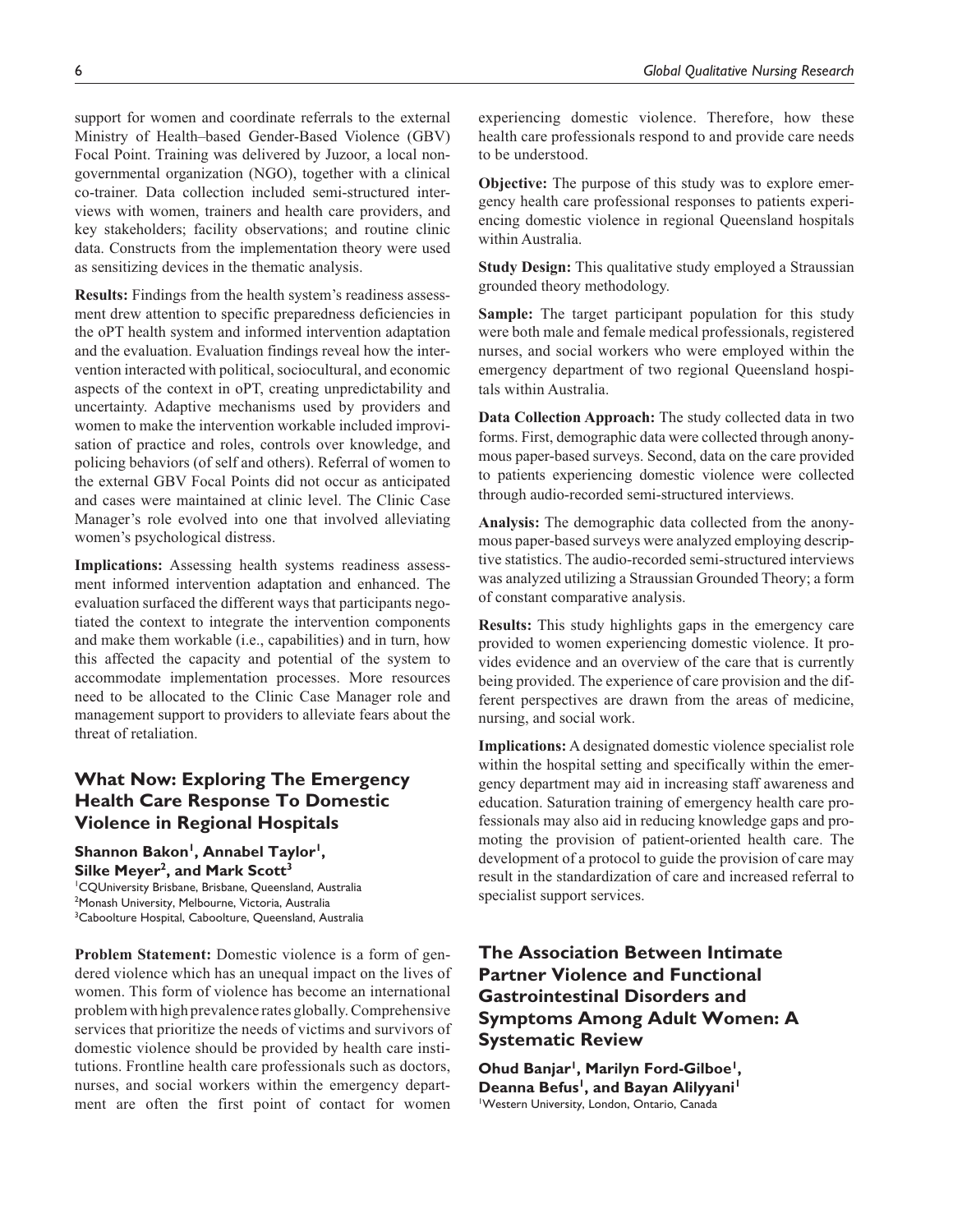**Problem:** Functional gastrointestinal disorders (FGIDs) and symptoms have been identified as health consequences of intimate partner violence (IPV), with significant burdens for women. However, whether specific types of abuse (i.e., psychological, physical and sexual) affect the health of women living with FGIDs in different ways, and the mechanisms that explain these impacts on their health and quality of life are not well understood.

**Purpose:** This systematic review was conducted to (a) examine the association between types of IPV (i.e., physical, sexual, and psychological abuse) and risk of FGIDs and symptoms (such as chronic abdominal pain symptoms, irritable bowel syndrome (IBS), functional dyspepsia, frequent diarrhea, frequent constipation, and vomiting and nausea disorders) among adult women, (b) identify the mechanisms that mediate and/or moderate these health effects, and (c) assess the impact of FGIDs and symptoms on women's quality of life.

**Method:** Using the PRISMA guideline, searches of selected electronic databases (PubMed, CINAHL, Cochrane Database of Systematic Reviews, ProQuest-Nursing & Allied Health, PsycINFO, Scopus, and Social Work Abstracts) were conducted for English language studies of adult women (18 years or older) who had experienced IPV and reported FGIDs and symptoms. Both quantitative descriptive (i.e., ecological, cross-sectional, cohort, and case-control studies) and qualitative studies were included, with no time frame for publication specified. Quality assessment of each included study was completed using published guidelines adapted from Hoya for quantitative studies and the Critical Skills Appraisal Program (CASP) tool for qualitative studies.

**Results:** In all, 1,444 unique records were initially identified. After Level 1 abstract screening by two reviewers, 1,393 records were excluded and 51 potentially relevant manuscripts remained. Level 2 full-text review yielded 15 included studies. Preliminary results suggest that there is an association between various types of IPV and FGIDs and symptoms and some factors, such as stress, appear to mediate and/or moderate this association. Results of this study may be useful in identifying the types of practice interventions that could mitigate the consequences of IPV on the health of women living with FGIDs. Final results will be available by January 2020.

## **Considering Trauma- and Violence-Informed Care in the Canadian and Rwandan Contexts**

Helene Berman<sup>1</sup>, Nadine Wathen<sup>1</sup>, **Vincent Sezibera2, Clementine Kanazayire2, and Aimee Utuza Josephine1** 1 University of Western Ontario, London, Ontario, Canada

<sup>2</sup>University of Rwanda, Kigali, Rwanda

#### **Overview of an Interdisciplinary Development Initiative:** Helene Berman

Globally it is estimated that one out of every three women continue to report some form of violence each year. The health effects are profound, effecting virtually every aspect of everyday life; yet, so often these effects are insidious, hidden from even the most astute health providers. In recent years, the notion of Trauma- and Violence-Informed Care (TVIC) has gained considerable traction, particularly within Canada. In contrast to the more commonly understood construct of Trauma-Informed Care, TVIC is broadly conceptualized to take into account multiple and intersecting forms and effects of structural, systemic, and interpersonal violence. The ultimate goal is the creation of safe environments and care interactions for clients and staff. In this Symposium, we describe an ongoing collaboration to address global health equity in general, and TVIC in particular, among colleagues in Canada and Rwanda.

### **TVIC in the Canadian Context: The Gender, Trauma, & Violence Knowledge Incubator:** Nadine Wathen

Interest in TVIC in Canada continues to expand, even explode. Health and social service organizations from public health to policing and child welfare have sought training and resources to support trauma- and violence-informed policy and practice. In response, a group of community leaders, service providers, and researchers has come together as the Gender, Trauma, & Violence Knowledge Incubator (GTV Incubator). GTV Incubator members have delivered dozens of workshops, have developed capacity through student projects, and are designing online curriculum to spread the reach of these efforts. This presentation will provide an overview of the core principles of TVIC and highlight several research projects that are examining TVIC mobilization, uptake, and impact, including through health promotion to the public. We will also comment on our progress in developing appropriate metrics and methods for research and evaluation of TVIC initiatives.

### **Why TVIC Makes Sense in the Rwanda Context:** Vincent Sezibera and Clementine Kanazayire

Violence against women, including physical, sexual, and emotional harm, is of great concern to humanity. In Rwanda, women's lifetime experience of physical or sexual violence almost doubled from 34% in 2005 to 56% in 2010, placing this country among those with high prevalence domestic violence versus gender-based violence (DHS reports). Moreover, recent mental health reports in Rwanda have estimated that one third of the population presents with depression comorbid to the traumas related to post-traumatic stress disorder (PTSD) from the genocide. Both violence and the traumas from the genocide are assumed to be predictors of various mental and social difficulties, including drug and alcohol addictions, school drop-outs, poor academic and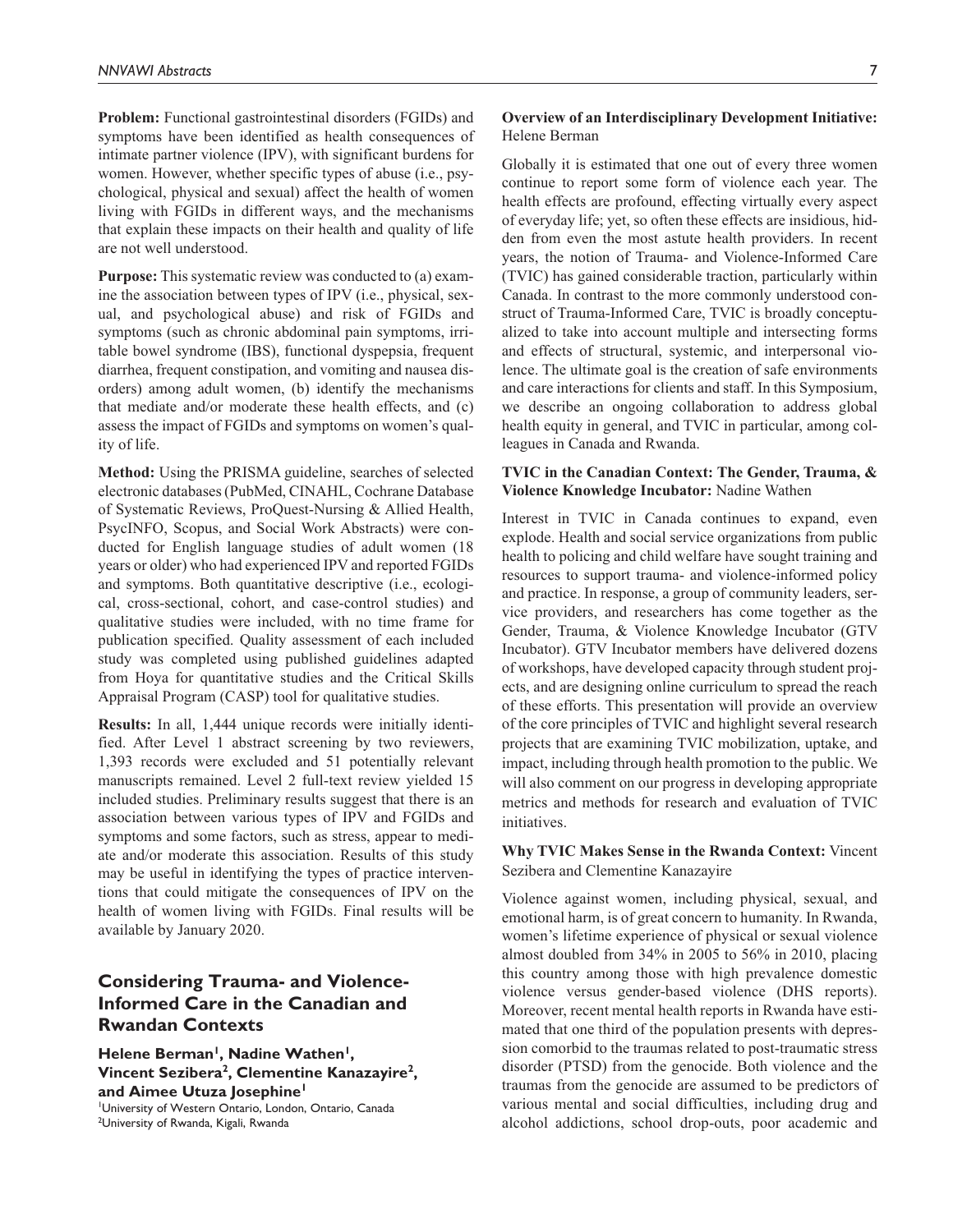professional performance, and lowered life satisfaction. While TVIC is not a widely understood concept in Rwanda, we believe that it holds a great deal of relevance in the postgenocide context. We examine this idea and consider how TVIC can assist policy makers to elaborate strategies that mitigate adverse outcomes from violence and the genocide.

### **The Potential Relevance of TVIC in Addressing Teen Pregnancy in Rwanda:** Aimee Utuza Josephine

More than 50% of the Rwandan population is less than 20 years old and the median age of the population is 22.7 years old. At the time of the 1994 Genocide against the Tutsi people of Rwanda, I was a young adolescent. Since that time, I have witnessed and experienced consequences of the genocide on the general population, and especially on women, children, and youth. The "Post" genocide reparation commitment from the government helped Rwanda to be recognized for its progress in achieving the Millennium Development Goals (MDGs), including the Promotion of Gender Equality and Empowerment of Women. However, unplanned pregnancies, particularly among adolescent girls, have remained a significant challenge. The negative physical and mental health sequelae are enormous, and it is clear that innovative solutions are needed. In this presentation, I consider the relevance of TVIC as a potential model to address the challenges of teen pregnancy in a manner that is holistic, empowering, and relevant.

## **" . . . But How Do I Ask That?" Adapting the Tag Team Simulation Methodology to Support Undergraduate Health Students' Confidence, Understanding, and Skills When Working With Families Affected by Family Violence**

# Laura Biggs<sup>1</sup> and Stephen Guinea<sup>1</sup>

1 Australian Catholic University, Fitzroy, Victoria, Australia

**Background:** In order for future health professionals to appropriately respond to domestic violence, there is a need for universities to provide effective, engaging and meaningful learning opportunities. Despite this, there are few examples available of domestic violence education for undergraduate or post-registration nurses and midwives. Most of the available education research relates to physicians, with less known regarding education for nurses and midwives working in hospital, clinic, and community settings. The need to provide meaningful learning opportunities is clear, with a large number of studies reporting that nurses and midwives feel unprepared to appropriately identify and respond to disclosures of family violence. In response to this, a team from Australian Catholic University has adapted the Tag Team Simulation (TTS) methodology

to facilitate undergraduate health professional learning in relation to domestic violence. Informed by educational theory, TTS was originally designed to provide an engaging simulation activity which enables students to experience different approaches to a practice-based situation, and to witness the impact of each approach. Importantly, TTS has been adapted to help students develop the resilience and advanced communication skills required for complex and challenging situations. Evaluation of this methodology have shown high levels of participant satisfaction, and students report that they were able to learn how to respond to unexpected situations in a psychologically safe learning environment. The TTS methodology is easily adaptable to a range of professions and practice settings. Furthermore, it has been designed to provide large student numbers with an engaging and meaningful simulation experience, ensuring every student is an active participant in the simulation.

**Aims:** This symposium will be delivered as a hands-on workshop. The aims of the workshop are

- To introduce participants to the fundamental concepts and principles of TTS methodology;
- To provide attendees with an experience of the Tag Team methodology developed for preparing undergraduate students for working with families affected by gender-based violence;
- To discuss the techniques required for applying this TTS in participants' own practice settings.

**Audience:** This workshop will be valuable for all attendees involved in health professional education and clinical facilitation.

## **Adaptation of the Danger Assessment for Thai Women: A Delphi Study**

**Tipparat Udmuangpia1,2, Supawadee Thaewpia1,**  Wacharee Amornrojawutthi<sup>1</sup>, Prapatsri Shawong<sup>1</sup>, **Yaowaret Kamanat3, Pilin Nisatea4, and Tina Bloom2**

Boromarajonani College of Nursing, Khon Kaen, Thailand 2 University of Missouri, Columbia, Missouri, USA <sup>3</sup>Khon Kaen Hospital, Khon Kaen, Thailand 4 Sakon Nakhon Hospital, Sakon Nakhon, Thailand

**Background:** The Danger Assessment (DA; [www.dangeras](www.dangerassessment.org)[sessment.org](www.dangerassessment.org)) with 20 items is a tool to predict the risk of severe repeat or lethal violence, and help clinicians appropriately assist intimate partner violence (IPV) survivors in making risk-informed safety plans. However, the DA does not exist in Thailand. Therefore, the purpose of this study was to translate and construct the contents of the DA to be appropriate to Thai culture before rigorous determining of the predictive factors and psychometric properties in the next study.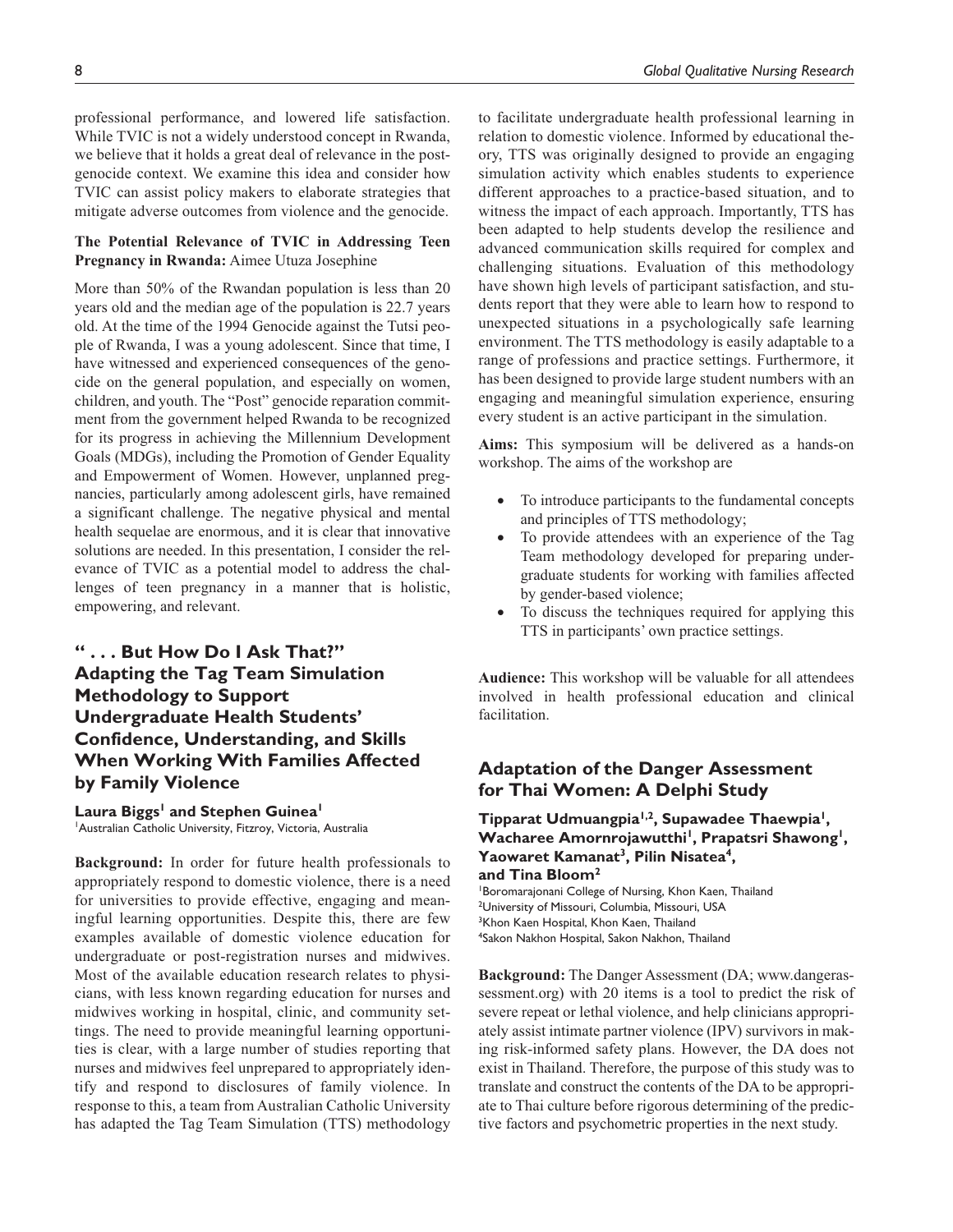**Method:** A three-round Delphi study was carried out by establishing a panel of Thai IPV experts. The DA was translated into Thai and back-translated into English by three experienced bilingual IPV experts. The experts were volunteers who work with Thai survivors for at least 2 years. After they agreed to participate in this study, the online statements of DA were sent to experts by private social media (Line app, email, and Facebook) in all rounds and 2 weeks were given for responding to each round. Responding of experts in each round was de-identified data in all rounds. Each question demonstrating  $\geq 70\%$  agreement on a 4-point Likert-type scale was determined to have reached consensus. Descriptive statistics were used. Qualitative feedback from experts in each round was also analyzed and discussed.

**Results:** A total of 27 experts responded and the majority of them were nurses and social workers with 10.9 years of average working experience with abused women. The average score of each item was between 3.29 and 3.49 in last round. There were eight items with nine subitems totally added. Examples of items that were added related to "addicted gambling, financial problem, cheating, and behaved sexually with children."

**Conclusion:** This study will contribute to having the firstever, validated Thai-language version of the tool for use in the Thai context, thereby contributing to better care and services for abusive population. Our next study will interview survivors about their experiences of abuse and ask them to review and provide feedback on the DA-Thailand; after that the DA-Thailand will be ready for a longitudinal study to validate its effectiveness in the Thai context.

## **Screening for Intimate Partner Violence and Sexual Violence in a College Health Clinic**

#### Toni Boyajian<sup>1</sup> and Claire Bode<sup>1</sup>

1 University of Maryland–Baltimore, Baltimore, Maryland, USA

Intimate partner violence (IPV) and sexual violence (SV) are serious, preventable public health problems that affect millions of Americans.<sup>1</sup> A national survey revealed a third of women and men experience IPV/SV in their lifetime.<sup>2</sup> IPV/ SV occurs across the lifespan and more often in certain life stages. More than half of individuals who have experienced violence report their first incident before 25 years old.<sup>3</sup> A national college health survey revealed 9% of students experienced an abusive relationship. Nine percent report having been sexually touched without consent within the past 12 months.4 An opportunity exists for early detection and support services for IPV/SV within the young adult population and health clinic setting. Health care providers (HCPs) in college health clinics (CHCs) seldom screen for IPV/SV. Ninety percent of university students who had experienced

IPV/SV reported not being asked at their most recent visit to their CHC.<sup>5</sup> Only 15% of HCPs in CHCs reported screening for IPV/SV.<sup>6</sup> At a mid-Atlantic public university, only screening for "forced or coerced sex" is routinely asked during specific visits. There is strong recommendation to screen universally for IPV/SV, particularly in CHCs.<sup>7</sup> Routine and universal screening using the E-HITS screening tool<sup>8</sup> will be implemented for 13 weeks in a CHC. The screening tool will be integrated into the patient preparation process and electronic health record. HCPs will be supported by traumainformed training with a focus on IPV/SV and campus/ community resources. Students will complete the screening in the exam room privately. A statement of confidentiality, limits of confidentiality, and reporting will be included and reviewed prior to completing the tool. The data collection will be the number of patients screened and the number of patients seen. In addition, data on the number of patients with positive screens who are referred for counseling and/or provided with resources will be collected as well. These data will be analyzed and findings will be discussed with the key stakeholders. Strategies for next steps will be discussed to allow the continuation of IPV/SV screening at this CHC.

## **An Integrative Review of Community Nurse–Led Interventions to Identify and Respond to Domestic Abuse in the Postnatal Period**

#### **Marie Boyle1**

1 Community Health Organisation, Limerick, Ireland

**Problem Statement:** Domestic abuse is a global issue and in Ireland, one in four women experience domestic abuse, resulting in detrimental long-lasting health and social impacts for both women and children. Professionals such as Public Health Nurses (PHNs), who have a mandate to see all postnatal mothers, are challenged to respond appropriately and compassionately, while ensuring the safety of women and children is central to ongoing service development.

**Research Purpose:** This integrative review, undertaken to support the development and implementation of a PHN-led domestic abuse initiative, examines community nurse–led domestic abuse interventions, to identify and respond to domestic abuse in the postnatal period.

**Method:** An integrative review, where six electronic databases and peer-reviewed journals were searched for research papers published between January 1, 2005, and March 1, 2019.

**Results:** Fifteen papers met the inclusion criteria. Outcomes of the short-term interventions included an increase in routine enquiry, documentation of alone status, and safety planning; however, referrals remained low. There was a reduction in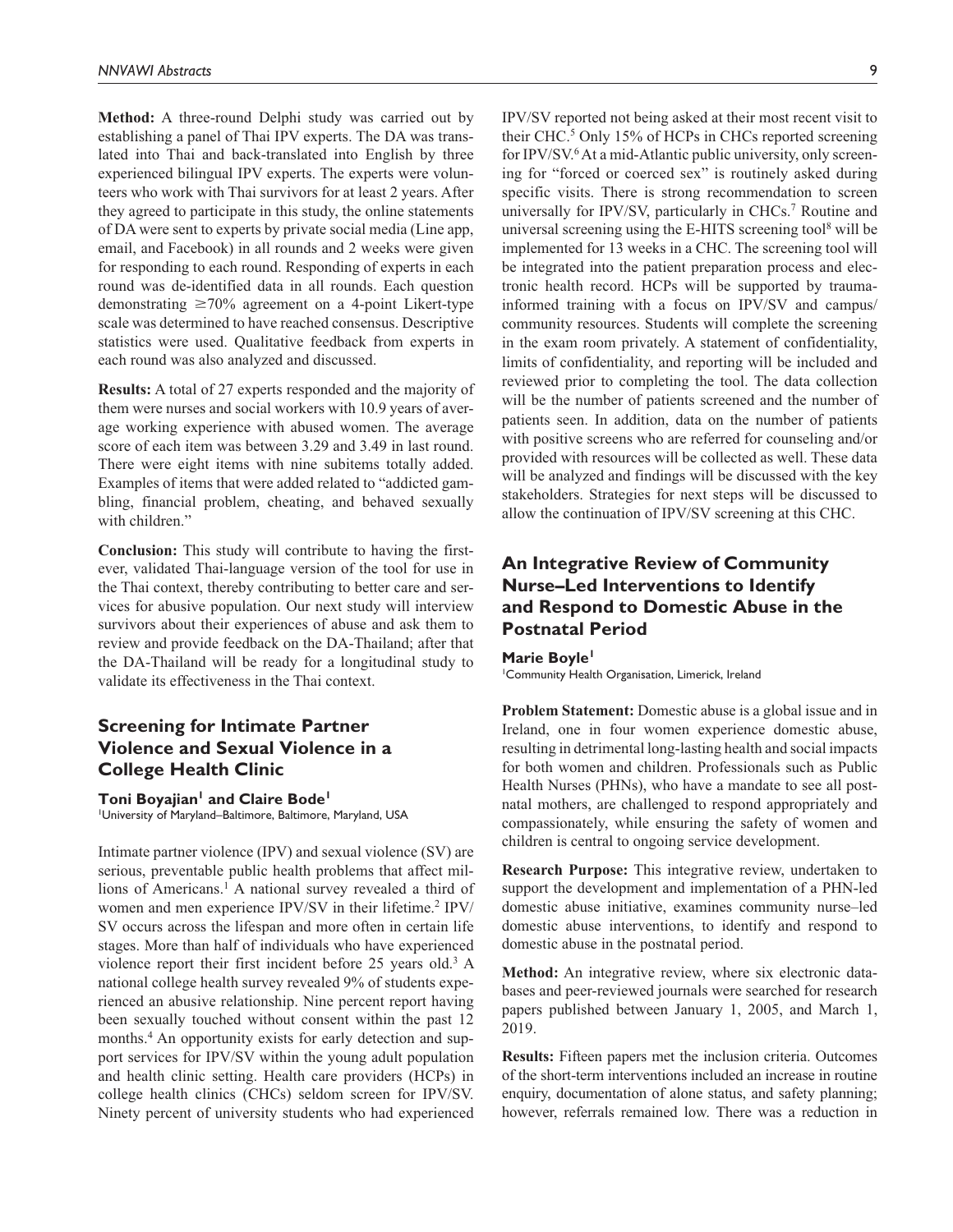victimization seen in intensive home visiting interventions, where there were multiple points of contact over a 2-year period. One study did report potential harm to mothers already experiencing domestic abuse prior to the intervention. Thematic analysis generated four themes: (a) benefits to women and nurses, (b) approaches to domestic abuse identification and response interventions, (c) implementation of community nurse–led domestic abuse interventions, and (d) the barriers and facilitators to implementation and sustainability.

**Implications:** The safety implications when dealing with domestic abuse are especially challenging in the community setting, with lone working and remote access to specialist services. However, PHNs are well placed to provide a proactive response, including safety planning, to postnatal women experiencing domestic abuse, provided the appropriate supports are in place such as

- Interagency training, including refresher updating, supervision, and mentorship;
- Clear guidelines, referral pathways, safety protocols, and safety planning guidance;
- Collaborative working, with the development of stronger links with domestic abuse services;
- Organizational support with enhanced resources; and
- Commitment at government level to the provision of domestic abuse services.

## **The Experience of Trauma and Post-Traumatic Growth**

#### **Hulda Saedis Bryngeirsdottir1**

1 University of Akureyri, Akureyri, Iceland

Research on the effects of trauma have largely focused on their negative consequences. The purpose of this study was to increase knowledge and deepen understanding of psychological trauma and how people achieve post-traumatic growth. Phenomenology was chosen as a research approach. Data were collected in 14 interviews with 12 individuals who had experienced psychological trauma and post-traumatic growth. Participants were aged 34 to 52 years, seven women and five men. The title of the study, "Like Going Down a Black Slope and Then Coming Up the Green Hillside," metaphorically describes the participants' experience of trauma and posttraumatic growth. It describes the difficult journey which started with the trauma. The participants felt powerless after the trauma but considered internal factors, such as perseverance, hardiness, and the courage to face their situation the most important in their processing of the trauma. They all experienced more traumas on the journey and expressed the need for support and caring in their situation. They also noted the positive impact of dealing with new projects. All participants felt that the onset of post-traumatic growth was due to an internal need for change. They experienced that their

post-traumatic growth was characterized by improved and deeper relationships with others, increased personal development, positive living, increased self-knowledge and improved self-esteem. Participants described "heavy days" despite the post-traumatic growth, but they still felt like winners. Research findings indicate that the lived experience of trauma is a challenging life experience, but certain internal factors are prerequisites for post-traumatic growth. It is important that nurses and other professionals respond to their clients' traumas through early detection and intervention, along with support, caring, and follow-up.

## **Community Advisories: Research Partners or Research Facilitators in Research With Women Experiencing Violence?**

### **Vicky Bungay<sup>1</sup>, Linda Dewar<sup>2</sup>, and the STRENGTH Project CAC2**

1 University of British Columbia, Vancouver, British Columbia, Canada 2 Inner City Women's Initiatives, Vancouver, British Columbia, Canada

**Problem:** Community advisory committees (CACs) with women experiencing violence are a frequent aspect of participatory research design and implementation. CAC engagement produces results highly relevant to community with added benefits of fostering research capacity and shifting academic–community power dynamics. Despite the lauded benefits, there are numerous critiques of research practices; particularly ethical concerns of tokenism, exclusion, unrealistic demands, and in some instances re-traumatization and harm.

**Purpose:** In this session, we illustrate how an innovative approach to the development and implementation of a women's CAC grew into an effective community–academic research partnership and reshaped research practices in strategic and important ways.

**Approach:** We specifically draw on our experiences from a 3-year, pilot study examining the implementation of an innovative model of outreach to foster engagement of highly marginalized women with essential life sustaining services. We detail how integrating trauma- and violence-informed (TVI) approaches that simultaneously seek to foster participation and decision-making authority of the CAC positively affected the quality of the intervention and the health and well-being of the women participating in this group (e.g., building employable skills, reducing emergency room visits). Drawing upon field notes and interviews with CAC and research team members, we describe the role of community leadership, the timing and sequencing of activities necessary for effective research relationships, and the support infrastructure needed for CAC members who continue to experience complex health and social concerns daily.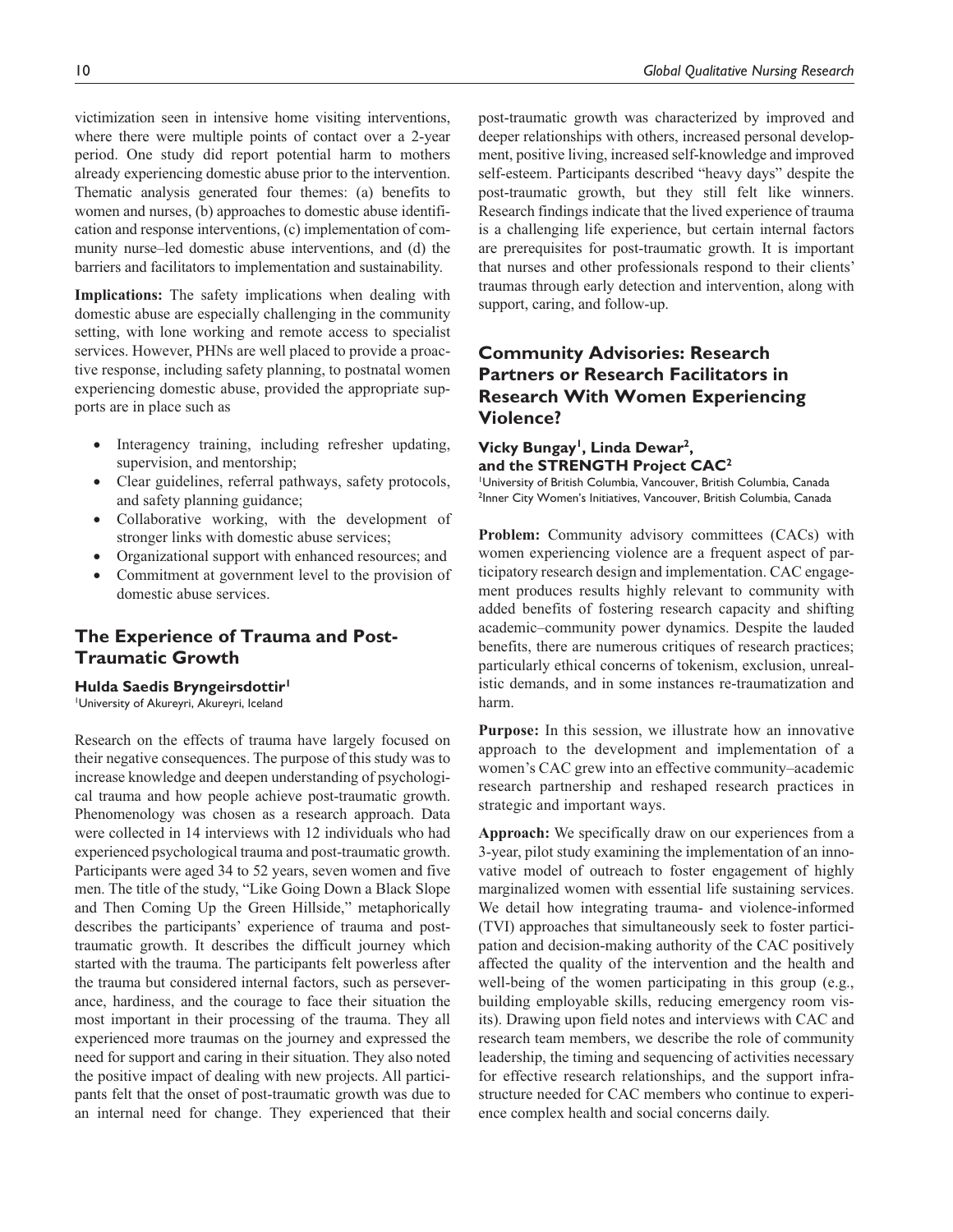**Lessons:** Building effective research partnerships with CACs is challenging, time-consuming, and rewarding. It is essential that the process be inclusionary and therefore engages women regularly excluded from such roles particularly those with mental health concerns, problematic substance use, and engaged in illegal activity. It requires partnership with services trusted by women to help facilitate attendance and foster capacity building to undertake these roles. It also requires researchers be willing to reshape traditional power dynamics and be open to reconsidering study design and implementation.

**Implications:** The exclusion of women experiencing violence from decision-making processes concerning programs and practices that directly affect their lives has contributed to harmful research practices and interventions with limited effectiveness and/or sustainability. TVI approaches combined with principles of full, participatory inclusion offer promising results for research quality and women's everyday lives.

## **Changing Campus Climate: Engaging Students in Reducing Tolerance for Sexual Assault and Intimate Partner Violence**

Candace Burton<sup>1</sup> 1 University of California–Irvine, Irvine, California, USA

**Problem Statement:** Up to 36% of U.S. college and university students state they experienced unwanted sexual contact or intimate partner abuse during their higher education. Many do not identify the experience as assault, nor do they report to authorities.

**Purpose and/or Questions:** The purpose of this study was to engage students in exploring the campus climate and creating a culture of safety with regard to sexual assault (SA) and intimate partner violence (IPV). The specific aims were to (a) assess attitudes toward SA and IPV, beliefs about gender roles, and perceptions of campus climate with regard to SA and/or IPV, and (b) pilot test a novel educational intervention targeting understanding of the dynamics of SA and IPV, consent, boundary-setting, and the role of gender therein.

**Study Design:** The intervention consists of weekly seminar discussions, self-reflective writing, martial arts-based mindfulness, and physical space negotiation, as well as collective examination of environmental factors influencing campus climate with regard to SA and IPV.

**Sample:** We recruited a convenience sample of 54 collegeattending individuals, ages 18 to 35.

**Data Collection:** Participants completed a series of questionnaires on demographics, attitudes toward SA and IPV, social supports, and beliefs about campus climate regarding SA and IPV. Surveys were completed at the beginning and the end of participation. Participants completed self-reflective writing via an anonymous online journal.

**Analysis:** Descriptive and inferential statistics were computed for each measure for the entire sample and for relevant subsamples. Reflective journal text was downloaded from the secure online entry and uploaded verbatim into ATLAS.ti software for analysis using a naturalistic inquiry framework.

**Results:** We found changes in participant scores for acceptability of controlling and abusive behaviors, attitudes toward SA, and beliefs about gender stringency following the intervention. Insights into IPV and SA occurring on campus included awareness of how gender norms influence behaviors.

**Implications:** Elucidating how students understand SA and IPV in the campus community and consider their safety and that of others, and exploring what factors drive them toward or away from reporting can support a campus climate less tolerant of violence and more supportive of survivors.

## **Social Media in Research and Education: Yes, You Need It!**

### Candace W. Burton<sup>1</sup>, Jeanine D. Guidry<sup>2</sup>, **and RaeAnn E. Anderson3**

1 University of California–Irvine, Irvine, California, USA <sup>2</sup>Virginia Commonwealth University, Richmond, Virginia, USA <sup>3</sup>University of North Dakota, Grand Forks, North Dakota, USA

**Overview:** Social media is not going away! It represents both a powerful scientific tool and a potential point of crisis for many in the health care professions. Social media platforms offer opportunities to discover a variety of perspectives, information, and influences on issues of interest—but can also create vulnerabilities that are important to consider. This symposium will explore potentials within social media, its uses in research and education, and some ways nurses can best make use thereof. The aims of the symposium are to

- Review the current state of the science on social media and health
- Explore options for conducting research on and with social media
- Explore strategies for using social media in nursing education
- Demonstrate some methodologies for analyzing topics of interest via social media and for utilizing social media as an educational tool.

**Format:** This will be an interactive session with opportunities for attendees to strategize about ways to work with social media in their own areas of expertise. The presenters will share specific examples from their own work, with detail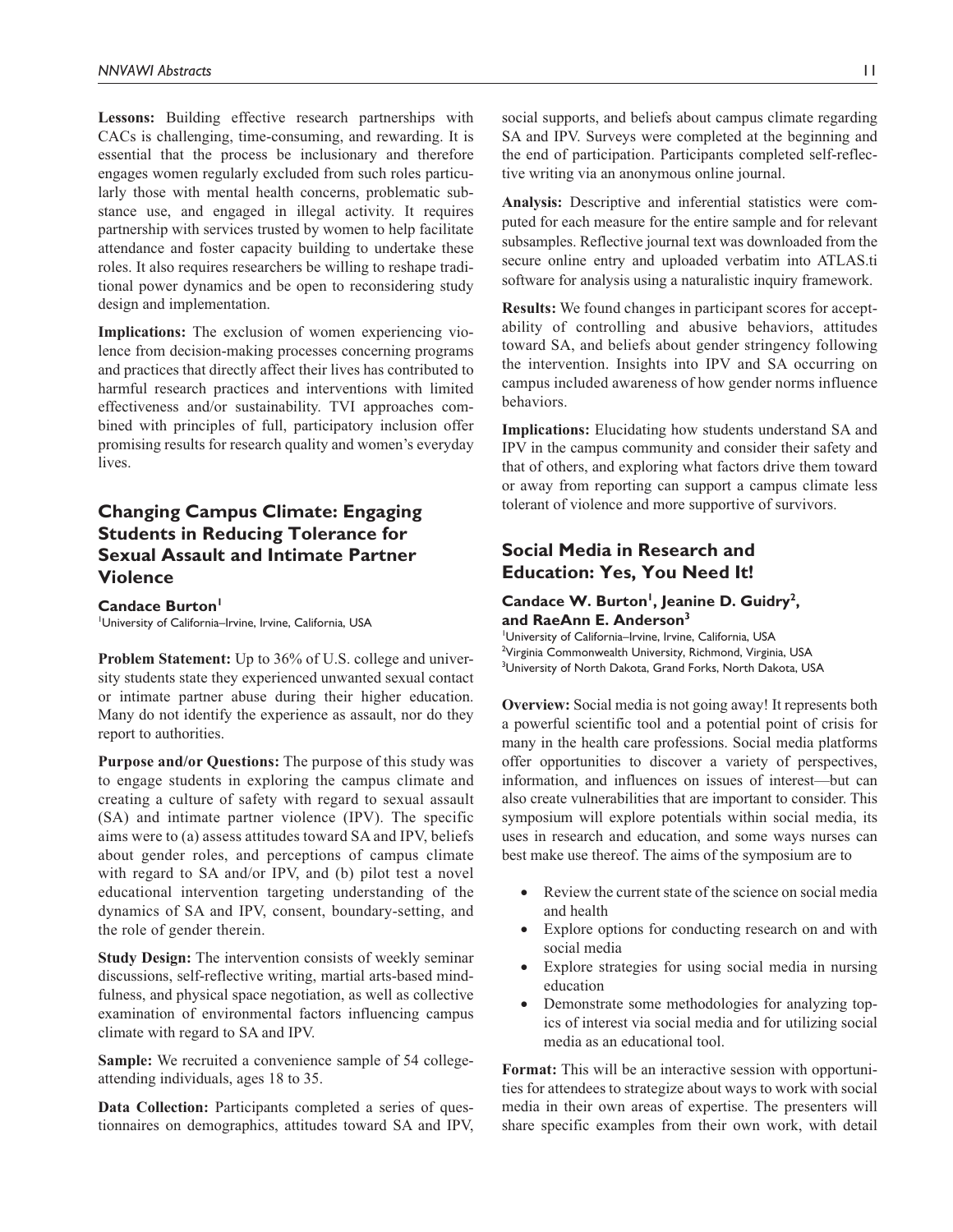about applicable analytic methods and educational scenarios. Special attention will be paid to the use of social media to discover the perceptions and knowledge of specific issues among users, support the development of a culturally competent nursing workforce, and improve patient and provider education at all levels. Other relevant topics may be discussed at the discretion of the group.

Part I: State of the science on social media and health (15 minutes)

This section will provide an overview of the current state of social media, including platforms, uses, and controversies. Included in this overview will be some of the advantages and risks associated with social media in the area of health, some of the considerations for nurses on social media, and some basic suggestions for using and interacting with social media.

Part II: Using social media in research and education (45 minutes)

This section will provide some background on doing research with and using social media to support learning among nurses and nursing students. For research purposes, this can include exploring public opinions or perspectives on topics including intimate partner violence/sexual assault, other types of violence against women, and mental health–related topics. In education, there are tremendous opportunities to explore social media to develop patient education as well as to support student learning about diverse and vulnerable groups. Examples from panelists' own work will be reviewed.

Studies to be discussed include

- Intimate partner violence on Instagram and Pinterest
- Hashtag-focused studies including #WhyIdidntreport and #NotOkay
- Exploration of young adults' exposure to rape myths online

Strategies for educational use include

- Using social media for cultural competence
- Expert engagement
- Applying social media to student activities

Part III: Discussion of methodologies for working with social media (30 minutes)

This section will take a deeper dive into methods for conducting research using social media, and for using social media in nursing education and training. Social media interactions can be powerful as well as risky. Many topics can create vulnerability for both post authors and for researchers and educators working with social media. Care must be taken to avoid creating any ethically problematic situations as well as to adequately assess the content of the platform in question. Professional policy and regulatory considerations when working with social media will also be discussed.

## **Violence and Migrant Women— Challenges and Opportunities in the Care Encounter**

### **Ulrika Byrskog1, Pia Olsson2, Birgitta Essén2, and Marie Klingberg Allvin1** 1 Dalarna University, Falun, Sweden

<sup>2</sup>Uppsala University, Uppsala, Sweden

**Problem Statement:** During the latest decades, an increasing number of Somali-born women with experiences from long-lasting war followed by migration have encountered Swedish maternity care, where antenatal care midwives are assigned to ask questions about exposure to violence.

**Purpose:** To gain deeper understanding of Somali-born women's and Swedish midwives' perspectives related to violence and violence inquiry during the multiple transitions of migration and motherhood, with the antenatal care encounter in focus.

**Study Design:** Qualitative individual interviews were conducted with Somali-born women and Swedish antenatal care midwives, analyzed by thematic analysis.

**Results:** Political violence with broken societal structures contributed to up-rootedness, limited maternal health care access, and absent societal support to women subjected to violence, which reinforced reliance on social networks, own endurance, and faith in the pre-migration setting. After migration, a wish to move forward in life was together with social cohesion, faith, and motherhood sources for wellbeing. Lawful rights for women were appreciated but could concurrently risk create power-tensions in close relationships. The midwife was more associated with medical care than with overall well-being or violence, but new societal resources were gradually incorporated with already known resources. Midwives were guided by experience-based knowledge and collegial support and strived for woman-centered approaches beyond ethnicity and culture in care encounters, with language, social gaps, and divergent views on violence as potential barriers in violence inquiry.

**Implications:** Pragmatism, a focus on "moving on," and support from family and social networks constitute tools when handling violence and migration-related stressors, but need to be balanced against potential unspoken needs in care encounters. With trustful relationships, optimized interaction, and networking with local Somali communities and across professions, the antenatal care midwife can have a "bridging-function" in balancing acts between dual societies and contribute to enhanced health in the transition process in the new society.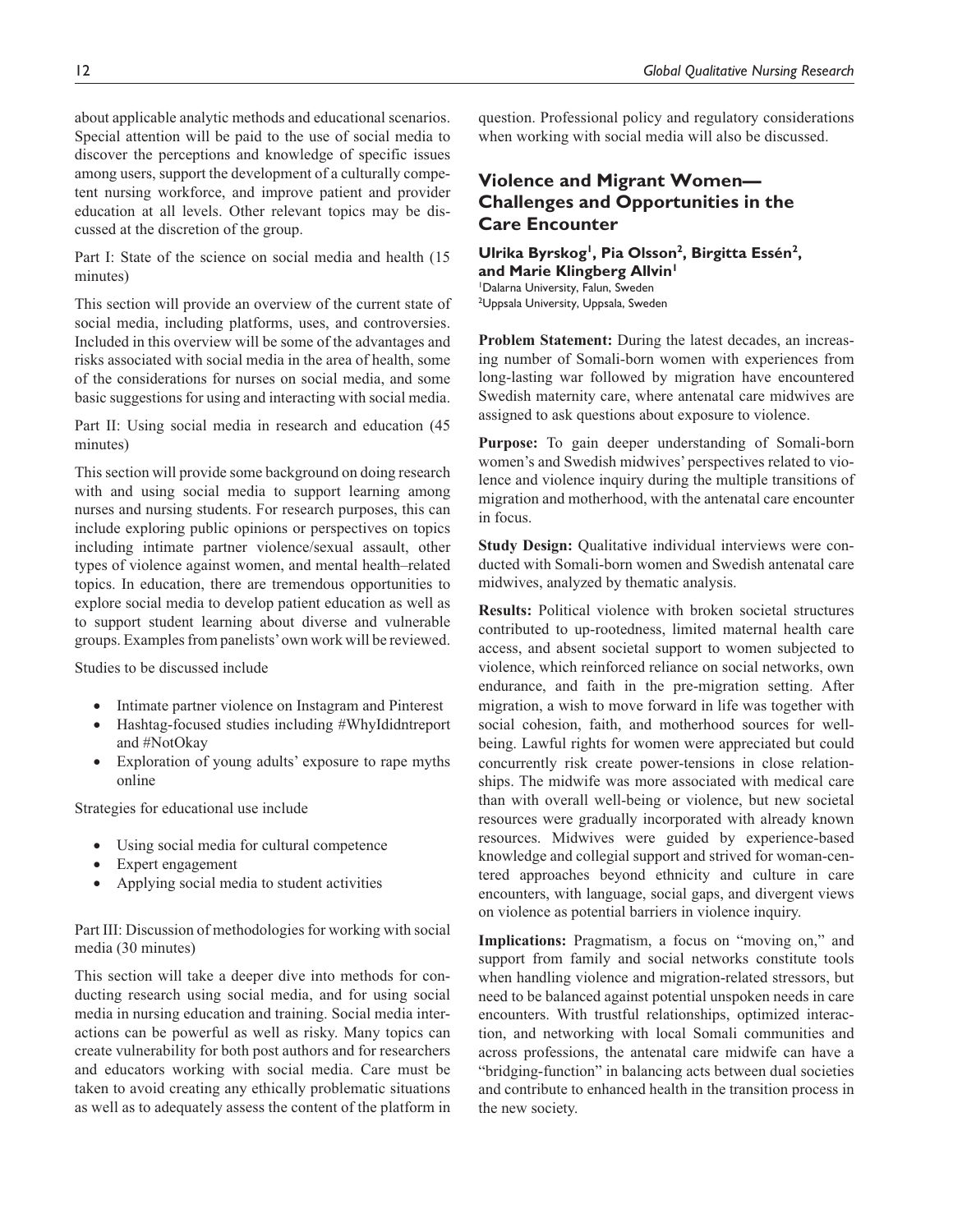## **Social Justice and Its Role in Education, Training, and Implications to Practice for Nurses Caring for Victims of Violence**

**Jacqueline Callari Robinson and Trisha Sheridan2**

1 University of Wisconsin–Milwaukee, Milwaukee, Wisconsin, USA <sup>2</sup>Emory University, Atlanta, Georgia, USA

Nurses interact with patients across the spectrum of class and ethnicity in the provision of nursing care. However, the lack of diversity within the nursing workforce, the range of educational standards, along with discrimination, bias, prejudice, and lack of exposure to the consequences and trauma of social injustice may affect not only the nurse–patient experience, but the actual outcome of nursing care. Even with education of cultural competency, many nurses are resistant to the conversation that they individually and/or organizationally may perpetuate oppressive racial and socioeconomic practices that contribute to health disparity and discrimination. Even within the specialized field of forensic nursing, where there is a specific emphasis on trauma-informed patient-centered care, the acceptance of social injustice as a critical component of nursing care is not widely accepted nor exemplified. The future of nursing care to victims of violence must include a workforce that is educated in the traumatic effects of social injustice. Creating space for this discussion in a safe and respectful learning environment is essential for the future of the nursing profession, especially for those who care for victims of violence. Initial and continuing education on the principles of social justice including how to remove implicit bias must be part of a comprehensive and holistic approach to nursing care. This is imperative especially when dealing with those patients who seek care after violence has been perpetrated against them. This discussion will explore how to create the environment for the conversation, and design educational modules, tools, and competency standards for nurses in a variety of practice settings.

## **The weWomen Adaptation of myPlan for Abused Immigrant Women**

Jacquelyn Campbell<sup>1</sup>, Bushra Sabri<sup>1</sup>, Joyell Arscott<sup>1</sup>, Veronica Njie-Carr<sup>2</sup>, **Jill Messing<sup>3</sup>, and Nancy Glass<sup>1</sup>** 

1 Johns Hopkins University School of Nursing, Baltimore, Maryland, USA <sup>2</sup>University of Maryland School of Nursing, Baltimore, Maryland, USA <sup>3</sup>Arizona State University, Phoenix, Arizona, USA

In the United States and elsewhere where studied, immigrant women have an increased risk of intimate partner violence (IPV) and of homicide by an intimate partner or ex-partner. The myPlan online and app-based IPV intervention and its

adaptations have been shown to be a useful intervention for abused women in many countries and contexts. The weWomen study adapted the myPlan intervention for U.S. immigrant women using formative data from focus groups of 62 IPV service providers and 83 in-depth interviews of immigrant women survivors (Asian  $= 30$ , Latina  $= 30$ , African  $= 23$ ) to contextualize the intervention for immigrant women. The data were first thematically analyzed for risk and protective factors and for suggested safety strategies to be included in the intervention. For instance, an important theme was extended family (primarily hers) as a protective factor while his extended family for some survivors was identified as an important risk factor. Therefore, her extended family was added as a priority in the priority selection part of myPlan and if highly valued, strategies about getting assistance from her extended family in the plan section. As studies and career were seldom indicated as a protective (or risk) factor, that priority was removed in the weWomen adaptation of myPlan. We also incorporated many of the suggested strategies for staying safe while staying in the relationship into the intervention plans, as neither our survivors nor our immigrant IPV service providers found leaving an abusive partner a viable option in most cases of abuse among immigrant women. The planning section also emphasizes the total confidentiality (from Immigration and Customs Enforcement [ICE] and other governmental agencies) and many language access of the National DV hotline/chatline ([www.thehotline.](www.thehotline.org) [org\)](www.thehotline.org). The version of the Danger Assessment incorporated into the weWomen intervention was the DA-I, the previously developed Danger Assessment for Immigrant Women based on data on abused immigrant in the United States ([www.dan](www.dangerassessment.org)[gerassessment.org](www.dangerassessment.org)). Thus, this adaptation of a well-tested existing intervention based on data from immigrant women and key informants currently being randomized controlled trial (RCT) tested will hopefully provide individualized assistance to abused immigrant women and strategies for adapting interventions for marginalized groups.

## **Talking About "In the Kitchen Jokes": Exploring the Impact of Structural Violence on Young Women and Men**

**Eugenia Canas<sup>1</sup> and Helene Berman<sup>1</sup>** 1 Western University, London, Ontario, Canada

Structural violence has been variously conceptualized as the institutionally permitted sanctioning of micro-aggressive gestures and overt discrimination. Due to the embedded nature of structural violence, its examination requires supporting individuals in connecting their daily, even embodied, felt experience with institutional-level policies and values. A critical emancipatory approach of this nature holds particular challenges when working with youth populations, particularly if they have previously been excluded from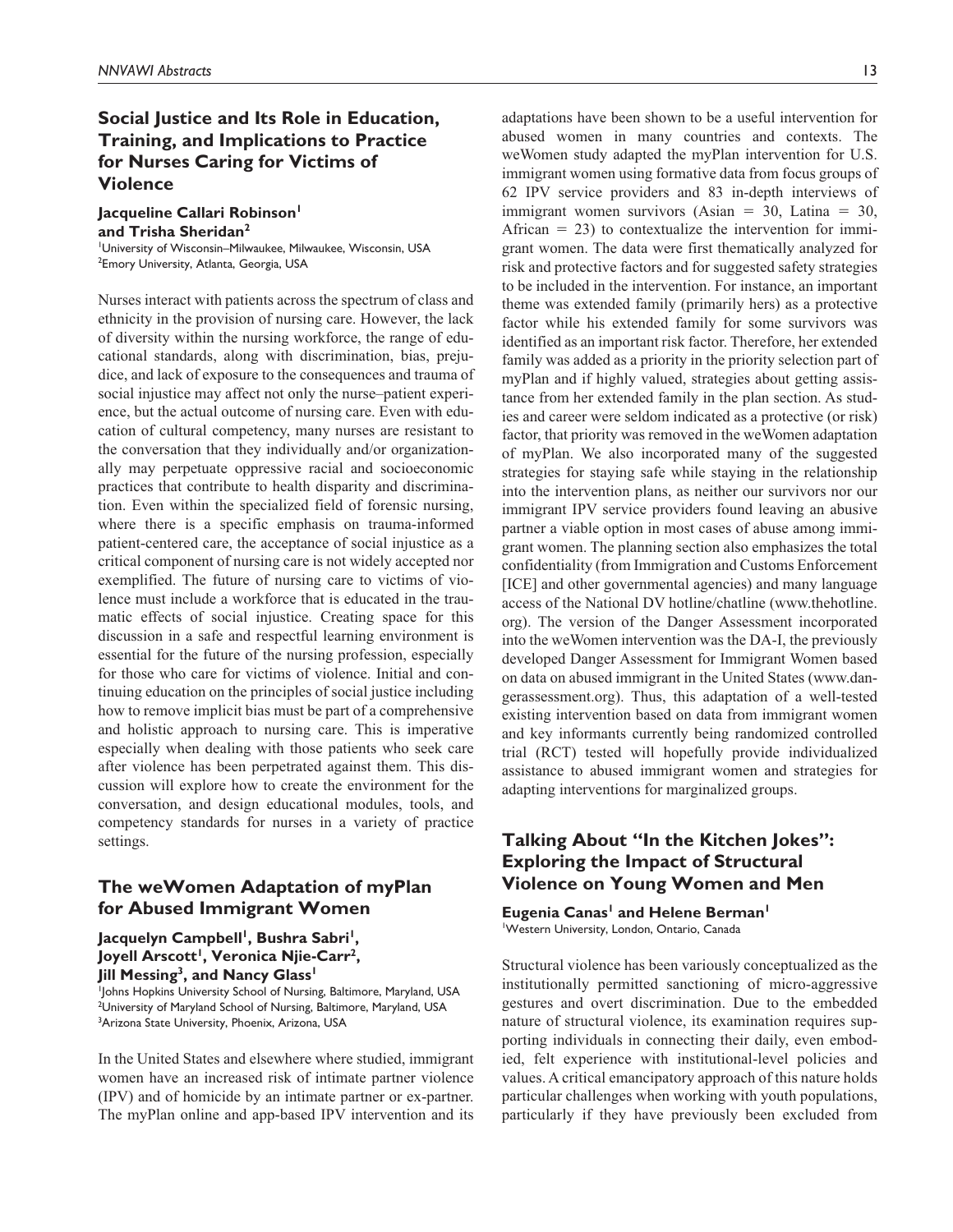knowledge-generation, advocacy, or policy-making processes. A space to foster critical awareness and language among young men and women is needed. This presentation draws from work conducted under a national, 5-year Canadian Institutes for Health Research (CIHR) grant titled "Promoting Health Through Collaborative Engagement With Youth: Overcoming, Resisting, and Preventing Structural Violence." In the course of this research, young women and men from across Canada (ages 16–24) participated in group discussions about their everyday lives, to identify how structural violence affects their well-being. Their insights—derived through diverse processes of artmaking, and individual and group reflections—underscored the ubiquitous and permitted nature of structural violence, as well as its ability to affect them in gendered ways through the lifespan. In this presentation, we describe these discussions among young men and women of immigrant, LGBTQ+ (lesbian, gay, bisexual, transgender, and queer), and First Nations backgrounds as a process of consciousness-raising. Seeing and talking about structural violence together served to validate the complexity of these youths' individual experiences, and find places for resistance through artistic expression, advocacy, and solidarity. In describing this research, we outline steps taken throughout the national grant and its associated projects to link youths' experiences to organizational and policy-making agendas. Implications for researchers, community organizations, and policy makers will be provided, with a focus on creating supportive spaces for resistance and action.

## **Measuring Gender Role Attitudes Among Chinese Women: Comparing the Gender Role Egalitarian Attitude Test With an Instrument for Traditional Gender Roles**

Jiepin Cao<sup>1</sup>, Susan Silva<sup>1,2</sup>, **and Rosa Gonzalez-Guarda1** 1 Duke University, Durham, North Carolina, USA 2 Duke University Medical Center, Durham, North Carolina, USA

Gender role attitudes, embedded in specific social and cultural contexts, have been identified to be a crucial factor shaping individual's behavior relevant to intimate partner violence (IPV), including IPV victimization and perpetration. Gender roles in China are influenced by a long history of Confucius tradition where females are viewed as subordinate to males. However, China has experienced rapid social and economic development in the past decades, resulting in significant improvements in women's social status. This change could potentially contribute to the shift toward more flexible and egalitarian gender roles between males and females. Although measurement tools have been created to capture gender role attitudes, there are no widely accepted

tools available to measure this concept that captures gender dynamics within Chinese society. While two scales have been culturally tailored to the Chinese population, there are no psychometric data available on these for Chinese women so far. Thus, the purpose of this study is to assess psychometric performances of these two measurement tools, namely, the Gender Role Egalitarian Attitude Test and an Instrument for Traditional Gender Roles, among Chinese women. A cross-sectional design using survey data will be used. A total number of 250 Chinese women will be recruited from the largest crowdsourcing platform in China named zbj.com with 19 million registered users. The recruitment information for this study will be posted on zbj.com and registered users with interests in this study will be directed to the eligibility screening. For eligible participants, an online survey that includes demographic questions and these two tools will be administered after their informed consent. For each tool, construct validity will be assessed using confirmatory factor analysis (CFA) and the internal consistency of the entire scale and any subscales identified by the CFA will be evaluated with Cronbach's alphas. The psychometric properties of the two tools measuring gender role attitudes among Chinese women will be compared, providing crucial information about their relative utility. The findings will provide valuable methodological information regarding the measurement of gender role attitudes in Chinese women, further informing future evaluation of intervention or prevention programs aiming to shift gender role attitudes in China.

## **What's in a Name? How the Advertised Study Title Effects Sexual Assault Self-Reporting**

**Emily M. Carstens Namie<sup>1</sup>,** RaeAnn E. Anderson<sup>1</sup>, and Paige Michel<sup>1</sup> 1 University of North Dakota, Grand Forks, North Dakota, USA

Sexual assault (SA) affects approximately one in four college students. Prior researchers have noted that the context of studying SA may affect reported rates of SA and its correlates. National surveys on crime tend to find lower rates of SA than those studying health and the survey context of "questions about crime" has been cited as one possible explanation for this finding. We advertised four different studies in the psychology subject pool which appear to be about the topics of SA, health, crime, and alcohol, respectively, but all included the same set of questionnaires. We hypothesized that reported rates of sexual assault victimization (SAV) and sexual assault perpetration (SAP) would vary by study condition. Participants were 792 university undergraduate students. SAV was measured with the Sexual Experiences Survey–Short Form Victimization (SES-SFV), Conflict Tactics Scale–2 (CTS2), and the Childhood Trauma Questionnaire (CTQ). SAP was measured with the Sexual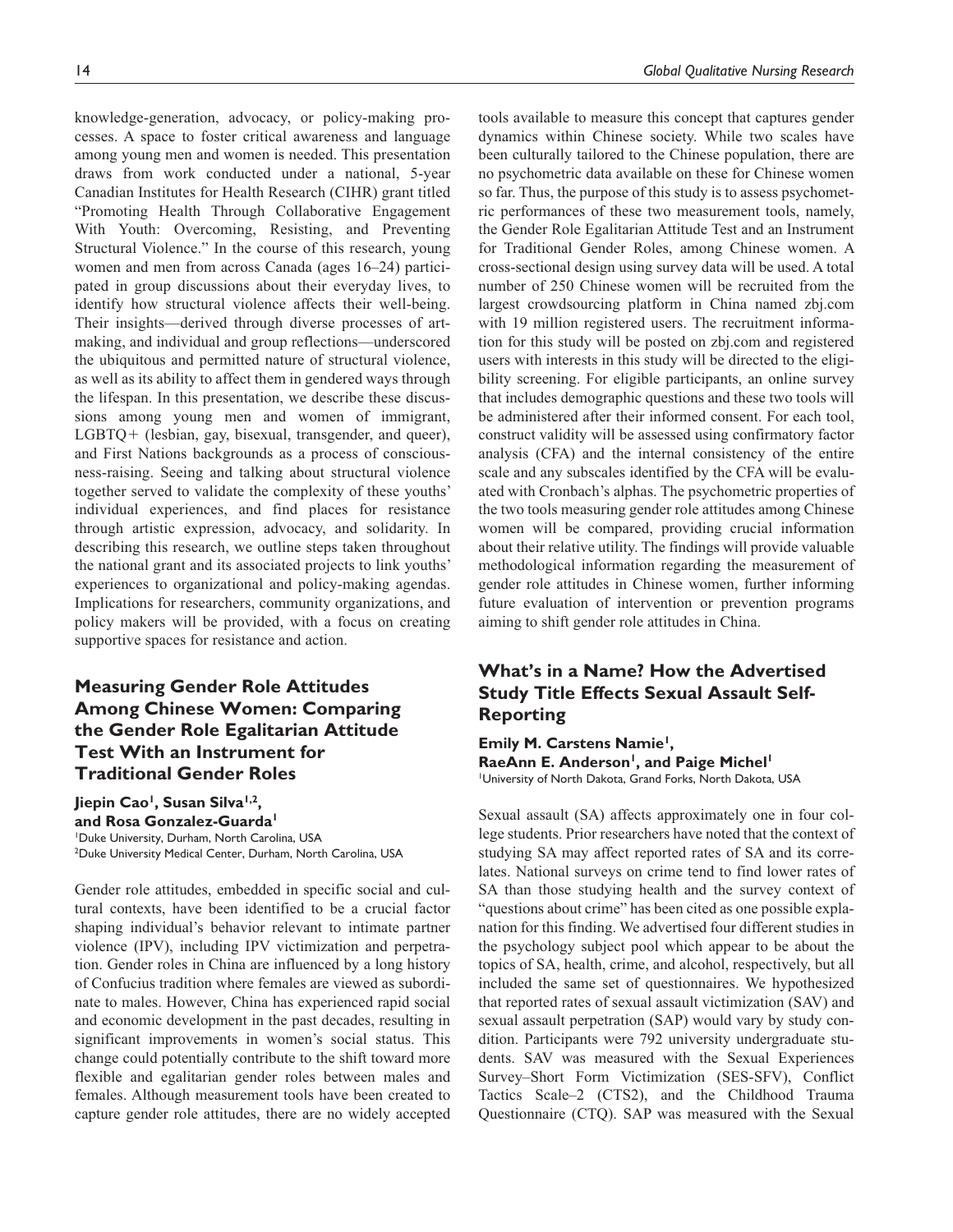Experiences Survey–Short Form Perpetration (SES-SFP), and CTS2. Analyses of SAV measures revealed no differences in reports of SAV among type of study advertised on the SES-SFV and the CTS2. However, when measuring SAV with the CTQ, there were significantly more reports when the study was advertised as a SA study than one pertaining to crime or health but not when advertised as one researching alcohol use,  $\chi^2(3) = 12.456$ ,  $p = .006$ . Analyses of SAP measures revealed no differences in reports of SA among type of study advertised. Secondary analyses investigating related correlates including personality and attitudinal factors are ongoing. The preliminary results of this study suggest that researchers have significant leeway in how studies are advertised such that, as long as data are collected anonymously, it will not adversely affect reported rates of sexual violence, except possibly when using the CTQ. Furthermore, this has ethical implications in that researchers do not need to be concerned that transparency will decrease data quality.

## **Fostering a Trauma- and Violence-Informed Community: Developing Strategies to Inform Public Education**

Jessica Carswell<sup>1</sup>, C. Nadine Wathen<sup>1,2</sup>, **Victoria Smye<sup>1</sup>, and Susan Macphail<sup>3</sup>** 1 Western University, London, Ontario, Canada <sup>2</sup> Centre for Research & Education on Violence Against Women & Children, London, Ontario, Canada 3 TVIC Educator & Consultant

Trauma and violence are pervasive public health issues. Social and systemic barriers intensify the effects of such experiences and negatively affect access to health and social services. Equity-oriented care practices combat these challenges, supporting health care settings to attend to and reduce the poor health outcomes associated with these experiences. Trauma- and violence-informed care (TVIC) is a key element of equity-oriented care, promoting the emotional, physical, and cultural safety of those accessing services—TVIC can be thought of as a "universal precaution," minimizing harm in the care process. Work is being done to incorporate TVIC principles into organizational policies and practices, but little research has been done to translate this knowledge into information that informs communities and individuals accessing services. Therefore, we describe an ongoing research study that seeks to extend work that incorporates TVIC principles into organizational policies and practices. In collaboration with a community-based mental health organization in London, Ontario, Canada, this research utilizes qualitative methods to investigate how to use TVIC principles to frame and share TVIC information with the general community and individuals accessing services, and what barriers and facilitators may affect this process. Semi-structured interviews with staff and a document review of policies and procedures regarding public education and TVIC-related

practices will help determine actions, priorities, and other relevant, equity-promoting considerations that are central to this investigation. The Exploration Stage of the Active Implementation Frameworks will be used to guide the data analysis and co-produce with the community partner effective recommendations for action. We will provide findings from the analysis to date and share our learnings that will inform recommendations for action at the community level. This Canadian research project is a critical first step in externally focused efforts to support broader community awareness and action regarding trauma, violence, equity, and cultural safety. This is important because social norms and structures can perpetuate the trauma, violence, and inequities experienced by vulnerable and marginalized groups—and inequities affect individuals, communities, and society.

## **Exposure to Intimate Partner Violence Over 10 Years and Child Health Outcomes at Age 10: Findings From the Maternal Health Study**

Laura Conway<sup>1</sup>, Deirdre Gartland<sup>1,2</sup>, Stephanie Brown<sup>1,2,3</sup>, Fiona Mensah<sup>1,2,3</sup>, Sheena Reilly<sup>1,2,4</sup>, Emma Sciberras<sup>1,5</sup>, Rebecca Giallo<sup>1,2</sup>; the Maternal Health Study Team 1 Murdoch Children's Research Institute, Parkville, Victoria, Australia 2 The University of Melbourne, Melbourne, Victoria, Australia <sup>3</sup>Royal Children's Hospital, Parkville, Victoria, Australia 4 Griffith University, Gold Coast, Queensland, Australia 5 Deakin University, Melbourne, Victoria, Australia

**Problem Statement:** Childhood exposure to intimate partner violence (IPV) is highly prevalent and associated with poorer developmental outcomes in cross-sectional and refuge/shelter-based studies. Few studies have investigated the association in community samples, using comprehensive IPV measurement, across multiple domains of functioning, or by timing of IPV exposure.

**Purposes and/or Questions/Hypotheses:** To investigate the mental and physical health and development of children exposed to IPV in their first, fourth, and/or 10th year.

**Study Design:** Prospective pregnancy cohort of nulliparous women recruited at  $\leq 24$  weeks gestation, followed up to 10 years postpartum.

**Sample:** A total of 1,507 mothers and their first-born children.

**Data Collection Approach:** Mothers were recruited from six Australian public maternity hospitals, and completed questionnaires at multiple time-points, including the Composite Abuse Scale to measure IPV at 12 months, 4 years, and 10 years. At 10 years, 615 mothers and children completed child physical, cognitive, and mental health assessments in face-to-face interviews.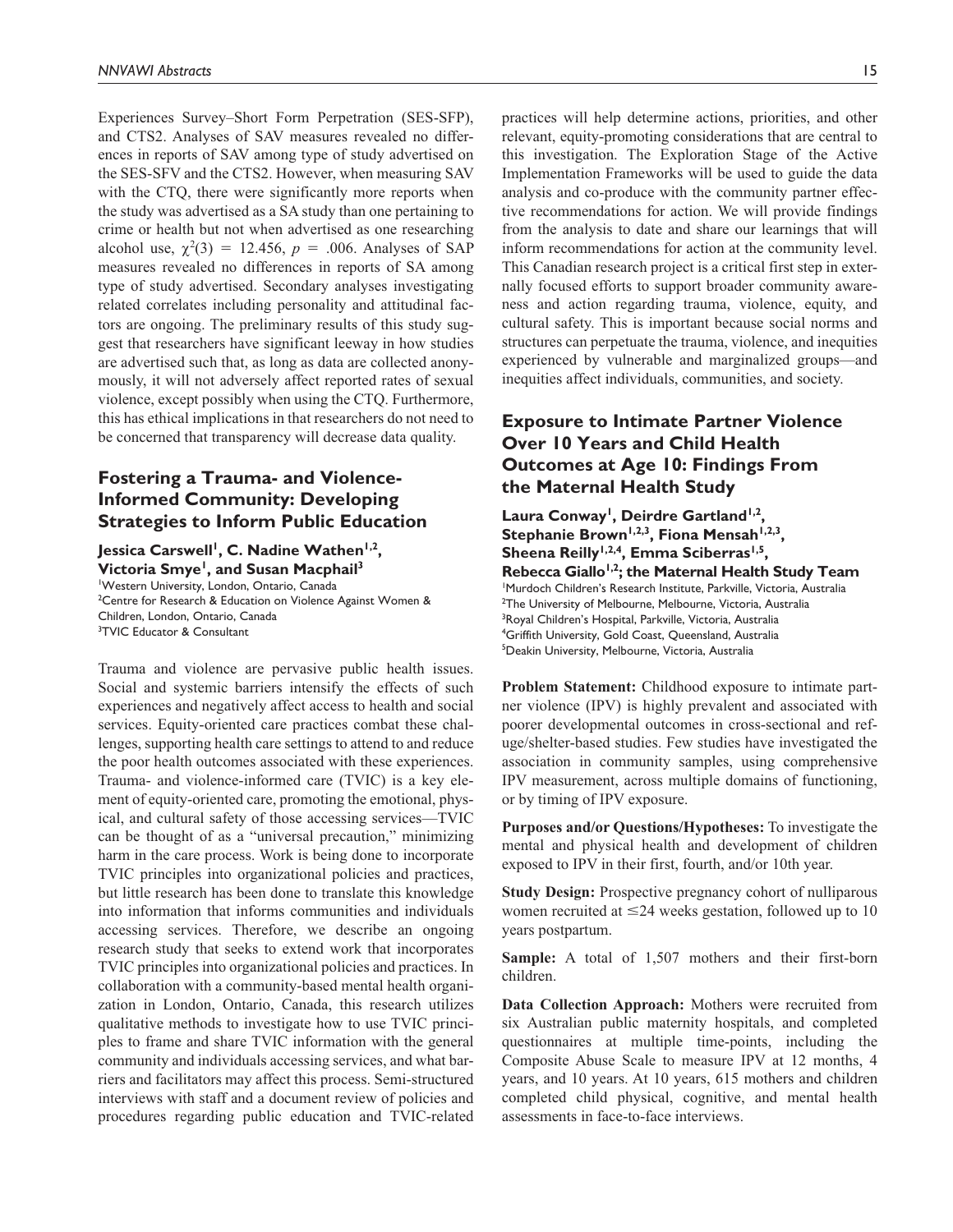**Analysis:** Multivariable logistic regression was used to examine the association between exposure to IPV in the first 10 years and child 10 year outcomes. Regressions were repeated using a three-level IPV exposure variable to categorize no IPV, early life exposure (at 1 and/or 4 years), and current exposure (at 10 years  $\pm$  early exposure).

**Results:** Children exposed to IPV in their first, fourth, and/or 10th year had higher odds of psychiatric diagnoses, emotional/behavioral difficulties, disordered language, asthma, and sleep problems than their peers. No differences were observed for cognitive functioning or weight. In some domains, differences were observed by timing of IPV exposure. Earlier exposure was associated with higher odds of disordered language (odds ratio  $[OR] = 2.5$  [1.1, 5.3]) and asthma (OR =  $2.9$  [1.6, 5.1]). Current exposure was associated with higher odds of psychiatric diagnoses ( $OR = 2.5$ ) [1.5, 4.2]), emotional/behavioral problems (OR =  $2.3$  [1.3, 4.6]), elevated blood pressure (OR = 2.4 [1.1, 5.4]), and sleep problems (OR =  $3.0$  [1.4, 6.6]).

**Implications:** The broad range of associations for IPV exposure during the first 10 years, and for current exposure in particular, demonstrates the urgency to improve identification and response to family violence for children.

## **"Stealthing" and Other Forms of Coercive Condom Use Resistance: An Under-Examined Type of Violence Against Women**

Kelly Cue Davis<sup>1</sup>, Mitchell Kirwan<sup>1</sup>, Rachel Van Daalen<sup>1</sup>, and Nolan Eldridge<sup>1</sup> 1 Arizona State University, Phoenix, Arizona, USA

Nonconsensual condom removal—also termed "stealthing" has received increased international media attention recently. Stealthing—a situation in which a man agrees to use a condom, but then removes the condom before or during intercourse without his partner's knowledge or consent—is a type of sexual assault in some countries. In addition, other forms of coercive condom use resistance, such as emotional manipulation, deception, condom sabotage, and physical force, have been identified but are under-examined. The present study used a cross-sectional online survey to investigate the factors associated with stealthing and other coercive condom use resistance tactics in a nationwide sample of 18- to 30-year-old men  $(N = 104)$  residing in the United States who reported a history of coercive condom use resistance. Participants completed survey measures assessing sexual aggression history, alcohol expectancies related to sexual aggression, and alcohol use during their most recent coercive condom use resistance event. More than  $18\%$  ( $n = 19$ ) of the participants reported having engaged in stealthing at least once since the age of 14. Of the men who had engaged in

stealthing, they reported engaging in this behavior an average of 3.95 times  $(SD = 4.50)$ , with a range of 1 to 21 times (maximum possible). Logistic regression analyses indicated that after controlling for social desirability, men with a more severe sexual aggression history (odds ratio [OR] = 2.82) had significantly higher odds of having engaged in stealthing behavior; history of psychological and physical intimate partner violence was not significantly predictive of stealthing. Regarding all coercive condom use behaviors, participants with stronger beliefs that alcohol increases the likelihood of their perpetration of sexual aggression ( $OR =$ 2.20) were more likely to have consumed alcohol when using coercive condom use resistance, while participants with stronger beliefs that alcohol increases women's vulnerability to sexual coercion ( $OR = 2.20$ ) were more likely to have used coercive condom use resistance with partners who had been drinking alcohol. Findings suggest that prevention efforts focusing on stealthing and other forms of coercive condom use resistance could benefit from targeting sexually aggressive men and addressing their beliefs about alcohol use and sexual aggression.

## **Testing the Acceptability and Feasibility of the Men With Conscience Sexual Violence Prevention Intervention in a Pilot-RCT at Two Universities in the Western Cape**

#### Tania de Villiers<sup>1</sup> and Naeemah Abrahams<sup>2</sup> University of Cape Town, Cape Town, South Africa <sup>2</sup>South African Medical Research Council, Cape Town, South Africa

**Background and Objectives:** Higher Education Institutions has been identified as communities at risk for sexual violence against women and girls globally. Prevention interventions in these settings are critical for addressing the key drivers of sexual violence. However, few prevention interventions targeting male students have been developed and tested in Sub-Sahara. The study aimed to test the acceptability and feasibility of the Men With Conscience (MWC) intervention in a pilot randomized controlled trial (RCT) at two university campuses in the Western Cape. This paper presents the findings of a pilot-RCT conducted to test the MWC intervention and provides evidence of its potential to address social norms and other key drivers of sexual violence, specifically in university settings.

**Method:** This study used an open pilot-RCT, which consisted of the following phases: Phase 1: Planning, preparation, and development of the pre- and post-intervention questionnaire; Phase 2: Implementation of the intervention; and Phase 3: Post-intervention assessment. A post-intervention questionnaire will be administered to both the control and intervention groups, to establish impact of the intervention after 6, and then after 12 months.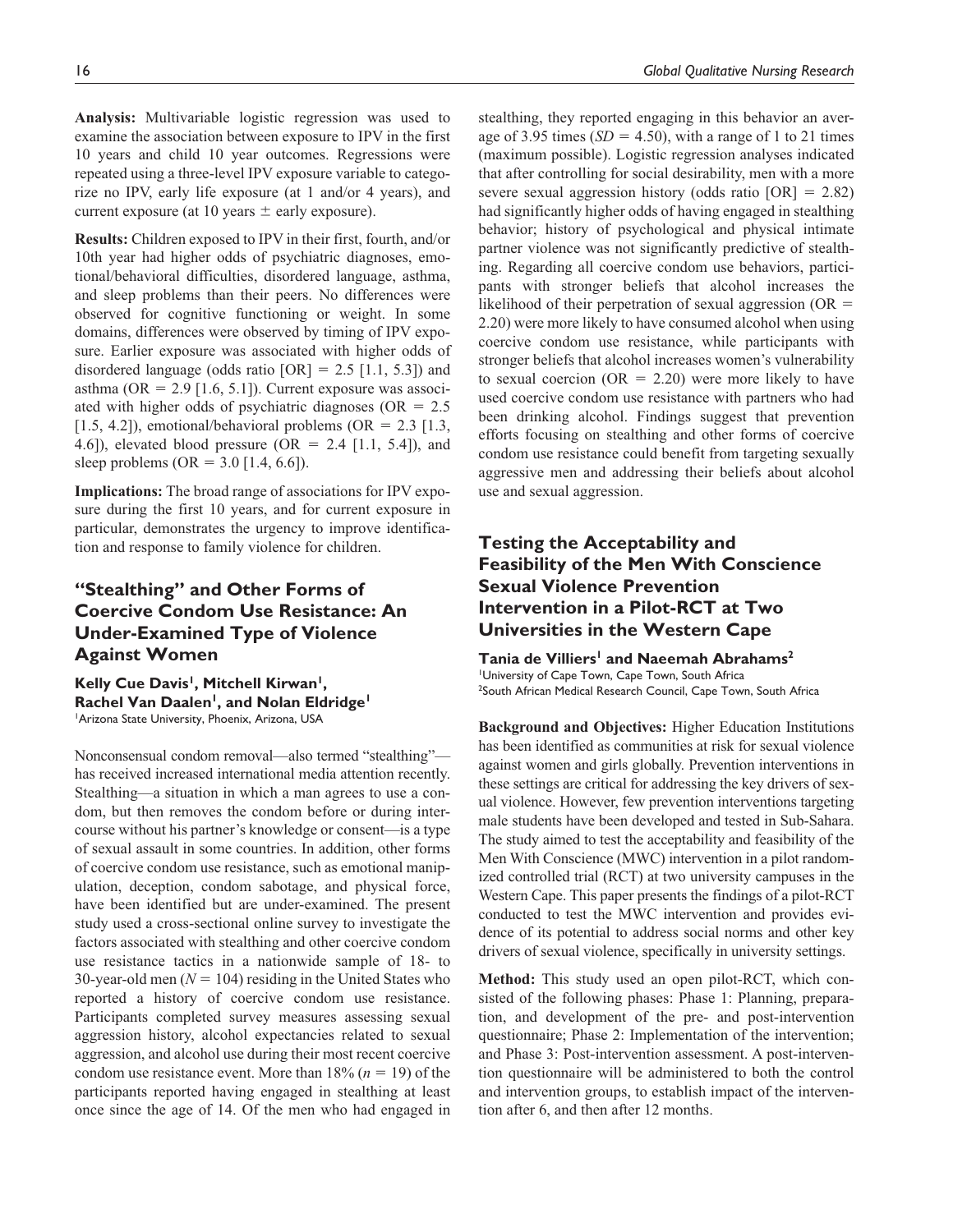**Key Outcomes:** The following key outcomes for this study were anticipated:

- 1. The main outcome of this study is a South African– designed, context-specific sexual violence prevention intervention for use in South African university settings, ready to be tested in a fully powered RCT.
- 2. Research dissemination, that is, publications in peerreviewed journals, report back to the university communities, and presentation at local and international conferences.
- 3. Opportunity for developing emerging researchers, that is, master's and PhD studies.

**Conclusion:** The study shows evidence of initial change among the young men and the huge need to work within higher education settings. The MWC intervention is ready to be tested in a more rigorous, fully powered RCT.

## **Rural–Urban Differences in Intimate Partner Violence–Related Emergency Department Visits: Implications for Prevention**

Nancy R. Downing<sup>1</sup>, Maria Perez-Patron<sup>1</sup>, Brandie D. Taylor<sup>2</sup>, and Nora Montalvo-Liendo<sup>1</sup> 1 Texas A&M University, College Station, Texas, USA 2 Temple University, Philadelphia, Pennsylvania, USA

**Problem Statement:** Rural communities' lack of access to preventive services for persons experiencing intimate partner violence (IPV). Data regarding rural–urban disparities in IPV can inform policy recommendations aimed at improving health outcomes for persons exposed to IPV.

**Purpose:** The purpose of this study was to examine rural– urban differences in IPV-related emergency department (ED) visit prevalence in the United States. Differences by U.S. Census region, gender, and income were also analyzed.

**Study Design:** A retrospective analysis of National Emergency Department Sample (NEDS) data for 2009– 2014 was conducted on prevalence of IPV-related ED visits. IPV-related visits were identified using the International Classification of Disease, Ninth Revision, Clinical Modification (ICD-9-CM) code E967.3 ("battering and other maltreatment by spouse or partner").

**Sample:** Patients aged 15 to 64 with an E967.3 code were included in the analytic sample. Rurality was determined using the National Center for Health Statistics urban–rural classification scheme. Micropolitan and non-core areas were classified as rural. Large central metros, large fringe metros, and small metros were classified as non-rural. Census regions included Northeast, Midwest, South, and West.

**Analysis:** Frequencies and prevalence of IPV-related ED visits per 100,000 residents were calculated. Odds ratios for gender differences were calculated.

**Results:** There were 156,945 IPV-related ED visits, averaging 26,158 visits per year. Prevalence was higher in rural  $(13.8 \text{ and } 16.7)$  versus non-rural areas (range = 9.5–13.2) in all regions except the Midwest. Prevalence was 13 times higher for women than men, although men had 2.5 higher odds (95% confidence interval [1.5, 4.2]) of dying in the hospital following an IPV-related ED visit. Sixty-four percent of patients resided in zip codes with median household income in the bottom half of distribution.

**Implications:** Lack of access to resources for persons experiencing IPV in rural areas can delay intervention. Violence may escalate until injuries are serious enough to require an ED visit. Lack of women's health and mental health providers in rural areas to identify and address IPV might contribute to higher IPV-related ED visits. Males might be less likely to seek assistance for IPV until injuries are life-threatening. Findings support a need for resources to mitigate health impacts of IPV.

## **Building an Intersectoral Network to Champion Supports for Trans Survivors of Sexual Assault: Survey Findings From Health and Community Leaders**

Janice Du Mont<sup>1,2</sup>, Sarah Daisy Kosa<sup>1,3</sup>, Megan Saad<sup>1,3</sup>, and Sheila Macdonald<sup>1,3</sup> 1 Women's College Hospital, Toronto, Ontario, Canada <sup>2</sup>University of Toronto, Toronto, Ontario, Canada <sup>3</sup>Ontario Network of Sexual Assault/Domestic Violence Treatment Centres, Toronto, Ontario, Canada

**Issue:** Sexual assault against transgender (trans) persons is a complex issue that requires the coordinated effort of health care and social service sectors to address. In collaboration with the Ontario Network of Sexual Assault/Domestic Violence Treatment Centres (SA/DVTCs), which comprise of hospital-based sexual violence treatment centers that provide comprehensive post-sexual assault care across Ontario, and Egale Canada, a national LGBTQ+ (lesbian, gay, bisexual, transgender, and queer) advocacy organization, we have been working to bring together health and community leaders in an Intersectoral Network of service providers to champion support services for trans survivors of sexual assault across Ontario, Canada's most densely populated province.

**Method:** Guided by the Lifecycle Evolutionary Model for network development described by the National Collaborating Centre for Methods and Tools, we hosted meetings across Ontario with local trans and LGBTQ+ positive organizations and leaders from Ontario's SA/DVTCs to discuss the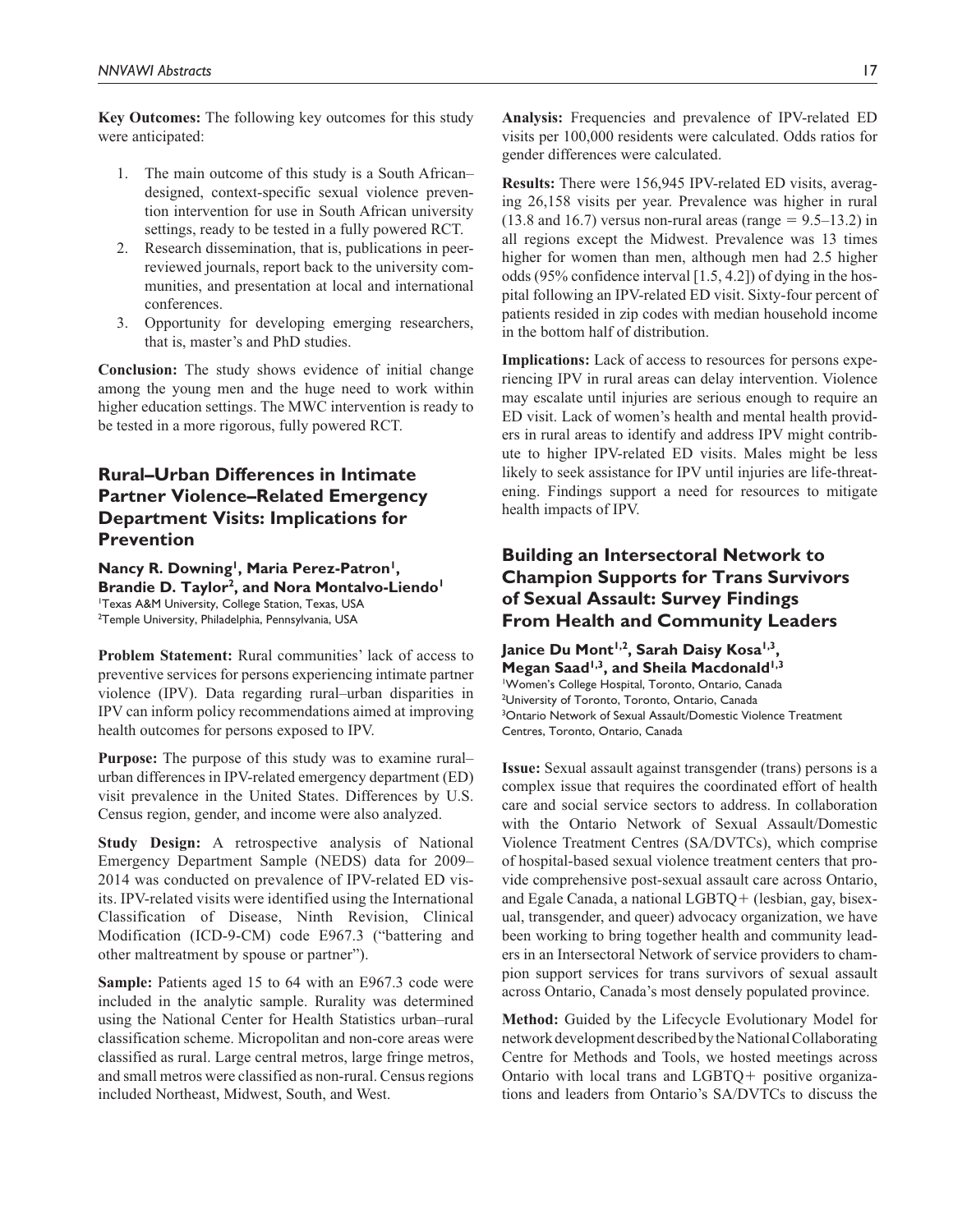critical insights garnered at these meetings and working with an advisory committee of trans community members and their allies, we created and distributed an online survey to 30 leaders of local SA/DVTCs and 105 community representatives across Ontario ( $n = 105$ ) who attended the aforementioned meetings.

**Results:** Results from the survey will identify priorities in the area of sexual violence against trans persons, help inform future cross-sector training initiatives, improve the understanding of barriers and facilitators to intersectoral collaboration in the field of sexual violence, and provide key insights into the motivations and expectations from health care and community leaders in forming longer-term partnerships across sectors for enhancing the continuum of care to trans survivors of violence.

**Implications:** Results from the survey will ultimately facilitate the formation of a province-wide Intersectoral Network that will ensure that organizations and service providers across Ontario offer up-to-date, appropriate, and sensitive care and support to trans survivors. Importantly, trans survivors of sexual assault will benefit from the enhanced response to their needs post-victimization. Finally, the Network holds the potential to enhance policy, research, advocacy, and professional practice around the topic of sexual violence against trans communities across Ontario.

## **Results From a Novel Elder Abuse Nurse Examiner e-Learning Curriculum**

Janice Du Mont<sup>1</sup>, Sarah Daisy Kosa<sup>1,2</sup>, and Sheila Macdonald<sup>1,2</sup>

1 Women's College Hospital, Toronto, Ontario, Canada <sup>2</sup>Ontario Network of Sexual Assault/Domestic Violence Treatment Centres, Toronto, Ontario, Canada

**Issue:** A Canadian population–based study estimated that almost one in 10 (8.2%) older adults in Canada experienced some form of abuse or neglect in 2014, which amounts to 766,247 older Canadians. Despite the prevalence of elder abuse, there is no standard provision of training to provide care for abused older adults at hospital-based violence treatment centers in Canada's most densely populated province, Ontario. To address this gap, Dr. Janice Du Mont of Women's College Research Institute together with the Ontario Network of Sexual Assault/Domestic Violence Treatment Centres (SA/DVTCs), developed an evidence-based in-person Elder Abuse Nurse Examiner Curriculum to build upon the skills and expertise of nurses who have undergone Sexual Assault Nurse Examiner (SANE) online training. Following a successful pilot, the training was adapted into an interactive online format, accessible to all nurses who have completed online SANE Training currently working across Ontario's 35 SA/DVTCs.

**Purpose:** To share findings from an evaluation of this innovative digital educational initiative for SANEs working across sexual violence treatment centers focused on improving the care provided to older adults who have experienced abuse.

**Method:** The e-learning curriculum was developed using Storyline 360 by Articulate, an award-winning software for the design of interactive courses, and guided by researchbased Principles of Multimedia Learning. Two external reviewers with extensive expertise in curriculum development and design reviewed the e-Learning Curriculum which was subsequently revised based on their feedback. The curriculum was launched on an online learning management system to approximately 300 SA/DVTC nurses across Ontario in June 2019.

**Evaluation:** The curriculum's efficacy will be evaluated through a pre- and post-training questionnaire which will measure self-assessed changes in competence in providing elder abuse care before and after completing the e-Learning Curriculum. In addition, to more directly measure competence in a clinical setting, a clinical vignette was incorporated in the questionnaires. Supplementary feedback, through open-ended questions, will also be collected on the appropriateness of the e-Learning Curriculum and its delivery.

## **An Evaluation of a Forensic Nursing e-Learning Curriculum on Trans-Affirming Care for Sexual Assault Survivors**

### Janice Du Mont<sup>1,2</sup>, Sarah Daisy Kosa<sup>1,3</sup>, **and Sheila Macdonald3**

1 Women's College Hospital, Toronto, Ontario, Canada <sup>2</sup>University of Toronto, Toronto, Ontario, Canada <sup>3</sup>Ontario Network of Sexual Assault/Domestic Violence Treatment Centres, Toronto, Ontario, Canada

**Issue:** Across Ontario, Canada's most densely populated province, there are 35 hospital-based Sexual Assault/ Domestic Violence Treatment Centres (SA/DVTCs), which provide services, including emergency medical care, crisis intervention, documentation of injuries, collection of forensic evidence, medical follow-up, counseling and referral, and community referrals to those identifying as women and men, as well as children who have been sexually assaulted. In a recent survey of program managers and frontline nurses across all SA/DVTCs, a strong need was identified for further training in trans-specific care. Therefore, we collaborated with the Ontario Network of SA/DVTCs and Rainbow Health Ontario to develop, pilot, and evaluate a novel e-learning curriculum that builds upon and enhances an existing in-person training for Sexual Assault Nurse Examiners (SANEs) on providing appropriate care to transgender (trans) sexual assault survivors.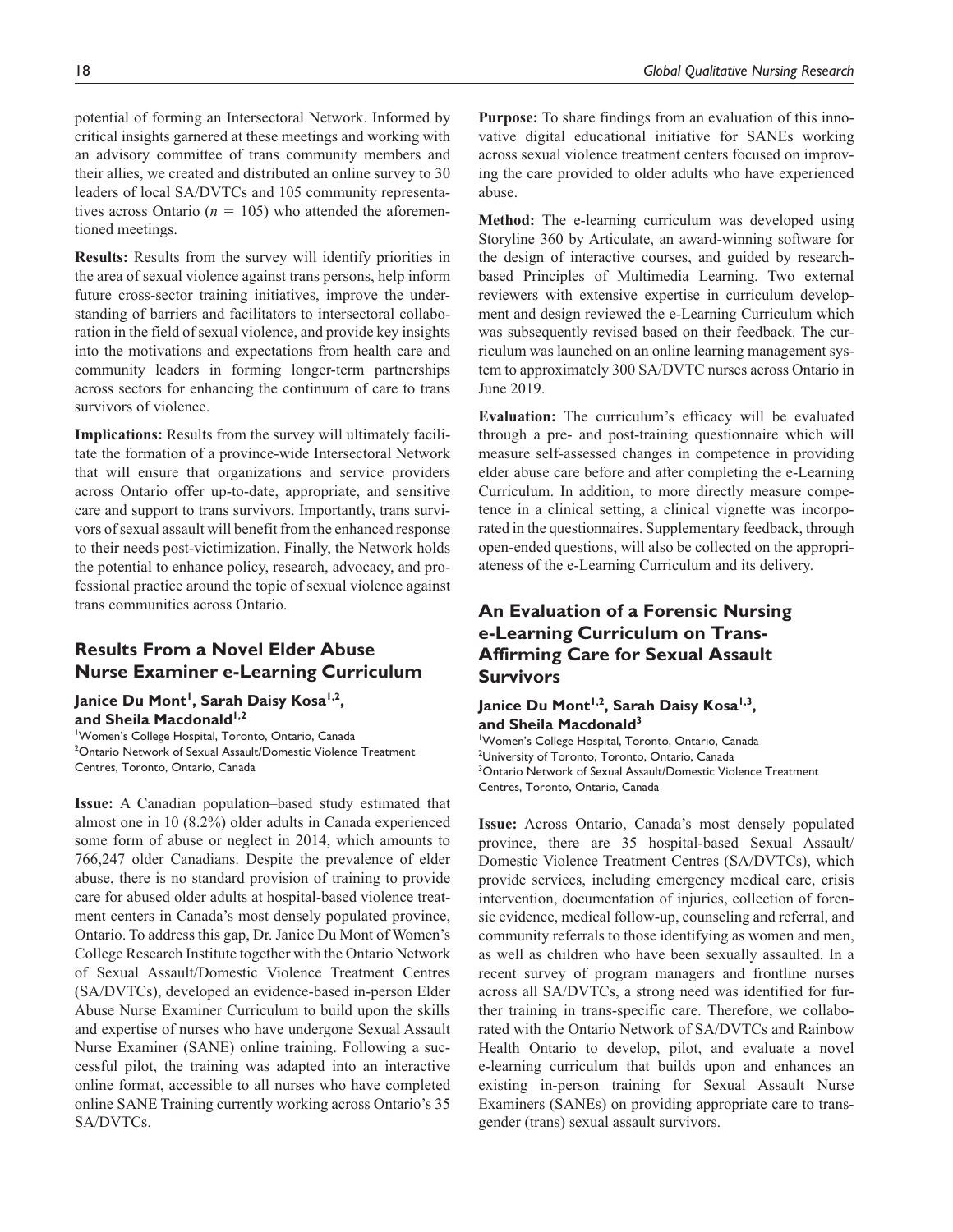**Purpose:** To examine the effectiveness of an innovative e-learning educational tool in improving competence in the provision of care to trans survivors of sexual assault among SANEs working across Ontario's sexual violence treatment centers.

**Method:** The e-learning curriculum enhances an existing inperson curriculum that was successfully piloted and evaluated with a small sample of nurses from across Ontario. The e-learning curriculum was informed by research-based Principles of Multimedia Learning described in the literature and developed using Storyline by Articulate 360, an innovative software program specially designed for the development of interactive digital training programs. The curriculum was reviewed by a Community Reference Group comprised of experts in trans health and violence. The curriculum was launched on an online learning management system to approximately 300 SA/DVTC nurses in August 2019.

**Evaluation:** Changes in level of knowledge and perceived competence on 31 skills-based competencies related to transaffirming care will be evaluated using a pre- and post-training questionnaire design that includes the use of clinical vignettes. If the results suggest that the curriculum is effective, we will disseminate the online curriculum and evaluation findings among relevant academic, government, health, and community stakeholders.

## **Sex Ratios at Birth in Australia According to Mother's Country of Birth: A National Study of All 5,614,847 Live Births in 1997–2016**

### Kristina Edvardsson<sup>1</sup>, Mary-Ann Davey<sup>2</sup>, Rhonda Powell<sup>1</sup>, and Anna Axmon<sup>3</sup>

<sup>1</sup>La Trobe University, Melbourne, Victoria, Australia 2 Monash University, Melbourne, Victoria, Australia <sup>3</sup>Lund University, Lund, Sweden

**Problem Statement:** Male-biased birth sex ratios may occur after prenatal sex selection due to son preference, and have been an issue in countries across Asia. In the last decade, evidence of male-biased sex ratios in some immigrant communities has emerged in Western high-income countries, including in the state of Victoria, Australia. However, it was not known whether sex ratios were male-biased throughout Australia or whether patterns were consistent across states and territories, and over time.

**Purpose:** To assess male-to-female (M/F) ratios at birth per mother's country of birth for all live births in Australia 1997–2016, in total and by parity, and to investigate if any observed deviations were consistent across states and time periods.

**Study Design, Sample, and Data Collection Approach:** This population-based register study included all reported live births of at least 400 g birth weight or at least 20 weeks gestation in all of Australia's eight states and mainland territories for the period 1997–2016 ( $N = 5,614,847$ ).

**Analysis:** M/F ratios with 95% confidence intervals (CIs) were estimated using logistic regression with an interceptonly model. Ratios with a CI entirely outside the range of 1.04 to 1.06 were considered as different to the biological M/F ratio.

**Results:** M/F ratios were elevated for births to women born in China overall (M/F ratio 1.084, 95% CI [1.071, 1.097]) and at Parities 1 and 2 (P1: 1.086 [1.065, 1.108]; P2: 1.175 [1.120, 1.231]), and to women born in India at Parities 1 and 2 (P1: 1.086 [1.065, 1.107]; P2: 1.146 [1.090, 1.204]). M/F ratios were elevated for both groups in New South Wales and Victoria, for Chinese births in Australian Capital Territory, and Indian births in Western Australia, with M/F ratios in the range of 1.156 to 1.307. M/F ratios remained elevated at Parity 2 across time periods for Chinese births, while a decline was observed for Indian births in the last 5-year period.

**Implications:** These findings confirm sex imbalances at birth among infants of mothers who have migrated from countries where son preference is manifest and M/F ratios elevated at national levels, and may indicate an unrecognized aspect of discrimination against females in Australia.

## **Exploring Authentic Empathy and Male Victim Stigma Management in the Practice Narratives of Victim Service Providers**

### **Chuka Nestor Emezue**

1 University of Missouri, Columbia, Missouri, USA

In spite of hegemonic masculine notions that stereotype male victims of sexual violence are weak, unmanly, or deviants of heteronormativity, anecdotal, research, and media evidence indicate more men are disclosing sexual assault to trusted members of their social support system—including victim service providers (VSP). We identify VSPs as those who provide direct or indirect rehabilitative services (not limited to health, legal, criminal, and counseling services) for male victims of sexual violence. Few studies consider the roles VSPs play in the context of stigma management with male victims. The purpose of this study is to explore VSP stigma awareness, stigma discourse, and stigma management practices (i.e., stigmatization, non-stigmatization, or de-stigmatization).

**Method:** Utilizing narrative inquiry methods (reflexive and discursive collaboration between the author and narrator), 11 VSPs  $(8 \text{ females and } 2 \text{ males, age} = 29-53 \text{ years})$  across U.S. states, representing different disciplines were interviewed using face-to-face and online modalities that lasted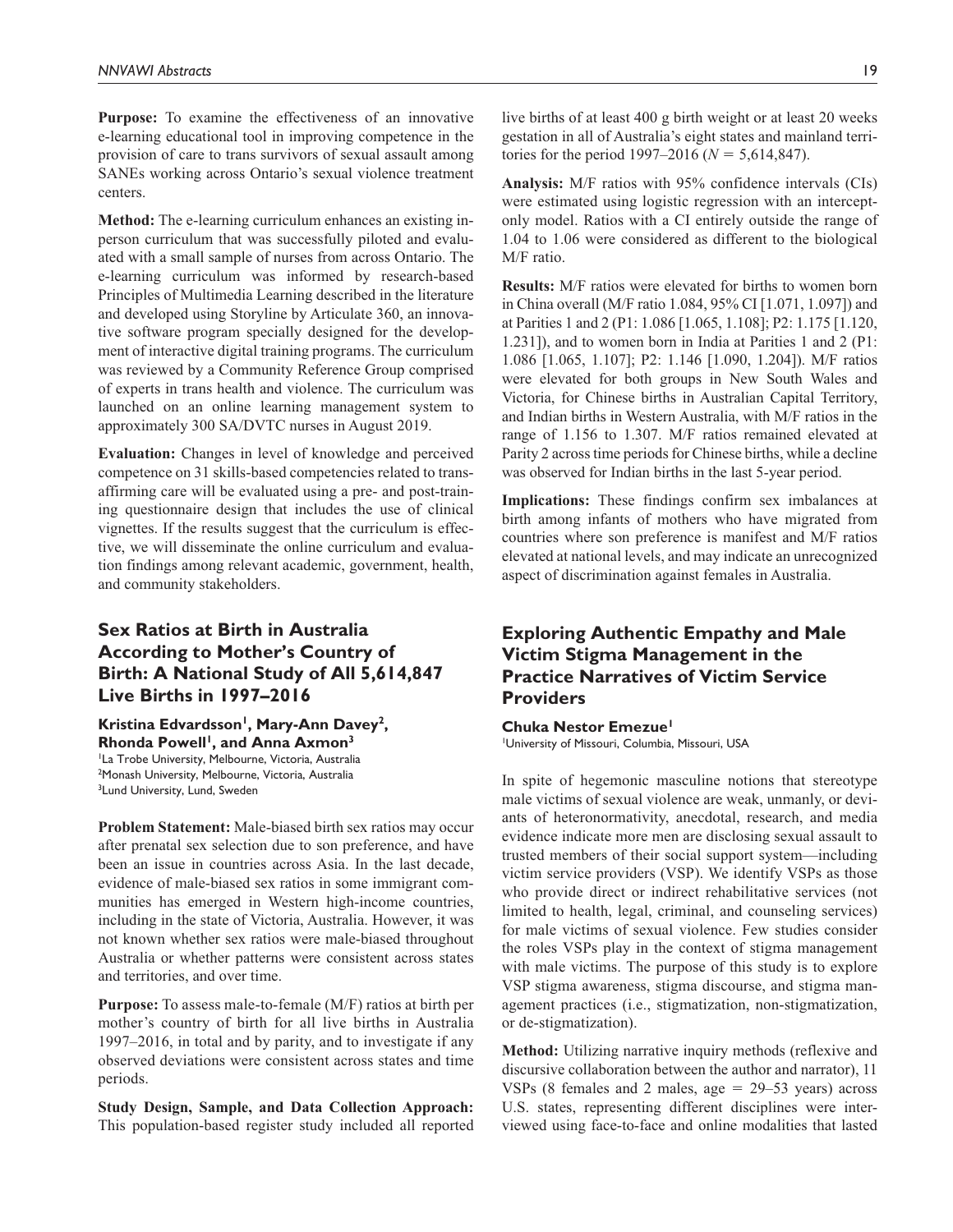45 to 90 minutes. Interviews were conducted in English, recorded, transcribed verbatim, and analyzed using thematic analysis guided by a constructivist–interpretivist paradigm. Participants were consented and uncompensated. The University of Missouri Institutional Review Board (IRB) approved this study.

**Results:** First, regardless of discipline, VSPs converged on their narratives of male stigma typologies and stigma management processes by narrating (a) stigma in the discursive sense and (b) stigma in the material sense (sociocultural and social-structural systems). Second, VSPs diverged in their nomenclature and philosophy of care by using labels like victims, survivors, targets, patients, clients, warriors, and thrivers to describe those they work with. Third, this study introduces the sensitizing concept of Authentic Empathy (AE)—the aptitude to genuinely experience shared compassion, informed by past membership in a stigmatized group, or a well-earned involvement with members of the same group. This study highlights important implications; specifically, the need for stigma-informed care (in addition to current theoretical and paradigmatic models) for highly stigmatized groups, the place of AE in stigma management, and the role of the discursive-materialist conception of stigma in future research and praxis.

## **Immigrant Male Batterers: A Systematic Review of Treatment Gaps, Therapeutic Disparities, and Theoretical Misfirings in Intervention Programs**

**Chuka Emezue1** 1 University of Missouri, Columbia, Missouri, USA

Batterer Intervention Programs (BIPs) show minimal evidence of treatment efficacy in curbing post-intervention recidivism. These interventions offer even less significant treatment potential for Immigrant Male Batterers (IMB), who contend with pre- and post-migration barriers to prevention and treatment in BIPs. Accordingly, best practices and treatment components of BIPs with promising results among IMB are inconclusive. Vital treatment components of promising BIPs and entry points for treatment uptake are discussed. A comprehensive literature search for quantitative and qualitative outcomes/intervention studies was conducted in 10 electronic databases based on these inclusion criteria: published between 1990 and 2018, interventional and observational/non-interventional studies targeting IMB, compared the effects of a new or modified curricula with standard curricula, and studies with immigrant versus nonimmigrant group comparison. Study participants were mostly Hispanic men in the United States. Low to moderate intimate partner and domestic violence (IPV/DV) was frequently reported. Study outcomes were highly heterogeneous. Culturally specific programs included modified BIP curricula, and involved IMB in the subsequent iterative design of interventions, allowing for negotiation in cultural expressions of masculinity produced promising short-term results in changing IPV positive attitudes and increasing accountability in dyadic violence. However, long-term IPV/ DV reductive effects remain inconclusive. Findings will have implications for culture congruent prevention and intervention program designed to address immigrant IPV outcomes, establish intervention entry points and areas of treatment divergence, uncover emergent contexts of immigrant-specific intimate partner violence (IPV), and recommend improvements to develop culturally differentiated IPV intervention protocol.

### **Rural Attitudes Toward Intimate Partner Violence**

### Tracy A. Evanson<sup>1\*</sup>, Shawnda Schroeder<sup>1</sup>, **and Barbara Zust2\***

1 University of North Dakota, Grand Forks, North Dakota, USA <sup>2</sup>Gustavus Adolphus College, St. Peter, Minnesota, USA

\*Both Drs. Evanson and Zust are presenting authors at the conference.

**Background:** Although intimate partner violence (IPV) cuts across all demographic categories, including geographic residence, there are few studies that focus on rural populations. Studies indicate that rural women may be more vulnerable to abuse due to geographic isolation from resources. Many authors also suggest that residents in rural areas hold patriarchal attitudes and beliefs which favor both male domination and tolerance for IPV. However, little empirical evidence exists to confirm this.

**Purpose:** The purpose of this study is to explore the attitudes and beliefs about IPV among residents of rural communities in the United States, and compare these with non-rural residents.

**Method:** (This study will be conducted in Fall/Winter, 2019). Subsets of questions from the National Community Attitudes Towards Violence Against Women Survey (NCAS), will be adopted into an electronic survey. The NCAS is a nationwide telephone survey that has been used in Australia for many years and includes multiple subsets of questions on various types of violence against women. For the purposes of this study, the subsets of questions pertaining to "Domestic Violence" and "Gender Equality" will be adopted into an electronic survey. Snowball sampling will be used to distribute an invitation to participate and survey link, initially through various community organizations and churches in both rural and non-rural communities in two upper Midwest states in the United States, and participants will be asked to pass the survey link on to others they know. Data will be analyzed utilizing SPSS. Researchers will use descriptive statistics, cross tabulations, and comparison of means tests  $(p \leq .05)$  to measure variation between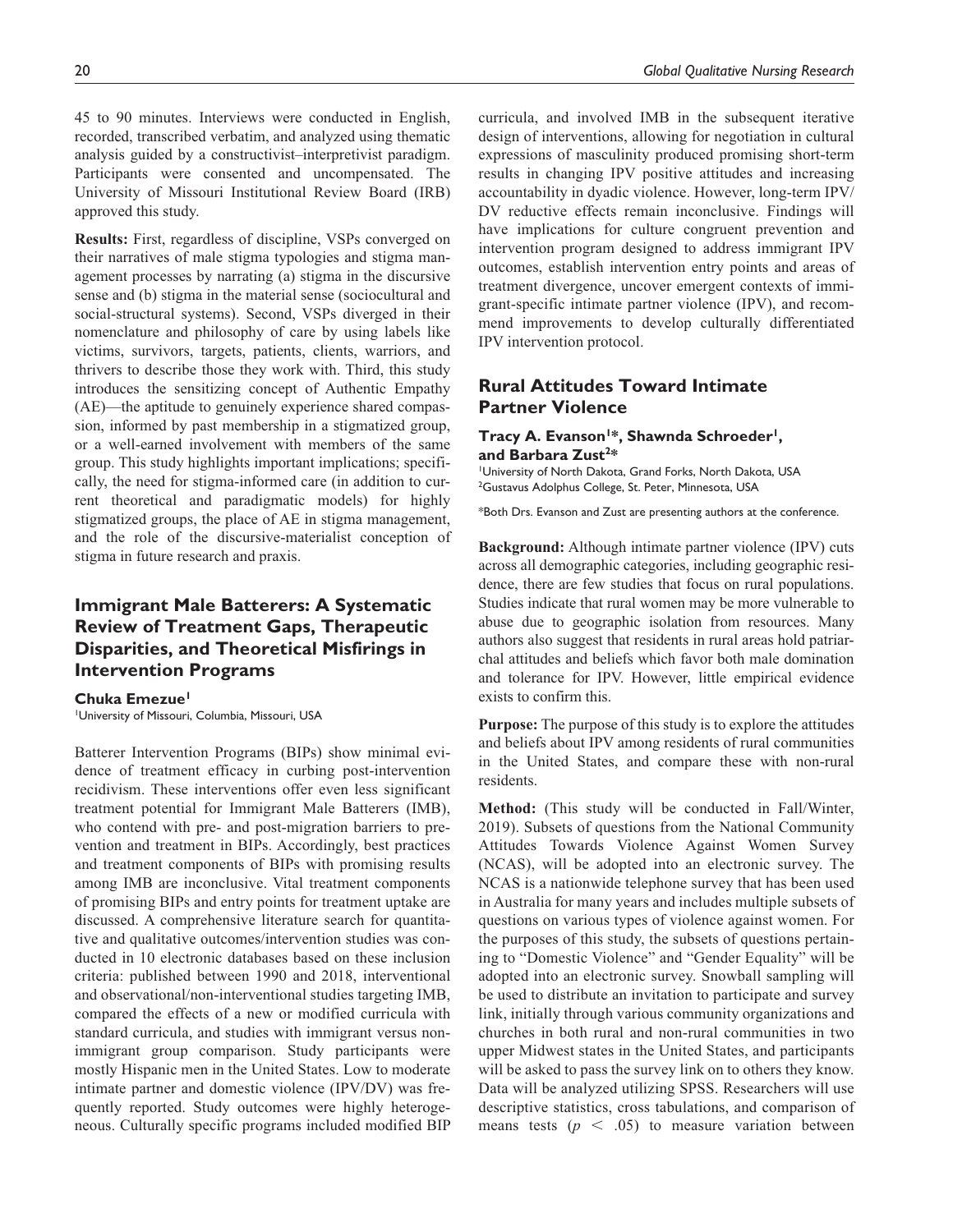demographic categories and perceived attitudes toward violence against women.

**Implications:** The results of this study will provide valuable empirical information about the attitudes and beliefs toward IPV among rural residents. These results have the potential to inform both researchers and service providers about issues that rural victims of IPV may face in their communities, and may help provide direction for community-wide IPV education and stigma-reduction in rural communities.

### **Definitions and Data on Femicide**

**Cristina Fabre<sup>1</sup> and Cathrine H. Bärtel<sup>1</sup>** 1 European Institute for Gender Equality (EIGE), Vilnius, Lithuania

The definition of femicide is often considered to be "the killing of women and girls because they are female." What separates the killing of women from a case of femicide is the gender-based motivation. However, the definition of femicide continues to be discussed, and none of the European Union Member States (MS) has codified it. An additional obstacle to combat femicide is the lack of administrative data available. In Europe, only 17 MS collect data and provide insight into the killing of women by their intimate partners, which demonstrates a key issue of data collection and risk assessment on femicide. Collecting data related to the victim–perpetrator relationship in conjunction with homicide data including variables such as motive or context is lacking across Europe. Risk assessment procedures and risk management strategies could efficiently protect women victims of intimate partner violence and prevent their revictimization and even their killing. The European Institute for Gender Equality (EIGE) has developed a Risk Assessment Guide based on some overarching principles: victims-centered and victims' safety approach, gender and intersectionality approach, and child sensitive. It identified the most relevant risk factors, which can include fear of the perpetrator, recent separation or estrangement, disputes on child custody, pregnancy, stalking, and coercive behavior. The purpose of the identification of risk factors is to feed into effective risk management strategies, specifically with a multi-agency approach including police as well as the health sector, as it is especially underrepresented when it comes to data collection on the issue, despite it, often, being the initial institutional body to get in contact with the victim. Currently, EIGE is working on a new study, on femicide and administrative data. The study will act as a reference tool for ensuring a standardized categorization of femicide and improve data collection on violence against women in the area. These standardizations will be based on an evidence-based report, which will include police and medical-forensic evidence that reveals the "gender-based motives" of femicide. With the study, EIGE seeks to strengthen MS responses to combating intimate partner violence and acquiring a deepened understanding on the issue of femicide.

## **The Ethical Dilemma of Mandatory Reporting Laws in the United States: Observations of a Harm Reduction Outreach Nurse**

#### Sarah Febres-Cordero<sup>1</sup> and Kylie Smith<sup>1</sup> 1 Emory University, Atlanta, Georgia, USA

**Problem:** Providing care to women who inject drugs (WWID) and are pregnant without reporting fetal abuse is against the law in 25 states in the United States. In addition, many states consider prenatal drug use a form of neglect which requires reporting. Nurses who implement prenatal health care to WWID in these states are in jeopardy of losing their licenses and being charged with a misdemeanor offense if they do not report suspected maternal drug use. At the same time, WWID and their fetuses are at risk of multiple harms during and after pregnancy, such as trauma, withdrawal, and disenfranchised grief.

**Purpose:** To provide routine prenatal and postpartum care for WWID through outreach in the southeastern United States.

**Innovation:** Syringe exchange outreach programs are the most probable place in the United States for a nurse to encounter WWID during pregnancy. Working with linkage specialists, we have designed a tailored pregnancy packet for expectant women encountered by a wound care nurse during syringe exchange outreach. Nurses in outreach build trusting relationships that provide an ideal environment for providing resources for prenatal and postpartum care which could reduce harm to mothers and their fetuses.

**Implications:** Observing WWID in a southeastern state in an outreach setting, it is clear they are fearful of approaching nurses as they are aware of the nurse's duty to report neonatal abuse. WWID voice their concern of nurses reporting to child protection agencies resulting in loss of their newborn. Nurses who choose to work in harm reduction settings in mandatory reporting states are faced with few options when providing care. Nurses must either knowingly violate the law or report injecting drug use during pregnancy and lose credibility and trust. By providing tailored resources, nurses are less conflicted about the ethical dilemma of duty to report as they feel they have fulfilled their role in promoting health and providing access to care. However, this situation demonstrates that there is no clear solution to this structural violence, which highlights the ethical dilemmas that nurses encounter when political agendas affect health care.

## **Family Violence Reform in Victoria, Australia: How Mental Health Services Manage Systemic Change**

Sabin Fernbacher<sup>1</sup> 1 Sabin Fernbacher Consulting

The Victorian Royal Commission Into Family Violence 2016 saw an unprecedented focus on violence against women and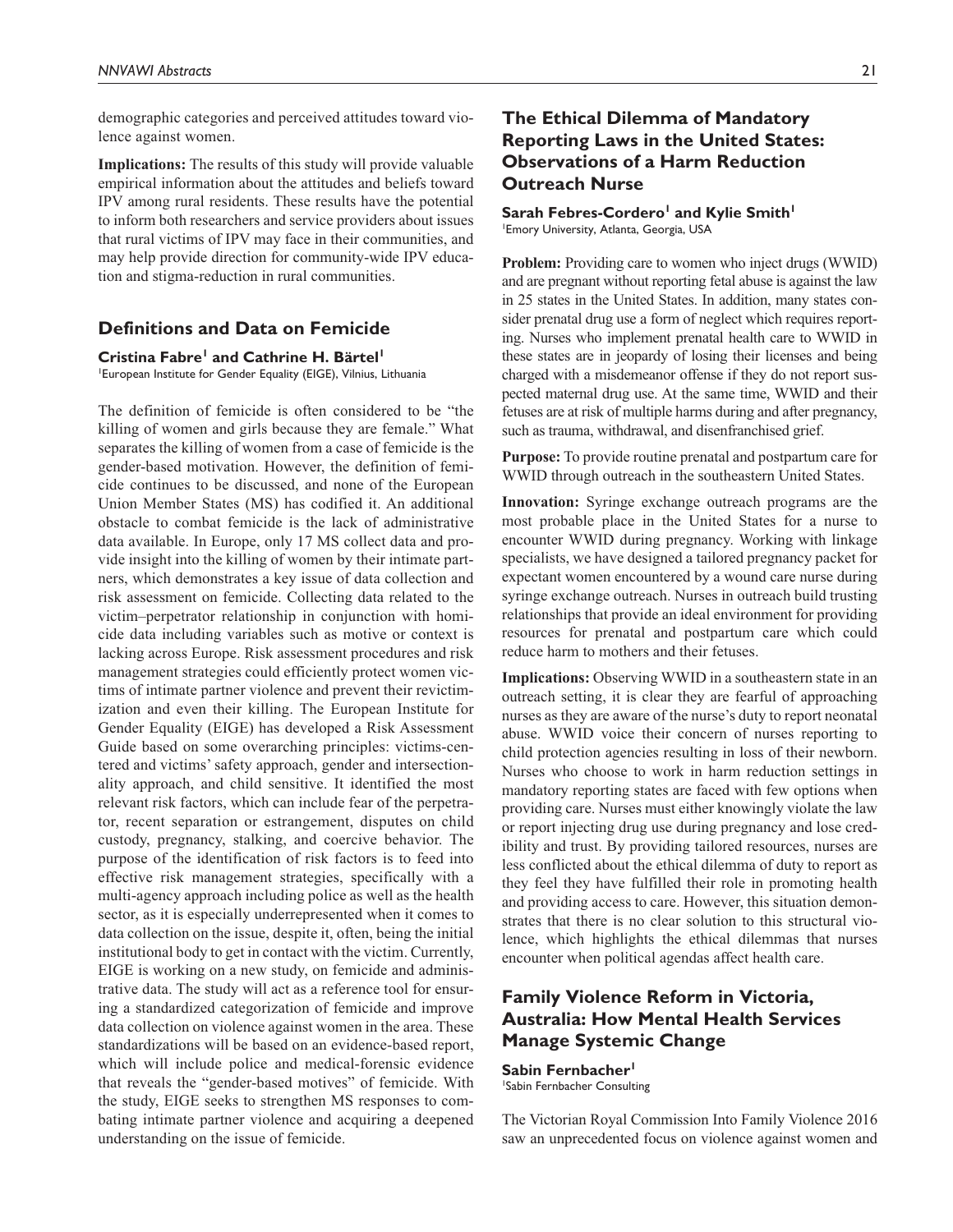children in Australia. Accepting all 227 recommendations, the Victorian Government set a new agenda for sweeping reforms and progressed immediately to implementation. The commission's report highlighted systemic gaps, and subsequent recommendations addressed those gaps through a variety of strategies from policy to new service types and shared responsibilities. Sweeping changes include a multi-agency risk assessment framework, establishment of multi-agency support, support and safety hubs, and legislative reform. Policy development, the need to align state government and organizational policies with the new risk assessment framework, practice guidance and workforce development are part of this far-reaching reform. The commission highlighted the unique position of health and mental health professionals to identify and respond to family violence. It recognized the need for mental health services to get better at identifying and responding to family violence. Victorian mental health services have lacked clarity about their role and responsibilities regarding family violence. The commission's recommendations included the need for a Chief Psychiatrist Guideline on Family Violence. It recommended establishment of Family Violence Advisers for mental health services to increase the capabilities of this sector. The published chief psychiatrist guideline went beyond its remit and includes practice guidance and organizational change strategies, and clearly outlines organizational responsibilities for this change. It aimed to assist mental health services to align their organizations within this new environment and take clear responsibility for family violence. While the Chief Psychiatrist guideline and practice guide outlines what ought to occur, the advisers are in a position to support some of the changes toward increasing organizational capabilities. The author of the Chief Psychiatrist Guideline has engaged with those responsible for its implementation to seek feedback about its practical application, including challenges. This presentation will look at the translation of those new policies into practice and the role of the Family Violence Advisers. Gains and challenges regarding this implementation will also be discussed.

## **Birth Outcomes in a Swedish Population of Women Reporting a History of Violence Including Domestic Violence During Pregnancy: A Longitudinal Cohort Study**

Hafrún Finnbogadóttir<sup>1</sup>, Kathleen Baird<sup>2</sup>, **and Li Thies-Lagergren3** 1 Malmö University, Malmö, Sweden

<sup>2</sup>Griffith University, Gold Coast, Queensland, Australia <sup>3</sup>Lund University, Lund, Sweden

**Problem Statement:** Victimization of women is encountered in all countries across the world; it damages the mental and physical health of women. During pregnancy and the

postpartum period, women are at a greater risk of experiencing violence from an intimate partner. The purpose of this study was to explore childbirth outcomes in a Swedish population of women reporting a history of violence including domestic violence during pregnancy.

**Method:** A longitudinal cohort design was utilized. In total, 1,939 pregnant women ≥18 years were recruited to answer two questionnaires, during early and late pregnancy. The available dataset included birth records of 1,694 mothers who gave birth between June 2012 and April 2014. Statistical analyses included descriptive statistics, *t* test, and bivariate logistic regression.

**Results:** Of 1,694 mothers, 38.7% (*n* = 656) reported a history of violence and  $2\%$  ( $n = 34$ ) also experienced domestic violence during pregnancy. Women who were single, were living apart from their partner, were unemployed, had financial distress, and were smokers were at a higher risk of experiencing violence  $(p = .001)$ . They also had significant low scores on the SOC-scale and high EDS-scores  $\geq$  13 (*p* = .001) when compared with women without a history of violence  $(p = .001)$ . Having a history of violence increased a woman's risk of having cesarean section (odds ratio [OR] = 1.33, 95% confidence interval [CI] [1.02, 1.70]). Likewise, a history of emotional abuse significantly increased the risk of having a cesarean section irrespective of whether it was planned or an emergency cesarean section (OR 1.50, 95% CI [1.09, 2.06]). Infants born by a mother who reported a history of violence were at significant risk of being born premature < 37 weeks of gestation compared with infants born by mothers with no history of violence  $(p = .049)$ .

**Conclusion/Implications:** A history of violence and exclusively a history of emotional abuse has a negative impact on childbirth outcomes, including cesarean section and premature birth. Therefore, it is crucial with early identification of a history of violence or ongoing abuse in pregnancy to provide with support, which may have positive impact on birth outcome.

## **Midwives' Experiences to Meet Pregnant Women Who Are Exposed to Intimate Partner Violence at Prenatal Ward**

Hafrún Finnbogadóttir<sup>1</sup>, Ella Torkelsson<sup>2</sup>, **Cecilia Barna Christensen2, and Eva-Kristin Persson3** 1 Malmö University, Malmö, Sweden 2 Malmö University Hospital, Malmö, Sweden <sup>3</sup>Lund University, Lund, Sweden

**Problem Statement:** Worldwide every third woman is exposed to physical and/or sexual violence, and pregnancy is no safe period for the women. The aim was to elucidate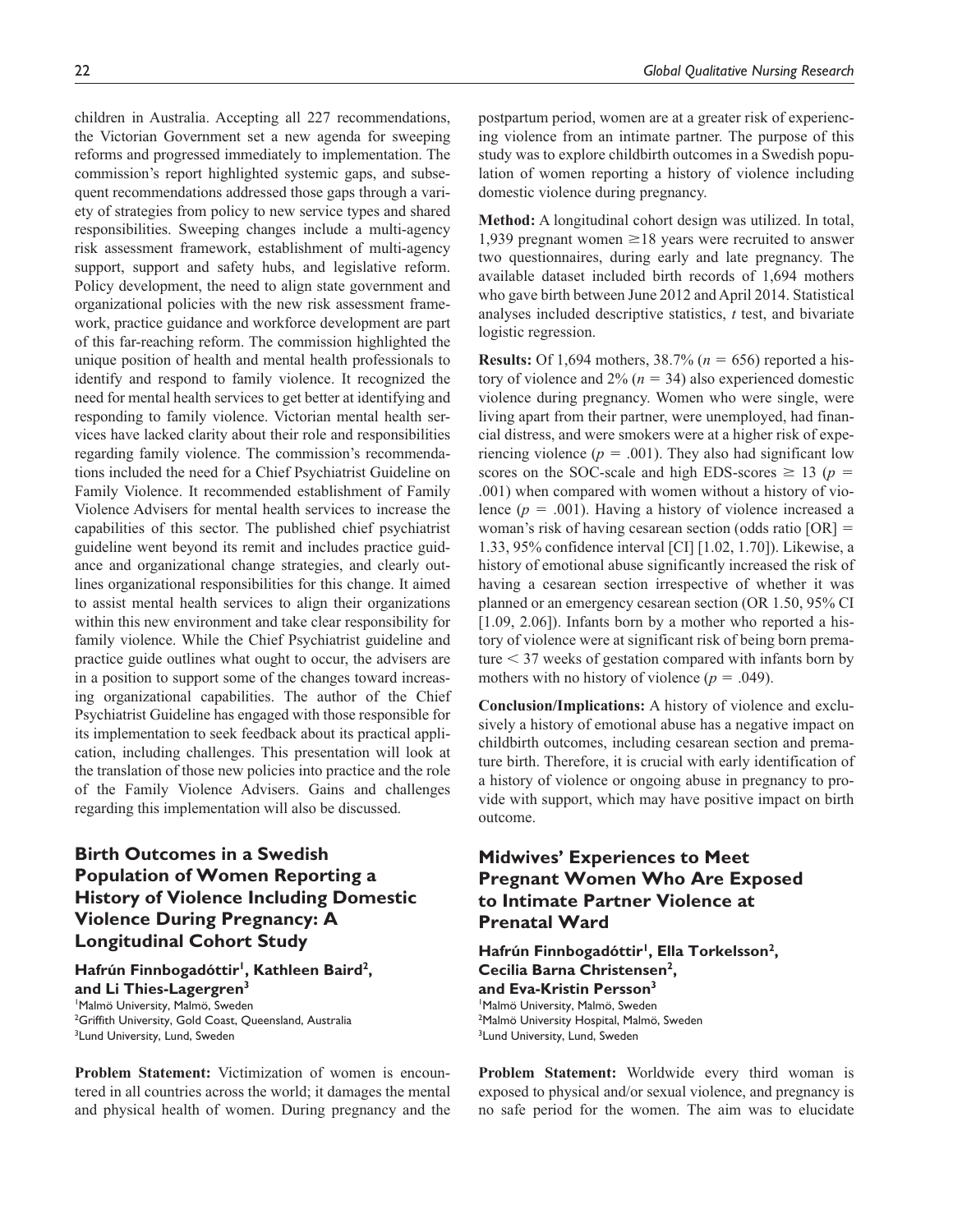midwives experience of "violence-exposed pregnant women" who are referred to the prenatal department and hospitalized.

**Method:** An inductive qualitative method was chosen. The data collection was performed with focus group interviews with 16 midwives divided into four groups. The inclusions criteria were midwives who had clinical experience at prenatal department for at least 1 year. The context was midwives working at one of four prenatal departments with different geographical areas in southern Sweden. The data analysis was performed using content analysis.

**Preliminary Results:** Three categories emerged from the data "Professional area of responsibility" were the midwives at prenatal department working at in-hospital care considered that it was the responsibility of the midwives working at antenatal care to "ask on routine" and disclose violence-exposed women. That a sign of help-seeking was based on the pregnant woman's behavior by several visits to the health care. Also that the midwives suspicion of intimate partner violence was based on gut feeling which arose because of the woman's or the partners behavior. "Conditions for support" comprehends that the midwives strived for supporting pregnant women who already were identified as violence exposed or if they had a suspicion that the pregnant woman was having a relationship where intimate partner violence occurred. "Barriers for giving support" were both the workplace conformation and routines that constituted a barrier. Also, the midwives' own emotional state could affect the handling of the situation in the engagement with the violence-exposed woman.

**Conclusions/Implications:** The result showed that the midwives working in hospital care considered it was primarily the responsibility of midwives at antenatal health care to "ask on routine" and disclose violence-exposed pregnant women. The midwives had limited experience in dealing with violence-exposed pregnant women, but identified a number of signs and symptoms that could cause suspicion. They felt miserable in the situation and expressed need of both education and a plan of action.

## **Burndawan: The Co-Design, Development, and Launch of an Online Indigenous Family Violence Resource**

Renee Fiolet<sup>1</sup>, Laura Tarzia<sup>1,2</sup>, Renee Owen<sup>3,4</sup>, Syd Fry<sup>3</sup>, Kaley Nicholson<sup>3</sup>, Corrina Eccles<sup>3</sup>, Jasmin Knox<sup>3</sup>, May Owen<sup>3</sup>, and Kelsey Hegarty<sup>1,2</sup>

 The University of Melbourne, Melbourne, Victoria, Australia The Royal Women's Hospital, Melbourne, Victoria, Australia <sup>3</sup>Wadawurrung Aboriginal Advisory Group Barwon Health, Geelong, Victoria, Australia

**Problem Statement:** Across the globe, Indigenous populations experience higher rates of family violence than non-Indigenous populations, yet are less likely to access support. Over recent years, there has been evidence to suggest that online resources to address violence within intimate relationships can be supportive and motivational. However, until now, no online resources addressing family violence have been co-designed with an Indigenous community solely for the purpose of it being meaningful and useful for their own peoples.

**Purpose:** To co-design an online family violence intervention with the Indigenous peoples of Wadawurrung Country (Australia) for use by their own peoples.

**Study Design:** This co-design study for a doctoral thesis involves qualitative methods that were guided by an Aboriginal community advisory group. These methods involved semi-structured interviews, focus groups, community verification methods, and pilot testing of the resource.

**Sample and Data Collection Approach:** Six Aboriginal community advisory group members guided the process of 23 interviews and five focus groups. Aboriginal advisory group consultations also included analysis of findings which informed content and design decision making.

**Analysis:** An Indigenous lens was applied to the thematic analysis through engagement of the Aboriginal Advisory Group.

**Results:** Community co-design led to three modules that the community felt would be necessary for an informative and supportive online resource. The first module "Assess" offers users the opportunity to assess their relationships and prioritize their needs. The second module "Act" encourages users to pull together a plan of action for managing their situation and provides access to helpful Indigenous and non-Indigenous resources. The third module is "heal" and incorporates elements that promote Indigenous social and emotional wellbeing such as connection to culture and mob.

**Implications:** Community co-design in the online resource has led to a resource which is relevant and culturally appropriate for the population intended.

## **You're a Whore, but You're Also a Black Whore: Indigenous Experiences of Family Violence**

Renee Fiolet<sup>1</sup>, Laura Tarzia<sup>1,2</sup>, Renee Owen<sup>3,4</sup>, Syd Fry<sup>3</sup>, Kaley Nicholson<sup>3</sup>, Corrina Eccles<sup>3</sup>, Jasmin Knox<sup>3</sup>, May Owen<sup>3</sup>, and Kelsey Hegarty<sup>1,2</sup> 1 The University of Melbourne, Melbourne, Victoria, Australia <sup>2</sup>The Royal Women's Hospital, Melbourne, Victoria, Australia <sup>3</sup>Wadawurrung Aboriginal Advisory Group 4 Barwon Health, Geelong, Victoria, Australia

**Problem Statement:** Indigenous peoples experience family violence at much higher rates than non-Indigenous peoples and the impact of the abuse is said to be significantly more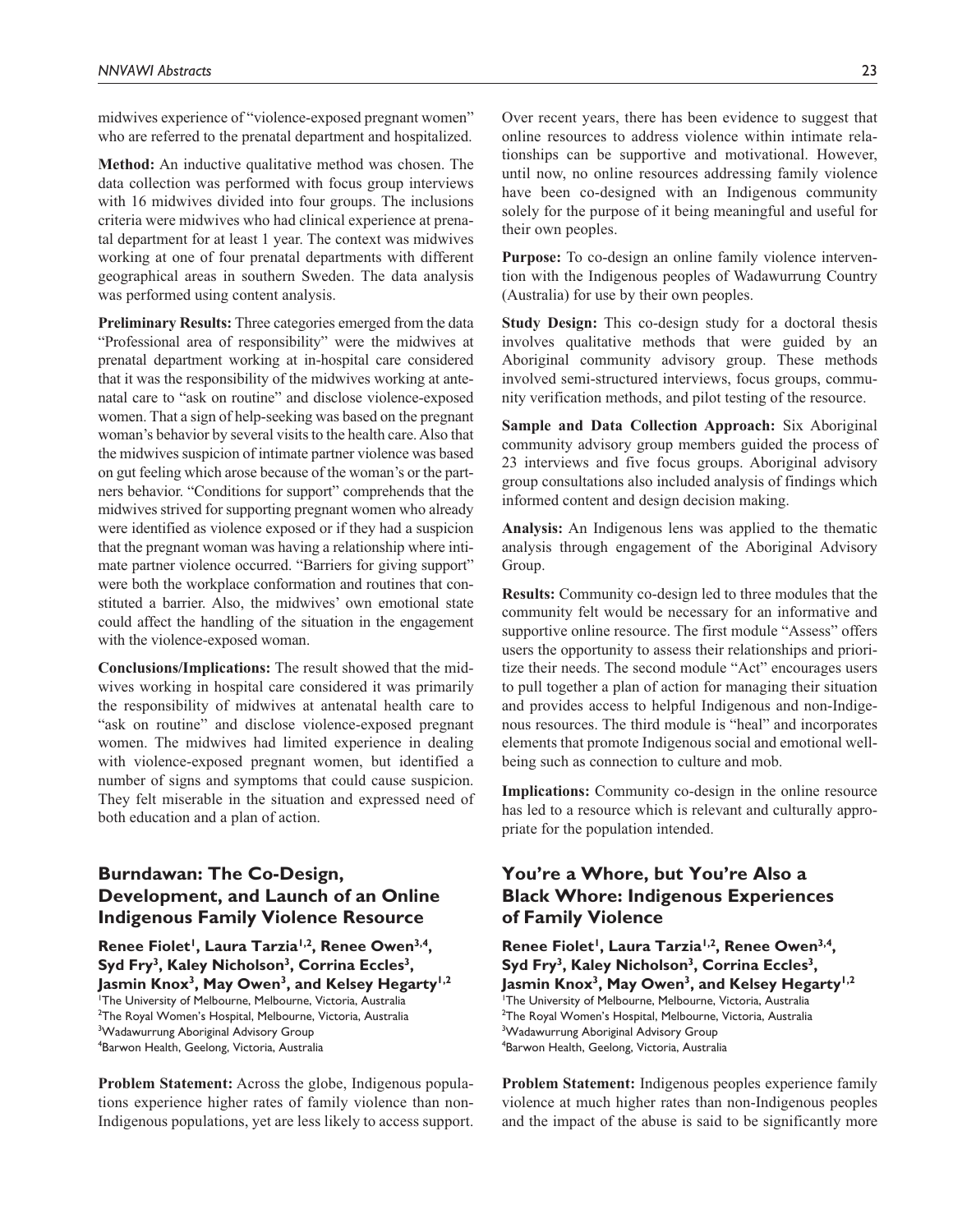burdensome. Despite this, there is currently limited understanding about how race affects the experience of family violence and the processing of abuse.

**Purpose:** To explore how race influences the experience and comprehension of family violence for Australia's Indigenous peoples.

**Study Design:** Qualitative—semi-structured interviews and focus groups.

**Sample and Data Collection Approach:** Twenty-three interviews and five focus groups with Indigenous men and women from Wadawurrung Country, Australia.

**Analysis:** Initial coding and consultation with the Aboriginal community advisory group have led to the development of two preliminary themes.

**Results:** Two main preliminary themes were developed. The first, "You're a whore, but you're a black whore" describes how non-Indigenous perpetrators of family violence use race as a weapon in abuse. The second theme "A black fella thing" speaks to how racist community assumptions affect Indigenous peoples' processing of family violence. Indigenous peoples felt that the violence in their families and community was only reproducing what society was telling them about Aboriginal culture.

**Implications:** Race can be used as a weapon in family violence and influences the experience of it. Further research into how service providers can address race in their response to family violence is required.

## **Physical and Emotional Intimate Partner Violence and Women's Mental, Physical, and Sexual Health After Childbirth: An Australian Pregnancy Cohort Study**

### Kelly Fitzpatrick<sup>1,2</sup>, Stephanie Brown<sup>1,2</sup>, Kelsey Hegarty<sup>2,3</sup>, Fiona Mensah<sup>1,2,4</sup>, and Deirdre Gartland<sup>1</sup>

 Murdoch Children's Research Institute, Melbourne, Victoria, Australia The University of Melbourne, Melbourne, Victoria, Australia <sup>3</sup>The Royal Women's Hospital, Melbourne, Victoria, Australia Royal Children's Hospital, Melbourne, Victoria, Australia

**Problem:** Despite increasing recognition that women experience different types of intimate partner violence (IPV), much research has focused on physical IPV. There is limited evidence of the health impacts of different types of IPV.

**Purpose:** To explore women's experiences of emotional, physical, or concurrent emotional and physical IPV, and to examine associations with women's mental, physical, and sexual health in the first 12 months postpartum.

**Study Design:** Prospective pregnancy cohort study of nulliparous women recruited at  $\leq$  24 weeks gestation.

**Sample:** A total of 1,346 first-time mothers.

**Data Collection:** Women were recruited from public hospitals in Melbourne, Australia. Follow-up in pregnancy, 3, 6, 9, and 12 months postpartum. Past year IPV was measured with the Composite Abuse Scale at 12 months postpartum. Health outcomes assessed over the same period include depressive symptoms (Edinburgh Postnatal Depression Scale), anxiety, general health (Short Form Health Survey), incontinence, resumption of sex, body mass index, and body image.

**Analysis:** Multivariable logistic regression adjusting for maternal age and mode of birth.

**Results:** One in six women reported IPV in the first year postpartum (17.4%,  $n = 234$ ). Emotional IPV alone was most common  $(9.5\%, n = 128)$ , followed by both physical and emotional IPV  $(5.7\%, n = 76)$ . Physical IPV alone was uncommon  $(2.2\%, n = 30)$ . Experience of physical and emotional IPV was most strongly associated with depressive symptoms (adjusted odds ratio  $[OR] = 4.6, 95\%$  confidence interval [CI] [2.9, 7.1]) and self-reported anxiety (adjusted  $OR = 2.9$ , 95% CI [1.9, 4.4]). Experience of emotional IPV alone was associated with poor mental health as well as physical factors, including poor general physical health (adjusted OR = 1.9, 95% CI [1.2, 3.1]) and pain during sex (adjusted OR = 1.8, 95% CI [1.2, 2.7]). Women reporting emotional IPV alone and physical and emotional IPV also had increased odds of poor body image.

**Implications:** Frequent contact with primary health care in the perinatal period provides a unique opportunity to support women experiencing IPV. Our findings demonstrate the need for health care services to be aware of the prevalence of different types of IPV, and the range of health problems that are more common among women experiencing emotional IPV alone as well as women also experiencing physical IPV.

## **Attending to Context and Complexity: Evolving a Promising Health Promotion Intervention for Women Separating From an Abusive Partner**

#### **Marilyn Ford-Gilboe1, Colleen Varcoe2, and Kelly Scott Storey3; for the iHEAL Team** 1 Western University, London, Ontario, Canada

2 University of British Columbia, Vancouver, British Columbia, Canada <sup>3</sup>University of New Brunswick, Fredericton, New Brunswick, Canada

The negative effects of intimate partner violence (IPV) are broad, linked, and often continue after separation, affecting women's safety, mental and physical health, social relationships, economic situation, and parenting. Women's differing needs, priorities, resources, and living conditions affect how they seek help and the types of support that might be helpful. As such, comprehensive interventions that consider the context and complexity of women's lives and are tailored to their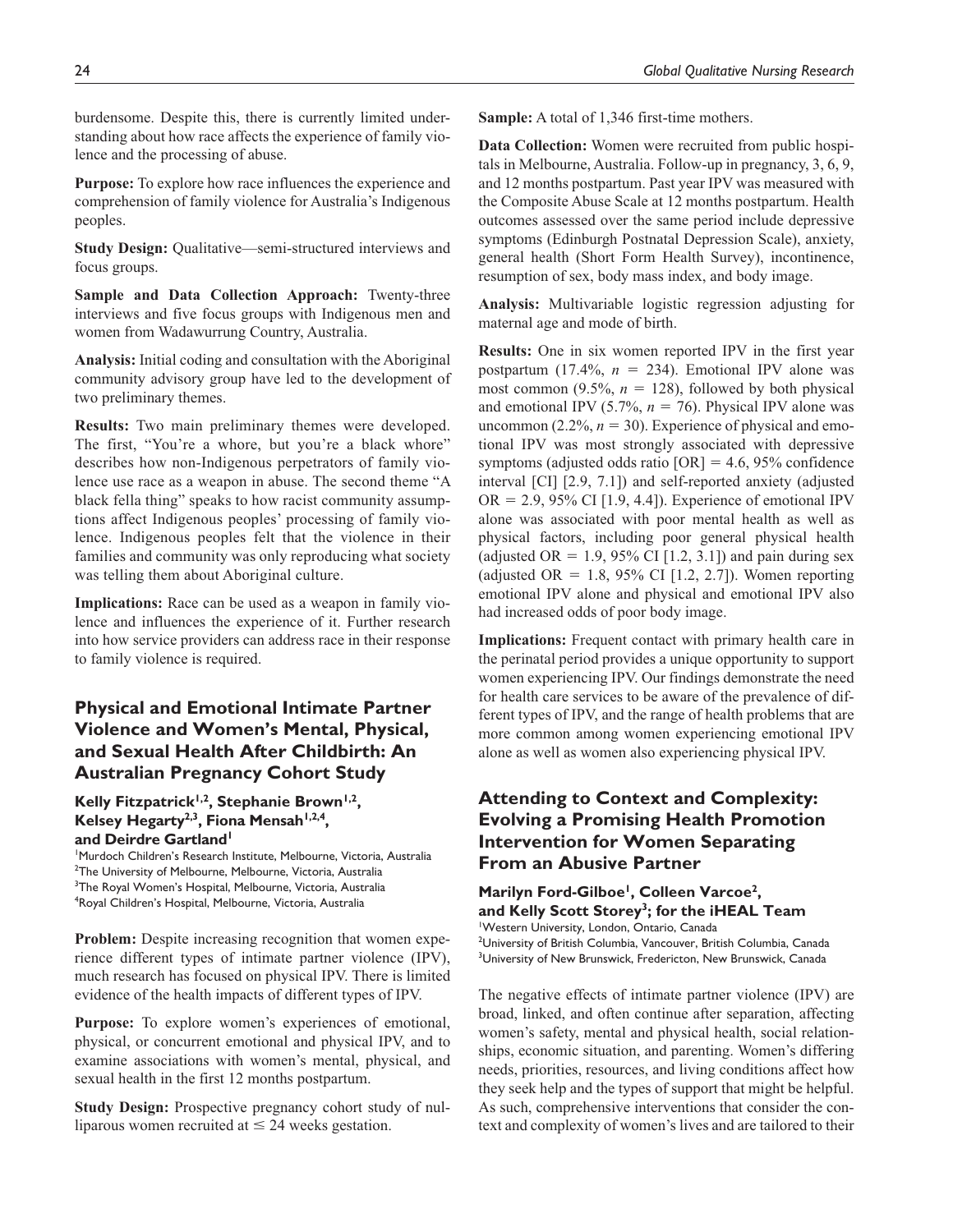unique circumstances, priorities, and needs are most likely to show benefits. These types of interventions are congruent with relational nursing practice approaches and can provide a way of operationalizing research evidence and theory, including concepts such as Trauma- and Violence-Informed Care (TVIC). Importantly, evaluations of "complex" interventions should retain a focus on complexity and context; that is, they should be designed to not only capture more than group differences on main outcomes, but also account for who benefits, how, and why. However, few such nursing interventions have been developed and tested, particularly in the context of separating from an abusive partner.

To address these gaps, we developed iHEAL, a comprehensive, trauma- and violence-informed intervention for women who are in the transition of separating from an abusive partner. Supported by a Clinical Supervisor, community health nurses, who have completed standardized iHEAL Education, work in partnership with women for  $~6$  month (10–18 sessions) to address a broad range of issues that affect women's safety, health, and well-being. Tailoring the intervention to the individual woman's priorities, needs, and context, and to the community in which she lives, is a key feature that could enhance successful integration into different service settings. iHEAL is woman-led, with a strong focus on complementing and extending, rather than duplicating, existing services. It is flexible enough to fit the needs of all women, with potential to reduce inequities.

In three separate studies (including one with Indigenous women), women found iHEAL safe and acceptable; substantial improvements in women's health and quality of life were maintained 6 months after iHEAL ended. We are now examining the effectiveness and cost-effectiveness of a revised version of iHEAL in a randomized controlled trial of 331 Canadian women. We are also exploring who benefits from iHEAL and why, how iHEAL education and experience shape the nurses' practice, and the conditions needed to support broader scale-up if effective. Intervention delivery ends in February 2020; 18-month follow-up assessments continue until March 2021.

**Aims:** In this session, we draw on over two decades of research, including baseline data from our current randomized controlled trial (RCT) to

- describe the theoretical and empirical foundations of iHEAL and its' unique delivery model, summarizing key lessons from research to date
- illustrate the principles, strategies, and processes used to develop, test, adapt, and evolve iHEAL in ways that attend to complexity and context
- explore how insights from this research could strengthen interventions and services for women experiencing IPV in different contexts

**Content Outline:** This interactive session will include four brief presentations focused on (a) initial development of iHEAL and adaptation for Indigenous women, and key results and "lessons" from the three initial studies; (b) an overview of the current version of iHEAL, including expanded theoretical grounding to incorporate relational practice and TVIC; revised principles, components, and delivery model; and resources to support intervention delivery; (c) the design of the current RCT as an exemplar of benefits and challenges of adopting emerging principles for evaluating complex interventions; and (d) considerations for adapting complex IPV interventions to other contexts, drawing on current work to adapt iHEAL for Francophone women.

**Format:** Participants will be invited to consider and discuss how "lessons learned" apply to their own methodological and intervention work. Videoclips of iHEAL participants and nurses and examples of training and intervention materials will be used for illustration.

## **Gender Matters: Testing the Composite Abuse Scale (Revised)–Short Form With a Sample of Canadian Adults**

### Marilyn Ford-Gilboe<sup>1</sup>, Nadine Wathen<sup>1</sup>, Nancy Perrin<sup>2</sup>, Sue O'Donnell<sup>3</sup>, Kelly Scott-Storey<sup>3</sup>, **Colleen Varcoe4, Jenn McGregor1, Alice Pearl Sedziafa1, and Joanne Hammerton1** 1 Western University, London, Ontario, Canada 2 Johns Hopkins University School of Nursing, Baltimore, Maryland, USA

<sup>3</sup>University of New Brunswick, Fredericton, New Brunswick, Canada 4 University of British Columbia, Vancouver, British Columbia, Canada

**Background:** Intimate partner violence (IPV) is a gendered experience, yet limited attention has been given to developing brief self-report measures capable of capturing gendered patterns of IPV. We developed the 15-item Composite Abuse Scale, revised–Short Form (CASR-SF) to measure severity and patterns of IPV in population surveys and general IPV studies. Using data from 6,278 Canadian women, the CASR-SF reliably captured different patterns of IPV that were variously associated with health and social outcomes. A survey of experts, and cognitive testing of the CASR-SF with 31 men who were experiencing IPV provided initial support for its fit and applicability for men. This study was conducted to further assess the psychometric properties of the CASR-SF among Canadian adults, with a focus on identifying genderspecific patterns of IPV captured by this measure.

**Method:** A community sample of 1,100 Canadian adults (500 men, 500 women, 100 people with non-binary identities) with histories of recent IPV was recruited using online advertisements. Participants completed an online survey hosted on a secure website comprised of the CASR-SF and measures selected to examine its concurrent validity: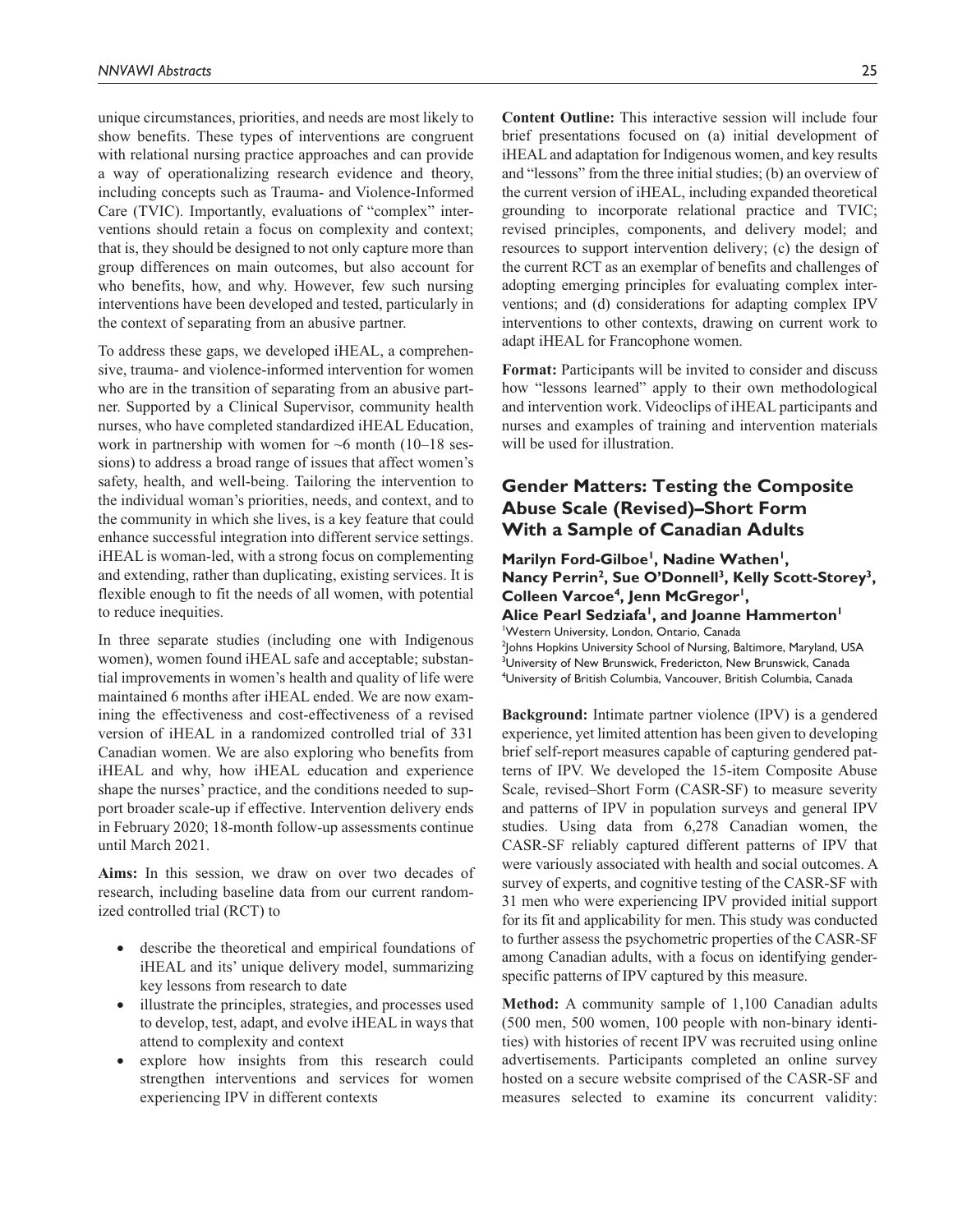CESD-R (symptoms of depression), PCL-C (symptoms of post-traumatic stress), and WEB (experiences of coercive control). Data on gender identity of the victim and abusive (ex)partner(s) were collected, and perceptions of "fear" of partner explored.

**Results:** In all, 507 participants have completed the survey to date (completion is expected by December 2019). Preliminary results suggest that there are important gender differences at the item level and with respect to the reasons for reporting fear of partner. Statistical analyses will replicate those used in the original study to assess the factor structure, internal consistency, and concurrent validity of the scale with women but adopting a gendered approach. Patterns of IPV among people of different genders and in different types of partner relationships will be identified using cluster analysis.

**Conclusion:** The ability to accurately measure IPV among adults of all genders and to identify gendered patterns of abuse is needed as a foundation for developing a more nuanced understanding about the nature and impacts of IPV in different groups. This knowledge may ultimately inform the development of gender-sensitive services and policies that better support the needs of different groups of people living with IPV.

## **Promoting Healthy Relationship Formation Among Young Adolescents in the Rio Grande Valley**

**Nina Fredland**<sup>1</sup> and Elif Isik<sup>1</sup> 1 Texas Woman's University, Houston, Texas, USA

One in four women experience intimate partner violence (IPV) and 7 million children live in homes where IPV occurs. Such exposure interferes with healthy development and healthy relationship formation. These youth are at increased risk for negative outcomes because their mothers experienced IPV. There is evidence that arts-based interventions are enjoyed by youth and have a positive impact on attitudes and potentially can change behavior.

**Design:** This primary prevention program is designed to help a population of selected youth gain insight and skills to deal with difficult situations, while curbing unhealthy teasing/ bullying and dating behaviors. Specifically, this study explores the feasibility of replicating an interactive theater intervention conducted with youth in Central Texas, with a selected sample of youth known to be exposed to IPV.

**Sample/Setting:** Nine Hispanic children, aged 11 to 15 living in the Rio Grande Valley, whose mothers sought assistance from a domestic violence advocacy group participated in 90-minute interactive performances over 4 consecutive days. Data were collected at baseline, immediately post intervention, and 3 months later.

**Analysis:** Spearman's rho analyses examined the correlation among baseline outcomes. Wilcoxon signed rank and McNemar tests examined changes on variables from baseline to Time 2 and Time 3.

**Results:** At baseline, greater violence exposure was highly related to greater community violence; greater home/family violence was highly related to less knowledge; greater personal victimization was moderately highly related to greater teasing/bullying victimization; higher scores of total normative beliefs about aggression was highly related to higher coping. Youth reported significantly better knowledge, normative beliefs about aggression, fewer emotional and behavioral problems, and less teasing/bullying immediately after and 3 months post intervention.

**Implications and Lessons Learned:** It is feasible to network and partner with a local theater group in a geographically removed location to develop and implement an interactive theater intervention aimed at reducing negative health consequences for children exposed to IPV. Children who are in underserved areas with limited resources will benefit from such programs. Prevention programs strategically targeting selected populations may be more effective in breaking the intergenerational cycle of violence.

## **Intimate Partner Violence Across the First 10 Years of Mothering and Associated Mental and Physical Health Outcomes**

Deirdre Gartland<sup>1,2</sup>, Kelly Fitzpatrick<sup>1</sup>, Fiona Mensah<sup>1,2</sup>, and Stephanie Brown<sup>1,2</sup> 1 Murdoch Children's Research Institute, Melbourne, Victoria, Australia 2 The University of Melbourne, Melbourne, Victoria, Australia

**Purpose:** To investigate intimate partner violence (IPV) and women's mental and physical health in the 10 years after having their first child.

**Study Design:** Prospective pregnancy cohort of nulliparous women recruited at ≤24 weeks gestation and followed up to 10 years postpartum.

**Sample:** A total of 1,507 mothers and their first-born children.

**Data Collection:** Women were recruited from public hospitals in Melbourne, Australia. Follow-up in pregnancy, and 1, 4, and 10 years. IPV assessed with the Composite Abuse Scale at 1, 4, and 10 years postpartum. Health outcomes at 10 years included PHYSICAL (SF-36, weight and body image, fecal and urinary incontinence [UI], and common morbidities) and MENTAL (Centre for Epidemiological Studies Depression Scale, Beck Anxiety Inventory, Post-Traumatic Stress Disorder [PTSD] Checklist, use of psychotropic medications).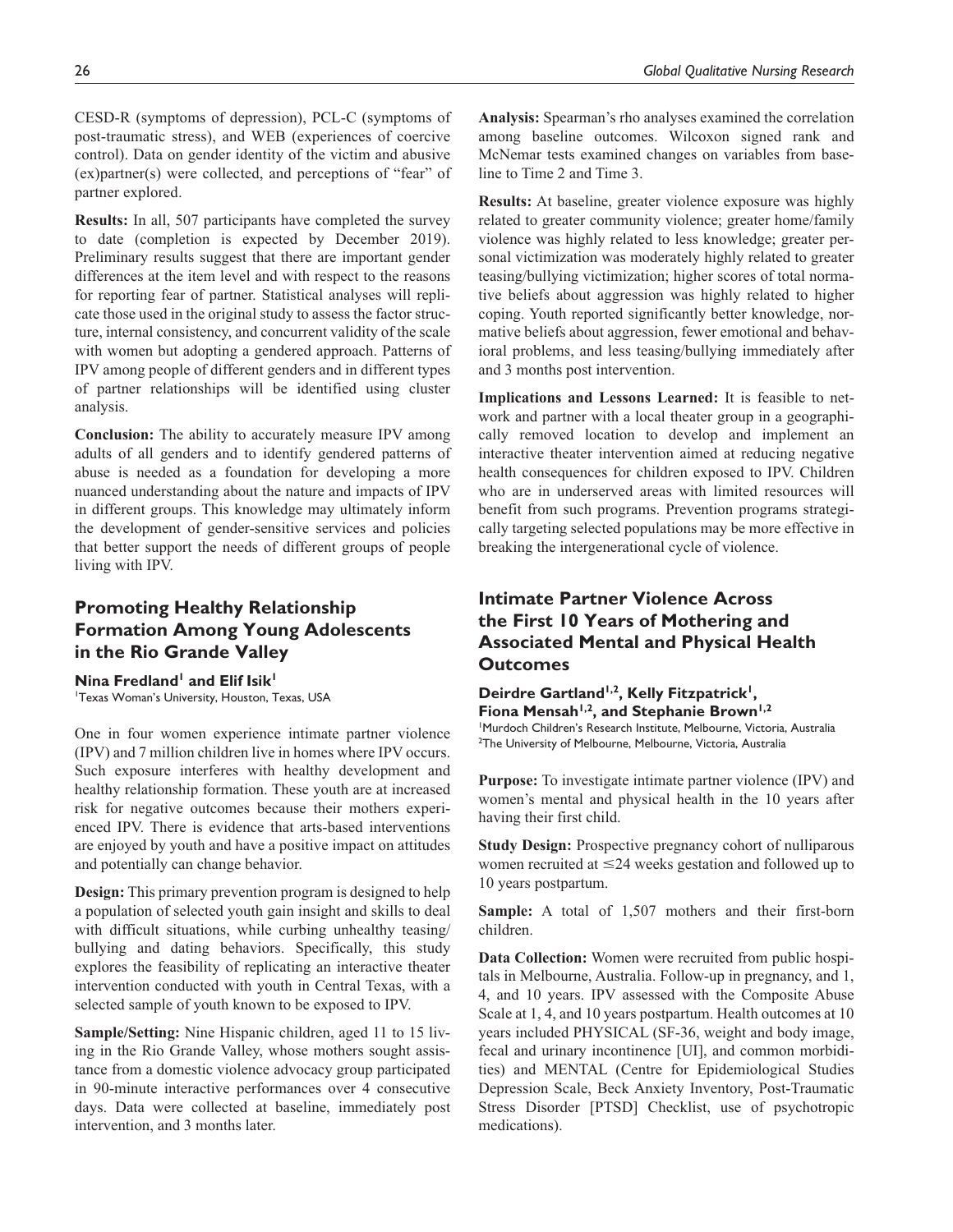**Analyses:** Multiple imputation of missing data to account for selective attrition. Logistic regression.

**Results:** One in three women reported IPV over the first 10 years of motherhood (34%). The prevalence of IPV was consistent across time with one in five women reporting IPV at 1 year (19%), 4 years (21%), and 10 years (18%). Women reporting IPV had raised odds of all mental health outcomes including depressive symptoms (odds ratio  $[OR] = 2.9, 95\%$ confidence interval [CI] [2.2, 4.0]), anxiety symptoms (OR  $= 3.3, 95\%$  CI [2.2, 5.0]), and PTSD (OR  $= 4.0, 95\%$  CI [2.9, 5.6]). Over half the women reporting depression (54%), anxiety (60%) or PTSD (62%) at 10 years had experienced IPV. Women experiencing IPV also had raised odds of poor physical health including general health, UI, being overweight/obese and, migraines.

**Implications:** IPV is at least as common as maternal depression and is associated with significant physical and psychological morbidity. More than half of women with mental health symptoms at 10 years postpartum had experienced IPV. Primary care and psychological services must be alert to the high likelihood of co-occurring exposure to IPV and a range of mental and physical health symptoms, and the need to tailor responses accordingly.

## **Engaging With Uncertainty and Complexity: Primary Care Responses to Intimate Partner Violence**

Claire Gear<sup>1</sup>, Jane Koziol-McLain<sup>1</sup>, **and Elizabeth Eppel2** 1 AUT University, Auckland, New Zealand <sup>2</sup>Victoria University of Wellington, Wellington, New Zealand

**Background:** Complex problems generate uncertainty. The number and diversity of interactions between different parts of the problem makes predicting an outcome very difficult. With complex problems, a small intervention may lead to big effects, or a big intervention may lead to small or no effects. An intervention can also have unintended or unexpected effects. In effort to reduce the uncertainty of intimate partner violence interventions, health care systems have sought to standardize responses by developing guidelines and protocols. This paper challenges the prescriptive approach and demonstrates how engaging with uncertainty can improve individual and system-level primary care professional responsiveness to intimate partner violence. We explore the concept of uncertainty and consider implications for practice.

**Method:** This paper draws on a complexity-led discourse analysis of 17 interviews with New Zealand primary care professionals on intimate partner violence as a health issue. The emergent Triple R Pathway articulated the interactions between participant understanding of intimate partner violence, their conceptualized response, and consequently, their responsiveness to someone experiencing violence. We review these Triple R Pathways, focusing on the manifestations of uncertainty, how it is managed, and the effect on patterns of responsiveness.

**Discussion:** This paper argues against prescriptive standardized health care responses to intimate partner violence. We distinguish between the inherent uncertainty involved in responding to intimate partner violence and the common manifestation of doubt when faced with someone experiencing violence. We provide examples of how avoiding uncertainty constrains primary care professional responsiveness and call attention to strategies professionals use to engage with uncertainty. We consider the implications for improving practice and for informing future policies and protocols that promote sustainable health system responses to intimate partner violence.

## **When a Longitudinal Study Becomes Trauma-Informed Care: The Experiences of Field Nurses**

#### **Heidi Gilroy<sup>1</sup> and Angeles Nava<sup>2</sup>**

1 Children's Memorial Hermann Hospital, Houston, Texas, USA <sup>2</sup>Texas Woman's University, Houston, Texas, USA

To determine the effectiveness of criminal justice and safe shelter interventions for women who had experienced intimate partner violence, a study was funded to document mental health and functioning outcomes in 300 women for 7 years. Three researchers recruited women and then visited them every 4 months for 7 years. The women had the same researcher throughout the program. The researchers used a scripted tool to collect information. No intervention was given to the women in the study; however, the women reported behavior change as a result of the relationship developed from the brief interaction in each visit. We do not believe that the study results were affected by the behavioral changes because all women had the same experience of an assigned researcher with a scripted tool. We do believe that some lessons learned from this experience might help inform future longitudinal studies as well as advocacy interventions for women who have experienced intimate partner violence. The purpose of this presentation is to share those lessons learned with researchers and advocates.

## **Acculturation, Acculturation Stress, Adverse Childhood Experiences, and Intimate Partner Violence Among Latinx Immigrants in the United States**

Rosa M. Gonzalez-Guarda<sup>1</sup>, Brian E. McCabe<sup>2</sup>, Miriam Quizhpilema Rodriguez<sup>1</sup>, **and Richard C. Cervantes2**

1 Duke University School of Nursing, Durham, North Carolina, USA 2 Auburn University, Auburn, Alabama, USA <sup>3</sup>Behavioral Assessment Inc., Beverly Hills, California, USA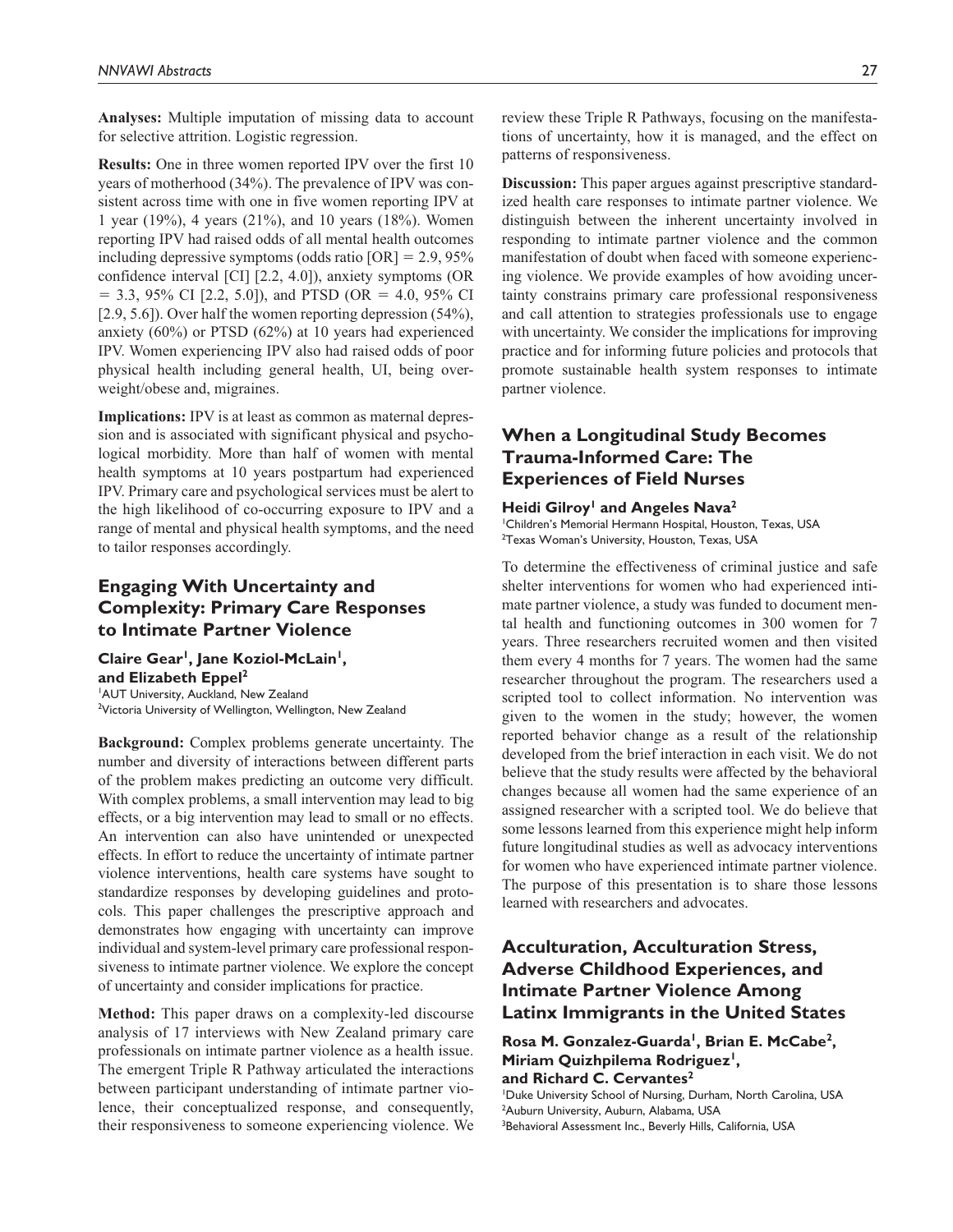Recent Latinx (gender inclusive term for individuals of Latin American origin) immigrants report less exposure to intimate partner violence (IPV) than their more established counterparts. Research suggests that years in the United States and acculturation to American culture are risk factors for IPV victimization in this population. Nevertheless, little is known about the relative contribution of acculturation versus the stress associated with this process (i.e., acculturation stress). In addition, research exploring the influence of acculturation on IPV risks among Latinx immigrants has seldom considered the influence of exposures to other stressful experiences on IPV risk such as childhood and immigration-related adversity. The purpose of this presentation is to examine the relationships among acculturation, acculturation stress, adverse childhood experiences, and IPV among Latinx immigrants. Baseline data from a longitudinal study of 385 communitydwelling Latinx immigrants between the ages of 18 and 44 in the research triangle area of North Carolina were collected. Bilingual and bicultural researchers collected data in participants' homes using standardized measures for acculturation (Bidimensional Acculturation Scale), acculturation stress (Hispanic Stress Inventory 2–Immigrant Version), adverse childhood experiences (ACE–International Questionnaire), and IPV victimization (Conflict Tactics Scale), which had previously been validated with Latinx immigrants. The majority of the sample were female and emigrated from Mexico to be with family or for financial opportunities. Multiple logistic regression controlling for age, gender, age of immigration, and education showed that acculturation stress was related to IPV victimization, but acculturation and adverse childhood experiences were not. In fact, participants with high levels of acculturation stress had about twice the odds of reporting IPV victimization. It appears that acculturation stress plays a role in increasing risk for IPV among Latinx immigrants as they adapt to American life. Interventions are needed to help minimize exposure to stress and improve coping skills during this critical period and to prevent the potential toxic effects that this has on conflict and violence in intimate relationships. Additional research is also needed to examine these relationships among Latinx immigrant subgroups, including subgroups based on country of origin, gender identity and sexual orientation, and geographical regions in the United States, among others.

## **Learning From a Domestic Violence and Advocacy Model Within Primary Care, the Story of Identification and Referral to Improve Safety**

Melanie Goodway<sup>1</sup>, Annie Howell<sup>1</sup>, **and Medina Johnson2** 1 IRISi, United Kingdom <sup>2</sup>IRISi, Honorary Contract University of Bristol, Bristol, United Kingdom

IRISi works to promote and improve the health care response to gender-based violence. IRIS (Identification and Referral

to Improve Safety) is our innovative, evidence-based, domestic violence and abuse (DVA) training, support, and referral program for general practice. Research shows that 80% of women in a violent relationship seek help from health services, and these are often a woman's first, or only, point of contact. Therefore, we know a dedicated training and support package is vital to address DVA, aid prevention, and provide appropriate responses. Tested and positively evaluated in a randomized controlled trial, the IRIS program is recognized as the gold standard for supporting clinicians in general practice to recognize and respond to their patients affected by DVA. Women in IRIS trained practices are six times more likely to be referred to specialist support and 22 times more likely to have a conversation about DVA with their clinician. After training, clinicians report improved knowledge and skills around DVA, increased confidence to deal with and respond to disclosures and can assess immediate risk, knowing then where to refer patients for support. This training is an advance in education for primary health care professionals who often have little prior knowledge of the dynamics of DVA, the health impacts, and how to respond appropriately and safely to disclosures. We know that clinicians, practice teams, and patients benefit greatly from the IRIS program and would recommend it, with patients feeling safer, more able to cope, and reporting they visited their general practice less frequently, Since 2010, IRIS teams have fully trained practice teams in more than 850 general practices and directly supported more than 14,000 women. We expect that many more women will have had a conversation about DVA with their primary health care clinician and that many of these women will subsequently seek support. Our session will delve further into the evidence base we have for the importance of a health care response to DVA, sharing lessons learned and best practice for working with health care professionals, specifically within general practice and for nursing teams.

## **Speaking Out About #FGM: Messages and Visuals on Twitter**

Jeanine P. D. Guidry<sup>1</sup>, Candace W. Burton<sup>2</sup>, Liza **Ngenye3, Iona Coman4, and Kellie E. Carlyle1** 1 Virginia Commonwealth University, Richmond, Virginia, USA <sup>2</sup>University of California-Irvine, Irvine, California, USA <sup>3</sup>La Sierra University, Riverside, California, USA 4 Texas Tech University, Lubbock, Texas, USA

**Problem:** Female genital mutilation (FGM) remains unfortunately common, affecting more than 200 million living women and girls worldwide, and prevention efforts have resulted in only small decreases in prevalence. It is thus critical to understand how and/or why FGM is valued among different populations. Social media can provide important insights in this area. To date, there have been no studies analyzing discussion surrounding FGM on social media. This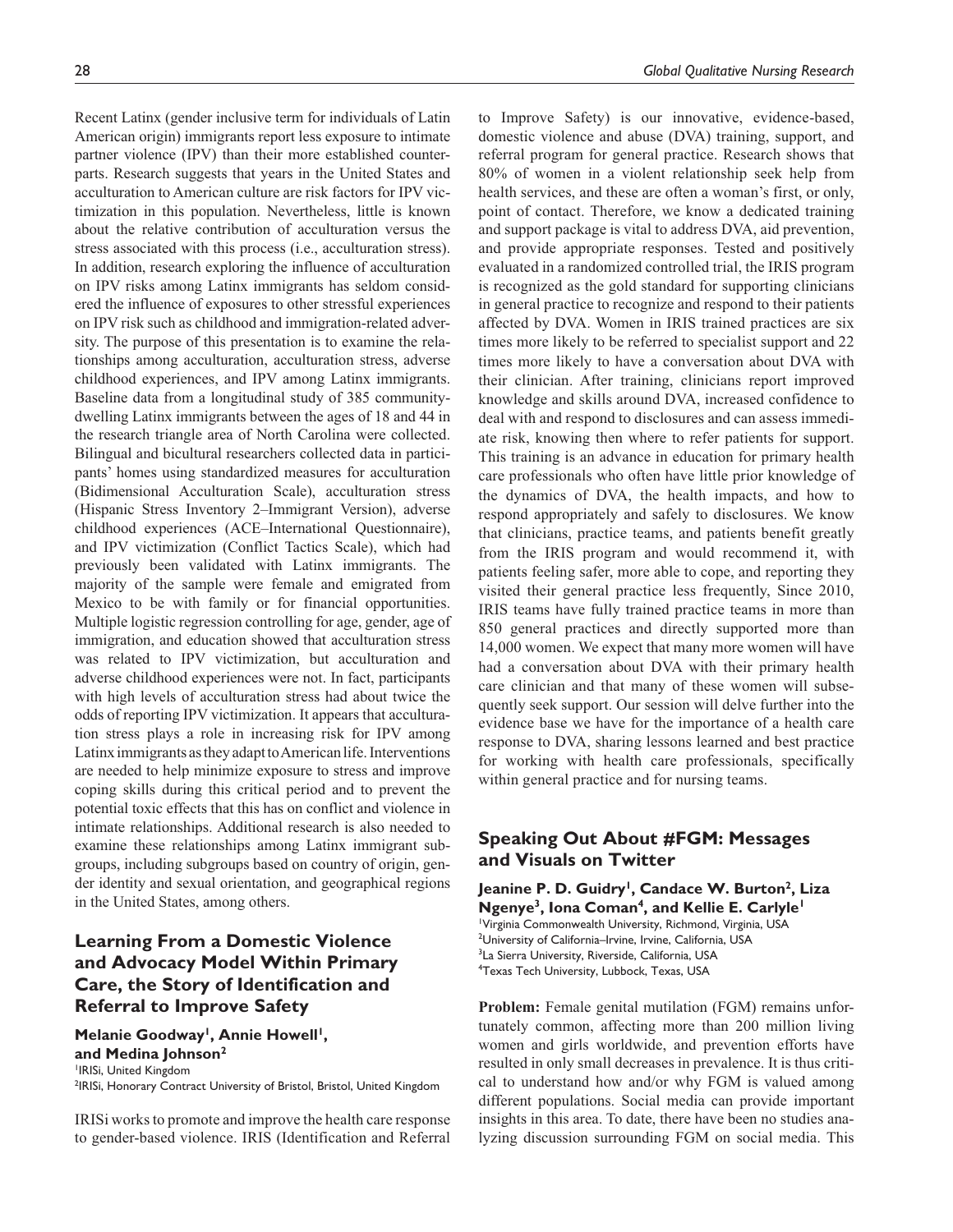study analyzed FGM-related Twitter posts using the Social Ecological Model (SEM).

**Research Questions:** What are the ways FGM-related messages on social media platform Twitter reflect public health understandings of, and approaches to, prevention? How do Twitter users engage with these posts?

**Study Design and Analysis:** This study uses a quantitative content analysis of 1,000 tweets using hashtags #FGM, #FemaleGenitalMutilation, and #EndFGM. The sample was collected in August 2019, using netlytic.org. Coding categories include engagement variables, consequences of FGM, cultural coercion, and SEM-related variables.

**Results:** Preliminary analysis of a random subsample of 150 tweets showed that a majority (70.7%) included a visual, and 12.7% mentioned specific consequences of FGM; 17.3% mentioned attribution for the cause of FGM; of those, 73.1% included individual, 26.9% interpersonal, 42.3% community level, and 30.8% societal/policy attributions. In all, 70.0% mentioned attribution for preventing or stopping FGM with 53.3% mentioning individual attribution, 8.6% interpersonal, 45.7% community level, and 60.0% societal/policy. Only 4.7% mentioned cultural coercion related to FGM, and 8.7% female objectification.

**Implications:** Social media offers remarkable opportunities to explore perceptions and considerations of diverse populations with regard to issues such as FGM. Although the practice of FGM is known to have adverse effects on the health of women and girls, it has proven difficult to eradicate. The results of this study offer new insights into how FGM is perceived and understood by a wide range of individuals. These insights can inform both preventive campaigns and strategies for addressing this issue in the context of patient care.

## **Self-Esteem in the Context of Intimate Partner Violence: A Concept Analysis**

Ayse Guler<sup>1</sup> and Carolyn R. Smith<sup>1</sup> University of Cincinnati, Cincinnati, Ohio, USA

**Background:** Intimate partner violence (IPV) is defined as assaultive and coercive behaviors by a perpetrator to control a current or former intimate partner. Of women in the United States, an estimated 48% experience psychological IPV, 33% experience physical IPV, and 26% experience sexual IPV. Self-esteem of women who experience IPV is associated with the cycle of IPV and influences their responses to IPV.

**Purpose:** The purpose of this concept analysis was to clarify the concept of self-esteem of women in the context of IPV. This foundational work is a critical step for developing a conceptual framework to guide future research studies.

**Method:** Walker and Avant's concept analysis method was used. A literature search was conducted using the keywords of self-esteem, violence against women, IPV, and domestic violence. The literature search was limited to online dictionaries, and research articles published between 2013 and 2019, written in English, peer-reviewed, and availability of full text. Online dictionaries examined were the Oxford Dictionary of English, Merriam-Webster dictionary, Wikipedia, and Dictionary.com. Databases searched to conduct the literature review included EBSCOhost, CINAHL, PubMed, Scopus, EMBASE, SocINDEX, and Google Scholar.

**Results:** The key attributes of self-esteem are self-concept, self- affirmation, and self-respect. Identified key antecedents are power imbalances, gender inequality, and low social support mechanisms. The key consequences of self-esteem are detrimental physical and mental health issues.

**Discussion:** Limited definitions of self-esteem of women in the context of IPV were found. In nursing literature, selfesteem is discussed as low or high in various contexts including family violence and IPV. Further research is needed to develop clear conceptual and operational definitions that will be useful for several disciplines including nursing. Selfesteem is an important concept for developing future conceptual frameworks to improve the quality of life for women who have experienced IPV. Moreover, defining attributes must be clearly identified to develop valid, credible, and reliable instruments for measuring women's self-esteem within the context of IPV.

#### **Keywords**

concept analysis, self-esteem, violence against women, intimate partner violence or domestic violence or partner abuse

## **The Influences of Psychosocial and Cultural Factors on Women's Responses to Intimate Partner Violence**

Ayse Guler<sup>1</sup> and Carolyn R. Smith<sup>1</sup> University of Cincinnati, Cincinnati, Ohio, USA

**Background:** Intimate partner violence (IPV) is defined by the U.S. Centers for Disease Control and Prevention as "physical, sexual, or psychological harm by a current or former partner or spouse" (n.d.). Researchers reported that 15% to 71% of 24,097 women from 10 countries have experienced physical or sexual violence. Exposure to IPV is associated with detrimental health consequences among women survivors such as sexually transmitted diseases, unintended pregnancies, miscarriages, abortions, and physical and mental health diseases. To reduce consequences of IPV exposure, especially among racially and ethnically diverse populations, it is important to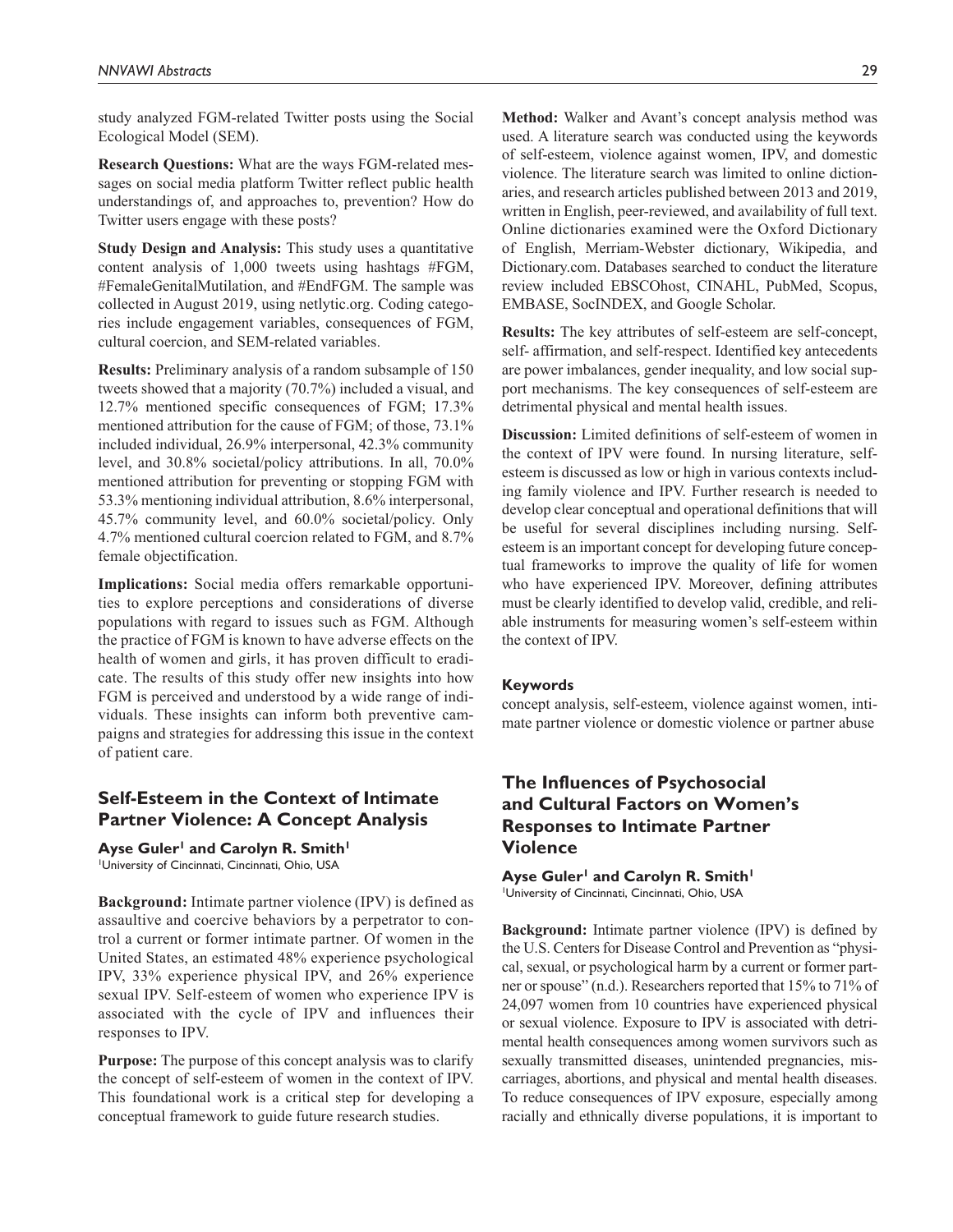understand the role that psychosocial and cultural factors play in women's responses to IPV experiences.

**Purpose:** The purpose of this integrative review was to identify the known psychosocial and cultural factors that influence women's responses to IPV from existing literature.

**Method:** The Whittemore and Knafl framework guided the conduct of this integrative review. The PRISMA flow diagram was used to demonstrate the study selection process. Evidence levels and quality of included studies were assessed using the John Hopkins Nursing Quality of Evidence Appraisal tool and Lincoln and Guba's Evaluative Criteria. Main results of studies were assessed using thematic analysis approach.

**Results:** Identified key themes comprised four concepts: socioeconomic factors, sociocultural factors, psychological factors, and help-seeking factors.

**Discussion:** Most studies reviewed identified contextual factors, including community and individual perceptions of violence against women, gender role expectations, cultural norms, and patriarchal structures, as the most prominent factors that influence women's responses to IPV. Few studies produced clear evidence about psychosocial factors. Additional research is needed to understand the psychosocial factors that affect women's responses to IPV.

**Implication to Practice:** Due to increasing ethnocultural diversity in the United States, more research needs to be conducted on psychosocial and cultural factors that influence women's responses to IPV. In addition, research needs to explore racially and ethnically diverse groups of women who have experienced IPV living in the United States.

#### **Keywords**

social factors, psychological factors, cultural factors, intimate partner violence or domestic violence or partner abuse; psychosocial factors

## **Effect of Antenatal Screening for Sickle Cell Disease on Intimate Partner Violence in the Sickle Cell Belt in Central India**

Nafisa Halim<sup>1</sup>, Patricia L. Hibberd<sup>1,2</sup>, **Archana Patel3,4, and Anuradha Shrikhande3** 1 Boston University School of Public Health, Boston, Massachusetts, USA 2 Boston University School of Medicine, Boston, Massachusetts, USA <sup>3</sup>Indira Gandhi Government Medical College, Nagpur, India 4 Lata Medical Research Foundation, Nagpur, India

Autosomal recessive sickle cell disease (SCD) is on the rise globally. Screening for SCD can be misunderstood and can lead to intimate partner violence (IPV), abandonment, and adverse outcomes but the frequency and risk of these outcomes is unknown. India is home to 27% of the world's SCD births. SCD symptoms appear later in life in India; pregnant women may not know their SCD status. The "solubility test" which cannot distinguish between SCD and asymptomatic sickle cell trait (SCT) is used to screen for SCD in pregnancy. A positive test may be misunderstood as the pregnant woman having SCD, and not SCT. Pregnant women with a positive solubility test are counseled to return for hemoglobin electrophoresis to determine whether they have SCD or SCT. They are asked to bring their partner for the same test. Women with a positive solubility test and their partner undergo further testing to determine the SCD risk in the unborn child. We hypothesize that a positive solubility test increases the risk of adverse pregnancy outcomes, due to IPV. Informing a partner of a positive solubility test may result in IPV in India. Men may react with threats of or actual physical, emotional, or economic IPV (forced exile from the home, refusal to buy food for the family), blaming women of deception (intentionally hiding her status at the time of marriage), or for poor health and quality of life of the unborn child, associating the family with a stigmatized disease. IPV further compounds adverse pregnancy outcomes in both those with SCD and SCT. We are conducting a study in Central India to address this hypothesis in which we will report rates of IPV in 91 pregnant women with negative and 91 with positive solubility tests (a) just before the women are informed of the solubility test result and (b) during pregnancy. We will also report pregnancy outcomes. Our data collection ends in December 2019, and data analysis in March 2020. Results will be ready for dissemination by June 2020, and will inform programs improving pregnancy and fetal outcomes in women with SCD/SCT in India and elsewhere.

## **In the Claws of Death: Fundamental Aspects of Intimate Partner Violence From the Perspective of Female Survivors**

**Sigridur Halldorsdottir1 and Sigrun Sigurdardottir1** 1 University of Akureyri, Akureyri, Iceland

The purpose of this phenomenological research was to study fundamental aspects of intimate partner violence (IPV) from the perspective of female survivors. In-depth interviews were conducted with nine survivors. The interviews were audiotaped, transcribed, and thematically analyzed. The results show that the violence started in "the beginning phase" of the women' relationships. The men were very often angry and displeased, wanted to know and control all the women's actions, and expected obedience. The women never knew what to expect. In "the silencing phase," the men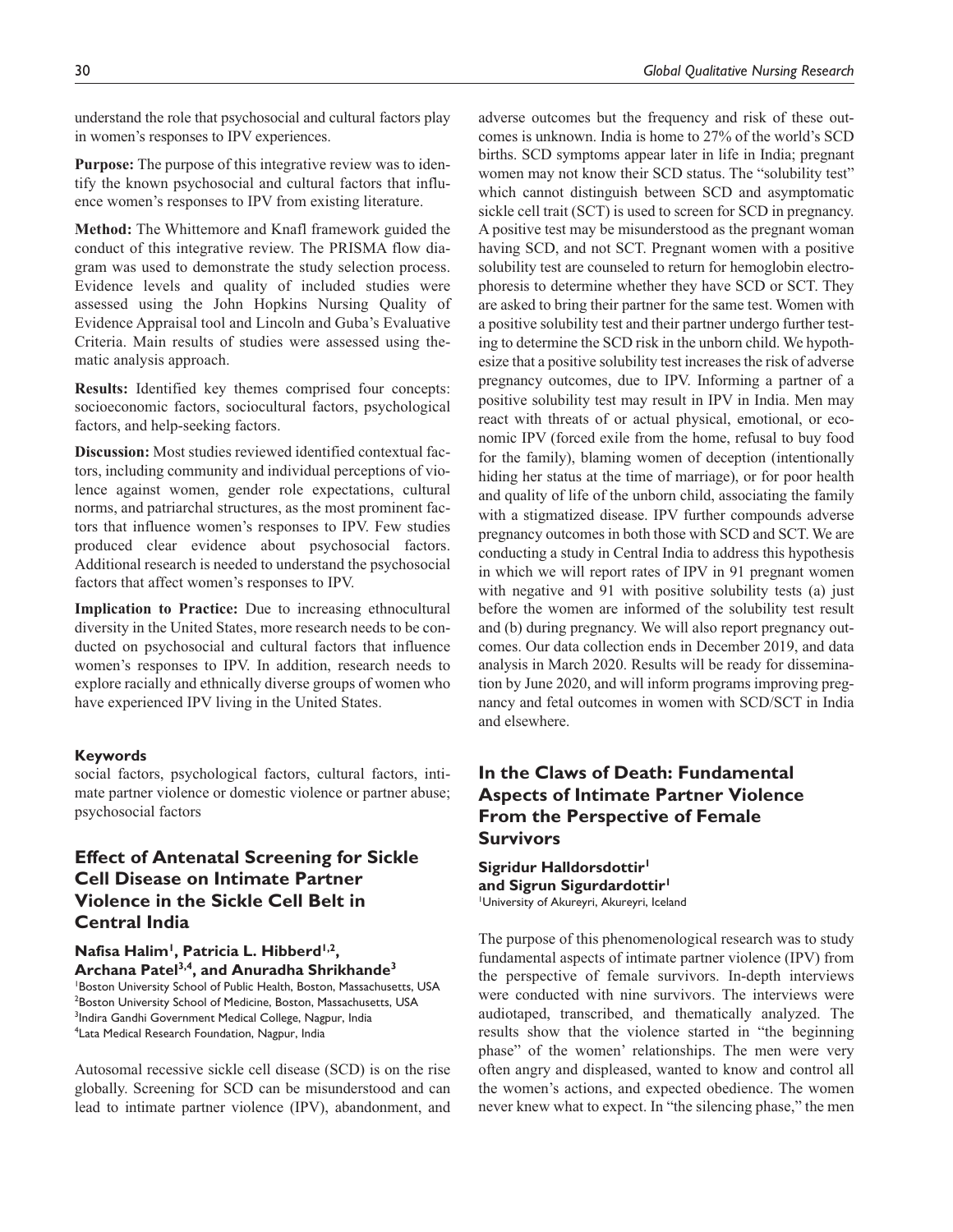used verbal abuse and intense humiliation and little by little the women felt they never did or said anything right and they were silenced. The women hoped that violent attacks would not be repeated. The men cut the women's human contacts and took everything they could from them. The women began to experience a great sense of helplessness and hopelessness and began to feel almost invisible and being not even there. Looking back, all the women felt that their very lives had been threatened. They felt lifeless in "the claws of death." The worst was the feeling of intense sense of guilt that robbed the women of basic human dignity. All the women used metaphors when trying to describe how they felt in "the living death phase." In "the awakening phase," something or someone came to the women's aid and helped them escape from the claws of death. The women's hearts began to "melt" and they began to feel again. "The way back to health and healing phase" was long and arduous for all the women. The authors conclude that IPV is extremely dangerous, and all efforts must be made to empower female survivors' help-seeking and to help women in the healing process after being in such a life-threatening situation.

### **Intimate Partner Violence as a Human Rights Violation**

**Sigridur Halldorsdottir1 and Sigrun Sigurdardottir1** 1 University of Akureyri, Akureyri, Iceland

**Background:** Intimate partner violence (IPV) negatively affects the lives and health of millions of women worldwide and it is one of the greatest public health problems in the world today. The problem is still increasing and has been likened to an epidemic.

**Methodology:** The purpose of the present study was to analyze and compare the results of two qualitative studies of women's experience of IPV to human rights from a legal, political, and ethical perspective. The qualitative studies used involved descriptions of 21 Icelandic women of their personal experience of partner violence. Human rights as described in six articles in the UN Declaration of Human Rights were used in the comparison as well as human rights as seen from a political and ethical standpoint.

**Results:** The comparison shows that IPV is a violence of basic human rights; it violates women's right to personal freedom; their right to self-determination; their right to freedom of speech; their right to live life in communion with others on equal grounds; their right to live their life with a sense of security; and it violates their right to live life in dignity and self-respect.

**Conclusion:** One of the conclusions of the authors is that the reason why violence by intimate partners is as disempowering for women, as it is, is that it represents a violation against their dignity as persons, their freedom, and their independence. The analysis supports the view that using women's descriptions of IPV and its effects can be a useful way to describe such violence as a human rights violation. The lawyer Evan Stark, and others, have recommended this way of studying IPV as a human rights violation. However, few seem to have done it.

## **A Multidisciplinary System-Level Approach to Intimate Partner Violence Screening Among Obstetric Patients: A Quality Improvement Initiative**

#### Casey Harrison<sup>1</sup>, Annmarie Zimmermann<sup>2</sup>, **and Kathleen Shurpin1**

1 Stony Brook University, Stony Brook, New York, USA 2 Universal Primary Care, Olean, New York, USA

**Problem Statement:** Intimate partner violence (IPV) is a serious public health concern with many consequences, high costs, and increased risk of poor outcomes for pregnant women and their fetuses. Literature on how to screen and referral processes is inconclusive, and there is a wide variation in screening and response to IPV in health care.

**Purpose:** The aim of this multidisciplinary quality improvement project is to review existing literature on valid/reliable tools used in screening for IPV, to create and implement a standardized process for IPV recognition and referral with screening rates for pregnant women increasing from 0% to 60% of women being screened at initiation of obstetric care, and successful interventions following disclosure.

**Process:** Utilizing the Plan-Do-Study-Act (PDSA) framework, a pilot population of new obstetric patients are utilized to test and critique the new screening process, to improve both detection of, and response to, IPV at the facility. The Hurt Insult Threaten Scream (HITS) tool is selected as the method for IPV screening. Data are obtained on number of women being screened and results of screen.

**Outcome:** From October 2017 to March 2018, percent of patients screened using HITS increased which resulted in greater identification of IPV. Overall screening increased, with an average of 76% of the target population being screened. Positive screened patients started at a baseline of 0 and increased to 12% of the pilot population being identified as having a positive screen.

**Discussion:** Implementation of IPV screening for the pregnant population with a multidisciplinary, collaborative, system-level approach led to improved screening and referral rates. This approach provided real-time evaluation of the screening program for adaption as the program is implemented on a larger scale within the facility.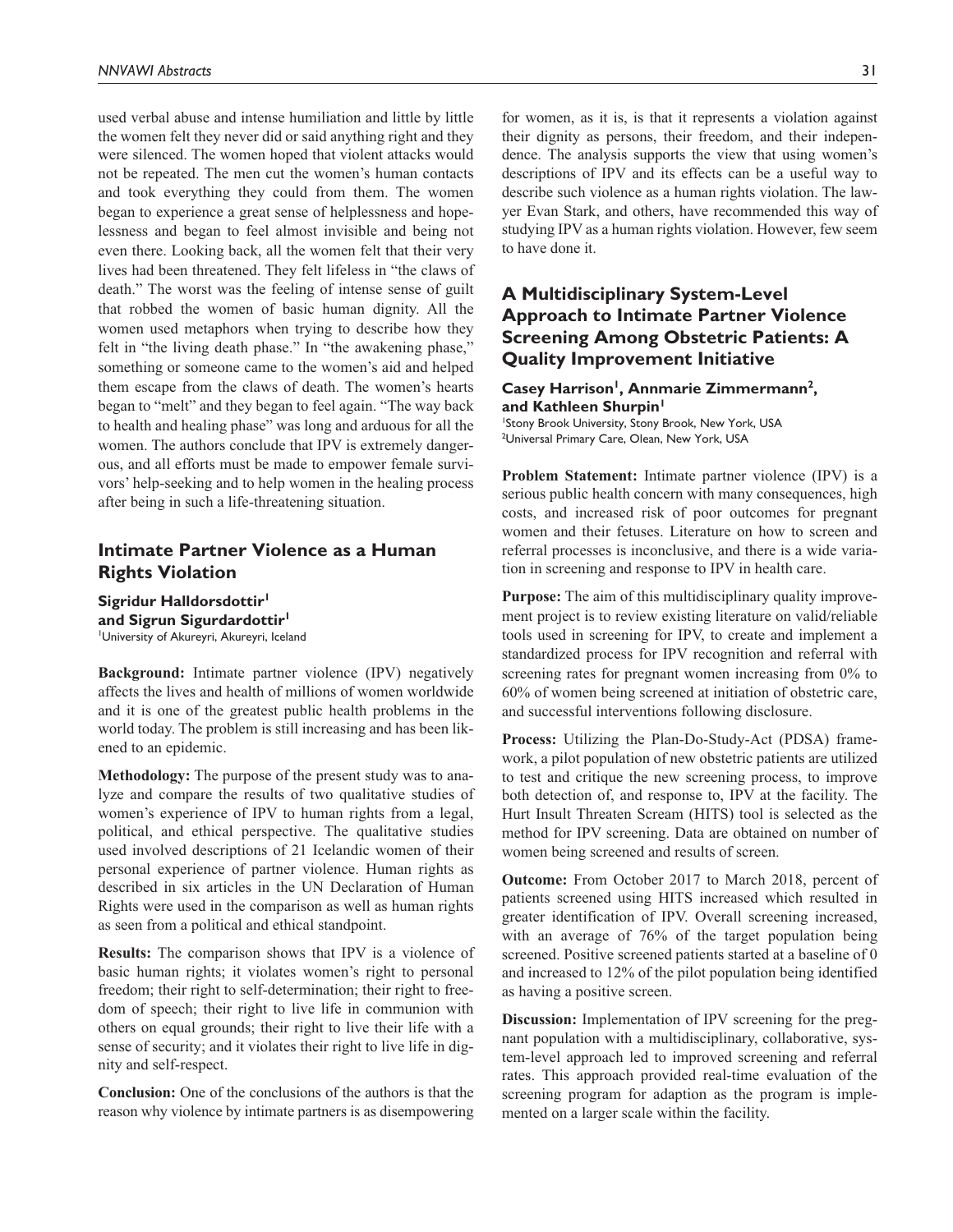## **A Combined Behavioral Economics and Cognitive-Behavioral Therapy Intervention to Reduce Alcohol Use and Intimate Partner Violence Among Couples in Bengaluru, India: Results of a Pilot Study**

Miriam Hartmann<sup>1</sup>, Saugato Datta<sup>2</sup>, Erica N. Browne<sup>1</sup>, Prarthana Appiah<sup>3</sup>, **Rachel Banay2, Vivien Caetano2, Rosii Floreak2, Hannah Spring2, Anurada Sreevasthsa3,**  Susan Thomas<sup>3</sup>, Sumithra Selvam<sup>3</sup>, **and Krishnamachari Srinivasan3** 1 RTI International, San Francisco, California, USA <sup>2</sup>ideas42, New York City, New York, USA <sup>3</sup>St. John's Research Institute, Bengaluru, India

Alcohol use and intimate partner violence (IPV) are interconnected issues, with evidence showing hazardous drinking is an important contributing factor to IPV occurrence and severity in both developed and developing country settings. Despite this, only a limited number of alcohol reduction interventions have been tested in low- and middle-income countries (LMIC) for their efficacy in reducing IPV. This pilot intervention study tested a 1-month combined behavioral economics and cognitive-behavioral therapy intervention to reduce hazardous alcohol use and IPV in Bengaluru, India. Sixty couples were randomized to one of three study arms to test the effect of incentives-only and incentives plus counseling interventions compared with a control condition. Male participants in all arms took regular breathalyzer tests over the course of the intervention with those in the incentive arms earning a reward for sobriety (breath alcohol content  $\text{[BrAC]} < 0.01 \text{ g/dl}$ . Couples in the incentives plus counseling arm participated in four weekly counseling sessions. Violence experienced by female participants was measured using the Indian Family Violence and Control Scale. Results showed that alcohol use decreased in both intervention arms. The counseling arm had a greater proportion of negative BrAC samples compared with the control arm (0.96 vs.  $0.76$ ,  $p = .03$ ). Violence also decreased in both intervention arms, with the reduction persisting; the estimated mean violence score for the counseling arm was 10.8 points lower than the control arm at 4-month follow-up visit  $(p = .02)$ . This study contributes important evidence to the field of alcohol reduction and IPV prevention approaches in LMIC settings and adds to the evidence suggesting that alcohol reduction is a modifiable means of addressing IPV. Given implementation feasibility and acceptability, as well as a dearth of other high-impact IPV interventions, this study shows value in continuing to explore the mechanisms at play in violence reduction, and testing efficacy in other settings.

## **Transforming the Health System to Address Domestic and Family Violence: How Do We Know We Are There?**

### Kelsey Hegarty<sup>1</sup>, Jane Koziol-McLain<sup>2</sup>, **Elizabeth McLindon1, and Jo Spangaro3**

1 The University of Melbourne, Melbourne, Victoria, Australia  $^2$ Centre for Interdisciplinary Trauma Research, Auckland, New Zealand <sup>3</sup>University of Wollongong, Wollongong, New South Wales, Australia

**Problem:** Comprehensive programs to help hospitals to identify and respond to family violence have had limited evaluation globally. System audit tools have been promoted in New Zealand, United States, and more recently in Australia, but how the findings of these evaluations should be interpreted is less clear.

**Aims:** To discuss findings from system audits of hospital programs for family violence in New Zealand and Australia to promote discussion on how to improve such programs. Second, to inform the research and evaluation field on the best way to measure outcomes both quantitatively and qualitatively.

**Format:** The session will begin with an introduction of health system family violence response infrastructure audit tools (5 minutes). We will present our practice-based evidence in case studies documenting tool purpose, development, and implementation in three locations. First will be the New Zealand Delphi audit tool evaluating the national Violence Intervention Programme (10 minutes). Second will be the development and implementation of a System Audit Tool across 18 hospitals in Victoria, Australia (10 minutes). Finally, results of an in-depth Australian case study from two states are presented to highlight factors assisting implementation of hospital programs (10 minutes). Following the case studies, we will introduce an emergent model for implementation in the complex setting of hospitals aimed to assist embedding family violence programs. This will be followed by small group discussions (45 minutes) critically analyzing the underlying assumptions for measuring and monitoring the health care system family violence response infrastructure. We will finish with summary and reflections on the way forward (10 minutes).

**Details of Presentations:** First will be the New Zealand Delphi audit tool evaluating the national Violence Intervention Program. The tool was revised in 2017 and implemented across the 20 District Health Boards in 2018 and 2019. Strengths and limitations of the revised tool will be discussed alongside clinical practice data and the model for improvement PSDA cycles. Results will be problematized: Are we seeing system change that signals improvements, are we moving in the right direction for transformation? Are changes sustainable? Second, Australian System Audit tools development and pilot implementation across Victoria will highlight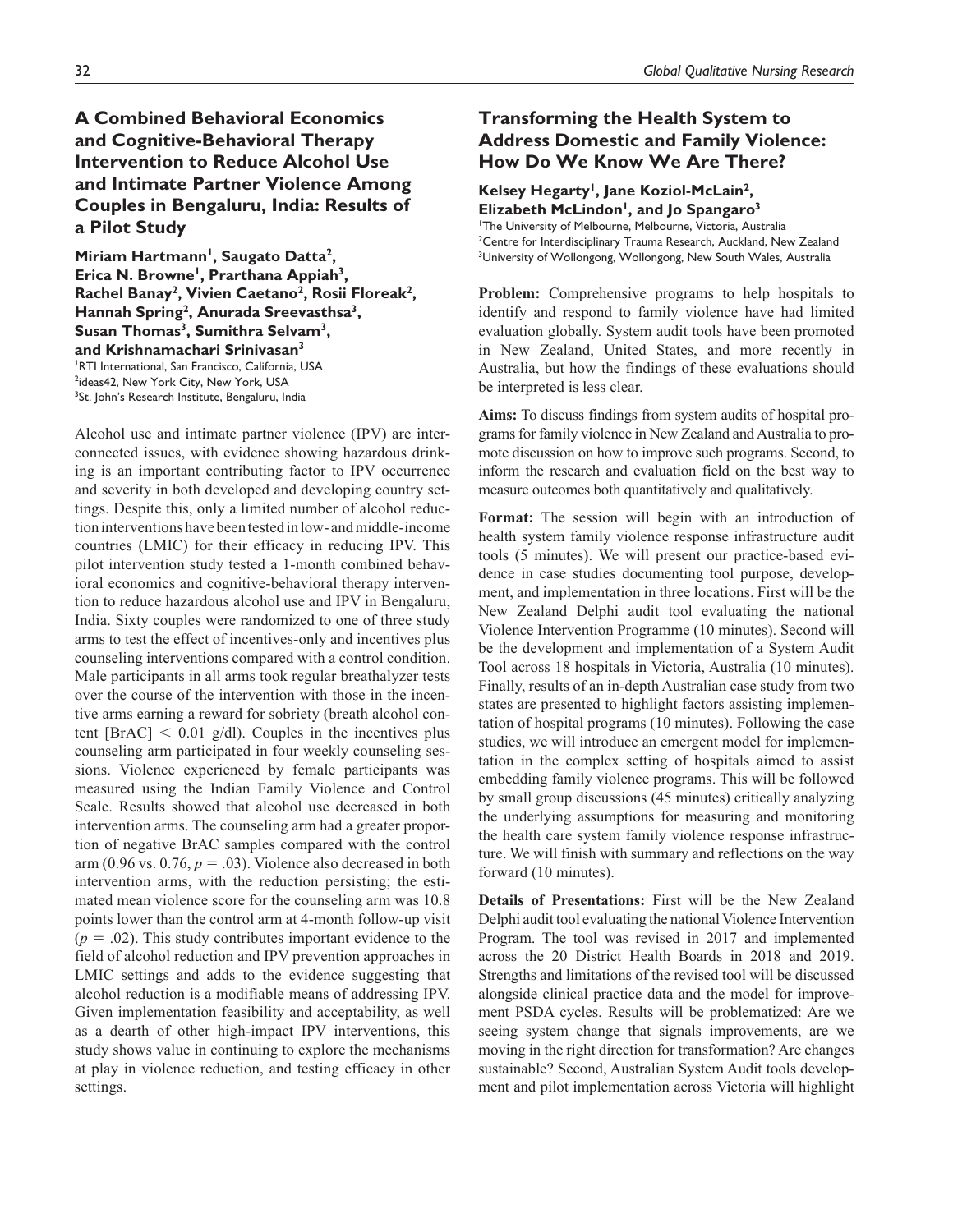factors then enhance or impede implementation. Results of an in-depth Australian case study from two states—New South Wales where screening in antenatal care has been deployed state-wide for 15 years and Victoria which has recently introduced screening—are presented to highlight factors assisting implementation of hospital programs.

**Issues:** Discussion will include how participants think the system audit tools actually capture the different elements of hospital programs, how implementation of programs can be improved, and how variation across settings influences the findings. We will also discuss the issues/challenges of capturing different types of violence, that is, child abuse, elder abuse, and how we evaluate response to patients who use violence. Finally, we will reflect on what are our underlying assumptions in this work and what have we learned from our practice-based evidence of system change in health settings.

## **Testing a Brief Online Engagement Tool to Promote Men's Help-Seeking for Domestic Violence and Abuse**

Kelsey Hegarty<sup>1</sup>, Mohajer Hameed<sup>1</sup>, Laura Tarzia<sup>1</sup>, Simone Tassone<sup>2</sup>, Matt Addison<sup>2</sup>, and Adam Hasandedic<sup>3</sup> 1 The University of Melbourne, Melbourne, Victoria, Australia <sup>2</sup>No to Violence, Australia 3 Nexus Primary Health, Melbourne, Victoria, Australia

**The Problem:** Domestic violence and abuse is a hidden public health epidemic in communities, yet men who use violence are not really identified or responded to in the health settings. In Australia, current paradigms in responding to men's use of violence in intimate relationships have focused on justice responses, not early engagement online to encourage and motivate help-seeking.

**Purpose:** This presentation aims to present the findings of a trial of a brief online healthy relationship tool (called BETTER MAN) to motivate men to seek help early for domestic violence and abuse.

**Study Design:** This trial utilized a single group repeatedmeasures design with both quantitative and qualitative outcome measures to test the feasibility and efficacy of BETTER MAN. Participatory design principles and co-design approaches were utilized to develop BETTER MAN.

**Sample:** Using an online recruitment strategy, in a 3-week period, 162 men enrolled with a 78% retention rate. They were culturally diverse men (average age of 33 years, 33% born outside Australia, 19% identified as in same-sex relationship, and 2.2% as Aboriginal and/or Torres Strait Islander).

**Data Collection:** Surveys before, immediately after use of the website, and at 3-months follow-up were administered

online. Process evaluation was conducted via semi-structured interviews with some male participants.

**Analysis:** Paired *t* tests and general linear model of repeated measures were used to assess change over time for continuous data and non-parametric tests (e.g., Wilcoxon matched pair) for categorical data. Qualitative data were analyzed using thematic synthesis method.

**Results:** Positive outcome findings included an increase in mean intention to contact the men's confidential counseling service (before 3.7, after 5.1, 3 months 5.3) and increase in mean confidence in the ability to seek help (before 4.9, after 6.1, 3 months 7.2)  $p < .001$ . Triangulating these results with the qualitative comments, participants mentioned that BETTER MAN "made me think about just how dangerous I can be, to my kids and partner it's more than just a heavy fight"; "made me take a 360-degree view of myself and my actions."

**Implications:** Overall, BETTER MAN is appropriate for English-speaking men, meets user requirements, and is highly acceptable and feasible, yet further research is required to test effectiveness with robust research methodologies such as a randomized controlled trial.

## **Baseline Findings From Safe Pregnancy—Promoting Safety Behaviors in Antenatal Care Among Norwegian, Pakistani, and Somali Pregnant Women: A Randomized Controlled Trial**

Lena Henriksen<sup>1</sup>, Eva Marie Flaaten<sup>1</sup>, **Jeanette Angelshaug1, Milada Cvancarova Småstuen1, Lisa Garnweidner-Holme1,**  Josef Noll<sup>2</sup>, Berit Schei<sup>3</sup>, Angela Taft<sup>4</sup>, **and Mirjam Lukasse1** 1 Oslo Metropolitan University, Oslo, Norway

<sup>2</sup>University of Oslo, Oslo, Norway <sup>3</sup>The Norwegian University of Science and Technology, Trondheim, Norway 4 La Trobe University, Melbourne, Victoria, Australia

**Background:** Intimate partner violence (IPV) around the time of pregnancy is a recognized global health problem with several negative consequences. Despite this, little is known about the effect of violence assessment and intervention during pregnancy. We hypothesize that routine enquiry about IPV during pregnancy, in combination with information about safety behaviors, has the potential of increasing helpseeking behavior and interrupting IPV.

**Method:** Safe Pregnancy is a randomized controlled trial (RCT) to test the effectiveness of a tablet-based intervention that promotes safety behaviors. Midwives include women who attend regular antenatal check-ups. The intervention consists of a screening tool for violence and information about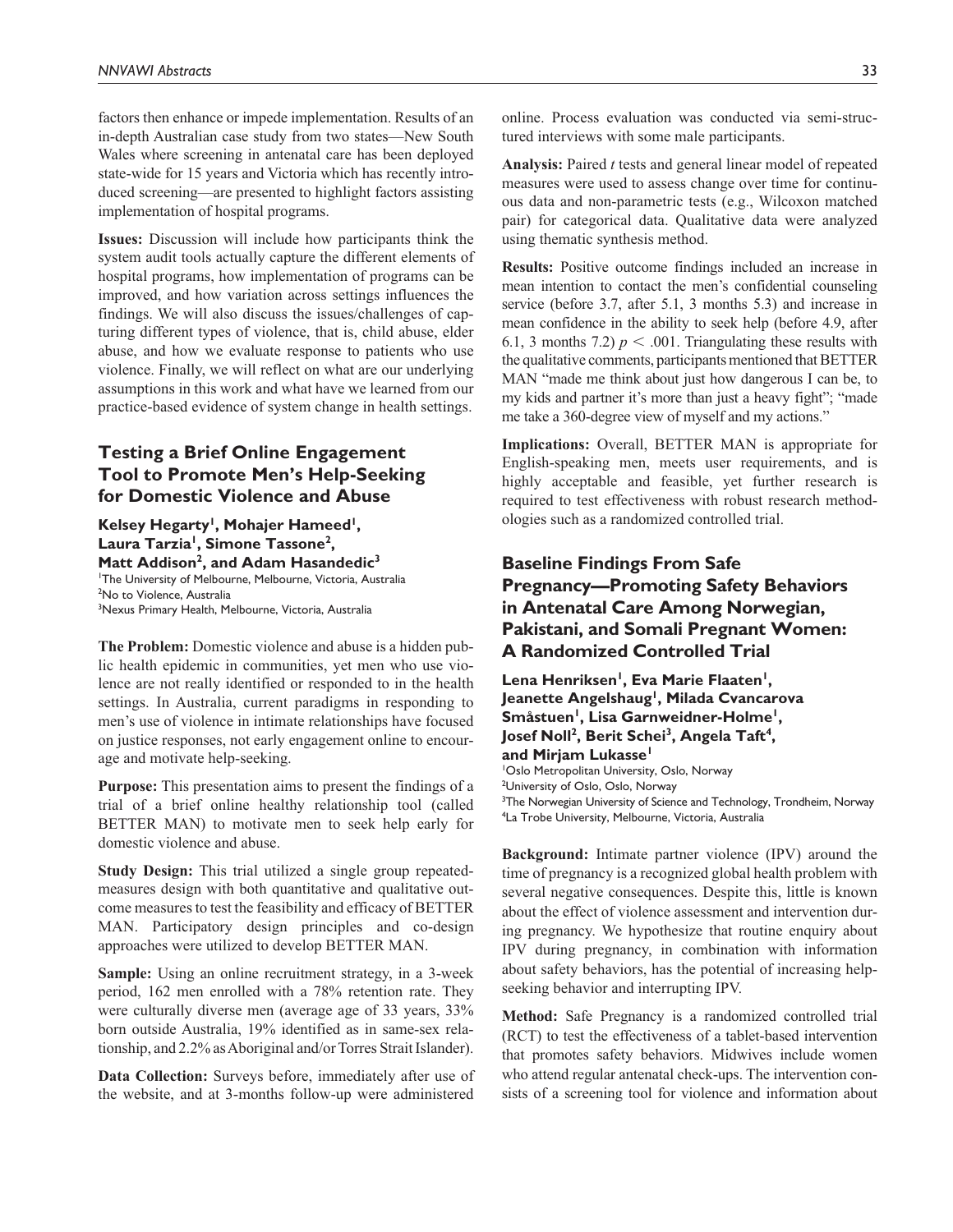violence and safety behaviors. Eligible women answer baseline questions on the tablet including Abuse Assessment Scale (AAS). Women who screen positive on the AAS are randomized to an intervention video that contains information about violence and safety behaviors and the control group to a video with general information about a safe pregnancy. All women get information about referral resources. Follow-up is at 3 months post-partum. Main outcome measures are adoption of safety behaviors and quality of life. Baseline data include previous and ongoing experiences of IPV, sociodemographic characteristics, and questions regarding health and pregnancy. Descriptive analysis will be performed to assess the prevalence of IPV. Pearson's chi-square test will be used to study frequencies and percentages and assess differences of characteristics of women reporting IPV and not. Multiple logistic regression will be performed to investigate the relationship between IPV and associated factors.

**Results:** Eighteen public health stations participated. Baseline recruitment was completed in August 2019. In total, 1,945 women have answered the baseline questionnaire. We will be able to present prevalence and associated factors of IPV among women attending routine antenatal care at the conference.

**Conclusion:** The study will provide important knowledge about the prevalence of IPV and associated factors among pregnant women in Norway, including two minority populations.

## **Training Health Care Providers to Respond to Intimate Partner Violence Against Women: A Cochrane Systematic Review**

### Leesa Hooker<sup>1</sup>, Naira Kalra<sup>2</sup>, Sonia Reisenhofer<sup>1</sup>, Gian Luca Di Tanna<sup>3</sup>, **and Claudia Garcia-Moreno4**

<sup>1</sup>La Trobe University, Melbourne, Victoria, Australia 2 Johns Hopkins Bloomberg School of Public Health, Baltimore, Maryland, USA

<sup>3</sup>The George Institute for Global Health, Newtown, New South Wales, Australia

4 World Health Organization, Geneva, Switzerland

**Problem Statement:** Intimate partner violence (IPV) against women results in substantial health problems. Training health care providers (HCPs) on addressing IPV may improve health outcomes and the care of survivors. There is a need to assess the impact of training HCPs and to identify the characteristics of successful training interventions.

**Purpose:** To assess the effectiveness of IPV training programs that seek to improve HCP identification and response to abused women.

**Study Design:** A Cochrane Systematic Review was undertaken during 2018–2019. Ten databases, relevant gray

literature, and the reference lists of all included studies/systematic reviews were checked.

**Selection Criteria and Data Collection:** All randomized/ quasi-randomized controlled trials comparing IPV training for HCP with no training, waitlist, training as usual, or placebo. We included studies with no training, waitlist, and so on with an additional component, but only if the additional component was implemented in both arms of the study.

**Results:** We included 17 trials involving 1,402 participants (mostly medical and nursing staff/students), predominantly from high-income countries. Studies varied across design, training content, pedagogy, and time to follow-up (immediately post training to 15 months post). As determined by the risk of bias assessment, study quality overall was rated low to very low, with studies often reporting on perceived, rather than actual practices. Meta-analyses compared seven trials of IPV training versus no training. IPV training improves provider attitudes toward survivors of IPV (SMD 0.676, 95% confidence interval [CI] [0.333, 1.018]), and their self-perceived readiness to respond (SMD 1.585, 95% CI [1.053, 2.117]). IPV knowledge also improves (SMD 1.095, 95% CI [0.431, 1.759]) yet evidence quality is low. Based on one study, training may improve HCP response (validating, safety planning) to survivors of IPV (odds ratio  $[OR] = 4.44$ , 95% CI [1.04, 19.00]), although the CI is wide and evidence quality very low. No effects were seen from IPV training on HCP referrals, or adverse outcomes reported.

**Implications:** In future, higher-quality trials are required with greater clarity and objective measurement of outcomes. Longer follow-up times would allow assessment of outcome sustainability.

## **Talking to Fathers Who Have Abused: Enhancing the Child Focus in Social Child Welfare Investigations**

### Ole Hultmann<sup>1</sup>, Ulf Axberg<sup>1</sup>, Anders Broberg<sup>2</sup>, **Maria Eriksson3, and Clara Iversen4**

1 VID Specialized University, Stavanger, Norway <sup>2</sup>University of Gothenburg, Gothenburg, Sweden <sup>3</sup>Ersta Sköndal Bräcke University College, Stockholm, Sweden 4 Uppsala University, Uppsala, Sweden

Existing structured interviews and risk assessments with perpetrators of partner violence focus on the violence itself and the risk of repeated violence. These approaches lack relevant aspects of parenting, such as feelings of remorse, how the parent understands the child's and the adult victim's reactions to the violence, and whether perpetrators can identify problems that affect their relationship with the child. This study is conducted within the context of the Swedish iRiSk project (Insatser och risk-/skyddsbedömningar för våldsutsatta barn), which aims to develop structured risk and safety interviews in child welfare investigations. This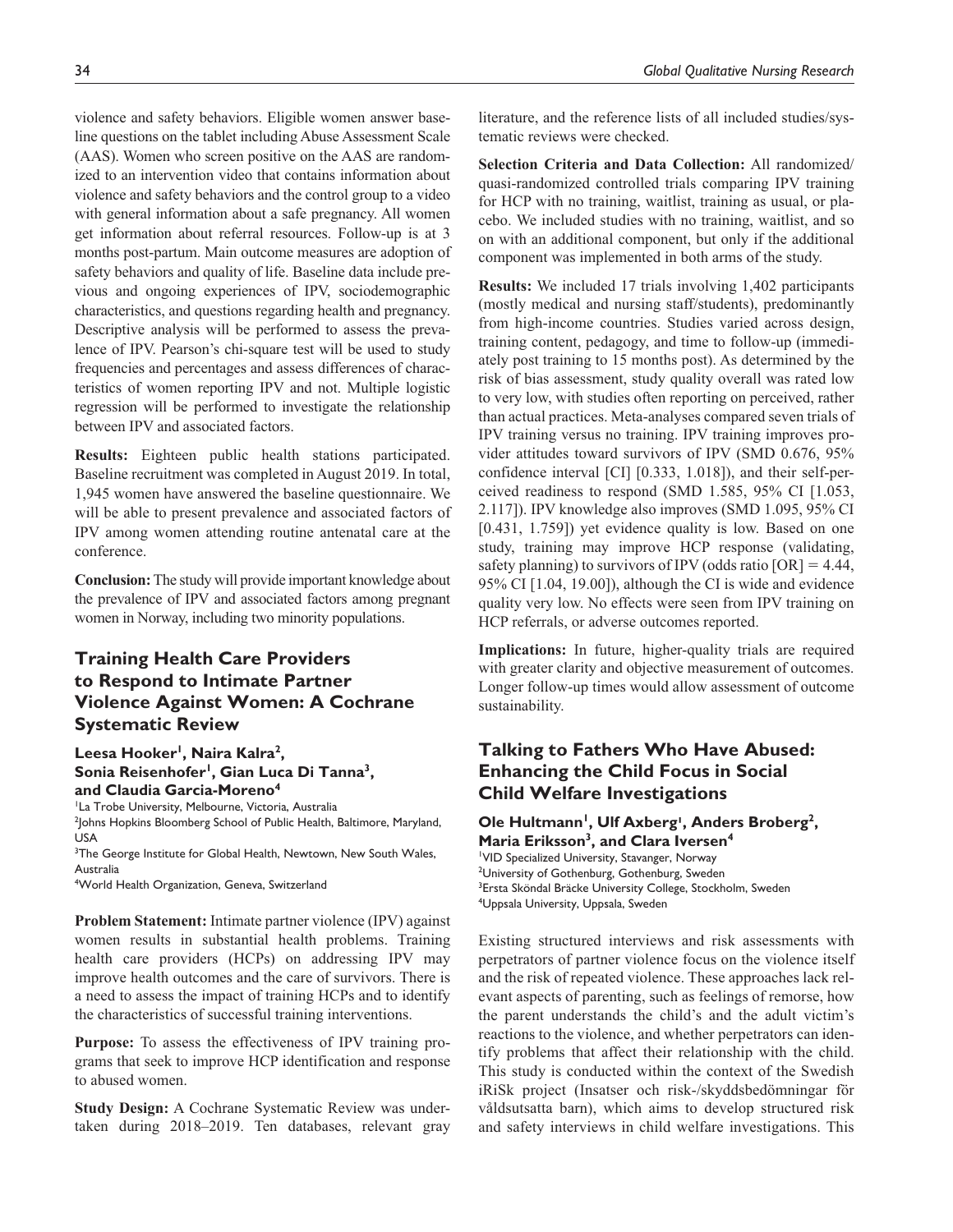paper presents a study that focuses on fathers as perpetrators. It examines (a) the feasibility of a structured interview, as assessed by professionals; (b) to what extent violent fathers are able to reflect on their violent behavior and its effect on parenting during the structured interview; and (c) to what extent violent fathers can provide relevant information to a child welfare investigation. The goal of the project is to improve the quality of risk and safety assessments and the protection of vulnerable children by enhancing the child focus in child welfare investigations about intimate partner violence and child abuse. The structured interview will be tested by professionals within child welfare investigations and with fathers who are in contact with a crisis center. Participants in the project are recruited through the Swedish iRiSk project funded by the Swedish National Board of Health and Welfare. Recorded interviews with the fathers will be analyzed according to scoring principles of the Parent Development Interview. The structured interview and the outline of the project will be presented as well as preliminary feedback from participating units and analyses of interview transcript.

## **Symptom Cluster Pattern Recognition in Formerly Abused Women: A Pilot Feasibility Study**

Dori Steinberg<sup>1</sup>, Jiepin Cao<sup>1</sup>, and Qing Yang<sup>1</sup> 1 Duke University School of Nursing, Durham, North Carolina, USA

**Problem Statement:** Women who have experienced intimate partner violence (IPV) suffer an array of symptoms that persist long after the abuse has ended. While symptoms have been shown to co-occur and even exacerbate one another, the nature of these relationships is poorly understood. Pattern recognition is a branch of machine learning focused on finding the patterns and regularities in data. One advantage of pattern recognition approaches to research is that significant quantities of data can be gathered from a relatively small number of individuals to discern previously indeterminant patterns. However, as an initial step, it is necessary to determine the feasibility of collecting such data.

**Purpose:** The purpose of this research is to address the following in a community-based sample of women who have previously experienced IPV:

**Aim 1:** To test the feasibility of exploring the patterns/clusters of symptoms of chronic pain, sleep disturbance, depression, and anxiety.

**Aim 2:** To test the feasibility of exploring to what extent diet, exercise, and sleep reduce symptoms and improve quality of life (QOL).

**Study Design:** The research uses an exploratory longitudinal design (4 months) with mixed methods to determine the feasibility of the study methods.

**Sample:** Thirty formerly abused, English-speaking women are being recruited.

**Data Collection Approach:** Participants are recruited via advertisements, primary care provider referral, and snowball sampling. After telephone screening, all study questionnaires are entered directly into REDCap and participants are instructed in the use of the Fitbit Charge 3. Participants receive emails/texts with reminders to submit bi-weekly data and meet monthly follow-up with the researchers.

**Analysis:** Descriptive and inferential statistics are being used to describe the sample. Although the sample size may not be sufficient for formal modeling, we will attempt to build latent growth curve models to identify different subgroups of participants who have distinct symptom trajectories over time.

**Results:** Data collection is underway and a full report of the findings is expected by Summer 2020.

**Implications:** Unsupervised approaches to pattern recognition require three steps: data acquisition, data analysis, and classification. This first step attempts to test the feasibility of innovative means of identifying patterns and trajectories in formerly abused women.

## **Qualitative Re-Appraisal of Perspectives, Prevalence, and Management of Family Violence Among the Yoruba People—A Study of Cohorts From Ile-Ife, Nigeria**

**Omolola O. Irinoye1 and Oluwasayo B. Ogunlade1** 1 Obafemi Awolowo University, Ile-Ife, Nigeria

**Problem:** The changing perspectives of violating behaviors globally are challenging cultural norms and contexts of tolerance of family violence. There is dearth of data to inform culturally appropriate interventions that will most reduce the occurrences of family violence in the study population. Data are needed to inform nature, contents, and methods of intervention for efficiency and effectiveness by nurses in family violence control.

**Study Design:** Exploratory design was adopted to collect qualitative data using focus group discussions. Fifty-five participants were purposively sampled among six categories of males and females across three generations of people in the age categories of 18 to 24 years, 25 to 45 years, and others above 45 years. Seven open-ended questions analyzed around the themes of conceptualization, perspectives, prevalent forms, persons mostly affected, perpetrators, management strategies, and the perceived effectiveness of such strategies among Yoruba people.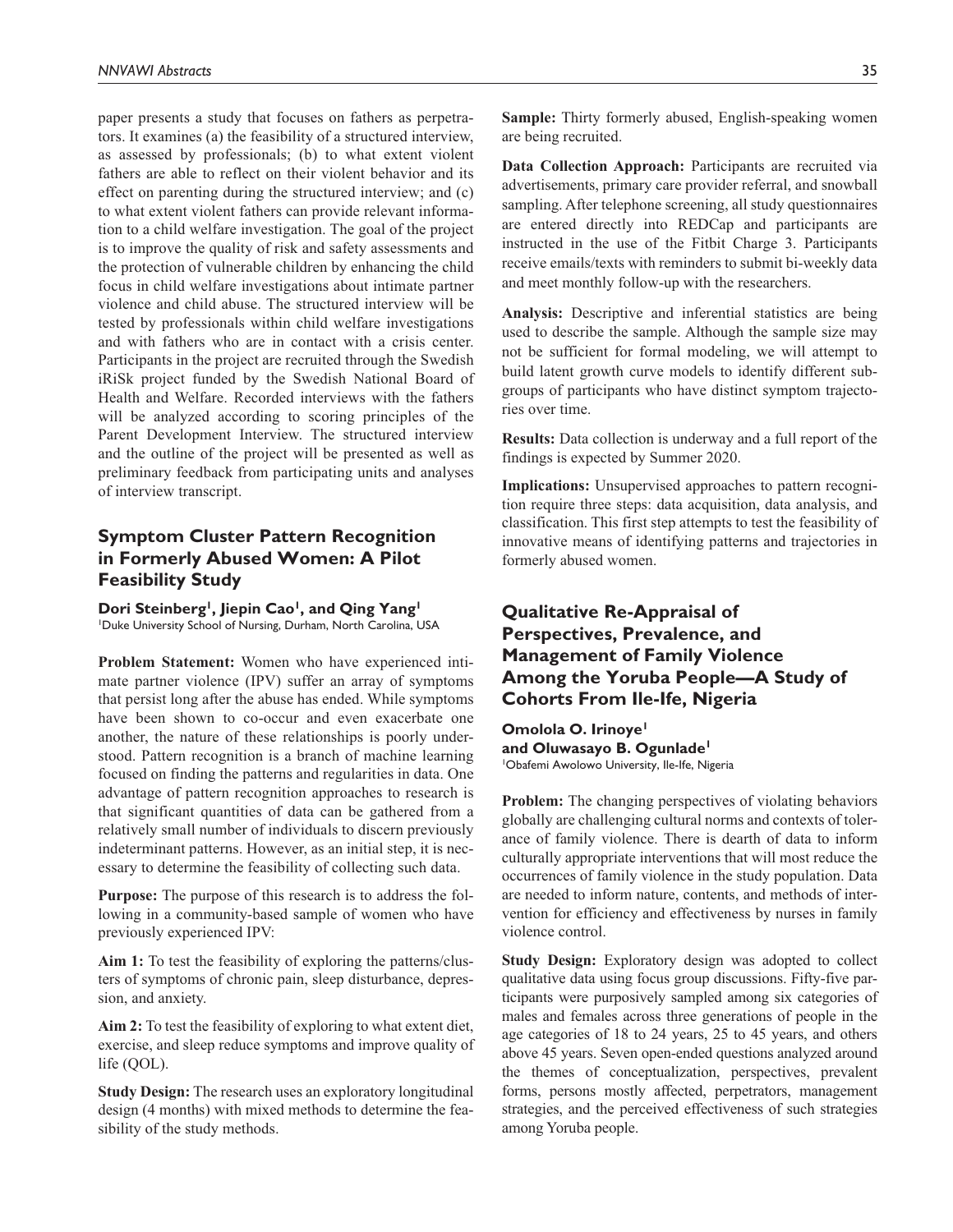Results showed multiple words and descriptions of abuse and violence with no single word or conceptualization in the local Yoruba language to capture the concepts. Common forms of family violence identified were verbal assaults from parents to children, among couples, siblings; physical assault of children by parents, physical assault of parents by children; neglect of children, parents, spouses (mostly wives); sexual harassment; and sexual violence. Neglect of wives and children was perceived to be increasing, estimated to occur in one of four houses. Sexual harassment and sexual violence were perceived to be rare in family relationships in cultural context, but the latter was not considered an issue in marital context. A variant of sexual "touching" of young girls by young men was said to be tolerated among unmarried young men of a subethnic group. Age and gender were dominant factors in the use of common forms of violence. Informal approaches were common and more culturally acceptable in managing family violence but perceived inadequate.

The study concluded that family violence is a common phenomenon among the study population. The average nurse, irrespective of place of practice, needs to be appropriately trained to be sensitized to the burden of tolerated family violence in cultural context, to engage in risk assessment, family education and advocacy, and active intervention.

## **Intimate Partner Violence Against Women and the Nordic Paradox: An Intersectional and Multilevel Analysis in the European Union**

Anna Karin Ivert<sup>1,2</sup>, Maria Wemrell<sup>1,3</sup>, Enrique Gracia<sup>4</sup>, Marisol Lila<sup>4</sup>, and Juan Merlo<sup>1,5</sup> 1 Lund University, Malmö, Sweden 2 Malmö University, Malmö, Sweden <sup>3</sup>Lund University, Lund, Sweden 4 University of Valencia, Valencia, Spain <sup>5</sup>Center for Primary Health Care Research, Region Skåne, Malmö, Sweden

**Problem Statement:** The Nordic paradox refers to the high prevalence of intimate partner violence against women (IPVAW) in countries with highly rated levels of gender equality. Despite this paradox being one of the most puzzling issues in the field, this is a research question rarely asked, and one that remains unanswered.

**Purposes:** Our purpose is to explore the Nordic paradox by (a) analyzing whether this paradox reflects true differences in IPVAW prevalence, or whether the differences are the expression of confounding or information bias; (b) conducting multilevel analyses to understand the individual risk of IPVAW, as well as within and between country variations; and (c) conducting qualitative research in two countries exemplifying the Nordic paradox: Sweden and Spain.

**Study Design:** Data from the European Union Agency for Fundamental Rights survey on IPVAW for all European

Union (EU) countries, and other surveys and international databases are used for quantitative analysis. In-depth interviews and focus group discussions, with different types of informants, are conducted in Sweden and Spain. In addition, review studies of previous research are made.

**Results:** Findings from the first studies indicate that the higher prevalence of physical and sexual IPVAW in Sweden than in Spain are not the result of measurement bias, and thus support the idea of the Nordic paradox. However, multilevel analysis shows that while significant differences in country averages exist with regard to IPVAW, country of residence does not discriminate very well with regard to individual experiences of IPVAW in cross-national comparisons. The relationship between experiences of IPVAW and country-level gender equality is weak and heterogeneous. Meanwhile, review studies of qualitative Nordic research on IPVAW, and of other research on IPVAW in Sweden, point not only to advancements made but also to remaining limitations and challenges in prevention and addressing of IPVAW in Sweden.

**Implications:** We expect that the scale of the project, the novelty of the research questions, and the methodological approaches used will allow for a better understanding of the Nordic paradox, and advance the existing knowledge on IPVAW to better inform future prevention initiatives both at the country and the EU levels.

## **Nurse Home Visitors' Efforts to Prevent, Recognize, and Respond to Child Maltreatment**

Susan Jack<sup>1</sup>, Andrea Gonzalez<sup>1</sup>, Lil Tonmyr<sup>2</sup>, **Lenora Marcellus3, Colleen Varcoe4, Charlotte Waddell5, and Harriet MacMillan1** 1 McMaster University, Hamilton, Ontario, Canada 2 Public Health Agency of Canada, Ottawa, Ontario, Canada <sup>3</sup>University of Victoria, Victoria, British Columbia, Canada 4 University of British Columbia, Vancouver, British Columbia, Canada <sup>5</sup>Simon Fraser University, Vancouver, British Columbia, Canada

**Background:** Many families enrolled in nurse home visitation programs parent within social and economic conditions that may influence parenting capacity and put infants at risk for maltreatment, including exposure to intimate partner violence. The purpose of this study was to understand and describe nurses' efforts and perceptions in preventing and addressing suspected child maltreatment within the context of nurse home visiting and legal reporting requirements.

**Method:** The principles of interpretive description guided decisions on purposeful sampling, qualitative data generation, and analysis. Forty-seven public health nurses in British Columbia, Canada, were interviewed. From these interviews, 49 unique case descriptions of how nurses attempted to prevent, recognize, and respond to suspected child maltreatment in their home visiting practices were analyzed using reflexive thematic analysis.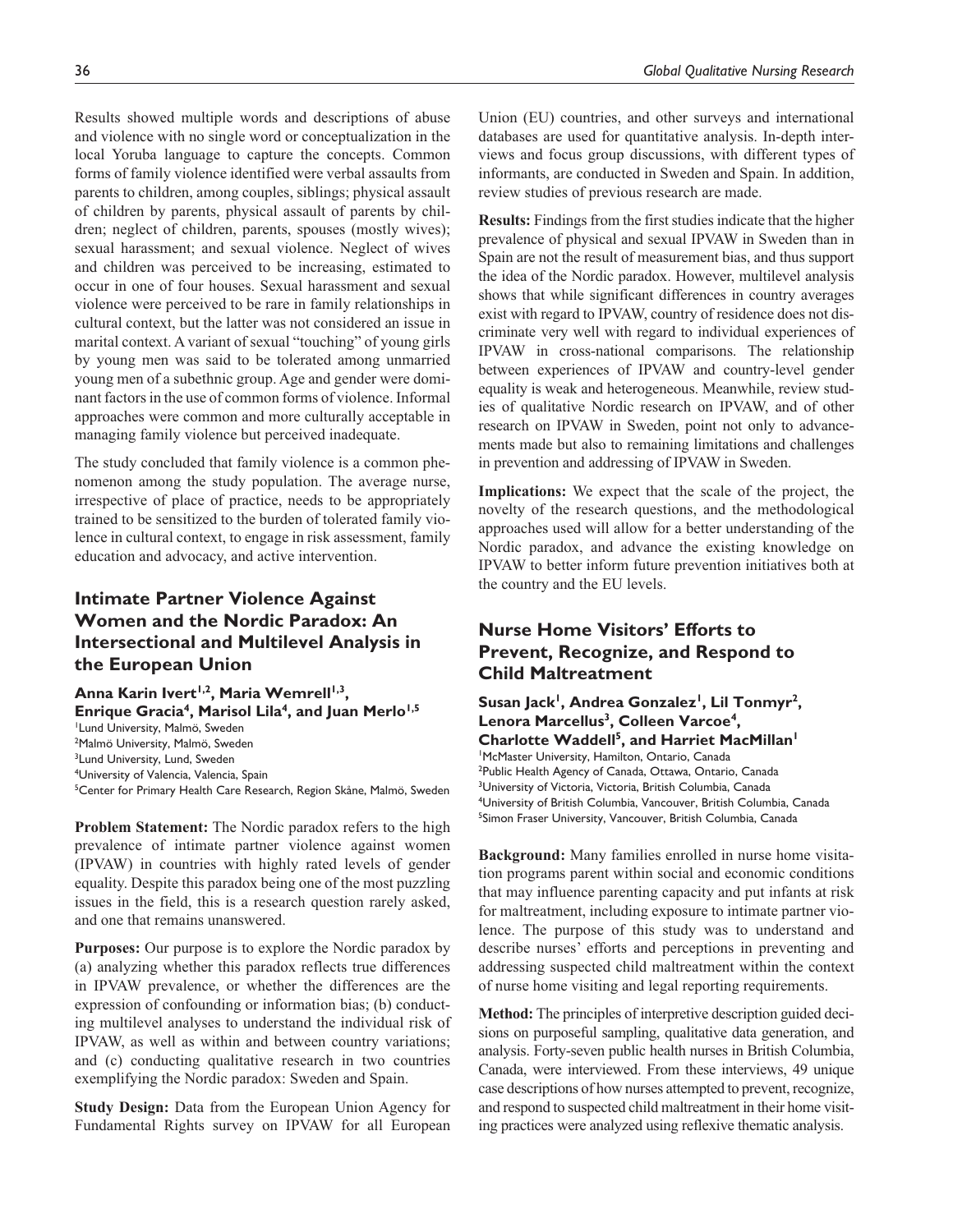**Findings:** Initiating home visits early in pregnancy provided opportunities to develop a therapeutic alliance and implement a multi-faceted intervention plan to prevent child maltreatment. Following the infant's birth, nurses described a process for managing mandated reporting within the context of a nurse– client relationship. This process included (a) "laying the groundwork" and providing anticipatory guidance, and then if potential indicators of maltreatment were recognized; (b) "walking the line" by considering whether to suspect child maltreatment; (c) "making sure" by consulting their supervisors as well as child protection social workers, and if maltreatment was suspected; (d) "making the call" to child protection services while (e) "striving to maintain the integrity of the nurse–client relationship"; and finally (f) "staying connected" as a source of support following child protection involvement.

**Implications:** Nurse home visitors play an important role in the primary prevention of child maltreatment. When indicators of potential child maltreatment were present, examination of experiential practice reveals that nurses are aware of the reporting legislation and used clinical judgment to consider whether maltreatment was suspected, and then if suspected, developed processes to report to child protection services in ways that maximized child safety, highlighted maternal strengths, and created opportunities to maintain the nurse–client relationship. Even with child protection involvement, nurses have a central role in continuing to work with families to support the development of safe and competent parenting.

# **Critical Lessons Learned About Adapting, Implementing, and Evaluating Intimate Partner Violence Innovations for Home Visiting in International Practice Contexts**

#### Susan Jack<sup>1</sup>, Shauna Conway<sup>2</sup>, Tine **Gammelgaard Aaserud3, Emma Larkin2,**  Sarah Tyndall<sup>4</sup>, Deirdre Webb<sup>2</sup>, and Ann Rowe<sup>5</sup>

1 McMaster University, Hamilton, Ontario, Canada

<sup>2</sup>Public Health Agency, Belfast, Northern Ireland

<sup>3</sup>Nurse–Family Partnership, Regional Centre for Child and Adolescent Mental Health, Eastern and Southern Norway

4 Family Nurse Partnership National Unit, London, United Kingdom

<sup>5</sup>Nurse–Family Partnership International Program, Denver, Colorado, USA

Considerable resources are invested in the development and evaluation of new practice innovations to support nurses and midwives identify and respond to intimate partner violence (IPV). In the United States, work has been invested to develop, pilot, evaluate, and scale an IPV innovation for the Nurse–Family Partnership (NFP) home visitation program. Internationally, six NFP programs (Australia, Canada, England, Northern Ireland, Norway, and Scotland) subsequently adopted and adapted the NFP IPV innovation. The objective of this symposium is to discuss critical lessons learned about adapting, implementing, and evaluating existing

IPV innovations into new international contexts. The adoption of the NFP IPV intervention will be used as a case example. International leads from four countries will describe their local initiatives and then provide practical recommendations for researchers and decision makers committed to introducing and evaluating IPV innovations.

1. NFP IPV Innovation (5 minutes)

An overview of the five intervention components, including the clinical pathway and nursing curriculum.

2. Leveraging the Power of Collaboration and Committed Partnerships (15 minutes)

The benefits and challenges of multiple countries working simultaneously to adapt the same innovation yet tailor it to different contexts will be identified and discussed. The importance of central coordination, collaboration, and identification of similarities and differences in contexts will be considered.

3. Adapting existing interventions to reflect local needs and contexts (15 minutes)

The process of adaptation for a new context (Norway) will be explored, including identification of types of individual, team, organizational, community, and cultural adaptations required. Issues of language and translation, "fit" with local policy and service configurations as well as the balance between innovation and building on good nursing practice will be discussed.

4. Implementing new innovations in practice (15 minutes)

Changes to existing clinical practices require a committed local champion, leadership, support, and facilitated guidance. Examples from a checklist to support organizational readiness to adopt a new innovation will be summarized.

5. Practice-based evaluation (15 minutes)

It is good practice to evaluate adapted program innovations for local acceptability and feasibility within a new context. Findings of the Northern Ireland IPV innovation service evaluation will be shared. Reflections on the integration of the IPV innovation into a context of integrated health and social care services and the Northern Ireland policy context in relation to safeguarding and domestic violence risk assessment will be discussed. Considerations for existing nurse– client relationships will also be addressed.

6. How research methodology can support implementation (15 minutes)

A description of rapid cycle testing methodology and how this was used to support implementation of the innovation in England will be provided. Reflections on the benefits and drawbacks of short testing cycles and how these were used to combine quantitative data feedback with practitioner consultation will be discussed. These frequent conversations with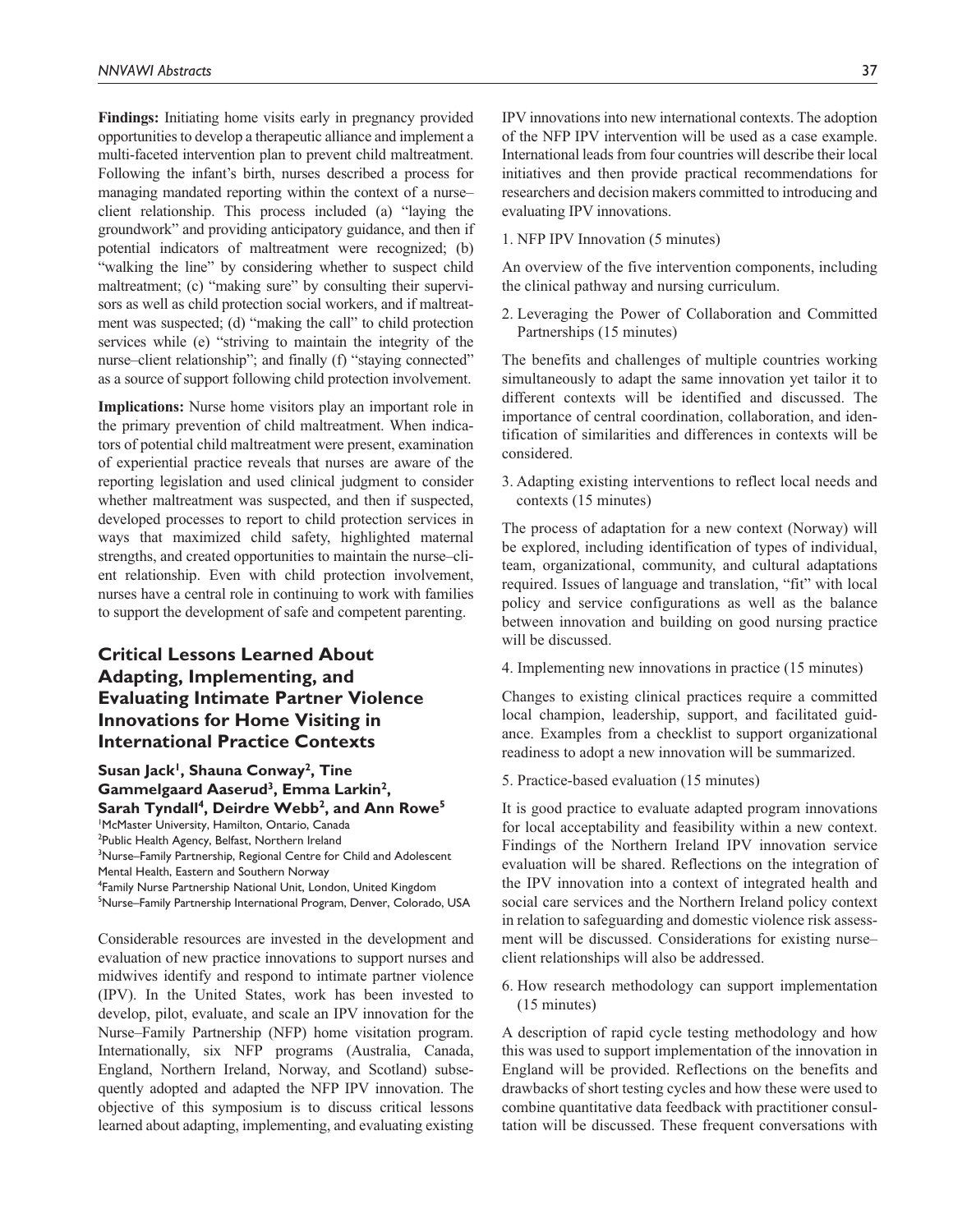teams around practice experience and reflection on practitioner-generated quantitative data created a dynamic which supported timely responses to challenges in the nurse experience of delivering the innovation and enabled rich learning to inform ongoing adaptation of this innovation into a new context.

Remaining time will be dedicated to discussion with attendees.

# **The PATH to Knowledge Mobilization: Expanding Our Reach Using the ABELE Method**

### Kimberley T. Jackson<sup>1</sup>, Tara Mantler<sup>1</sup>, **and Sheila O'Keefe-McCarthy2**

1 Western University, London, Ontario, Canada <sup>2</sup>Brock University, St. Catharines, Ontario, Canada

**Problem Statement:** Despite growing recognition of the intersection of pregnancy and intimate partner violence (IPV) that threaten women's health and well-being, interventions designed to support those belonging to this social location remain largely underexplored. Promoting Attachment Through Healing (PATH) is a mixed-methods study evaluating the effect of cognitive-behavioral therapy (CBT) using a trauma- and violence-informed lens (TVICBT) among pregnant women with a history of IPV on infant–maternal attachment and maternal mental health. Case study findings suggest that TVICBT during pregnancy may enhance maternal coping and the development of positive maternal–infant attachment.

**Purpose:** Illuminating the influence of tailored interventions such as TVICBT on maternal and child outcomes may contribute to the enhancement of care for women. As such, novel and diverse approaches to mobilize key findings from this research may assist in raising awareness of the unique challenges faced by pregnant women with histories of violence, while stimulating attention of key stakeholders and decision makers. Our project aims to do just this. The PATH to Knowledge Mobilization presents science and art together in what promises to be a unique, transformative, and embodied glimpse into the lives of pregnant women who live(d) with IPV.

**Study Design, Data Collection, and Analysis:** We employed an arts-based creative research analysis—the ABELE method (Arts-Based Embodied Layered Exploration) to translate the journeys of three women through their pregnancy and postpartum care while receiving TVICBT. Women's experiences informed four works of poetry reflecting the themes of (a) black deep corners, (b) triggering my thoughts, (c) breaking through the brokenness, and (d) perfectly imperfect. From here, volunteer artists recreated the poetry in works of art through a variety of mediums, to symbolically represent the women's journeys.

**Results/Implications:** The works of poetry and art will be shared at an upcoming event, where artistic interpretations of the women's experiences with TVICBT will be on display. It is hoped that this arts-informed research dissemination will provide an empathic and embodied introspection and reflection of the women's experiences. We hope this has the power to engage attendees to help these stories be heard, visualized, felt, and contemplated—to raise awareness and understanding.

# **EMBRACE: Engaging Mothers in a Breastfeeding Intervention to Promote Relational Attachment, Child Health, and Maternal Empowerment**

**Kimberley T. Jackson1, Tara Mantler1, Brenna Velker1, and Shauna Burke1** 1 Western University, London, Ontario, Canada

**Problem Statement:** Breastfeeding promotion is a global public health priority. At-risk women, operationalized herein as having low income, limited social support, histories of intimate partner violence (IPV), and/or having adverse childhood experiences, often lack support and routine medical care from a primary care physician. For at-risk postpartum women, this may be particularly problematic when faced with breastfeeding challenges. A group of community-based Ontario family physicians have collaborated to create a clinic for at-risk postpartum women using trauma- and violenceinformed care (TVIC). However, the effectiveness of this novel approach has not been evaluated.

**Purpose:** Efforts to provide community-based primary health care in the early postpartum period may be a powerful way to support at-risk mothers who choose to breastfeed their infants. As such, the purpose of this study is to evaluate the impact of a novel community-based family practitioner team providing TVI-postpartum care in the first days postpartum on breastfeeding outcomes, maternal bonding and infant attachment, and maternal mental health among at-risk women without a primary care provider.

**Study Design:** A mixed-methods sequential exploratory approach will be undertaken.

**Sample:** At-risk eligible women will be at least 18 years, speak/read English, be breastfeeding, and have access to the internet. Fifty women will receive the intervention, including TVI-postpartum care and support based upon breastfeeding goals. Fifty women will receive standard postpartum care from their obstetrician.

**Data Collection:** Data will be collected at baseline and 12 weeks postpartum via an online survey. Twelve women receiving the intervention will be invited to attend a 1-hour interview to explore their experiences with the clinic and its impact on breastfeeding. Quantitative data collected will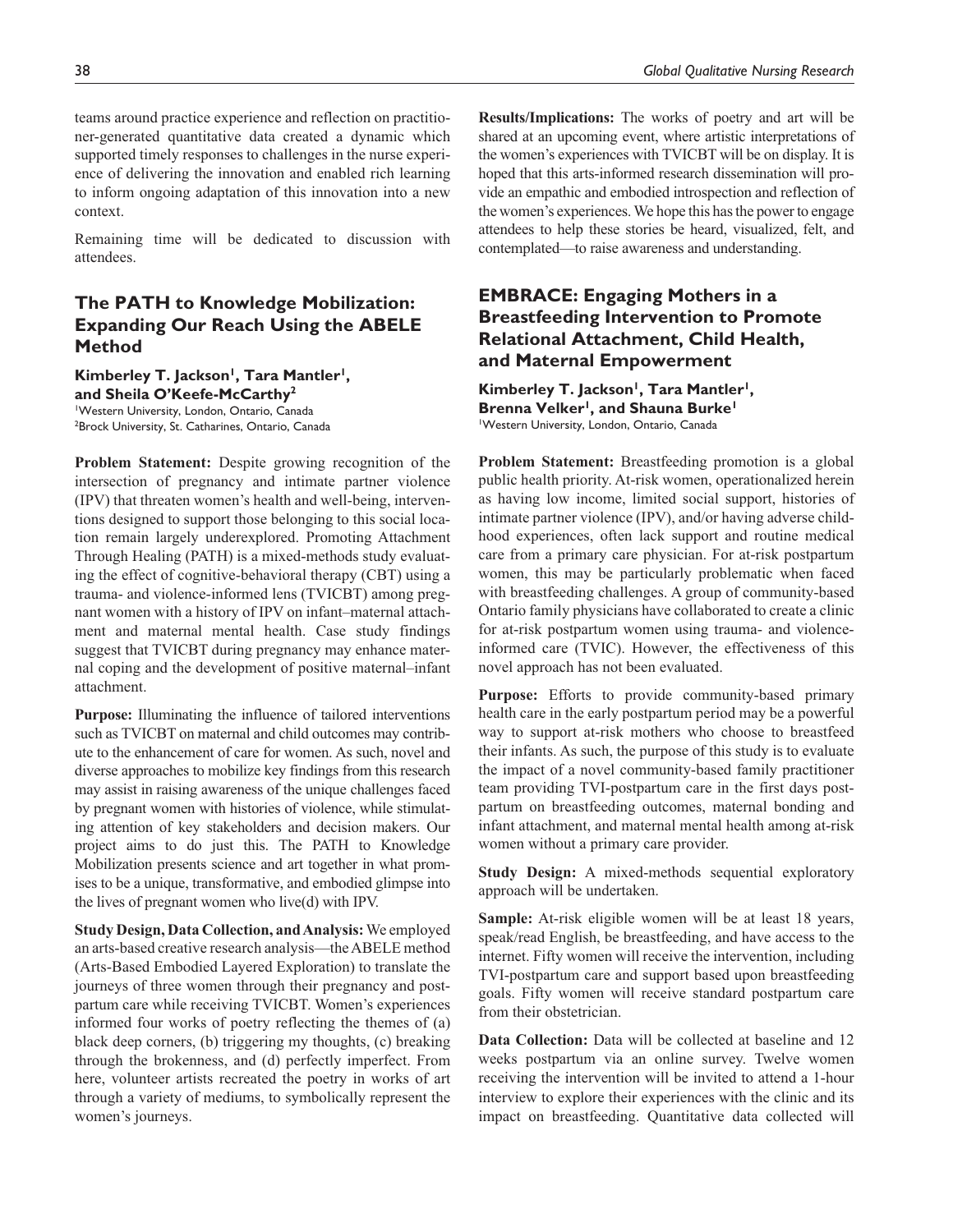include breastfeeding duration (in weeks) and exclusivity, breastfeeding self-efficacy, maternal feeding attitudes, infant attachment, and postpartum depression.

**Analysis:** Measures of central tendency and descriptive statistics will be computed. It is uncertain if this exploratory study will be powered to detect statistical differences between groups. A descriptive-interpretive approach will be used to inform/contextualize quantitative data.

**Results/Implications:** The study has just begun recruitment. We hope that the findings from this study will inform policy/ decision makers, health care providers, and other key knowledge users.

# **Validity and Reliability of Sullivan's Quality of Life Scale Among Women With Histories of Intimate Partner Violence**

Diana A. Jaradat<sup>1</sup>, Marilyn Ford-Gilboe<sup>2</sup>, **Carol Wong2, and Helene Berman2** 1 Jordan University of Science and Technology, Irbid, Jordan <sup>2</sup>Western University, London, Ontario, Canada

**Background and Problem Statement:** Quality Of Life (QOL) measures have become a required part of life satisfaction evaluation among various populations. For populations with chronic stressors, measurement of QOL provides a meaningful way to determine the impact of life stressors such as previous abusive relationship on women's lives in general. There is supporting evidence that women who have experienced intimate partner violence (IPV) have poorer overall QOL. There is a gap in researching QOL among women with histories of IPV due to the confusion in QOL concept and the lack of reliable and valid measures of QOL specific to this population. In this presentation, we describe the process of assessing the reliability and validity of Sullivan's QOL scale among a community sample of women with histories of IPV.

**Purpose and Approach:** Advance the measurement of QOL by evaluating the psychometric properties of Sullivan's QOL scale using a community sample of women with histories of IPV.

**Method:** Use data collected from women who had separated from an abusive partner and participated in the Women's Health Effects Study. Exploratory and confirmatory factor analyses has been conducted to evaluate construct validity of QOL concept.

**Results:** The current paper provides evidence that the nineitem Sullivan's QOL scale is both reliable and valid to measure QOL among women with histories of IPV. Our results supported a one-factor model that has been proposed by Sullivan. Based on our analysis results, all fit indices were acceptable. No items were identified for deletion based on the factor loadings, which were all greater than .4. Items 9 (how you spend your spare time) and 4 (fun and enjoyment) were correlated.

**Implications:** The psychometric evaluation of Sullivan's QOL scale is an important step when determining to use it in future research. The results of this analysis provide further evidence for the use of Sullivan's QOL scale among women with histories of IPV. In addition, the availability of the QOL Scale could enhance evaluations of the effects of programs and interventions that may help women with histories of IPV to improve their life quality.

## **Organizational Implementation of Trauma- and Violence-Informed Care: A Multiple Case Study Analysis**

Tanaz Javan<sup>1</sup> and Nadine Wathen<sup>1</sup>

1 Western University, London, Ontario, Canada

Health and social inequities are increasing, especially for those already marginalized by systemic barriers such as poverty, and who face discrimination and racism. Many people across the socioeconomic spectrum have experienced various forms of trauma and violence; for those facing structural barriers and marginalization, these exposures, and their consequences, are often worse, making it even more difficult to access health and social services. There is a need to explicitly integrate equityoriented care to overcome barriers and improve outcomes by addressing both individual and social/structural determinants of health. A core aspect of equity-oriented care is attention to the effects of trauma and violence and a commitment to minimizing harm by adopting what we call trauma- and violenceinformed care (TVIC). This study is a multiple case study examining the implementation processes of TVIC in select organizations in London, Ontario.

# **"You Need More Understanding": Perinatal and Motherhood Experiences of Icelandic Mothers Who Are Survivors of Childhood Sexual Abuse**

**Inga Vala Jónsdóttir1,2,3, Sigrún Sigurðardóttir4, Sigríður Halldórsdóttir4, and Sigríður Sía Jónsdóttir4** 1 Akureyri Hospital, Akureyri, Iceland <sup>2</sup>Health Care Institution of North Iceland (Akureyri Health Clinic), Akureyri, Iceland <sup>3</sup>Home Delivery and Home Service Midwife 4 University of Akureyri, Akureyri, Iceland

**Background:** It is known that childhood sexual abuse (CSA) has long-lasting and profound consequences for women's health but there remains a need for increased knowledge and deeper understanding of survivor's experiences of the perinatal period and motherhood.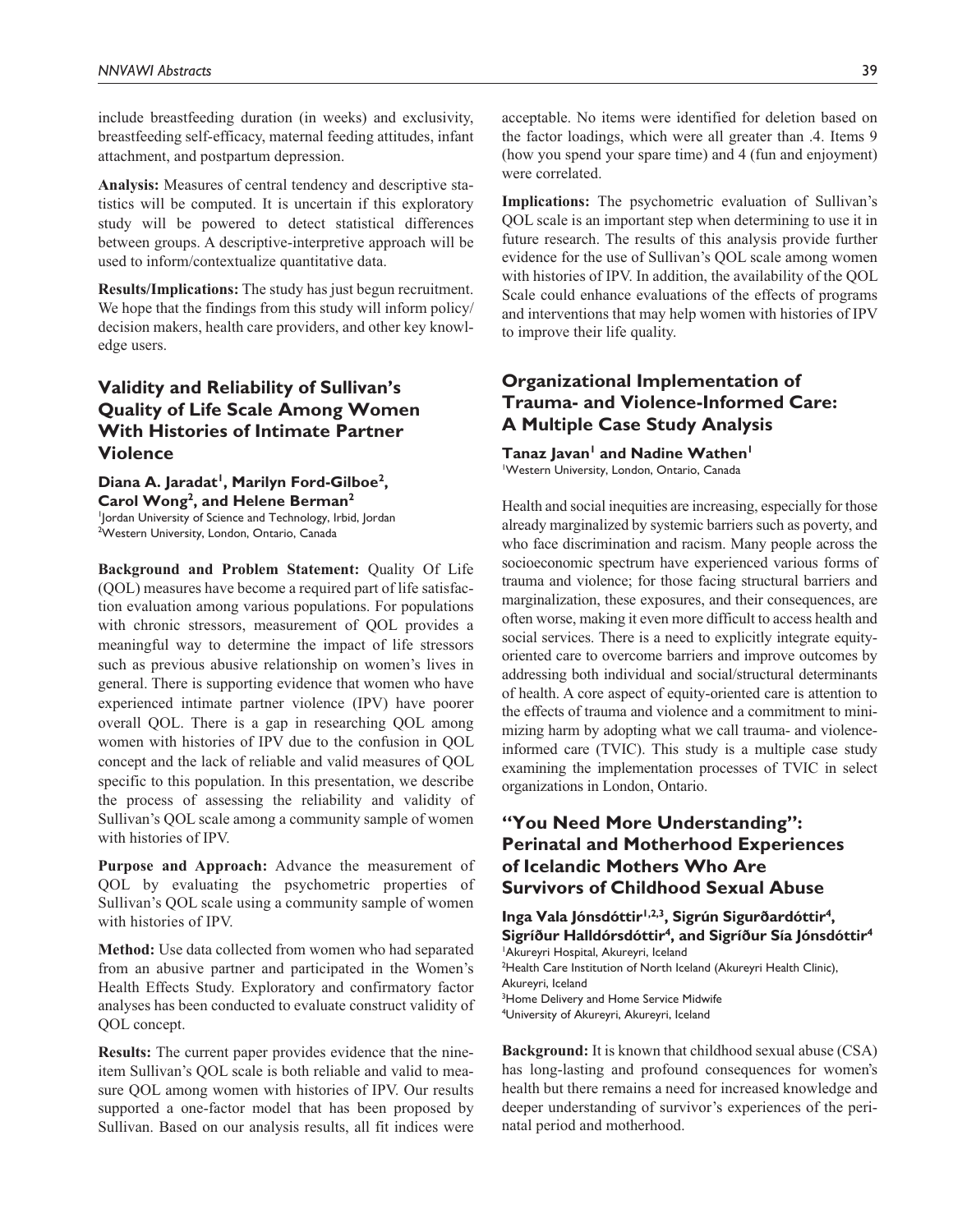**Purpose:** To increase knowledge and deepen understanding of mothers, who are CSA survivors and how it can affect their perinatal and motherhood experiences.

**Method:** Qualitative analysis were conducted at the Vancouver School of Doing Phenomenology. Nine mothers, all CSA survivors, were interviewed once or twice, 16 interviews in total.

**Results:** All the mothers interviewed had experienced difficulties and trauma: sometimes during pregnancy and/or during birth, sometimes postpartum, or during their children's early life. Most of them reported many deviations from a normal perinatal period. The majority had experienced consequences of the abuse on their health and used health care services frequently. The overarching theme of the results is "You need more understanding." This indicates a lack of awareness and knowledge among the public and health care professionals of the long-term impact of CSA on survivor mothers' experiences of the perinatal period and motherhood. Three main subthemes appeared: (a) "There is always something wrong with me" relating to the effects of CSA on physical and psychological health, in general and during pregnancy. (b) "You're most vulnerable during birth" relating to the effects on pregnancy, birth, feelings, and experiences of perinatal services, particularly midwifery services. (c) "Painful growth" influencing the maternal role, challenges, wellbeing, the need for support, and emotional processing.

**Conclusion:** Midwives, other health care professionals, and the public need more knowledge to deepen understanding of this phenomenon, to enhance midwifery and health care services, and mothers' experiences of the perinatal period and motherhood. This need could be met with a consulting or specialist midwife on the subject.

#### **Keywords**

childhood sexual abuse, survivor, perinatal period, motherhood, midwife, women's health, phenomenology, interviews

# **Explore the Ethical Challenges for a Research on the Effect of Group Therapy in Restoring the Psychological Well-Being of Women Survivors Raped During Genocide Against Tutsis**

#### Clémentine Kanazayire<sup>1</sup>, Jeanne Marie Ntete<sup>1</sup>, **and Germaine Tuyisenge2**

1 University of Rwanda, Kigali, Rwanda 2 Simon Fraser University, Vancouver, British Columbia, Canada

**Introduction:** Conducting research may be accompanied by a number of ethical challenges that researchers need to take into consideration at each stage of research. These challenges

are often observed for the case of studies concerning different forms of abuse and other traumatic histories. In this context, little is known about the ethical issues related to conducting studies on victims of violence occurred during the genocide against Tutsis in Rwanda.

**Objective:** The aim of the present study is to explore the ethical challenges resulting from conducting and participating in a qualitative research that investigated the role of group therapy for women survivors raped during genocide against Tutsis.

**Methodology:** This article is based upon a study that included in-depth interviews conducted with women who had been raped during the genocide against Tutsis, 12 weeks after participating in the survey on the role of group therapy in restoring their psychological well-being, for exploring related ethical challenges.

**Results:** The majority of participants benefited financially and psychologically from participating in research. Some of the participants had reported feeling guilty, remorse, anxiety, and fear after completion of survey and didn't need professional help. Others manifested symptoms of trauma and depression and consulted a counselor. One of the research assistants for the study manifested symptom of secondary trauma stress. This resulted in the researcher facing ethical distress, because participants had asked him to be silent on her condition and refused to go to seek help from health professional.

**Conclusion:** Based on the findings, it is crucial to include in research protocols an appropriate safe place where vulnerable participants receive support when needed after completing interview. In addition, researchers have to keep in mind to what extent the research can actually bring the intended change and, where applicable, they should avoid involving participants who have been previously part of studies on similar sensitive topics in case the involvement could cause harm to them.

#### **Keywords**

raped women, ethical challenge, genocide against Tutsis

# **Developing Transnational Training for Nurses and Midwives to Support Survivors/Victims of Violence and Abuse at the Point of Access to Health Care Services**

June Keeling<sup>1</sup>, Wilf McSherry<sup>2</sup>, Vaiva Hendrixson<sup>3</sup>, **Gloria Macassa4 , Vasiliki Deligianni-Kouimtzi5 , Jutta Lindert6 , Freydis Freysteinsdóttir7 , Marie Chollier8 , and Ausra Motiejūnienė9** 1 Keele University, Staffordshire, United Kingdom <sup>2</sup>Staffordshire University, Staffordshire, United Kingdom 3 Vilnius University, Vilnius, Lithuania 4 University of Gävle, Gävle, Sweden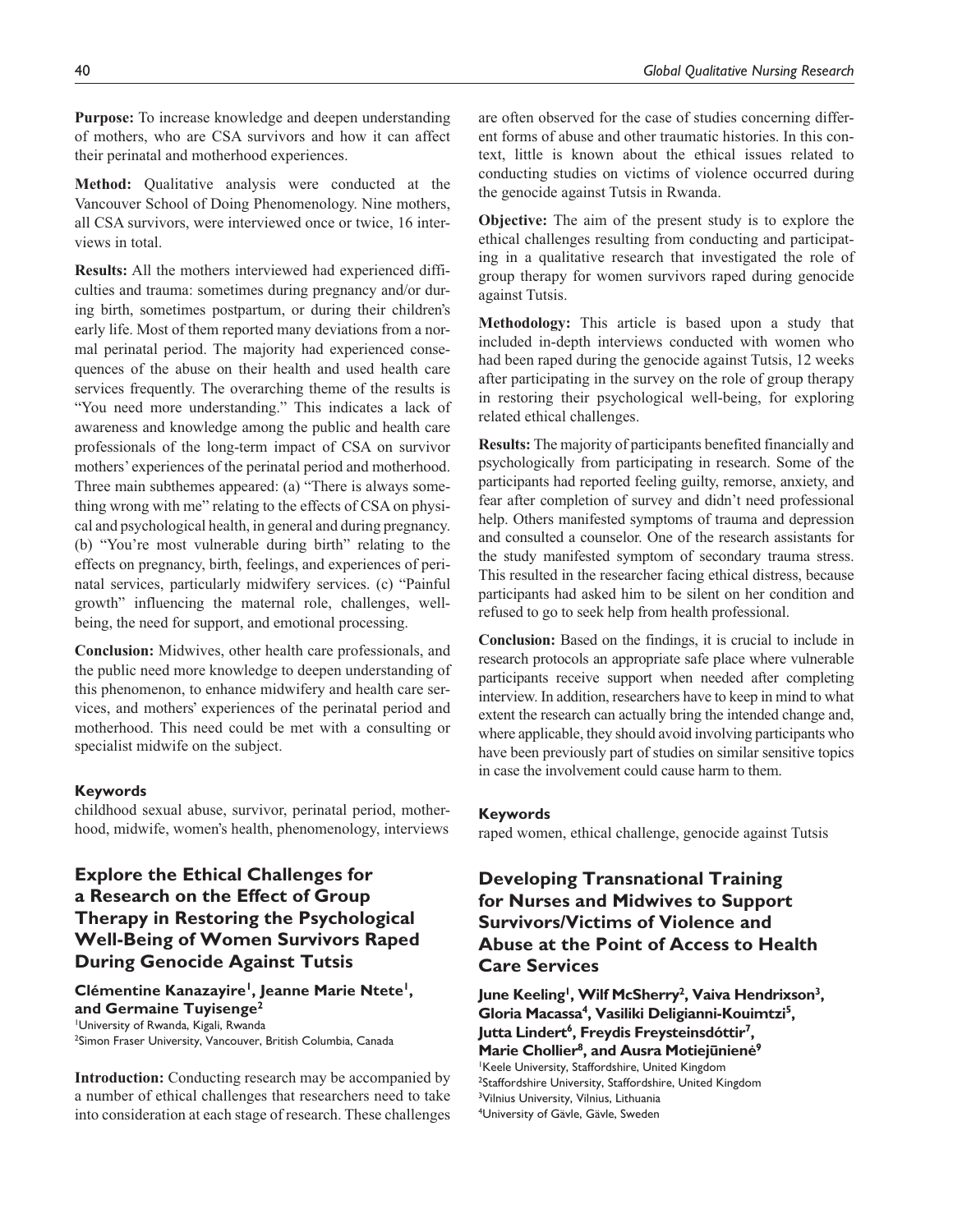5 Aristotle University of Thessaloniki, Thessaloniki, Greece <sup>6</sup>University of Applied Sciences Emden/Leer, Emden, Germany <sup>7</sup>University of Iceland, Reykjavik, Iceland <sup>8</sup> Centre Hospitalier Regional De Marseille Assistance Publique-Hoptaux, Marseille, France 9 VUL Santara Clinics, Vilnius, Lithuania

Globally, almost a third of women experience some form of violence, coercion, or control that may significantly affect both their mental and physical health. Tackling and ending gender-based violence has been recognized by the European Commission, and is also supported by the European Union (2017) in protecting and supporting victims. The health service is one area that almost every women and girl will access at some time in their life, and this makes it an ideal forum through which to recognize victims of this violence, and provides an ideal opportunity to engage with them. To achieve more positive outcomes for survivors/victims, nurses and midwives need to be able to engage with them, recognize and assess risk, and offer constructive support. While many health care providers including nurses and midwives receive training, it is country specific, and may be irregular or incomplete. Violence against women is prevalent across all countries, and migration might result in a victim trying to access support in several countries. There is currently no standard transnational training focused on nurses and midwives. This presentation will explore the challenges, implications, strengths, and approaches of working with colleagues across Europe to develop and deliver the first transnational training program for nurses and midwives in the recognition and education in violence, abuse, and neglect. This innovative educational opportunity represents an original approach of joining forces across Europe to deliver this training.

### **Adapting a mHealth Intervention for Teens in Unhealthy Relationships**

#### Rachel Kennedy<sup>1</sup>, Amber Clough<sup>1</sup>, **Rachael Turner<sup>1</sup>, and Nancy Glass<sup>1</sup>**

1 Johns Hopkins University School of Nursing, Baltimore, Maryland, USA

Teen dating violence (TDV) is highly prevalent and poses a serious threat to adolescent health, well-being, and safety. Recently, the first report on U.S. estimates of teen homicides due to dating violence found that 7% of teens killed were killed by a current or former partner. Prevention and response efforts are challenging to develop and implement effectively as teens have different relationship norms than adults and are less likely to access services such as hotlines or domestic violence advocates. Technology is a critical tool to reach teens and expand their access to personalized relationship health and safety information. One innovative tech-based approach is the use of chatbots. Chatbots are computer programmed "conversational agents" that mimic a conversation with a real person and are an emerging technology to leverage in delivering

health interventions. We will present on our team's development of a chatbot for teens in unhealthy relationships. We will discuss the adaption of an effective intervention for adult survivors (the myPlan App) for teens ages 15 to 17 to assess their relationship health and safety and receive tailored safety information and resources. Collaboration with youth advisors, findings from qualitative interviews with teens, advocates, and providers on how best to adapt the intervention into the chatbot platform, and implications for future development of adolescent interventions using human-centered design principles will be discussed.

## **Trajectories of Adolescent Cyber Dating Abuse Experiences**

#### Rachel Kennedy<sup>1</sup>, Yu Lu<sup>2</sup>, Jacquelyn Campbell<sup>1</sup>, **and Jeff Temple2**

1 Johns Hopkins University School of Nursing, Baltimore, Maryland, USA 2 University of Texas Medical Branch, Galveston, Texas, USA

Adolescent populations access the internet every day, allowing online spaces to shape not only their daily activity and communication but also their social and dating norms. Despite these significant trends in internet usage, available evidence around experiences of online or cyber dating abuse, harassment, or stalking has been remarkably limited and largely formative in nature. This exploration of trends in cyber dating abuse experiences will therefore help to inform these gaps in understanding and help to identify potential opportunities for intervention. The current study aims to answer the following three questions: (a) What are the trajectories of cyber dating abuse experiences among adolescents over time? (b) Do these trajectories differ by gender? (c) Are experiences of cyber dating abuse associated with dating history, amount of time spent online, or in-person dating violence experiences? This secondary data analysis is taken from the dataset of the Dating It Safe longitudinal study among seven public high schools in southeast Texas. A total of 1,042 high school students participated in the study over five time-points at 12-month intervals between 2013 and 2017, and the current analysis looks at three of these years. Data collection occurred in person during school hours or online, depending on participant school enrollment status. For the first study question in this analysis, growth mixture modeling was performed to characterize the development of cyber dating abuse over time. Multinomial regression and conditional models were then used to assess how covariates predict class membership. Findings reveal statistically significant and non-significant associations with cyber dating abuse experiences for young people, specifically highlighting the important role of partner gender, online behavior, and in-person violence use and experience in these patterns. Implications for future development of public health interventions for adolescent experiences of cyber dating abuse will be discussed.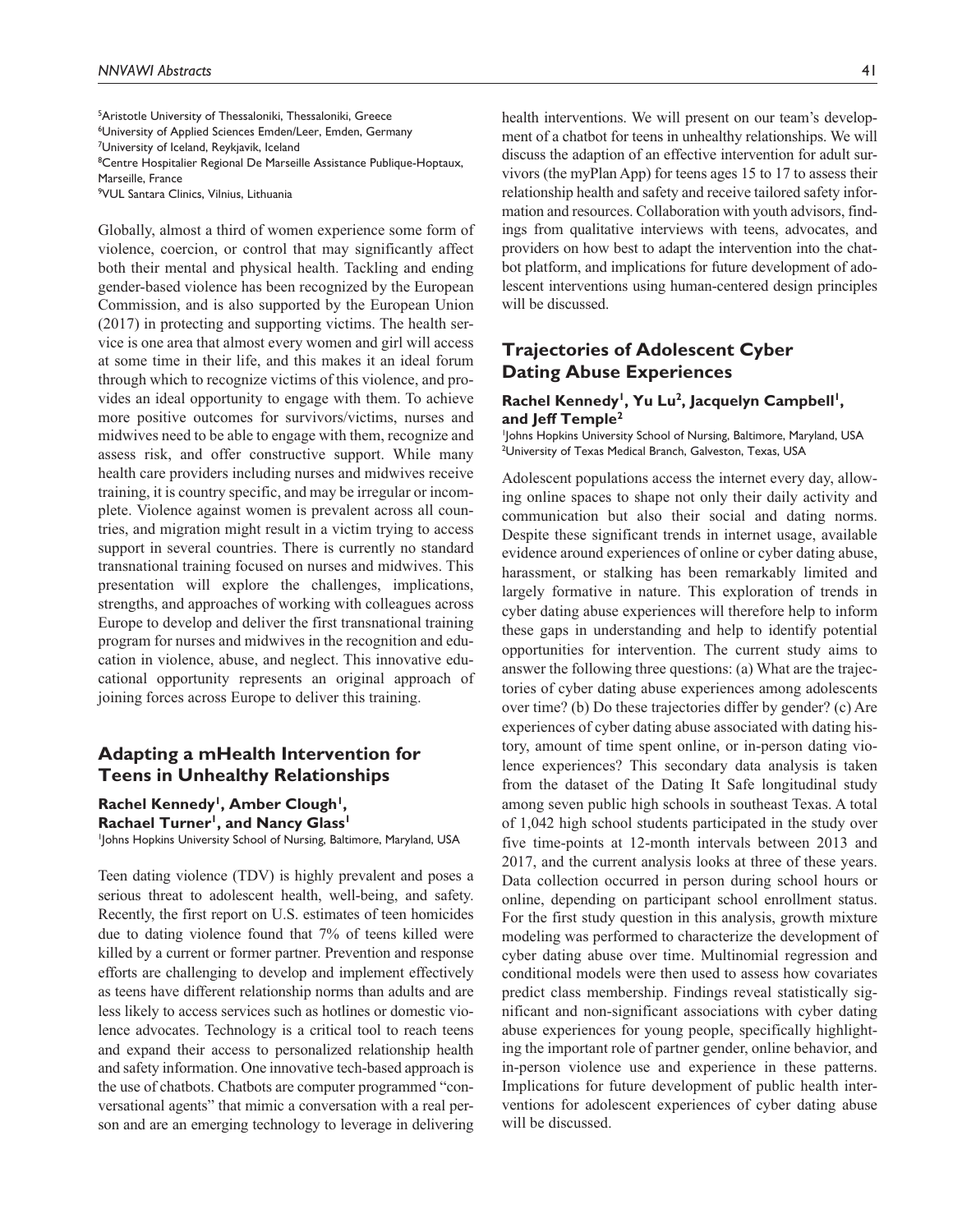# **The Influence of Peer-Based Polyvictimization on Disordered Eating Behavior: Findings From a Representative Survey of Adolescents**

Melissa Kimber<sup>1</sup>, Masako Tanaka<sup>1</sup>, Andrea Gonzalez<sup>1</sup>, Jennifer Couturier<sup>1</sup>, **and Harriet L. MacMillan1** 1 McMaster University, Hamilton, Ontario, Canada

**Problem Statement:** Emerging literature details the cumulative impacts of exposure to multiple forms of violence, that is, "polyvictimization," on adolescent well-being. However, there is a dearth of studies examining the impacts of exposure to multiple forms of peer-based violence on disordered eating behavior (DEB) among youth.

**Purpose:** This study examines (a) the association between teen dating violence, peer-based bullying, and DEB among a representative sample of youth living in Ontario, Canada, and (b) the extent to which, if at all, sex modifies these associations.

**Study Design:** We conducted a secondary analysis of data from the 2014 Ontario Child Health Study, a province-wide representative survey of families with children in Ontario, Canada. Youth aged 14 to 17 years (*n* = 2,396) completed a computer-assisted, self-administered questionnaire to assess experiences of peer-based bullying, teen dating violence, DEB, and associated correlates, including child maltreatment.

**Data Analysis:** Pooled estimates via linear regression and bootstrapped standard errors was used to address our research objectives. Missing data were addressed using multivariate multiple imputation by chained equations (MICE).

**Results:** Adolescents who reported exposure to peer-based bullying reported significantly greater DEB compared with their non-bullied peers, even after adjusting for a history of exposure to teen dating violence and child maltreatment. A significant sex by teen dating violence interaction effect was found; sex-stratified models indicated that teen dating violence showed a significant association with DEB among females only.

**Implications:** Regardless of sex, adolescents exposed to peer-based bullying reported significantly greater DEB. The current study revealed increased risk for DEB among females exposed to teen dating violence as compared with male adolescents. These findings lend support for the need to develop and evaluate targeted preventive interventions specifically tailored to female and male adolescents with independent and intersecting exposures to different forms of peer-based victimization. The broad range of associations for IPV exposure during the first 10 years, and for current exposure in particular, demonstrates the urgency to improve identification and response to family violence for children.

# **Recognize and Respond to Family Violence: Implementation and Evaluation of VEGA**

Melissa Kimber<sup>1</sup>, Donna Stewart<sup>2,3</sup>, Meredith Vanstone<sup>1</sup>, Delphine Collin-Vezina<sup>4</sup>, Gina Dimitropoulos<sup>5</sup>, Harriet L. MacMillan<sup>1</sup> 1 McMaster University, Hamilton, Ontario, Canada 2 University Health Network, Toronto, Ontario, Canada <sup>3</sup>University of Toronto, Toronto, Ontario, Canada 4 McGill University, Montreal, Quebec, Canada <sup>5</sup>University of Calgary, Calgary, Alberta, Canada

**Problem Statement:** A low-cost, scalable, and efficacious educational intervention for improving practitioner knowledge, attitudes, skills, and behavior (KASB) related to recognizing and responding to family violence has not previously been identified. The newly developed Violence, Evidence, Guidance, Action (VEGA) intervention is the only transdisciplinary educational intervention that has been developed to improve trainee and practitioner KASB related to safely recognizing and responding to family violence in Canada.

**Purpose:** VEGA is an online educational intervention that includes didactic instruction, "how to" video clips, gaming technology, as well as formative feedback to enhance practitioner KASB. Informal feedback from learners who have completed the VEGA modules suggests that these individuals perceive improvements related to KASB competencies itemized in the VEGA Competency Framework. However, a formal implementation and evaluation effort is needed. This presentation will provide an overview of the VEGA educational intervention, present some of the VEGA learning tools, as well as detail the proposed protocol for its formal implementation and evaluation among trainees and licensed professionals belonging to eight national professional organizations in Canada.

**Study Design:** We will use a multiphase mixed-method research design that incorporates the collection of quantitative and qualitative data via three conceptually and methodologically linked research projects. All phases and components of this project will be informed by a novel application of the Active Implementation Framework (AIF). The AIF is an evidence-based synthesis of frameworks derived through a systematic review of implementation successes and failures in the areas of education, nursing, mental health, social services (e.g., child welfare), as well as others.

**Implications:** The Recognize and Respond Project will initiate a rigorous implementation and evaluation program that will provide important information about the value and impact of VEGA in improving trainee and practitioner recognition and response to family violence. Secondary implications are the generation of implementation strategies that support uptake and sustainability of VEGA among health care and social service providers in Canada. The extent to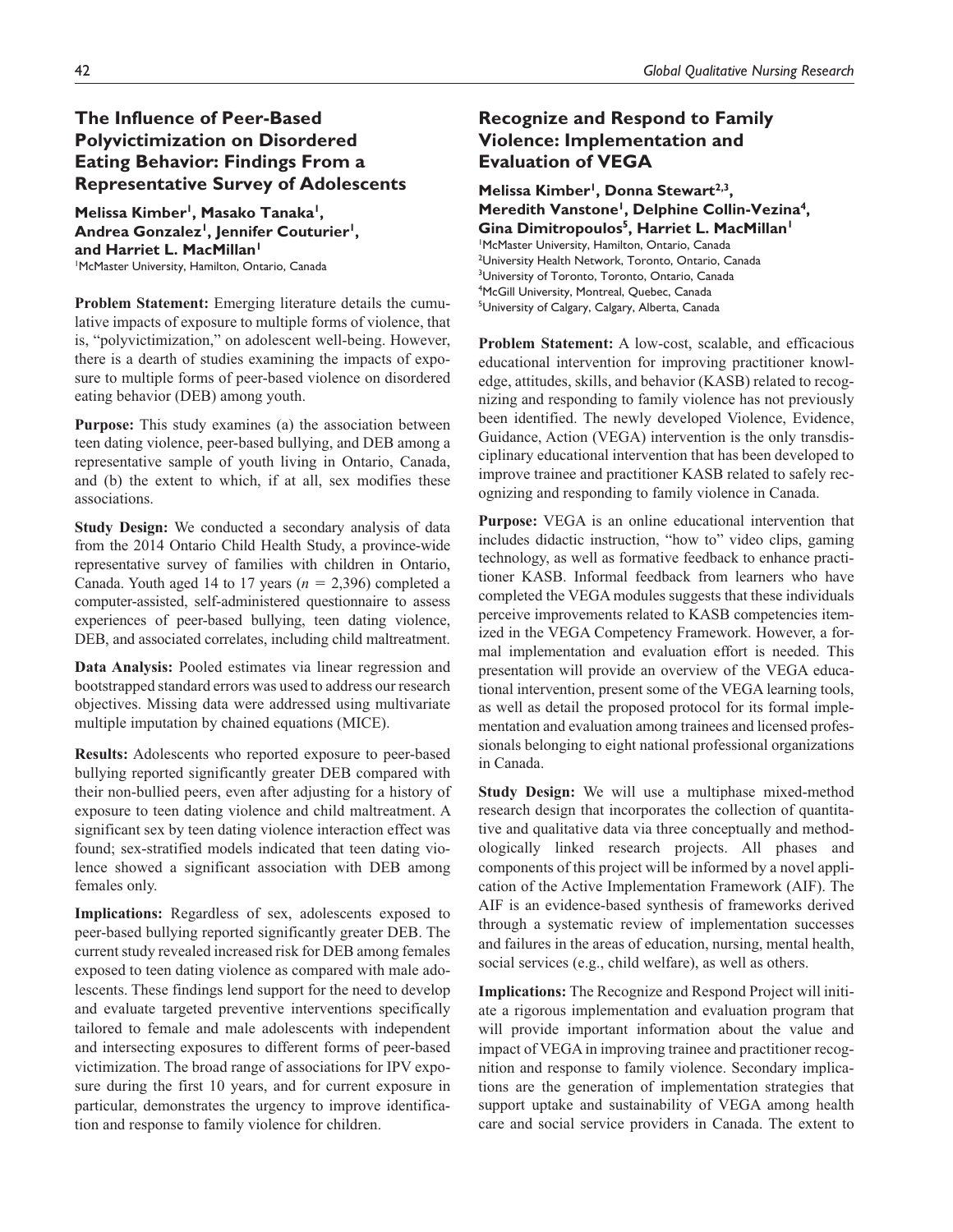which VEGA leads to improvements in the well-being of individual and families who have experienced and who are at risk of experiencing family violence will be evaluated in a future project.

# **Journey to Trauma Integration: Re-Trusting, Re-Building, and Re-Embracing Selfhood, Life, and the World**

Sachiko Kita<sup>1</sup>

1 The University of Tokyo, Tokyo, Japan

For women victims of gender-based violence (GBV), accepting and integrating trauma into their selfhood, life, and world is a long and challenging journey. We conducted a Clinical Ethnographic Narrative Interview (CENI) with 23 Japanese survivors of domestic violence to identify the phases of trauma integration and factors promoting it. We then identified a subset of 11 women who described that they had achieved integration and used grounded theory approach to discover the processes that characterized their integration journey. The results revealed six phases: "confusion," "overwhelmed," "awareness," "fighting," "overlooking," and "integration." In addition to these phases, other critical recovery tasks were revealed, including "rebuilding the boundary between myself and others" and "trusting others and seeking their help again." These recovery tasks helped protect their feelings and autonomy, and enhanced their understanding and acceptance of trauma and its impacts. Implications for practice include understanding the complexity of the trauma integration processes, the skills necessary to achieve it, and possible cultural differences.

# **Prevalence and Covariates of Traumatic Brain Injury–Related Violence Among a Sample of College Women Experiencing Relationship Violence**

Kathryn Laughon<sup>1</sup>, Nancy Perrin<sup>2</sup>, Amber Clough<sup>2</sup>, Jamie Barnes-Hoyt<sup>2</sup>, Racheal Turner<sup>2</sup>, Karen Grace<sup>2</sup>, **Sherry Kausch<sup>2</sup>, and Nancy Glass<sup>2</sup>** <sup>1</sup>University of Virginia, Charlottesville, Virginia, USA 2 Johns Hopkins University School of Nursing, Baltimore, Maryland, USA

Traumatic brain injury (TBI) is a concern for women experiencing intimate partner violence (IPV). Young women ages 18 to 24 are at high risk for IPV and many young women in this age range are enrolled in higher education. Therefore, the purpose of this study was to describe individual and relationship factors associated with TBI-related IPV among young women enrolled in colleges in two U.S. states.

**Method:** This study examines baseline data from the myPlan study. Students enrolled in college in Oregon or Maryland, 18 to 24 years old, had access to safe email and a safe device with internet access, identified as a woman, and self-reported experience of dating/partner violence in the past 6 months were eligible to participate  $(N = 355)$ . TBI was measured by women's report of violence associated with TBI in the last 6 months (drowning, smothering/suffocating, "choking," and/ or blows to the head.)

**Findings:** Nearly 28% (*n* = 99) of college women reported at least one form of TBI-related violence in the last 6 months, with attempted strangulation most common  $(23.7\%, n = 84)$ . Women reporting TBI-related violence were slightly older  $(21.38 \text{ vs. } 20.73 \text{ years}, p = .020)$ , had been in the abusive relationship for longer  $(28.36 \text{ vs. } 22.58 \text{ months}, p = .023)$ , and are more likely to be African American (27.3% vs. 16.3%,  $p = .020$ ) than their abused peers who had not experienced TBI-related IPV. Women with TBI-related IPV reported higher scores on the Composite Abuse Scale (41.89 vs. 23.39,  $p < .001$ ). Women with TBI-related IPV also reported more reproductive coercion  $(37.4\% \text{ vs. } 19.2\%, p \leq$ .001), had higher depression scores (37.41 vs. 29.03, *p* < .001), and were substantially more likely to have missed class because of the abusive relationship (68.8% vs. 42.5%,  $p < .001$ ) than their abused peers who did not report TBIrelated IPV.

**Discussion:** Findings from this study align with findings from other studies of strangulation and TBI-related IPV. Women who experience TBI-related IPV experience more serious overall violence, including reproductive coercion. TBI-related IPV in college women also associated with potential for academic difficulties secondary to depression and missing more classes. These findings should be used to inform campus-based physical, mental, and reproductive health, academic, and advocacy education and services.

# **Enhancing the Foundational Validity of Forensic Findings in Strangulation Examinations**

Kathryn Laughon<sup>1</sup>, Andrea Cimino<sup>2</sup>, and Sherry Kausch<sup>1</sup> <sup>1</sup>University of Virginia, Charlottesville, Virginia, USA

2 Johns Hopkins University School of Nursing, Baltimore, Maryland, USA

**Problem and Significance:** Nonlethal strangulation of women poses a significant threat to public safety but is difficult to prosecute because it leaves little external physical evidence when not assessed using careful forensic examination protocols. Many strangulation injuries are non-visible and easily overlooked, such as loss of memory, involuntary urination, and breathing changes. Other injuries, such as petechiae and bruising throughout the face and neck, can be non-specific and may be attributable to other causes, including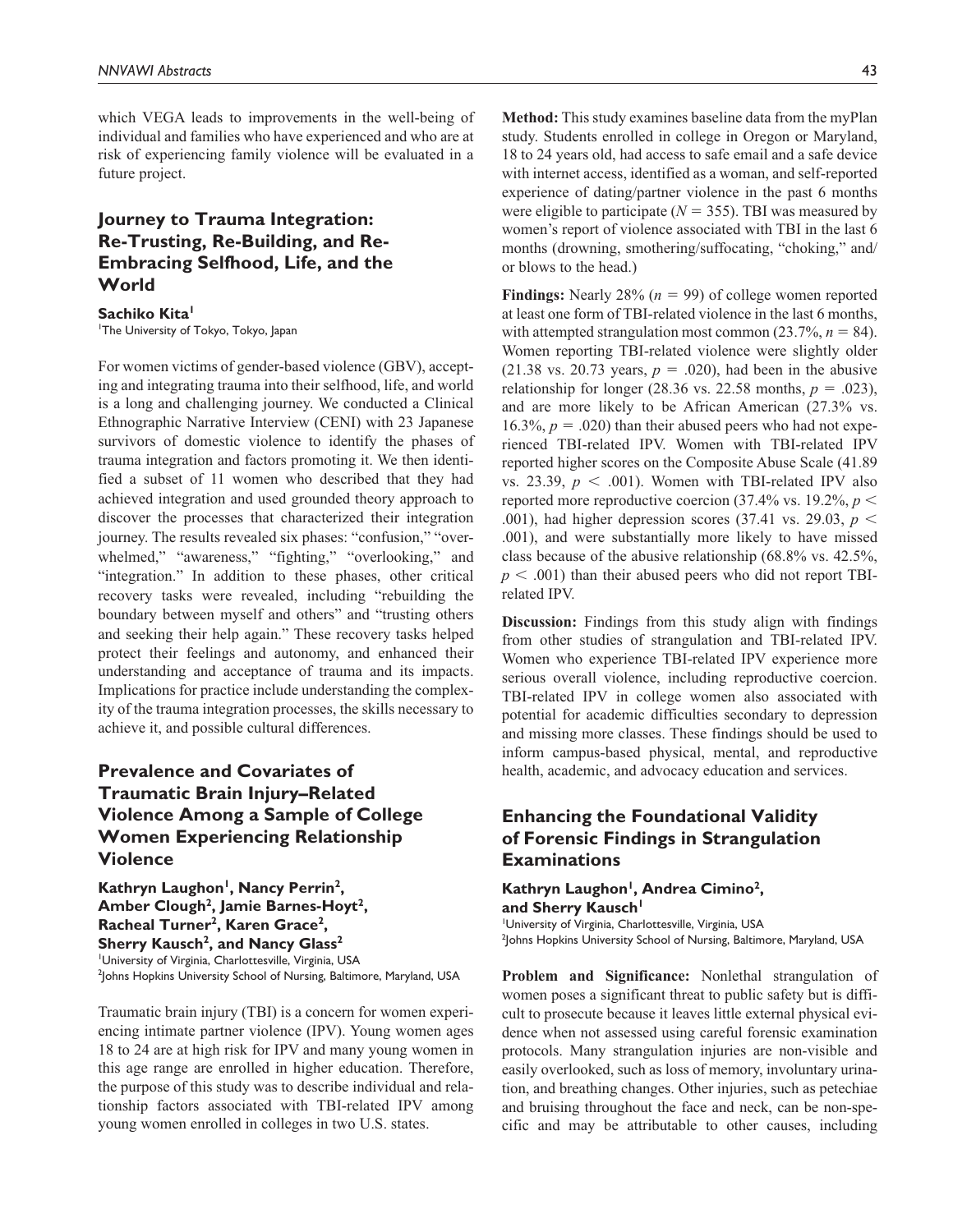underlying disease, medication, and other assault-related injuries. The current state of strangulation science confines expert testimony to merely describing injuries attributed to strangulation "based on the expert's experience and training," thereby leaving testimony open to critique by the defense. Expert testimony that is able to quantify to the likelihood that observed injuries were attributable solely to strangulation (vs. other assault-related injuries or disease processes) may drastically improve conviction rates, ultimately reducing homicide risk and increasing public safety.

**Purpose of the Session:** This session will describe participant characteristics of a recently funded study that examines forensic data on assaults against women with and without reported strangulation with the purpose of quantifying the likelihood that observed injuries were attributable solely to strangulation. We currently have begun analysis of a database of approximately 20,124 patients, aged 13 and greater, of which 6,388 reported strangulation and 13,736 reported assaults other than strangulation.

**Approach/Innovation:** Our description of the proposed study includes (a) the development of a repository of forensic strangulation data, (b) our approach to use probabilistic modeling—including exploring use of machine learning—to quantify the certainty/uncertainty that a constellation of injury patterns is suggestive of strangulation by making databased comparisons of assaults against women with and without reported strangulation, and (c) the intention to develop and distribute written guidelines on these findings to clinicians and prosecutors and defense attorneys.

**Lessons and Implications:** More rigorous research differentiating strangulation injuries from other injuries with probabilistic metrics is needed to hold offenders accountable while ensuring that incorrect interpretation of injury findings will not lead to wrongful convictions.

#### **Trauma Inquiry Using Trauma-Informed Approaches**

#### **Annie Lewis-O'Connor1**

1 Brigham and Women's Hospital, Boston, Massachusetts, USA

Within the context of longitudinal medical care for adults, health care providers have a unique opportunity to inquire and respond to the traumatic life experiences affecting the health of their patients, as well as a responsibility to minimize retraumatizing these patients during medical encounters. While there is literature on screening women for intimate partner violence, and there is emerging data on pediatric screening for adverse life experiences, there is sparse literature on inquiry of broader trauma histories in adult medical settings. This lack of research on trauma inquiry results in an absence of guidelines for best practices, in turn making it challenging for policy makers, health care providers, and researchers to mitigate the adverse health outcomes caused by traumatic experiences and to provide equitable care to populations that experience a disproportionate burden of trauma. This presentation will describe best practices for trauma inquiry within an anchoring framework of trauma-informed care principles, which includes tiered screening starting with broad trauma inquiry, proceeding to risk and safety assessment, and emphasizes the importance of focusing on strength and resilience. Best practices for trauma inquiry which include tiered screening starting with broad trauma inquiry, proceeding to risk and safety assessment as indicated, and ending with connection to interventions. The focus is not on disclosure rather on what happened to you and how did that experience affect your heath.

# **Low Commitment to Partners and Precursors of Intimate Partner Violence Among Pregnant Women in a Home Visitation Program**

**Qing Li<sup>1</sup>, Jacquelyn Campbell<sup>2</sup>, and Vincent J. Palusci3**

1 San Diego State University, San Diego, California, USA 2 Johns Hopkins University School of Nursing, Baltimore, Maryland, USA <sup>3</sup>New York University, New York City, New York, USA

**Objective:** We aimed to examine low commitment to partners and intimate partner violence (IPV) among pregnant women to optimize home visitation programs. A published randomized controlled trial (RCT) included preventive, relationship-focused interventions for IPV and reported moderation effects among mothers without IPV baseline experience. We moved upstream and early to measure weak bonds as precursors of IPV. According to Travis Hirschi's social bond/ social control theory, social bonds are "internalization of accepted norms, awareness, and sensitivity to the needs of others which promote conformity in society." Each dimension of the bonds—attachment, commitment, involvement, and belief—ties partners to societal rules, thus theoretically informally controlling and preventing violence. This study investigates the role of relationship commitment and IPV during pregnancy.

**Study Design:** We performed secondary analyses of baseline data from an RCT of an IPV preventive intervention embedded within the Nurse–Family Partnership (NFP) program in the Multnomah County, Oregon. First-time pregnant mothers were randomized to either intervention or control (NFP only) condition, and 238 were consented and interviewed at baseline, and 1- and 2-year follow-up. The intervention included structured screening for IPV, the brochure-driven intervention, and adaptation of the Within My Reach Curriculum. Physical, sexual, and psychological IPV in the past 12 months were measured with the Conflict Tactics Scale (Revised). A higher level of commitment was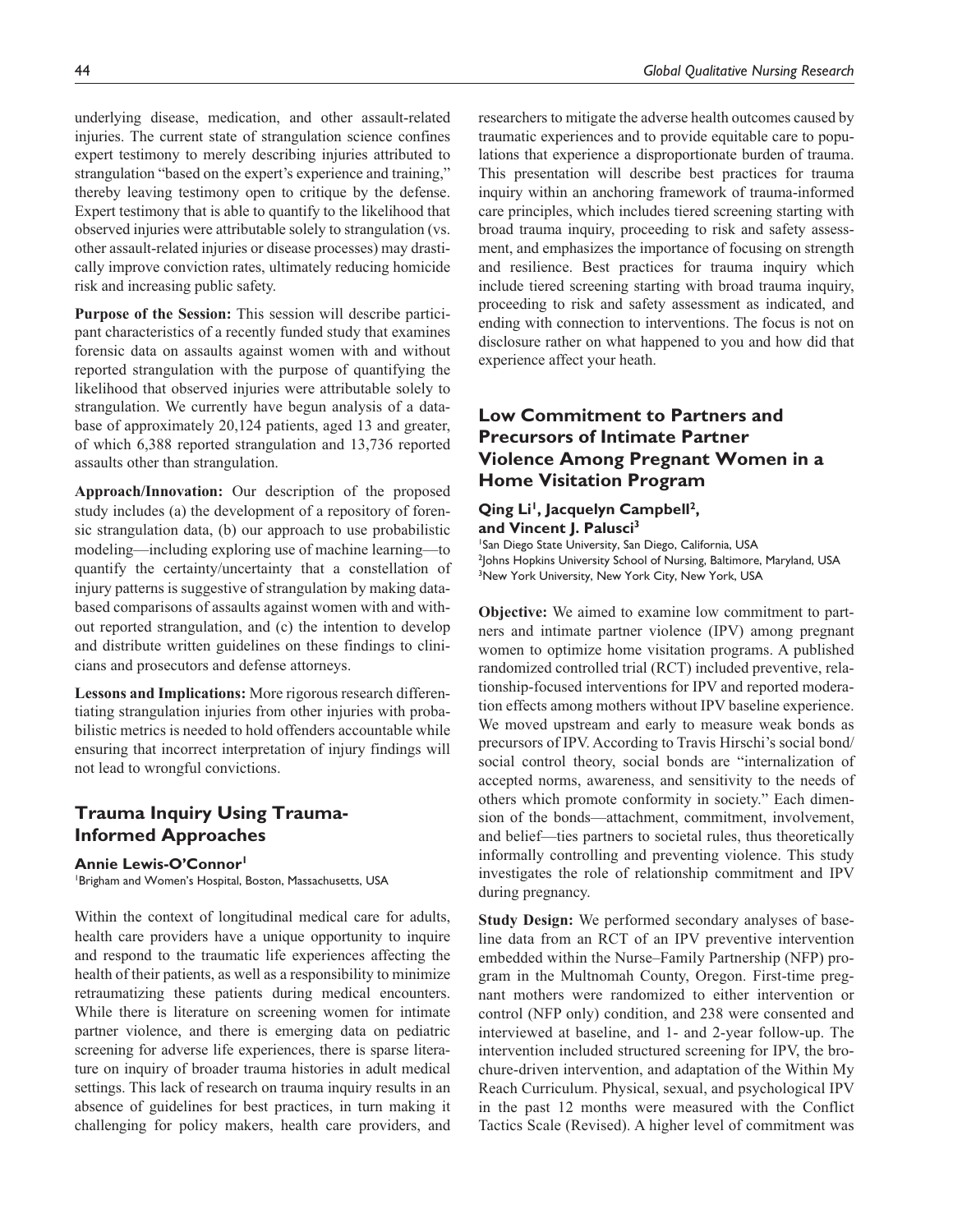operationalized as (a) being married or engaged, (b) planned pregnancy together, and (c) dedication to the partner. Their associations with IPV and 95% confidence intervals were assessed in logistic regressions.

**Results:** Three commitment indicators were associated with a lower prevalence of physical IPV victimization: (a) 0.51 [0.26, 1.00], (b) 0.44 [0.22, 0.86], and (c) 0.27 [0.15, 0.50], and perpetration: (a) 0.50 [0.26, 0.95], (b) 0.34 [0.17, 0.66], and (c) 0.33 [0.18, 0.58]. Only planned pregnancy together was associated with a lower prevalence of psychological IPV victimization (0.37 [0.21, 0.65]) and perpetration (0.38 [0.21, 0.67]).

**Implications:** Higher commitment to the partner was associated with a lower prevalence of physical IPV at baseline. Further steps include to assess their changes over times and explore the other dimension as well as relationship commitment as a mediator or moderator to prevent IPV in home visitation programs.

# **Dating Violence Among College Students in China: A Cross-Sectional Study**

Fugin Liu<sup>1</sup>, Haiying Han<sup>2</sup>, and Judith McFarlane<sup>1</sup> 1 Texas Woman's University, Houston, Texas, USA  $^{2}$ Zhejiang University City College, Hangzhou, China

**Problem Statement:** Violence in dating relationships is a widespread problem on college campuses. Previous studies suggest that attitude toward relationship violence in Chinese societies has been shaped by a history of Confucian patriarchy.

**Purpose:** The purpose of this study is to investigate beliefs about dating violence among college students in modern China.

**Study Design:** This was a cross-sectional study design.

**Sample:** A sample of 2,262 college students in a large university in Southeast China, recruited in June 2018, responded to questionnaires containing questions about dating violence.

**Data Collection Approach:** Data collection was performed in June 2018. Freshman, sophomore, junior, and senior college students were informed about the study. Students who volunteered to participate were asked to fill out the study questionnaires during evening self-study time. Informed consent was obtained before data collection. Students selfadministered the demographic questionnaire, the Attitude Justifying Violence Questionnaire, and the Dating Violence Scale. The total amount of time needed to fill out the questionnaires was about 20 to 30 minutes. A total of 2,588 students participated. Of the returned questionnaire, 326 were not complete, resulting in the final sample of 2,262. The total sample was comprised of 1,022 male and 1,240 female students.

**Analysis:** This study employed the SPSS to analyze data, and conducted correlation and multiple regression analyses to examine the relationships among attitudes justifying violence, and dating violence experience.

**Results:** The results showed that 988 (43.7%) participants had experienced a dating relationship, and 75% had experienced dating violence. A total of 951 (42.1%) students agreed one's sex has something to do with dating violence, while 1,267 (56.1%) thought age is a factor. A total of 923 (40.1%) students thought it has an impact on dating violence. The demographic data of the sample show 1,416 (62.7%) students were without siblings. Based on analysis, the female victimization was more common and male victimization is acceptable.

**Implications:** Our findings indicate that dating violence among Chinese college students is common. Factors contributing to the high incidence of dating violence warrants further investigation. Culturally tailored violence prevention programs are needed for college students.

# **Subjected to Sexual Abuse During Childhood—How Is the Oral Health Experienced?**

#### Sarah Månsson<sup>1</sup>, Louise Larsson<sup>1</sup>, and Eva Wolf<sup>1</sup> 1 Malmö University, Malmö, Sweden

**Problem Statement:** Sexual abuse leads to serious, shortand long-term personal consequences for mental and physical health, including oral health and dental fear. Compared with patients without known dental fear, those suffering are reported to have more missing teeth, more dental caries, and more inflammatory oral conditions. The victims of abuse might therefore be considered deprived of the potential for a satisfying oral health. How victims of sexual abuse experience oral health is, however, limited.

**Purpose:** To study how individuals who have been subjected to sexual abuse as a child experience their oral health.

**Method:** Eleven participants (10 women), 19 to 56 years of age, who experienced sexual abuse as a child were purposively selected and in-depth interviewed. The participants were encouraged to tell in their own words and in as much detail as possible about the perception of their oral health. To provide for empirical variation, some strategic selection criteria were applied: sex, age, and class. The interviews were recorded digitally and transcribed verbatim. The collected material was analyzed according to Qualitative Content Analysis.

**Results:** All participants reported dental fear to some degree, which had prevented them from visiting dental care regularly. Oral health was associated with strong emotions, including shame, guilt, and anxiety but also occasionally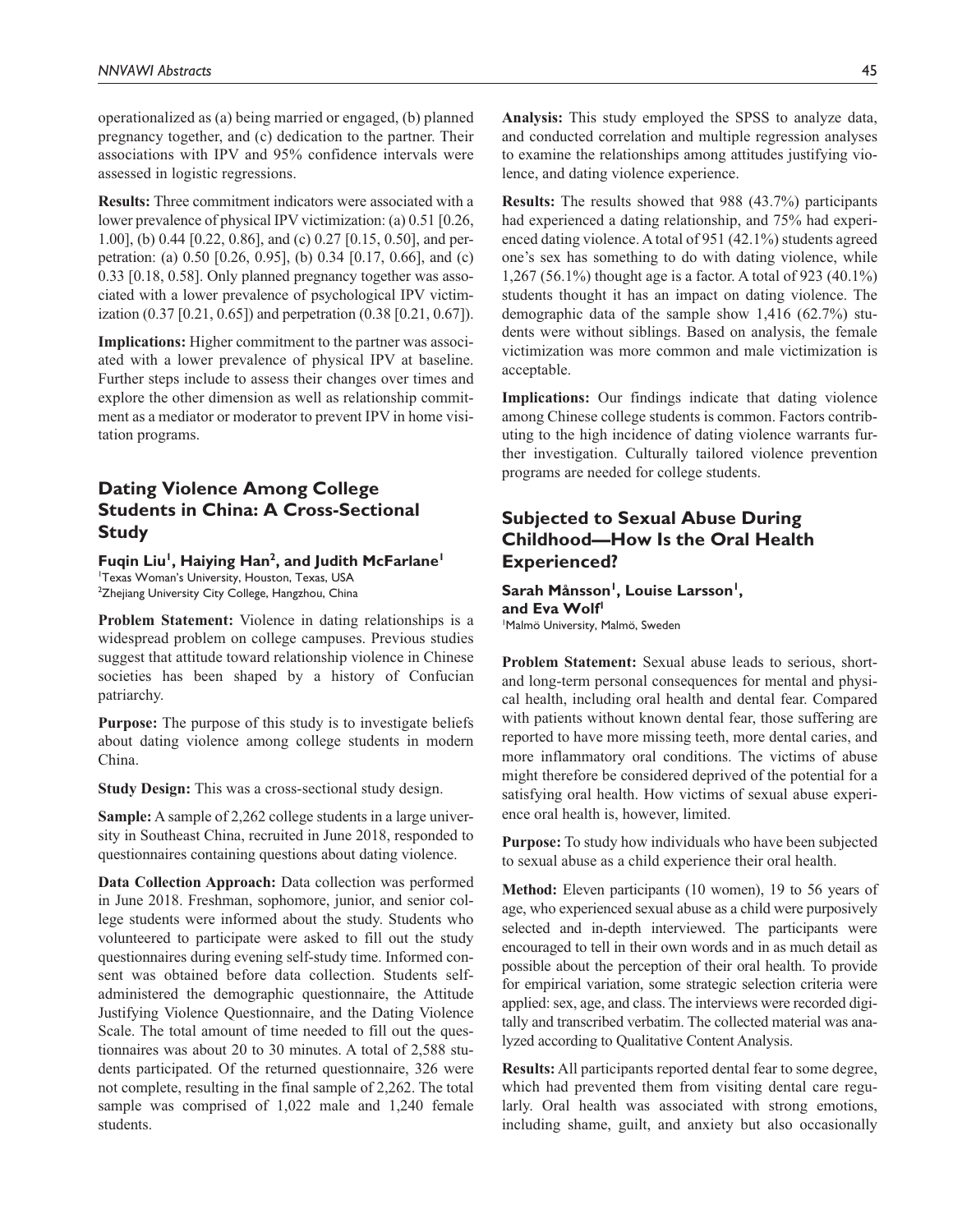pride. The preliminary results indicate difficulties among the participants to perform daily oral hygiene procedures and, in general, they wished for an improved oral health.

**Implications:** Knowledge of how patients who have been subjected to sexual abuse perceive their oral health might be a contribution to an improved patient-centered dental treatment and care.

## **Sharing Personal Experiences of Accessibility and Knowledge of Violence in a Rural Context**

Tara Mantler<sup>1\*</sup>, Kimberley T. Jackson<sup>1</sup>, **Edmund J. Walsh<sup>1</sup>, and Selma Tobah<sup>1</sup>** 1 Western University, London, Ontario, Canada

Women who experience intimate partner violence (IPV) in a rural context face unique barriers and inhibiting social structures compared with their urban counterparts. The purpose of this study was to explore the intersection of women's experiences of rural health care and domestic violence services within the context of IPV in Southwestern Ontario, Canada. An interpretive case study was used consisting of in-depth qualitative interviews with eight participants who had used both health services and a rural shelter in the past 6 months. The analysis was positioned within a critical feminist intersectional lens, which allowed for exploration of larger social structures and their potentially oppressive influence on women's experiences, as well as the complexity of lived experiences as women hold multiple roles in society. The following three themes were uncovered: (a) Strengths (What I Have)—which highlights the power of positive interactions with frontline workers in shelters and health care settings; (b) Challenges Related to Structural Violence Through Policy (What I Need)—which underscores the systemic barriers in accessing social services such as housing and receiving appropriate health care within the context of shelter curfews and policies in walk-in clinics (i.e., one issue per visit); and (c) Systems and Stigma (What Does Not Exist)—which brings to light the discomfort of neighbors close to the shelter and lack of understanding of the long-term effects of violence by health care providers. The implications of this study support the need for improved education, system-level integration, and the need to examine how policies across sectors are interacting in intended and unintended ways.

# **Hopes and Experiences of Women Survivors of Intimate Partner Violence When Seeing Psychologists**

Sally Marsden<sup>1</sup>, Kelsey Hegarty<sup>1,2</sup>, **and Cathy Humphreys1**

1 The University of Melbourne, Melbourne, Victoria, Australia 2 The Royal Women's Hospital, Melbourne, Victoria, Australia **Problem Statement:** Intimate partner violence (IPV) often has long-lasting mental health effects on survivors, yet we know little about women survivors' hopes and experiences when seeing psychologists after IPV. Women's voices about this topic are largely absent in the literature which is predominantly focused on clinical studies to support evidence-based interventions. The few previous studies have predominantly heard from women who have seen specialist counselors connected to domestic violence services; however, most psychologists do not have this specialist experience.

**Purposes and/or Questions/Hypotheses:** The purpose of this study was to explore women survivors' hopes and experiences of seeing psychologists after IPV and thus inform practitioner education and response.

**Study Design:** The study was a qualitative study.

**Sample:** We interviewed 20 women survivors who had seen psychologists after IPV.

**Data Collection Approach:** Semi-structured interviews.

**Analysis:** We thematically analyzed the transcribed data from the interviews.

**Results:** Themes related to women's experiences were (a) negative experiences where psychologists mirrored abuse, (b) the effects that these negative experiences had on the survivors, and (c) positive experiences which counteracted the abuse. Themes developed from women's hopes were (a) to have their expertise recognized and respected (b) that the psychologist will look beyond the symptoms and see the person and (c) not to have agendas imposed on them by the psychologist.

**Implications:** This study has implications for improving the education and response of psychologists. It is important that psychologists are trained to employ violence- and traumainformed practice to prevent mirroring abuse. This includes respecting survivors' expertise and working collaboratively rather than imposing default interventions based only on survivors' symptoms.

# **Understanding Survivor Reactions and Behaviors in the Aftermath of Sexual Assault: Evaluation of an Online Curriculum**

#### **Robin Mason1, Janice Du Mont1,**  Stephanie Lanthier<sup>1</sup>, and Sheila Macdonald<sup>1,2</sup>

1 Women's College Hospital, Toronto, Ontario, Canada 2 Ontario Network of Sexual Assault/Domestic Violence Treatment Centres, Toronto, Ontario, Canada

Sometimes the behaviors and reactions of sexual assault survivors can challenge the understanding of family, friends, and professionals. As a supportive response to disclosure has been shown to be integral to the healing of survivors, the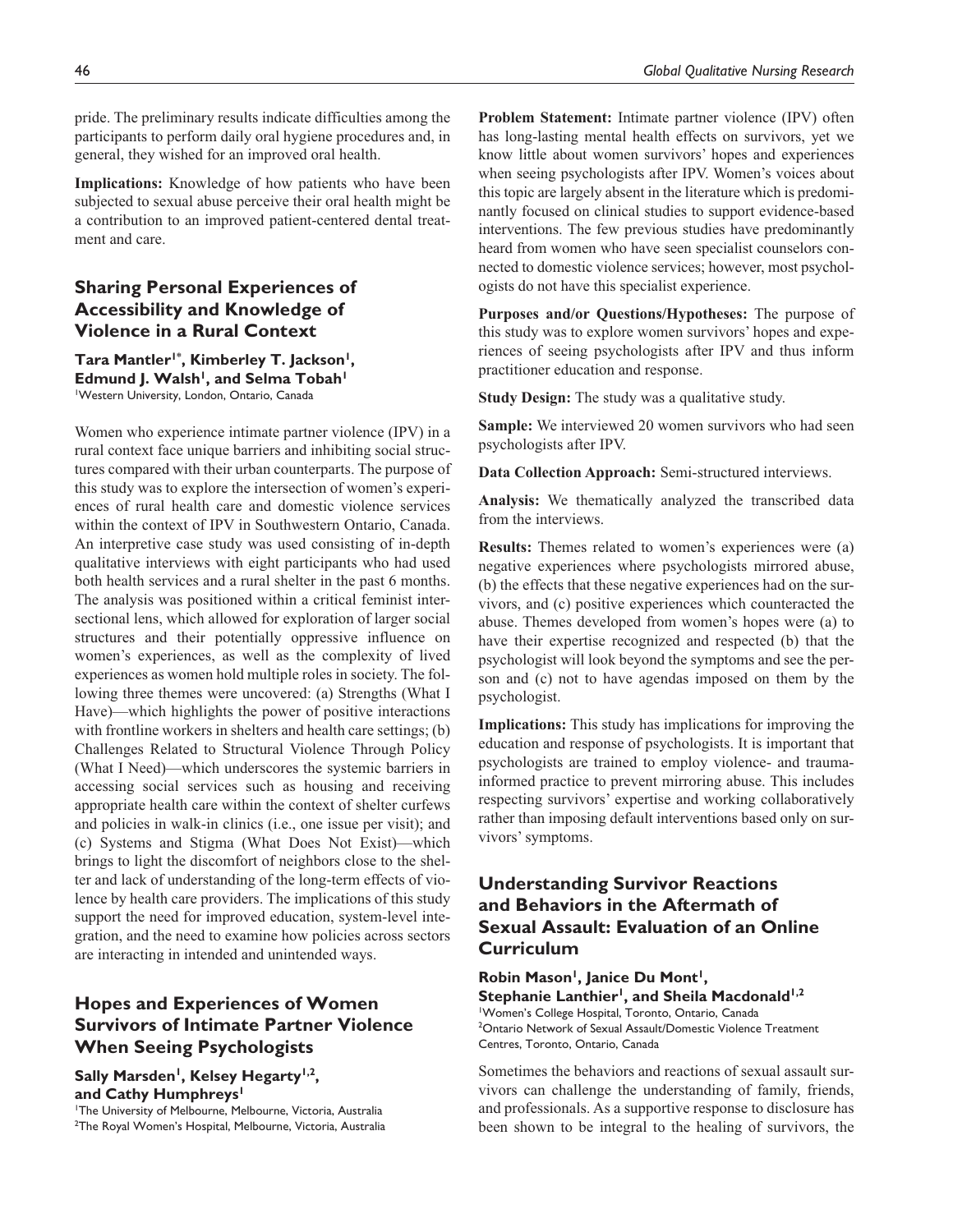failure to understand the full range of potential behaviors in the aftermath of sexual assault can result in non-supportive responses to the survivor's disclosure, including questions, doubt, or disbelief expressed through verbal or nonverbal behavior. It is particularly critical that those working in the helping professions be familiar with and understand reactions to sexual assault that may appear to be counter-intuitive. Failure to do so can seriously undermine the survivor's confidence and negatively affect any future help-seeking, while also perpetuating a problematic social discourse about how "real" survivors of sexual assault behave. We developed an evidence-informed, competency-based, online curriculum to educate health and social services providers to the basis for these commonly misunderstood reactions. In so doing, we hope to also challenge social discourses about the socalled acceptable reactions to sexual assault, thereby improving the experience of disclosure for survivors. With financial support from the province of Ontario, the curriculum was made available in 2019 without charge to health and social service providers across the province. Drawing upon lists of women's studies programs, campus sexual assault centers, lists of participants in our other online courses, and with the support of some of the health professions colleges, we emailed information about the curriculum to approximately 2,000 individuals or organizations. By August 2019, approximately 800 individuals had registered for the online curriculum. In this session, we present participant demographics to understand where there has been the greatest uptake of the curriculum and results of the pre- and post-tests designed to evaluate changes in understanding about the common but frequently misunderstood reactions to sexual assault.

# **"Is There Something I Could Have Done?" Design and Implementation of Physician Education to Support Colleagues Experiencing Domestic Violence**

#### R. Mason<sup>1</sup>, M. Kanee<sup>2</sup>, J. Sloggett<sup>3</sup>, and S. Laredo<sup>1</sup>

1 Women's College Hospital, Toronto, Ontario, Canada <sup>2</sup>Independent Advisor and Trainer on Human Rights and Health Equity, Toronto, Ontario, Canada <sup>3</sup>University Health Network, Toronto, Ontario, Canada

It is well-known that those who work in hospital systems face challenges in educating physician colleagues to the realities of domestic violence in our patient populations. Time constraints, "fear of opening Pandora's Box," feelings of inadequacy, anxiety about having to report to child welfare authorities, and just plain fear have all worked against educators' and advocates' best efforts to help physicians do a better job of recognizing and responding to patients who may be experiencing intimate partner violence. The untimely and tragic murder of a physician by her physician spouse, an

event that significantly affected their families, patients, and colleagues, also inspired the first gathering of a group of medical chiefs of staff from three hospitals to discuss ways of responding to the news. Their first concern was providing emotional support to their colleagues, but they also wanted to undertake some significant action. They considered an education campaign but quickly realized they didn't know enough about the issue themselves and so convened a larger group including those with some expertise in issues of intimate partner violence and abuse as well as individuals from the hospitals' legal, communications, and human resources departments. The result? A short online course about domestic violence that was specifically developed for physician colleagues. Through action and advocacy, course completion is now required across the 12 University of Toronto– affiliated teaching hospitals. In this session, we describe (a) specific considerations in developing a course on domestic violence relevant to physicians and (b) the processes that resulted in the teaching hospitals requiring course completion as a condition of physicians maintaining their hospital privileges.

# **A Scoping Review That Demonstrates the Health Inequity of Cervical Cancer From Intimate Partner Violence**

#### Amanda St Ivany<sup>1</sup>, Mercedes McCoy<sup>2</sup>, Julia Mead<sup>1</sup>, and Ivy Wilkinson-Ryan<sup>1</sup>

1 Dartmouth-Hitchcock Medical Center, Lebanon, New Hampshire, USA <sup>2</sup>University of New Hampshire, Durham, New Hampshire, USA

Intimate partner violence (IPV) is defined as behaviors intended to exert power and control over another individual, including physical, sexual, verbal, emotional, and financial abuse and or/stalking. Women with a history of IPV may suffer chronic health problems related to their physical and psychological well-being: chronic pain, insomnia, hypertension, substance use disorders, acute physical injuries (e.g., concussions, broken bones), gastrointestinal disease, and increased risk of sexually transmitted diseases and infections. Scoping review aims were to synthesize IPV screening methods and barriers for gynecological settings, explore associations between cancer type and IPV, and highlight gaps in the evidence to guide trauma- and violence-informed models of care (TVIC) to promote health equity.

**Method:** Scholarly articles were retrieved from PubMed, Web of Science, and Google Scholar. Keywords included domestic violence, dating violence, spousal abuse, marital rape, sexual assault, sexual violence, IPV, cancer, oncology, metastases, colposcopy, Papanicolaou test, and neoplasms. Articles were included if they were available in English and published between the years of 2009 and 2019. In total, 423 articles were retrieved across all databases and 30 articles were included for final review.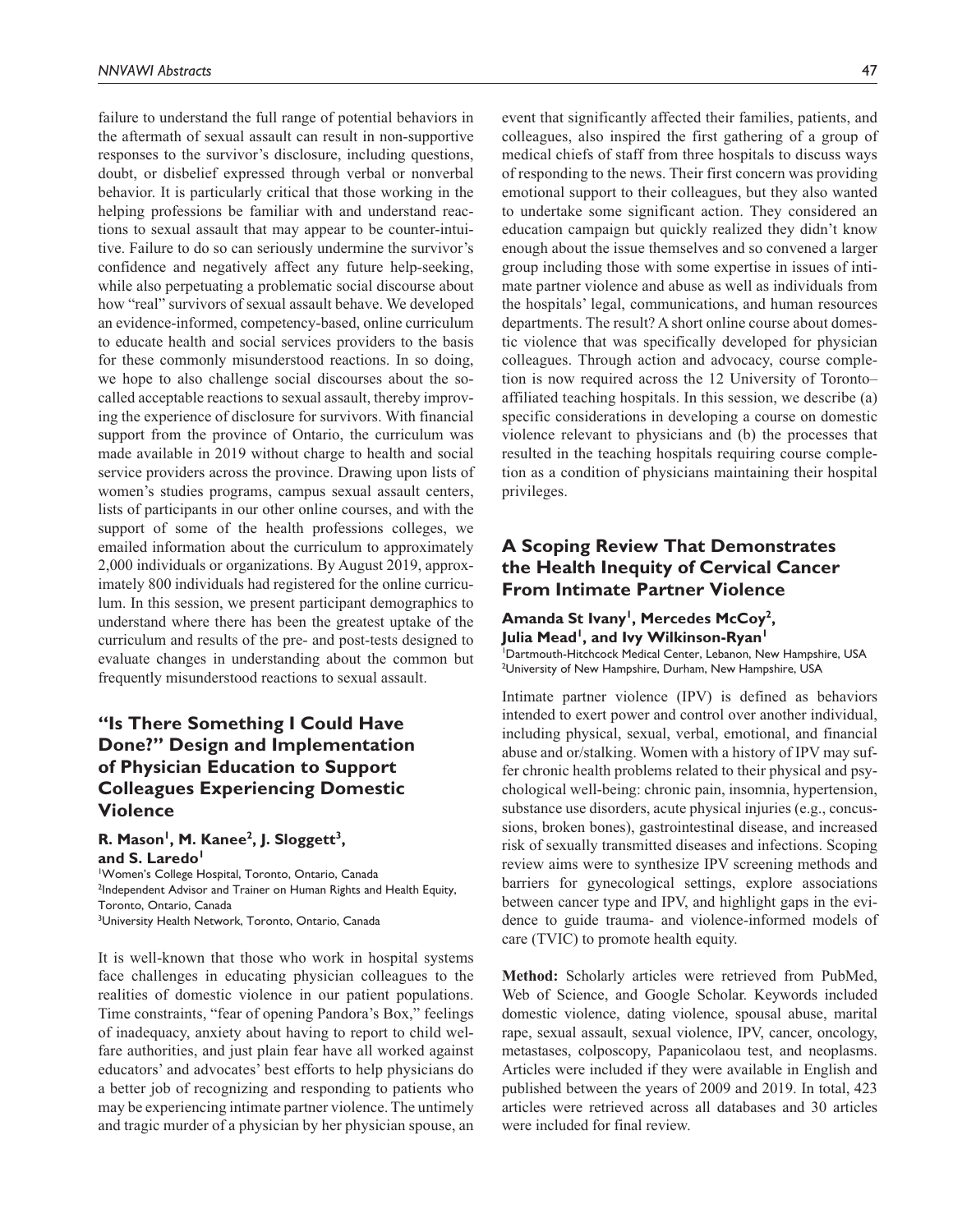**Results:** Our main findings are related to (a) screening methods—need for comprehensive staff training on IPV screening protocols and integration of IPV screening tools into medical records; (b) barriers to cancer screening and follow-up—IPV impedes women's ability to comply with screening and follow-up, providers express discomfort with IPV screening, women with IPV history experience fear of re-traumatization during pelvic exams; (c) health inequities—increased incidence of cervical cancer exists among survivors of IPV.

**Conclusion:** Women who have experienced IPV are less likely to be up-to-date with preventive cancer screenings and are also more likely to be diagnosed and treated for cervical cancer when compared with women who have not reported experiencing IPV. TVIC guidelines for pelvic exams need to be addressed in future research. All staff in gynecological settings need to be trained with protocols for IPV screening to appropriately address the correlation of cervical cancer associated with IPV. IPV screening must be addressed from a TVIC perspective to disrupt health inequities by preventing health disparities.

# **The FAST-PTSD APP for Predicting Clinical PTSD 7 Years Following First Contact for Abuse Services: A New Tool for Rapid Triage**

**Judith McFarlane1** 1 Texas Woman's University, Houston, Texas, USA

**Problem:** Post-Traumatic Stress Disorder (PTSD) is among the most common mental health sequelae of intimate partner violence (IPV) for women. PTSD influences both the day-today functioning and long-term health of women and the emotional and behavioral adjustment of their children. The mental health of women who experience IPV often improves over time, but many women still suffer long after they first seek help for IPV. Unfortunately, long-term prospective studies on the mental health of women who received support services for IPV are lacking, as are tools for predicting the likelihood of future PTSD.

**Purpose:** To evaluate the predictive validity of the First Assessment Screening Tool (FAST-PTSD) for clinically significant symptoms of Post-Traumatic Stress Disorder 7 years after women first sought help following IPV.

**Study Design:** Longitudinal study of 300 women who sought help for IPV for the first time.

**Method:** Women who sought intimate partner violence support services for the first time in 2011–2012 ( $N = 300$ ) completed the FAST-PTSD to determine risk for chronic PTSD. Seven years later, in 2018, 271 (90%) women completed a seven-item screen for presence or absence of clinically significant PTSD symptoms. A two-step binary logistic regression was conducted to determine the 7-year predictive validity of the First Assessment Screening Tool for clinically significant symptoms of Post-Traumatic Stress while controlling for baseline PTSD symptoms.

**Results:** Over 25% of the women reported clinically significant PTSD at 7 years. Baseline moderate- and high-risk scores on the FAST-PTSD predicted clinically significant levels of PTSD. Moderate risk was associated with nearly two and one-half times (odds ratio  $[OR] = 2.4$ ) the risk of clinically significant symptoms of PTSD, and high risk with nearly eight times ( $OR = 7.8$ ) the risk of PTSD at 7 years.

**Conclusion:** PTSD is commonly associated with IPV and if untreated can compromise functioning of women and their children. The FAST-PTSD is a valid predictor of significant clinical PTSD symptoms 7 years following first contact with IPV support services. Using the FAST-PTSD to triage women at risk for sustained PTSD to early, preventive intervention may improve outcomes for women and their children.

# **Expressive Art Therapies to Facilitate Attunement Between Mother and Child**

**Dorcas McLaughlin1** 1 Webster University, St. Louis, Missouri, USA

Teen mothers are a vulnerable group of parents for reasons other than their youth. They experience high levels of psychological distress due to the social disadvantage and adverse childhood experiences (ACEs) which precede many of these pregnancies. ACEs include traumas associated with family violence, neglect, mental illness, alcoholism, substance abuse, or criminal activity. Teen mothers may also face additional traumas, first as children and later as adults, from residing in dangerous neighborhoods with high rates of crime and unemployment. The high prevalence of psychological distress is particularly troubling in light of the evidence that trauma-related symptoms compromise maternal functioning, mothers' physical and mental health, family relationships, and children's development. The purpose of this presentation is to describe Mothers Growing Together (MGT), a resilience model, strength-based group intervention, tailored to low-income teen mothers. MGT integrates expressive arts therapies to improve emotional regulation, facilitate attunement, build self-esteem, cultivate positive peer relationships, and develop resilience and coping skills among teen mothers. Quantitative and qualitative data from a pilot study that evaluated the effectiveness of MGT will be discussed. Attunement with one's self and one's child can be strengthened in teen mothers using expressive art therapies in the delivery of services. These approaches are consistent with advances in the neurobiology of chronic stress and are therefore effective in bridging the mind–body disconnections associated with exposure to trauma and early adversities. They provide valuable tools for modifying psychological distress and improving responsive parenting. Expressive art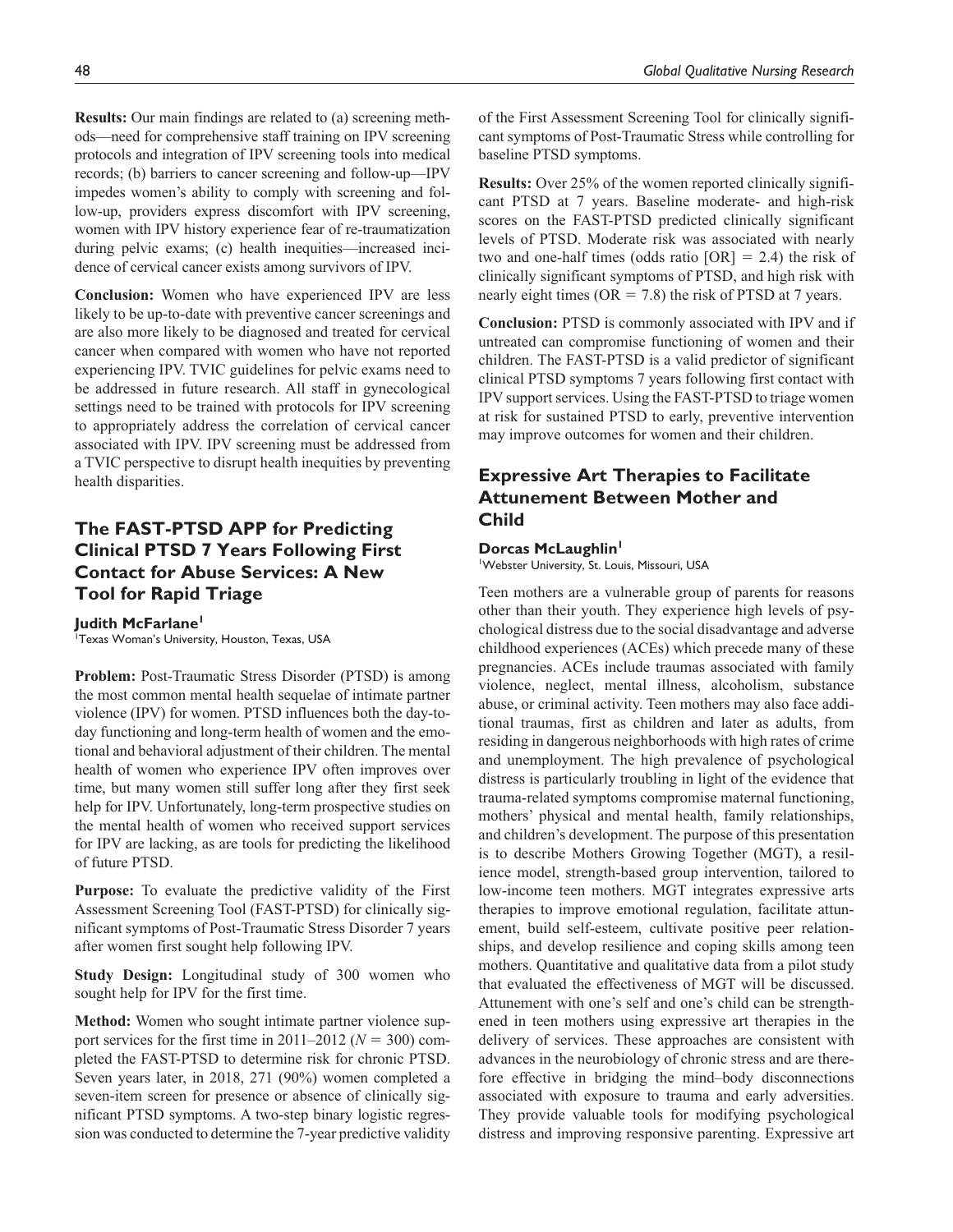therapies are teen friendly, easily adapted for home or group settings, and support the teen's capacities and aspirations to be good parents. They are also easily modified for parents of varied ages and background.

Learning Objectives

- Describe the neurobiology of chronic stress and its implications for the long-term physical and mental health of teen mothers and their children
- Discuss the role of attunement in the management of stress and the maternal–child relationship
- Explain the relationship between self-soothing and the development of empathy
- Use specified expressive art therapy approaches to deliver parent teaching experiences related to strengthening maternal attunement

# **Survivor Health Professionals: Is Personal History of Gender-Based Violence Associated With Clinical Care of Survivor Patients and What About the Role of the Health Care Workplace?**

#### Elizabeth McLindon<sup>1</sup>, Cathy Humphreys<sup>1</sup>, and Kelsey Hegarty<sup>1,2</sup>

1 The University of Melbourne, Melbourne, Victoria, Australia 2 The Royal Women's Hospital, Melbourne, Victoria, Australia

**Problem Statement:** Health professionals are at the frontline of responding to the health and well-being impacts of gender-based violence (GBV). Research (Nursing Network on Violence Against Women International [NNVAWI] 2016) with Australian health professional women about the prevalence of GBV against them found GBV was common; 11.5% had experienced intimate partner violence in the last 12 months, while 45.2% had experienced GBV across their lifespan. Little is known about whether GBV affects health professionals' clinical care of survivor patients and what role the health care workplace should have in better supporting survivor staff.

**Research Questions:** (a) Is personal experience of GBV associated with a health professional's clinical care of GBV survivor patients? (b) What needs do survivor health professionals have of their hospital workplace? (c) What are the views of hospital managers about their role in responding to staff survivors?

**Study Design:** Descriptive, cross-sectional survey with health professionals at an Australian hospital followed by individual and group interviews with hospital managers.

**Sample:** In total, 471 female health professionals (45.0% response rate) and 18 hospital managers.

**Data Collection Approach:** Health professionals participated in an online or paper-based survey and hospital managers were interviewed.

**Analysis:** Using logistic and linear regression, we examined whether health professionals' exposure to lifetime GBV was associated with clinical care on specific measures of training, attitudes, identification, and intervention. We thematically analyzed open-ended survey and interview data.

**Results:** Survivor health professionals reported greater preparedness to intervene with survivor patients in a way that is consistent with ideal clinical care. These survivors wanted understanding in their workplace about the effect of trauma. Survivors and managers believed that formal resources and support were essential, including trained managers and cultural change. Challenges to creating an environment where staff felt emotionally safe to disclose GBV and seek support were identified.

**Implications:** Personal GBV experience in the lives of health professional women is not a barrier, and may be a facilitator, to good clinical care of survivor patients. Using a trauma-informed organizational framework, hospitals could establish systems which simultaneously support both staff survivors and patients in their recovery from GBV.

# **The Health, Well-Being, and Relationships Project: How Is Nurses Health, Well-Being, Work, and Community Service Use Linked to Their Experience of Gender-Based Violence?**

#### Elizabeth McLindon<sup>1</sup>, Kristin Diemer<sup>1</sup>, and Kelsey Hegarty<sup>1,2</sup>

1 The University of Melbourne, Melbourne, Victoria, Australia 2 The Royal Women's Hospital, Melbourne, Victoria, Australia

**Problem Statement:** Previous research has identified that the prevalence of all forms of gender-based violence (GBV) may be higher for nurses, midwives, and carers (hereafter referred to as "nurses") than the general Australian population. However, little is known about how GBV affects nurses' health and wellbeing, and employment in health care, and whether existing health, community, and specialist services meet their needs.

#### **Research Questions:**

- 1. What is the prevalence of GBV against Australian nurses including the perpetration of such violence?
- 2. What are the physical, emotional, and social health associations of such violence?
- 3. How have nurses experienced existing health, community, and GBV services for these issues?
- 4. What support needs do survivor nurses have of their union and their health care workplace?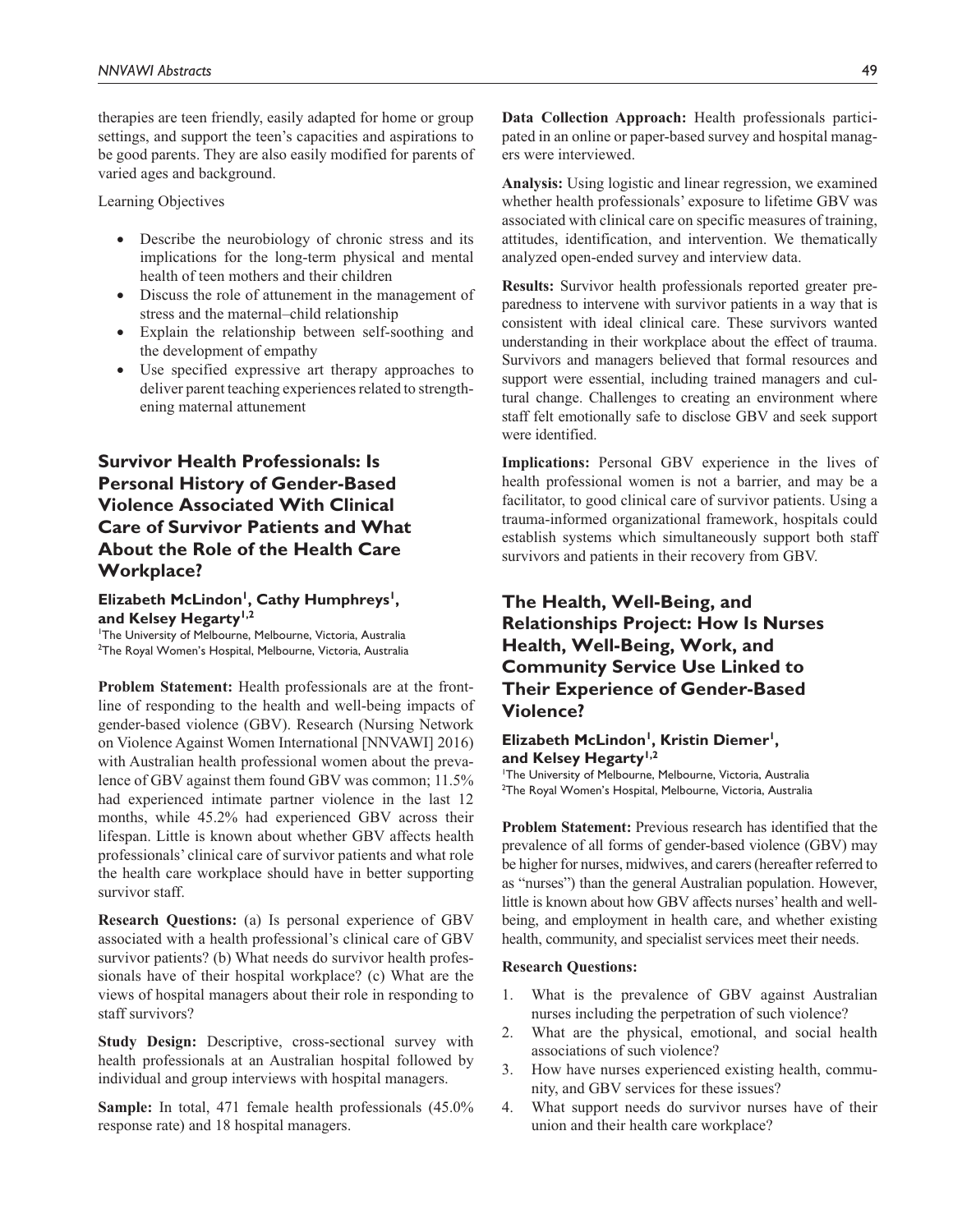**Study Design:** Online survey of all female and male members of a large nursing Union called the "Australian Nursing and Midwifery Federation (Vic Branch)."

**Sample:** We are currently collecting data from *N* = 79,000 Victorian nurses (90% female, 10% male). The expected response rate (based on current data collection and previous surveys) is 12% to 15%, giving an expected sample size of 9,500 to 1,200 participants.

**Data Collection Approach:** An online survey has been sent via email to eligible nurses. Data collection will cease in September 2019; analysis will be complete by May 2020.

**Analysis:** Given the expected sample size, we will have enough power (>80% power, 5% significance level) to detect differences in health and well-being of participants who have experienced GBV and those who have not. We will present descriptive and inferential statistics and tests of probability. Factor analysis and multiple linear regression will be employed to analyze the relationship between selected characteristics and dependent variables of interest and to identify latent variables that may group together.

**Results:** Our findings will report on associations between GBV (intimate partner violence, sexual assault, reproductive coercion, digital abuse, child abuse, and use of abusive behaviors), health, and well-being measures and health, community, and GBV service measures.

**Implications:** It is anticipated that this project could have far-reaching implications for GBV workplace support programs in any health setting that nurses work.

### **Incidence of Cesarean Delivery Among Women With a History of Gender-Based Violence: What Do We Know?**

#### Julia Mead<sup>1</sup>, Amanda St. Ivany<sup>1,2</sup>, and Robyn Puleo<sup>1</sup>

1 Dartmouth-Hitchcock Medical Center, Lebanon, New Hampshire, USA <sup>2</sup>Geisel School of Medicine, Lebanon, New Hampshire, USA

**Problem Statement:** Gender-based violence (GBV; including rape, sexual violence, intimate partner violence, childhood sexual abuse, and/or sex trafficking) is estimated to affect one in three women in the United States, with similar prevalence worldwide. During pregnancy, a history of GBV may lead to decreased likelihood of presenting for prenatal care, poor maternal weight gain, as well as an association with certain birth outcomes, such as pre-term birth and low birthweight infants. Several studies in Norway and Iceland have explored the association between exposure to sexual violence and incidence of cesarean section (CS) or operative vaginal delivery (OVD). One study found a 13-fold increase in rates of CS among women with a history of sexual assault and a 10-fold increase in rates of OVD. Another study noted an increased rate of elective CS among women with a similar

history, as well as increased rates of OVD. There is a dearth of knowledge regarding the impact of GBV on delivery method in the United States.

**Question:** Our research will explore the relationship between maternal history of GBV and obstetrical delivery outcome, such as cesarean section, in the United States's obstetrical cohort.

**Hypothesis:** We hypothesize that experiencing GBV increases a woman's likelihood of delivery via cesarean.

**Study Design:** Using a large centralized data set, the Pregnancy Risk Assessment Monitoring System (PRAMS), a retrospective data review will be performed using variables such as demographics, medical history, labor course, and birth outcome. Although history of GBV is widely underreported, a large dataset will allow for suitable analysis. A similar retrospective data analysis will take place using patient data drawn from an obstetrical cohort delivering at a rural, tertiary care center in New Hampshire.

**Implications:** Impacts of this research will include increased knowledge regarding previously unexamined risk factors for cesarean delivery. In addition, this analysis will allow for improved ability for prenatal care providers such as midwives, nurses, and Ob-Gyns to adequately and appropriately engage in pre-labor counseling, as well as to provide improved prenatal, intrapartum, and post-partum care for women with a history of gender-based violence.

# **Understanding How Pornography Can Drive Intimate Partner Violence, and What Can Be Done About It**

Darryl Mead<sup>1</sup>, Cindy Pierce<sup>2</sup>, and Mary Sharpe<sup>1</sup> 1 The Reward Foundation, Edinburgh, Scotland <sup>2</sup>Independent Author, Educator, and Speaker, Etna, New Hampshire, USA

**Description of the problem to be addressed:** In this session, we will explore the role pornography consumption plays in creating and sustaining intimate partner violence. Before the internet, relatively few people consumed enough pornography to create widespread harms visible at the population level. With the arrival of free, streaming, and increasingly violent, video pornography in the mid-2000s, pornography became popular entertainment for a large part of the population. More than half of adult men in many societies today are regular consumers. Porn's impact is reflected in the World Health Organization's adoption of Compulsive Sexual Behavior Disorder (CSBD) in June 2018. International studies suggest more than 80% of people diagnosed with CSBD have a problem with pornography use.

**Aims of the Symposium:** As educators who work with health and social care professionals outside the regular Nursing Network on Violence Against Women International (NNVAWI) context, we bring new perspectives that can contribute to the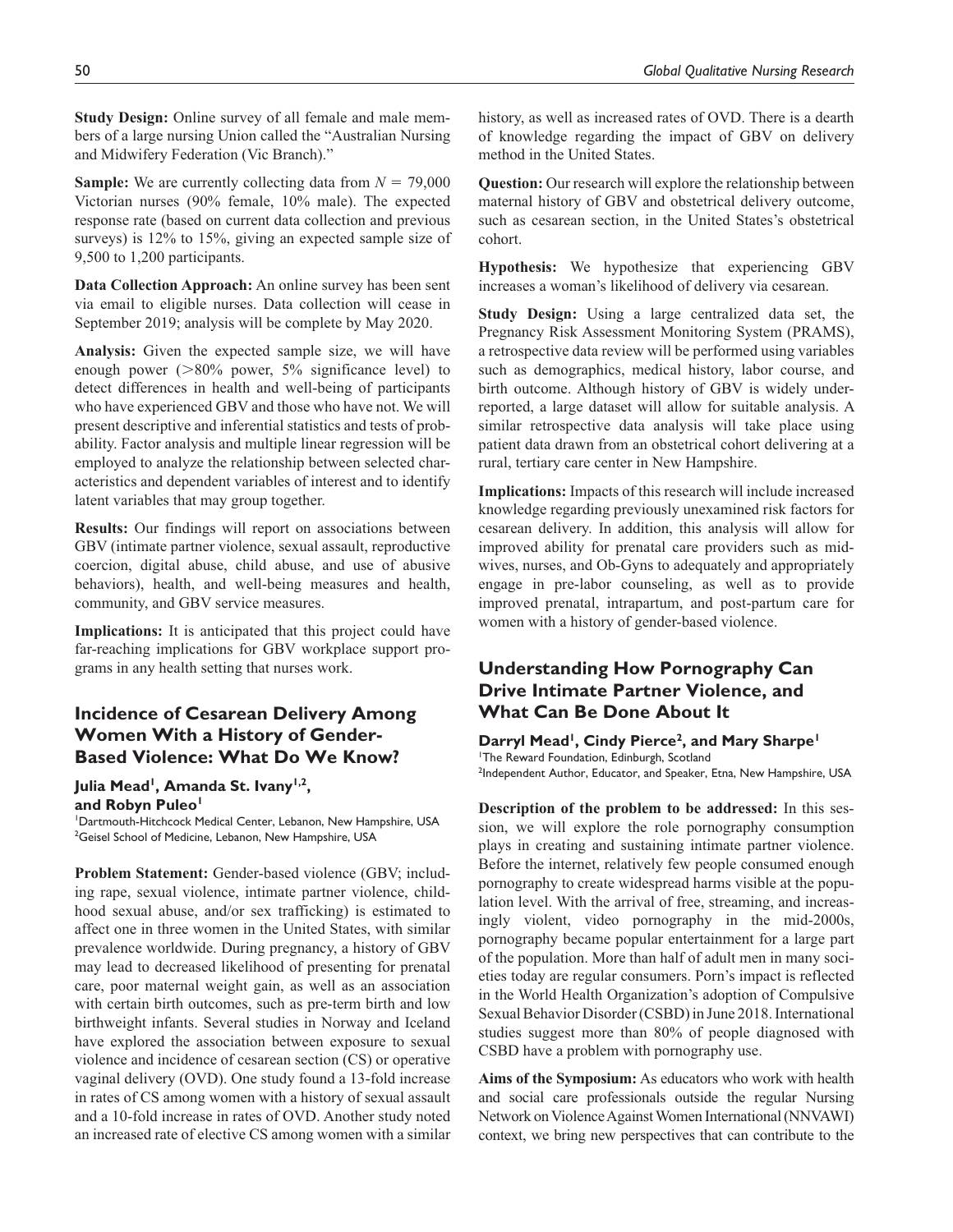development of strategic policies and practices to reduce the growing power of pornography as a factor driving genderbased violence.

**Symposium Format:** As the literature has established clear links between pornography consumption and gender-based violence, our group will examine three broad aspects of this landscape to help identify good ways forward.

Darryl Mead will discuss how porn has become a serious problem for an increasing number of boys and men, and what can be done. Porn creates sexual expectations for consumers. Women are portrayed in a way that reinforces the false idea that they are always sexually available and enjoy rough sex. Porn consumers often imitate what they see online, which reduces inhibitions and boosts feelings of male entitlement in a way that ignores consent or intimate pair-bonding behavior. At the same time, porn encourages extreme acts, coercion, and acceptance of sexual scripts, giving men the dominant role. How can a boy, man, or father make the journey from porn enthusiast to successfully quitting porn? How can schools, men's groups, and online recovery communities support this journey?

Mary Sharpe will lead on two areas of educational work. The first is schools: provide lesson plans for different age groups to discuss pornography's impact and train-the-trainer sessions to help teachers address sensitive issues and the science behind these matters. The second area is support for health care professionals. The Reward Foundation runs workshops for Continuing Professional Education accredited by the Royal College of General Practitioners. A diverse range of professionals attend: psychotherapists; sex therapists, doctors, nurses, psychiatrists, pastors, social workers, lawyers, and so on, all of whom engage with pornography consumers. Our curriculum focuses on how the brain is affected by chronic overuse of hardcore pornography and the associated addiction-related brain changes. In a radical departure from previous teachings in sexology where porn was encouraged, we will look at research from the behavioral addiction field which indicates that for some users, pornography should be recognized as an emerging addiction with the potential for harmful sexual behavior. We also discuss social prescribing as a first line of treatment.

Cindy Pierce's focus is on educating college and high school students, as well as parents, coaches, and educators about the impact of porn on their sexual and social choices. Students need informed adults to help them navigate the cultural messaging they consume through porn, media, and social media. She explores the realities of the porn industry, specifically how women performers are purposefully dehumanized and coerced to perform acts beyond their boundaries.

**Focus of the discussion:** If pornography use is a driver for gender-based violence, what can we do to improve policy, health care, and social responses in our communities?

## **Addressing Gender-Based Violence With a Viral Video**

#### Darryl Mead<sup>1</sup>, Cindy Pierce<sup>2</sup>, and Mary Sharpe<sup>1</sup>

1 The Reward Foundation, Edinburgh, Scotland <sup>2</sup>Independent Author, Educator, and Speaker, Etna, New Hampshire, USA

We are a part of a worldwide collective of sex and relationship educators who explore innovative ways to influence public policy and public behavior around pornography consumption and gender-based violence. Since early 2019, we have collaborated to create elements of a new toolkit to engage all genders in ways that engage and motivate young people. As a proof of concept, we have created a short (2 minutes 13 second) animation, which covers many facets of problematic pornography consumption. Based on a real person, its central focus is on the way pornography induces erectile dysfunction in many boys and men as well as normalizes sexual violence against women. Two major factors influenced the video-making process: the introduction of age verification legislation by the UK government, which is being seen as a test case for the whole world, and the content had to be acceptable and credible to the international selfhelp movement for people with excessive or compulsive pornography consumption. The video is designed for social media use and is available under a CC BY-NC-ND 4.0 license to maximize its reach through free transmission. We hope this video will become viral and develop a life of its own. It aims to reach into communities to help prevent gender-based violence. The video ends with a list of free helpful resources from several independent sources. The video has already been integrated into different sets of lesson plans for use in schools and is used for training health care professionals. It is also featured on a number of pornography selfhelp sites. We have used a wide range of techniques to encourage viral transmission. We are now undertaking research to quantify its impact. The session would end with a showing of the video. Preview it at [https://www.youtube.](https://www.youtube.com/watch?v=Ehsh77hmgPA) [com/watch?v=Ehsh77hmgPA](https://www.youtube.com/watch?v=Ehsh77hmgPA)

## **Prevalence and Risk Factors for Intimate Partner Violence in Arab Countries: A Systematic Review**

Amera Mojahed<sup>1</sup>, Nada Alaidarous<sup>2</sup>, Susan Garthus-Niegel<sup>3</sup>, and Janice Hegewald<sup>1</sup> Institute and Policlinic of Occupational and Social Medicine, Dresden, Germany 2 Western University, London, Ontario, Canada <sup>3</sup>Clinic and Policlinic of Psychotherapy and Psychosomatic, Dresden, Germany

**Problem:** Intimate partner violence (IPV) profoundly damages the physical, sexual, reproductive, and psychological health, as well as social well-being of female individuals and families. IPV is estimated to be very high in the Middle East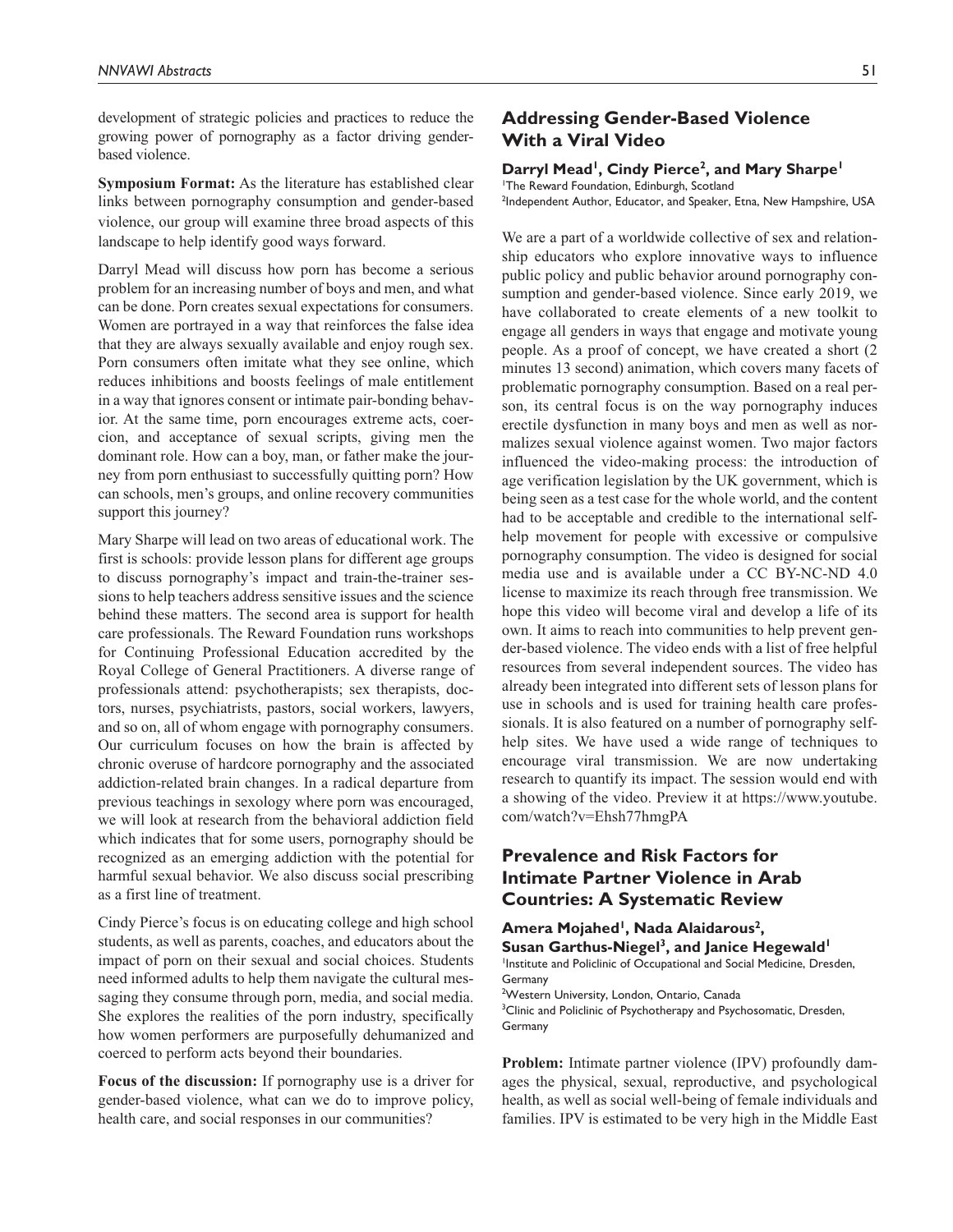and North Africa. However, data specific to the Arab countries have not yet been systematically analyzed.

**Purpose:** This systematic review presented evidence from studies on IPV prevalence among women living in the Arab states. It also examined the risk factors according to the integrative ecological theoretical framework for IPV and the potential cross-cultural aspects that could be related to it for women living in Arab countries.

**Method:** Using PRISMA guidelines, searches in four databases (Embase via Ovid, PubMed, PsycINFO via ProQuest, and SCOPUS) were conducted, supplemented by hand searching of reference lists from retrieved studies and previous reviews. Studies in English, French, and Arabic containing primary empirical research data involving women who have experienced IPV (aged  $\geq$  13 years) living in the 22 Arab countries were included. Studies that primarily investigated IPV only among pregnant women or refugee populations were excluded. We conducted a meta-analysis of prevalence data and a narrative synthesis of the risk factors data. The methodological quality of all eligible studies was assessed using a checklist developed using the Methodological Evaluation of Observational Research (MORE) and (MEVORECH) tools.

**Results:** The lifetime prevalence of overall IPV ranged from 18% to 58.6%, and the 12-month prevalence of overall IPV from 11.9% to 87%. Psychological violence was the most common type of IPV in both lifetime and 12-month prevalences, ranging from 15.7% to 73.4% and 30% to 91%, respectively. Risk factors at the individual level were either related to victims or perpetrators of IPV. Factors relating to marriage, conflict within the family, family's living conditions, and so on were explored and included within the family level, whereas factors relating to the extended family and the nature of marriage were included in the community level. Finally, risk factors relating to the cultural context that are influenced by the political and religious backgrounds were included in the societal level of the integrative ecological model.

# **Living With Family Violence: Teen's Perspectives**

Nora Montalvo-Liendo<sup>1</sup>, Andrew Grogan-Kaylor<sup>2</sup>, Eliza D. Alvarado<sup>3</sup>, Angeles Nava<sup>4</sup>, **and Catherine Pepper5**

1 Texas A&M University, McAllen, Texas, USA <sup>2</sup>University of Michigan, Ann Arbor, Michigan, USA <sup>3</sup>Region One Education Services, Edinburg, Texas, USA 4 Texas Woman's University, Houston, Texas, USA 5 Texas A&M University, Round Rock, Texas, USA

**Problem Statement:** Intimate partner violence (IPV) is a common and tragic event in the lives of women and children worldwide. Immigrant Latina women are generally considered to be at the highest risk of all ethnic or racial groups,

with 50% experiencing lifetime IPV. Millions of children live in homes where intimate violence occurs.

**Purpose:** The development of the Latinx Teen Club (LTC) was conducted by a multidisciplinary team from Nursing, Psychology, and Social Work. This study sought to understand the experiences of Latinx teens' perspectives on their experience living in violent homes.

**Study Design:** The study used focus group settings. Two separate groups were conducted.

**Sample:** Twenty-five Latinx teens participated. The LTC, community-based and group-based intervention for teenagers from Latino families, was conducted in a border community.

**Data Collection Approach:** All women who visited a local domestic violence shelter were provided with information on the pilot program. Their teen sons/daughters were invited to participate. Two distinct pilot focus groups met for 10 weeks, for 1 hour a week. Each week, the teens were presented with a group dialogue topic (e.g., safety, fears, and worries, etc.) relevant to IPV.

**Analysis:** Two measures were used, the Strengths and Difficulties Questionnaire (SDQ) and the Attitudes and Beliefs About Violence (ABAV). The SDQ is a 25-item selfreport measure of adolescents' symptomatology symptoms. Strengths scores may be calculated by summing response to the five items on the Prosocial scale. The ABAV scale is a 10-item self-report measure of teens' thoughts and feelings toward fighting in the family.

**Results:** The participants were 13 to 17 years with a mean age of 14.3 years. Teens identified the need for speaking out when violence is occurring in their homes. Teens perceived benefits from sharing their personal experiences. The outcome of this multidisciplinary innovative project was the development of two distinct brochures that included teen participants' perspectives on experiences relevant to family violence.

**Implications:** The study findings suggest it is feasible to work with teens particularly those affected by family violence. Future research to understand the implementation and outcomes of a culturally appropriate program are warranted.

# **Evaluating Nurse-Led Long-Term Support Groups for Women Survivors of Intimate Partner Violence**

Nora Montalvo-Liendo<sup>1</sup>, Robin Page<sup>2</sup>, **Jenifer Chilton3, and Angeles Nava4** 1 Texas A&M, McAllen, Texas, USA <sup>2</sup>Texas A&M, Bryan, Texas, USA

<sup>3</sup>The University of Texas at Tyler, Tyler, Texas, USA

4 Texas Woman's University, Houston, Texas, USA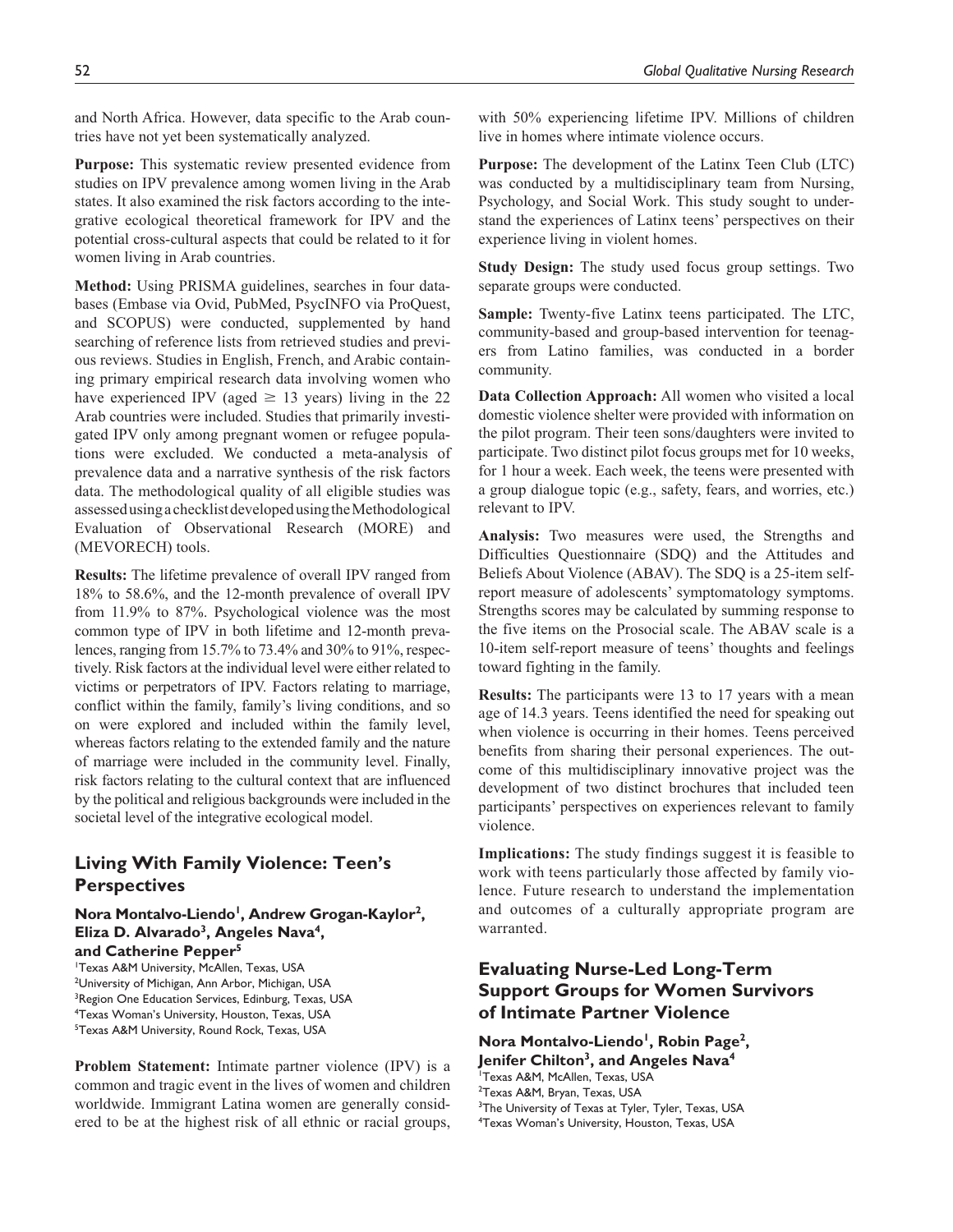**Problem Statement:** Support groups are essential to ensure the mental health and well-being of women survivors of intimate partner violence (IPV). Many support groups available to women survivors are short term (10–12 weeks) and facilitated by paid counselors or paid advocates.

**Purpose:** To explore the outcome of nurse-led long-term support group sessions for Latina women survivors of IPV.

**Study Design:** A qualitative descriptive approach was used to conduct face-to-face interviews.

**Sample:** Women survivors of IPV who had attended biweekly support group sessions between 2009 and 2018 at a non-profit agency that provides services to victims of domestic violence and sexual assault were eligible to participate in the study. The agency is located in South Texas adjacent to the United States–Mexico border, where 93% of the population is Hispanic.

**Data Collection Approach:** Interviews were conducted by research team members from October 2018 to December 2018. An open-ended approach was used implementing a semi-structured interview guide. The interviews were recorded with participants' permission.

**Analysis:** The tapes were transcribed by a professional transcriber and a graduate research assistant. The Spanish interviews were translated to English and back to Spanish for accuracy by a professional transcriber. Each transcript went through a two-phase coding process, which included the initial line-by-line and focused coding.

**Results:** Forty-nine women agreed to participate in the study. The majority of the women  $(n = 47)$  self-reported income US\$14,999 or less. Participants in the study had a total of 146 children. The women described the lack of courage, increased fear, and anxiety they had prior to attending the support sessions. Many of the women shared stories on how the groups helped them "find their identity" and how the groups "increased their self-esteem." In addition, they talked about the positive impact the groups had on their children and how they felt safe discussing the challenges they were now facing post the abuse in a group setting that was available when they needed to "vent."

**Implications:** Nurses are seen as service agents for many victims of violence. However, nurses can also be agents of hope for many survivors of violence by facilitating peer group sessions.

# **Alert Signs of Dating Violence Among College Students: From the Perspective of Campus Services**

Derby Munoz-Rojas<sup>1</sup> **and Cristóbal Ching-Álvarez1** 1 University of Costa Rica, San Jose, Costa Rica College students represent a vulnerable group for dating violence (DV), as many of them might have few experiences on dating relationships; therefore, they might have limited resolution conflict skills. Researchers have consistently found that both victimization and perpetration of DV have negative consequences on health and well-being, including anxiety, physical injury, and low academic performance. DV in college campuses is a prevalent and complex issue that requires a public health approach to be addressed. Thus, providers of most of the student-oriented services should be engaged in detecting and responding to DV. Although screening for DV in different services (e.g., counseling and health care centers) have been worldwide implemented for many universities, in Costa Rica, it is not a common practice, leading to an inadequate recognition of this problem and therefore failing to address it. Indeed, little is known about the knowledge and ability of professionals offering health and academic services to students to recognize signs of DV. Therefore, this descriptive qualitative study aims to address this gap by identifying the perception of these professionals about alert signs of DV among college students in Costa Rica. Thirtyfive professionals from the five public universities in the country were recruited for this study, including dentists, nurses, counselors, physicians, psychologists, and social workers (age =  $44 + 8.5$  years old, experience =  $6 + 6.3$ years working at the university). From a conventional content analysis of the transcription of the interviews, two themes emerged that map the complex interaction among social, sexual, physical, academic, and psychological signs of DV. Results also stressed that warning signs patterns are different between victims and perpetrators, thus screening criteria should consider this difference. Social, psychological, and cybernetic alert signs are the most difficult to recognize, as victims tend to normalize them. Perpetrators are more likely to exhibit strong personalities, while victims are more likely to report low academic performance. These findings might inform to researchers about the constructs that should be included in DV screening instruments for the country. Results might also be used for training academic and health care professionals working on campus services, so they might develop the skills to identify students going through DV experiences.

# **Adapting and Evaluating a Sexual Violence Prevention Program From the United States to Ghana: Camp-Life**

Abdul-Aziz Seidu<sup>1</sup>, Eugene K. M. Darteh<sup>1</sup>, Amanda Odoi<sup>1</sup>, and Sarah D. Rominski<sup>2</sup> 1 University of Cape Coast, Cape Coast, Ghana <sup>2</sup>University of Michigan, Ann Arbor, Michigan, USA

**Purpose:** Sexual violence (SV) is a significant challenge for universities worldwide, affecting the health, well-being, and academic success of students. Although SV prevention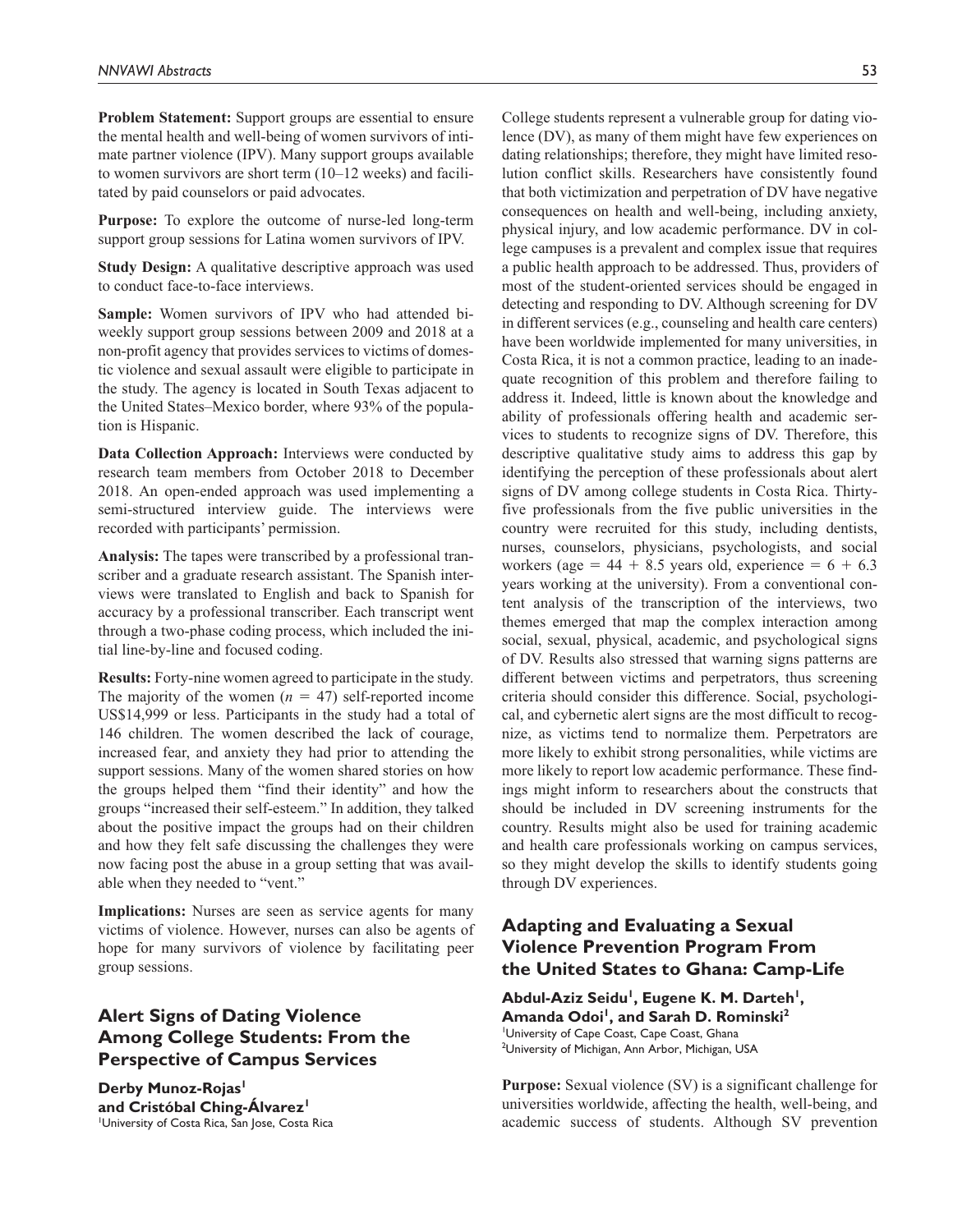programs are common at universities in the United States, they are limited in Ghana. The purpose of this study was to systematically adapt and then evaluate a SV prevention program among students at the University of Cape Coast (UCC) in Ghana.

**Method:** The ADAPT-ITT framework was used to guide the adaptation, and the research team worked with the UCC gender center, students, and faculty throughout the process. Adaptation methods included (a) four focus groups with students ( $n = 26$ ) and 20 cognitive interviews to validate measures (February 2016), (b) beta testing of the adapted program with UCC students on two occasions ( $n = 76$  in April 2016 and  $n = 57$  in September 2016), (c) review by topical experts on two occasions (July and October 2016), (d) integration of feedback into the final adapted program (November 2016), and (e) training of peer facilitators ( $n =$ 10; March 2017). In August 2019, all incoming students were recruited from their residence halls for scale-up testing. The adapted program was delivered by the trained peer facilitators and participants completed a pre- and post-program survey to capture demographics, knowledge of resources at UCC, attitudes toward SV and gender equity, and behavioral items on victimization and perpetration from the World Health Organization Violence Against Women study (2005).

**Results:** During the beta testing phase, this program demonstrated promise in changing attitudes related to rape myth acceptance and gender equity, which are known to be associated with SV perpetration. A total of 3,500 students participated in the scale-up testing. Data analysis is currently underway.

**Implications:** A primary prevention intervention initiated in a college-age population has the potential to disrupt SV that may precipitate chronic physical, psychological, and reproductive health consequences and disrupt women's access to a university education. Utilizing a systematic adaptation and scale-up process has the potential to provide a framework for other universities in sub-Saharan Africa to adapt and scale-up primary prevention programs for their student populations.

# **Co-Development of Intervention Recommendations to Promote Screening for Traumatic Brain Injuries at Women's Shelters Using Behavioral Science**

**Blake Nicol<sup>1</sup>, Paul van Donkelaar<sup>1</sup>,** Karen Mason<sup>2</sup>, Kennedy Louis<sup>1</sup>, and Heather L. Gainforth<sup>1</sup> 1 University of British Columbia–Okanagan, Kelowna, British Columbia, Canada

2 Kelowna Women's Shelter, Kelowna, British Columbia, Canada

**Introduction:** Women who experience intimate partner violence are at a high risk of traumatic brain injuries (TBIs). Screening for TBIs could improve the TBI support they receive.

Women's shelters may be an ideal location to screen women who have experienced intimate partner violence–caused TBIs.

**Purpose:** To use the Behavior Change Wheel and the Theoretical Domains Framework (TDF) to co-develop intervention recommendations to promote screening of TBIs at women's shelters.

**Study Design:** Mixed-methods study conducted in three phases.

**Data Collection and Sample:** Phase I was a Canada-wide survey study using the TDF to understand the barriers staff experience toward screening their clients for TBIs. Phase II consisted of interviews with staff members in Kelowna, British Columbia, to further understand barriers within a local context using a semi-structured TDF interview guide. Phase III comprised the co-development of the intervention recommendations to promote screening of TBIs by the research team and the executive director of the Kelowna Women's Shelter.

**Analysis:** The survey and interview data were deductively coded using the TDF and inductively using thematic analysis. Recommendations were co-developed through discussion.

**Results:** Phase I participants (*n* = 150) were likely not screening for TBIs due to a lack of skills, lack of knowledge, nervousness about screening, lack of resources, and social influences from their clients. Phase 2 participants  $(n = 10)$ were likely not screening for TBIs due to a lack of knowledge, beliefs about their capabilities, and a lack of resources. Based on the results from Phases I and II, five intervention recommendations were co-developed in Phase III to promote screening of TBIs in women's shelters: (a) establish formal policies and procedures requiring clients to be assessed for TBIs, (b) provide training to staff who work in women's shelters, (c) assess for TBIs in a conversational style and not at intake, (d) educate clients about TBIs, and (e) develop a referral system for clients at risk for a TBI.

**Implications:** This study is the first to use behavioral science to co-develop intervention recommendations promoting screening of TBIs at women's shelters. The recommendations may improve the brain injury support women receive, and ultimately could improve their quality of life.

# **Methodological and Ethical Considerations in Research With Immigrant and Refugee Survivors of Violence**

Veronica P. S. Njie-Carr<sup>1</sup>, Bushra Sabri<sup>2</sup>, **Jill Theresa Messing3, Allison Ward-Lasher3, Crista Johnson-Agbakwu4, Catherine McKinley (formerly Burnette)4, Nicole Campion Dialo1,**  Saltanat Childress<sup>5</sup>, Joyell Arscott<sup>2</sup>, **and Jacquelyn C. Campbell2**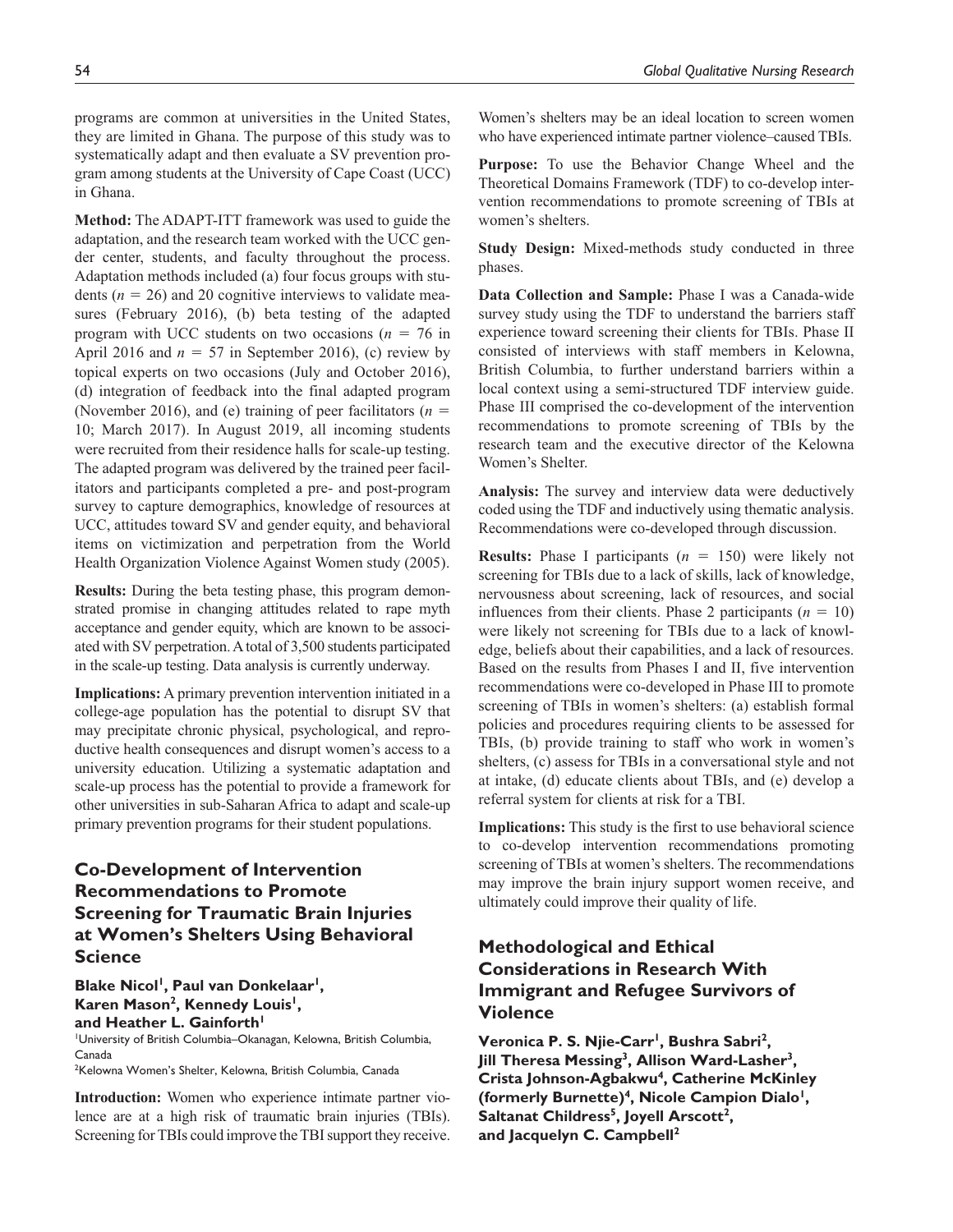University of Maryland, Baltimore, Maryland, USA Johns Hopkins University School of Nursing, Baltimore, Maryland, USA Arizona State University, Phoenix, Arizona, USA Maricopa Integrated Health System, Phoenix, Arizona, USA <sup>5</sup>University of Texas at Arlington, Austin, Texas, USA

Promoting the health of immigrants and refugees globally continues to be a priority for the World Health Organization. In 2017, 258 million people were international migrants, a 49% increase over 17 years. Of this total, more than 43 million immigrants and refugees are living in the United States substantiating the need for quality and culturally appropriate evidence-based interventions to better understand their unique health needs across geographic borders. Immigrant and refugee women experience intimate partner violence at a higher rate with more serious negative health-related disparities than women in the host country. The purpose of this paper is to discuss the strategies employed in enrolling immigrant and refugee women participants for the weWomen Study [\(https://wewomen.nursing.jhu.edu/home\)](https://wewomen.nursing.jhu.edu/home) as the context for analyzing the methodological and ethical challenges encountered. Numerous challenges were encountered in the recruitment and retention of these "hidden" populations, including women survivors' fear of deportation, linguistic barriers, and mistrust of providers and researchers. We utilized a multi-faceted approach informed by best practices to maximize participant enrollment, which can be replicated in similar studies. Effective strategies that include allocating adequate budget and actively engaging community collaborators through community-based participatory approaches to maximize recruitment and retention efforts are discussed. While the challenges the team experiences might have seemed insurmountable, their commitment to ensuring the integration of the unique needs of immigrant and refugee women survivors resulted in higher enrollment numbers. Immigrant and refugee survivors can contribute valuable information to inform culturally appropriate targeted evidence-based interventions to promote positive health outcomes.

# **Health Professionals' Perceptions of How Gender-Sensitive Care Is Enacted Across Acute Psychiatric Inpatient Units for Women Who Are Survivors of Sexual Violence**

Carol O'Dwyer<sup>1</sup>, Laura Tarzia<sup>1,3</sup>, Sabin Fernbacher<sup>3</sup>, and Kelsey Hegarty<sup>1,3</sup> 1 The University of Melbourne, Melbourne, Victoria, Australia <sup>2</sup>Consultant, Melbourne, Australia <sup>3</sup>The Royal Women's Hospital, Melbourne, Victoria, Australia

**Problem Statement (describe problem/issues addressed and its significance):** Sexual violence is a global public health issue. Women with mental illness frequently experience sexual violence. The biomedical model has been the

dominant model of care in psychiatric inpatient units. Recent years have seen a global movement toward gender-sensitive and trauma-informed models of care. To date, only a small amount of research has focused on evaluating these models of care and health professionals' experiences of providing this care.

**Purposes and/or Questions/Hypotheses:** The aim of this study is to gain in-depth understanding of health care professionals' perceptions of how gender-sensitive care (GSC) is enacted across psychiatric inpatient units for women who are survivors of sexual violence.

**Study Design:** This study used case study methodology and the Normalization Process Theory (NPT) conceptual framework.

**Sample:** Participants included 40 health professionals of different occupational groups, including medical, nursing, and allied health staff of both genders.

**Data Collection Approach:** It included semi-structured interviews, document and policy reviews, and observations from four psychiatric inpatient units within a large Australian public mental health organization. This presentation will report on the findings from the interviews.

**Analysis:** Thematic and content analysis were used to analyze the data.

**Results:** The themes were developed under the four NPT core constructs: (a) Understanding GSC in psychiatric inpatient units: "Without the corridors, there's not a lot we can do"; (b) Engagement and commitment to GSC: "There are a few of us who have that gender-sensitive lens"; (c) Organizing, relating, and involvement in GSC: "Its band-aid stuff"; and (d) Monitoring and evaluation of GSC: "We are not perfect, we have to receive that feedback." Health professionals in this study enacted GSC to varying levels and showed avoidance of responsibility to implement it. In addition, the competing demands of the biomedical model and a minimal appraisal have resulted in an inconsistent enactment of GSC.

**Implications or Lessons:** Our findings suggest the need to address each NPT construct comprehensively to adequately implement GSC. These findings contribute to improving the provision of high-quality, gender-sensitive care for female consumers during their admissions to psychiatric inpatient units.

# **Nurses Involvement in the Management of Family Violence Victims in Ondo State, Nigeria**

**Oluwasayo Bolarinwa Ogunlade1, Adekemi Eunice Olowokere1, Ojo Melvin Agunbiade<sup>1</sup>, and Omolola Irinoye<sup>1</sup>** 1 Obafemi Awolowo University, Ile-Ife, Nigeria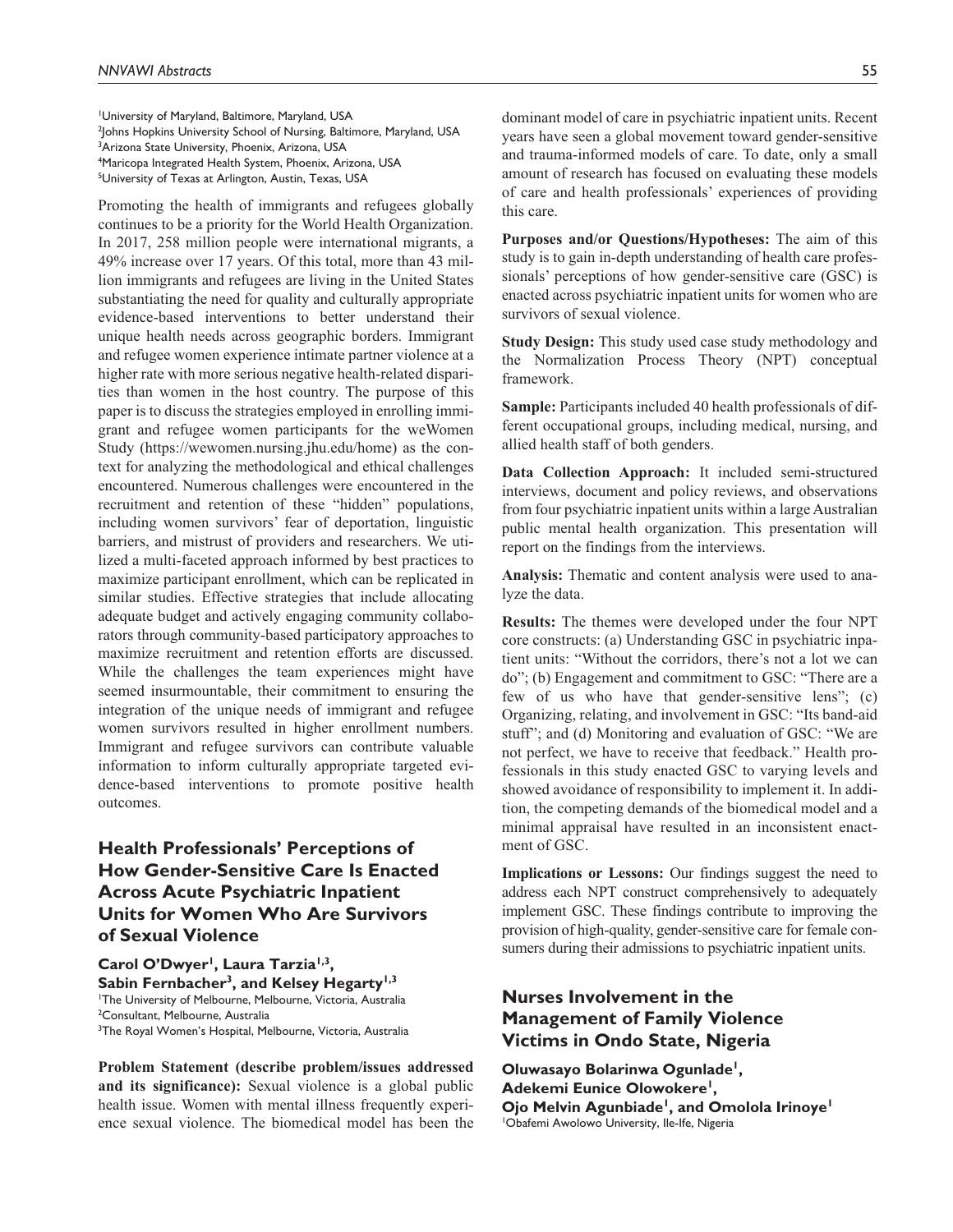Family violence is a public health issue with its effects on every member of the family. Recognizing primary health care settings as ideal settings to respond to victims of family violence with nurses is strategic in Nigeria. Nevertheless, there is limited information on the involvement of nurses in the detection and response strategies for the management of family violence. Hence, the study assessed primary health care nurses' processes to identify and respond to family violence in a state in Nigeria. A descriptive qualitative design was employed with a face-to-face interview conducted with six nurses in purposely selected primary health centers. Thematic analysis of the interviews was used to define key issues and areas of interest as identified by participants. Nurses mean age was  $33.67 \pm 5.849$  years and mean years of experience  $10 \pm 3.45$  years. Results showed that victims of physical violence were the only victims identified but without any identification or response guidelines. Nurses were not involved in safety planning and risk assessment. Nurses respond by treating the sustained injuries, counsel the victim, and mediate with the couple. The findings gave implication for further education and training of nurses and advocacy for collaborative policies and utilizing community resources to support women and children victims of family violence.

# **Intimate Partner Homicides Perpetrated in West Sweden 2000– 2016—A Process Perspective: The Stop Study**

Karin Örmon<sup>1,2</sup>, Gunilla Krantz<sup>1,3</sup>, Henrik Lysell<sup>1,4</sup>, and Viveka Enander<sup>1,3</sup>

1 The Västra Götaland Competence Centre on Intimate Partner Violence, Gothenburg, Sweden <sup>2</sup>University of Malmö, Malmö, Sweden <sup>3</sup>University of Gothenburg, Gothenburg, Sweden 4 Karolinska Institute, Stockholm, Sweden

**Introduction:** The rationale for focusing on intimate partner homicides (IPHs) a process perspective was that many risk factors for IPH have been described in previous research, but it may be difficult put these into context. In many cases, several risk factors can be found, but which are most pertinent of the time of the crime? A process perspective is valuable in understanding IPHs, from the building up to the aftermath of the killing.

**Method:** The present study is part of the STOP study, which is a qualitative study describing intimate partner homicides perpetrated in West Sweden 2000–2016. The result of this study is based on 50 court files, 40 male and 10 female perpetrators. The research question are as follows: What does the building up for the killing entail? When and why does the killer decide to kill? and finally, What does the aftermath of the deadly violence look like? The court files are analyzed with thematic analysis.

**Results:** We discerned a process in which the borders between the buildup, the killing, and the aftermath are blurred. Even so, are some distinctive features of the process explicit. Possessiveness and mental ill health are, for example, identified throughout the process, ending up with the murder of an intimate partner. There is also a distinct difference between male and female perpetrators of intimate partner homicide.

**Conclusion:** A process perspective is valuable in understanding IPHs.

# **Risk of Vicarious Trauma for Graduate Student-Researchers Exploring Sensitive Topics: A Scoping Review of Canadian Dissertations and Theses**

#### Elizabeth Orr<sup>1</sup>, Pamela Durepos<sup>1</sup>, Vikki Jones<sup>2</sup>, and Susan Jack<sup>1</sup>

1 McMaster University, Hamilton, Ontario, Canada <sup>2</sup>York University, Toronto, Ontario, Canada

**Problem Statement:** Qualitative research concerning sensitive topics (i.e., violence, trauma, abuse, etc.) is emotionally demanding for all parties involved. While it is common for ethics protocols to protect research participants from emotional distress, the personal impact of emotional work on the researcher can often go unaddressed. Qualitative researchers, in particular, graduate student-researchers studying sensitive topics, are at risk for vicarious trauma or emotional impact resulting from engagement in this type of work. It is unclear, however, how this researcher impact is discussed in graduate student work and/or the steps taken to address this risk.

**Purpose:** The purpose of this study is to provide an overview of how researcher impact or vicarious trauma is considered in Canadian graduate student research.

**Study Design:** A comprehensive scoping review of dissertations and theses was conducted. The scoping review framework outlined by Arksey and O'Malley (2005) was used to guide this review.

**Sample:** Canadian dissertations and theses published to their university repository with the last 10 years (dates: January 2009—May 2019) and meeting pre-determined inclusion criteria formed the sample for this review.

**Data Collection:** The ProQuest Dissertations & Theses database was used to search for student research work relevant to the study purpose. A hand search of the dissertation repositories within the top 10 Canadian universities was also performed.

**Analysis:** More than 50,000 titles were reviewed with 562 retained for data extraction. Data extraction items included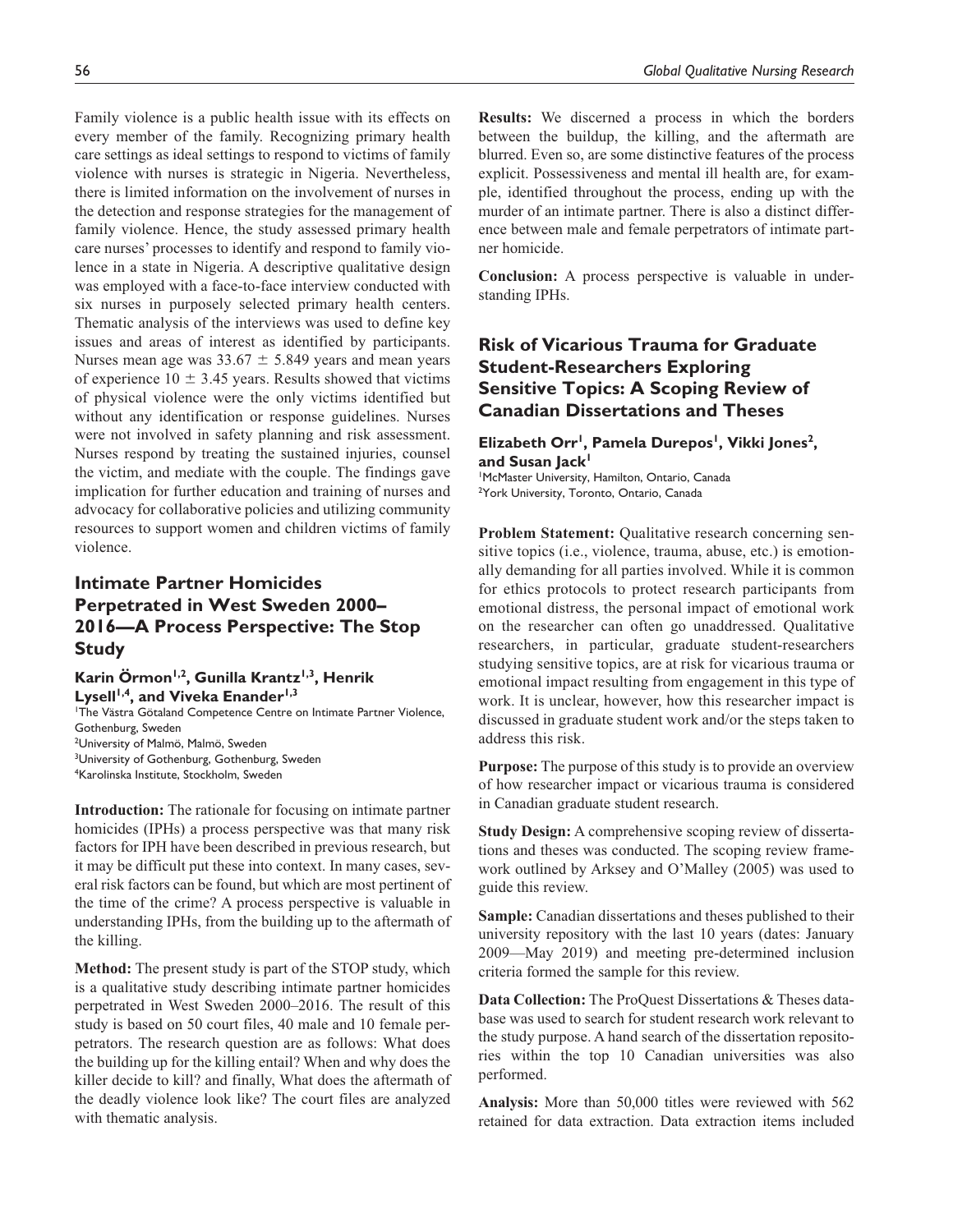institution, department, publication year, degree, sensitive topic considered, and evidence of methods to address the emotional impact of sensitive research on the student-researcher.

**Results:** Final analysis to be completed by December 2019. Interim findings show that 81.5% of dissertations do not discuss methods to address the emotional impact of sensitive research on the student-researcher; 15.2% of dissertations describe some strategy (predominantly journaling) for documenting the impact of the research and only 3.3% of dissertations had a defined protocol or plan to address the risk of emotional distress or vicarious trauma on the student-researcher.

**Implications:** Findings suggest the need for further guidance on minimizing the risk of emotional distress among student-researchers using qualitative methods within sensitive topic areas.

# **Can Trauma- and Violence-Informed Care Promote Change? Early Insights From a Critical Ethnography of Nurses Working With Women Who Have Experienced Intimate Partner Violence**

**Noël Patten Lu1, Marilyn Ford-Gilboe1,**  Lorie Donelle<sup>1</sup>, Victoria Smye<sup>1</sup>, and Kimberley Jackson<sup>1</sup> 1 Western University, London, Ontario, Canada

**Background and Purpose:** As the first, and possibly the only, point of contact in the health care system for women who have experienced intimate partner violence (IPV), nurses can have profound effects (positive and negative) on women's health, safety, and how they engage with health services. However, numerous studies demonstrate that health care providers, including nurses, are often not well equipped to deal with IPV and lack appropriate training, which can contribute to further harms and re-traumatization. One possible path to better care is to support nurses to take up Trauma- and Violence-Informed Care (TVIC), an emerging approach that has not yet been extensively studied or widely implemented. Consequently, the potential of TVIC for nursing practice with women who have experienced interpersonal and structural violence is not well understood. The purpose of this study was to explore how nurses experience, come to understand, and take up the concept of TVIC over time in the context of practice with women who have experienced IPV.

**Methodology:** In this critical ethnography, key informants are 12 nurses hired and trained to offer the Intervention for Health Enhancement and Living (iHEAL), a communitybased health promotion intervention for women in the transition of separating from an abusive partner. As part of their role, these nurses received standardized education about TVIC and how to integrate it into practice, along with support from a clinical supervisor. Repeat, in-depth qualitative interviews are being conducted with these participants at three points in a 16-month period to capture their experiences over time. Transcribed interviews are being analyzed using thematic analysis.

**Findings and Implications:** Preliminary findings based on 12 first and second interviews suggest that, in spite of the promise of TVIC, nurses experience multiple tensions and challenges in adopting TVIC in the context of practice norms that emphasize efficiency in treatment of individualized problems and overlook structural factors that shape women's health. Analysis will be completed in spring 2020. Findings of this research will offer insights into the complexity of TVIC and strategies that could support the successful adoption of this promising approach to care.

# **ENGAGE—Roadmap for Frontline Professionals Interacting With Male Perpetrators of Domestic Violence and Abuse to Ensure a Coordinated Multiagency Response to Perpetrators**

#### Alessandra Pauncz<sup>1</sup> and Geldschläger Heinrich<sup>2</sup> 1 Psychologist, WWP EN <sup>2</sup>Clinical Psychologist, Connexus, Spain

Domestic violence and abuse against intimate partners have a devastating impact on the health and well-being of the victims and the perpetrator, with long-term negative consequences for all involved. Adequate measures to protect victims are essential, yet a comprehensive policy to tackle this kind of violence must also address the perpetrators. The Council of Europe Convention on preventing and combating violence against women and domestic violence (Istanbul Convention) requires European Union Member States to invest in programs for domestic violence perpetrators and for sex offenders.

Within the framework of addressing perpetrators and increasing their referral to perpetrator programs a consortium of six European organizations and institutions (WWP EN, Connexus, CAM, Terres des Hommes, Psytel and the City Council of Florence) developed the project ENGAGE, within the frame of the European project REV-VAW-2016, to assist through a roadmap and a training package frontline professionals in health care or social services, child protection services, police, and others, coming into contact with male service users who are violent or abusive to their female partners. One of the most common requests from victims is for someone to work with their partner, to help him change, and to keep them and their children safe from violence. Working with these men to change their behavior is a key step toward preventing domestic violence. Responses of frontline health care professional to any disclosure, however indirect, could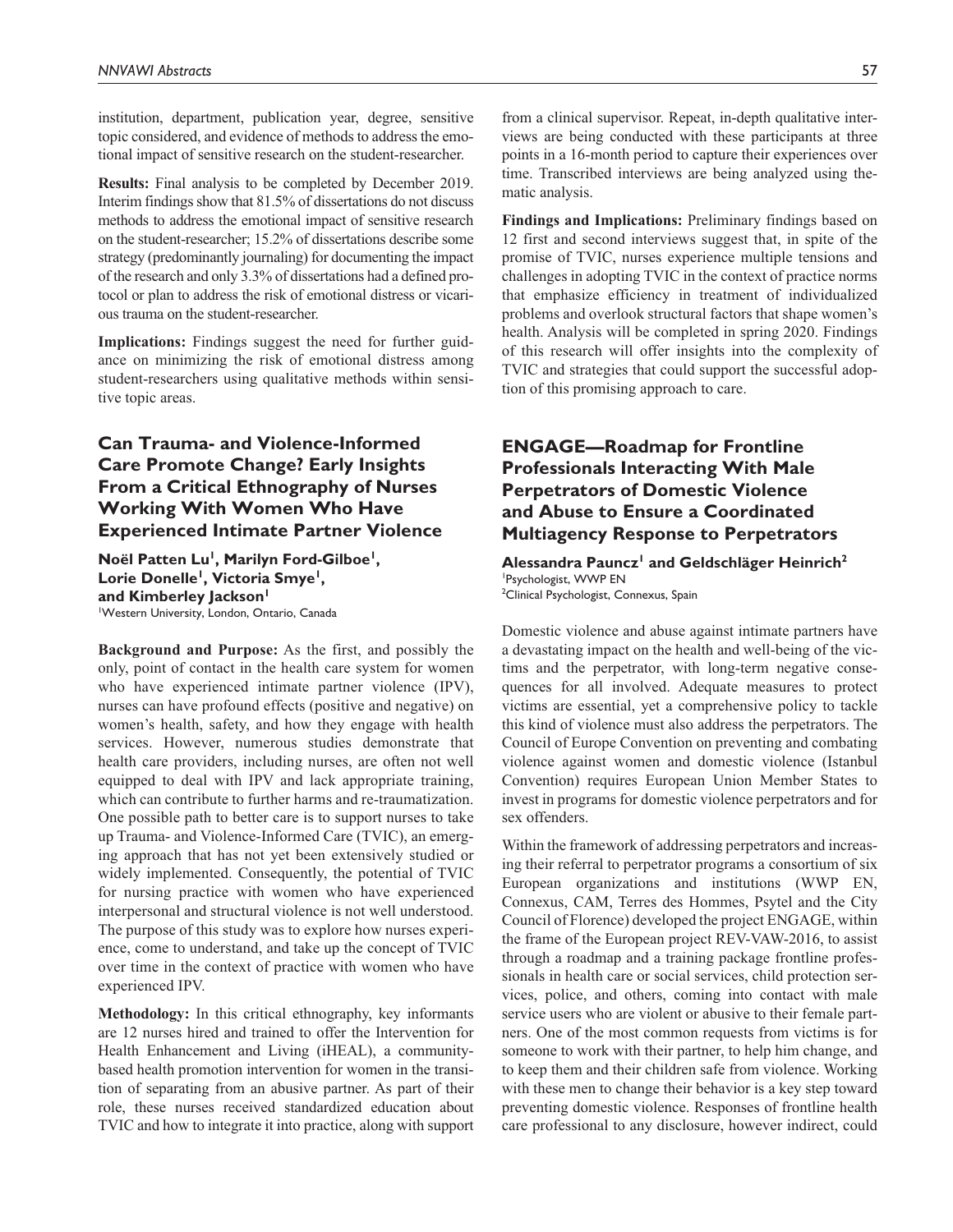be significant for encouraging responsibility and motivating men toward change. It is paramount to keep in mind that the primary goal of all work with male perpetrators (including identification and referral) is to ensure the safety of women and children. The presentation will share the tools and experiences of the development of the project. Participants will be guided through the theoretical background and the practical tools that were developed in the course of the project.

# **Effectiveness of a Trauma-Informed IPV Training Intervention for Health Providers in Improving IPV Discussions With Patients**

Nancy Perrin<sup>1</sup>, Liz Miller<sup>2</sup>, Lisa James<sup>3</sup>, Surabhi Kukke<sup>3</sup>, Amber Clough<sup>1</sup>, Karen Grace<sup>1</sup>, Annie Lewis O'Connor<sup>4</sup>, and Nancy Glass<sup>1</sup> 1 Johns Hopkins University School of Nursing, Baltimore, Maryland, USA 2 University of Pittsburgh, Pittsburgh, Pennsylvania, USA

<sup>3</sup>Futures Without Violence, San Francisco, California, USA 4 Brigham and Women's Hospital, Boston, MA, USA

Intimate partner violence (IPV) is seldom addressed in primary health care settings. Both screening and patient education for IPV occur at low rates due to a lack of training for health care providers and referral pathways for women who experience IPV. The PATHS study evaluated the effectiveness of a trauma-informed IPV training intervention for providers.

**Method:** Fifteen clinics were randomly assigned to the intervention or delayed control group. Women with an appointment at the clinic were invited to participate in the study which included completing a survey prior to seeing their provider and a survey after their visit about their interaction with the provider. The pre-intervention surveys were completed by 1,591 women in the control and 1,782 in the intervention group. In the post-intervention period, 1,034 control and 1,865 intervention women completed the survey.

**Findings:** The percent of women who reported that her health care provider discussed healthy and unhealthy relationships with her increased from the pre- to post-period (27.1% to 35.9%) in the intervention group while there was little change  $(34.4\%$  to 35.1%) in the control group ( $p = .001$ ). A similar pattern was found for discussing the impact of violence on health (intervention group: 16.9% to 25.3%, control group: 22.9% to 24.3%,  $p < .001$ ). Approximately 16% of the women screened positive for IPV on the pre-visit survey. The percent of women disclosing IPV to her provider increased significantly in the intervention group (19.6% to 25.7%) compared with the control group  $(28.5\%$  to  $30.4\%$ ,  $p =$ .012). However, the rate of referrals for women who disclosed IPV did not change after the intervention in either the control group (44.6% to 45.2%) or the intervention group (44.4% to 42.5%).

**Conclusion:** Trauma-informed IPV training for providers increases the likelihood that providers will discuss IPV and its impact on health with their patients. These discussions appear to increase the number of women who disclose their experiences of IPV to the health care provider. However, additional approaches are needed to strengthen the referral pathway for women experiencing IPV.

# **The Intersection of Culturally Competent Primary Care and Domestic Violence: An Interpretive Synthesis**

#### Bijaya Pokharel<sup>i</sup>, Jane Yelland<sup>2,3</sup>, Ann Wilson<sup>i</sup>, Sandesh Pantha<sup>1</sup>, and Angela Taft<sup>1</sup>

<sup>1</sup>La Trobe University, Melbourne, Victoria, Australia 2 Murdoch Children's Research Institute, Parkville, Victoria, Australia <sup>3</sup>The University of Melbourne, Melbourne, Victoria, Australia

**Problem Statement:** Primary care providers in Australia are encouraged to recognize and provide appropriate care to women who experience domestic violence. Almost half the Australian population were either born overseas or had at least one of their parents born overseas. As a result, primary care needs to be responsive to the needs and expectations of culturally and linguistically diverse populations. However, little is known about the intersection of cultural competency, primary care, and domestic violence. Although Australia has an increasing emphasis on culturally competent health care, there is a paucity of understanding on what that might look like in the primary care context of domestic violence.

**Purpose of the Study:** This review aims to understand the meaning of cultural competency in the primary care context of women of immigrant and refugee backgrounds who experience domestic violence.

**Design and Method:** We will use critical interpretive synthesis for this review. To date, we have searched eight databases and the websites of 15 Australian governmental and non-governmental organizations, but we will present final results. We will use citation tracking and expert consultation as additional search strategies. We will include studies that focus either on woman above 16 years who experience domestic violence or on primary care providers. The studies will focus on interaction between women and primary care providers. Two reviewers will independently screen title and abstracts of the studies retrieved from search results. Two reviewers will independently assess the quality using the Crowe Critical Appraisal Tool (CCAT; quantitative and mixed-methods studies), Quality Framework (qualitative studies), and Authority, Accuracy, Coverage, Objectivity, Date, and Significance (AACODS; gray literature). We will use data extraction tables to extract and summarize data on study context, components of cultural competency, and their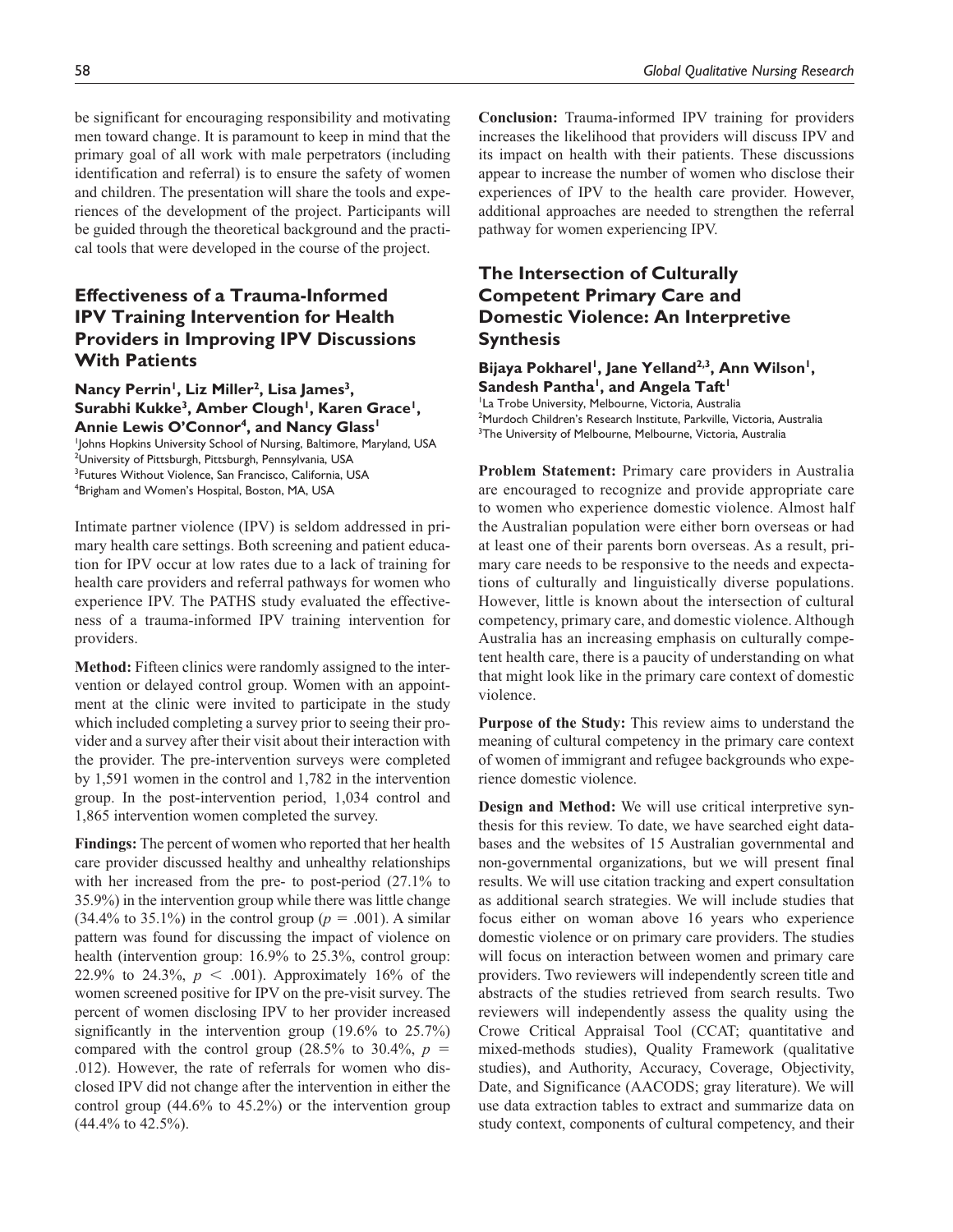process of delivery to women of immigrant and refugee backgrounds who experience domestic violence.

**Implications:** This study will propose an evidence-informed model of culturally competent primary care to women of immigrant and refugee backgrounds who experience domestic violence. The model can inform primary care providers on essential components of culturally competent care and how to effectively deliver these to women.

# **Differences in Help-Seeking Behaviors and Perceived Helpfulness of Services Between Abused and Non-Abused Women**

Leesa Hooker<sup>1</sup>, Leonie Versteegh<sup>2</sup>, Helena Lindgren<sup>2</sup>, and Angela Taft<sup>1</sup> <sup>1</sup>La Trobe University, Melbourne, Victoria, Australia 2 Karolinska Institutet, Stockholm, Sweden

**Background:** New mothers may face substantial health challenges during the postpartum period and are at greater risk of intimate partner violence. Health care services provide support; however, acknowledging a problem and seeking help for it can be difficult. Research on where postpartum women tend to seek help and how helpful they perceive it is limited. In addition, little is known of how these help-seeking behaviors differ between abused and non-abused postpartum women.

**Objective:** To examine the help-seeking behavior and perceived helpfulness of services in abused and non-abused postpartum women.

**Method:** Secondary analysis of data collected during the MOVE (Improving Maternal and Child Health Care for Vulnerable Mothers) trial of nurse intimate partner violence screening and supportive care. The MOVE study was a cluster randomized controlled trial that included a survey of  $N =$ 2,621 postpartum Australian women who had given birth within the previous 8 months. Data were analyzed using descriptive and inferential statistics.

**Results:** Abused women sought informal family support less frequently  $(p < .001)$  and were more frequent users of emergency departments ( $p = .03$ ), home visiting programs ( $p =$ .02), and breastfeeding services ( $p = .001$ ), compared with non-abused women. These women were also more frequent users of psychiatrists ( $p \leq .001$ ); early parenting centers, both day-stay ( $p = .006$ ) and residential ( $p = .008$ ); and child welfare services ( $p < .001$ ), and they were generally less satisfied with the help received.

**Conclusion:** Postpartum women experiencing partner violence seek help from certain formal services more frequently and are less satisfied with the care received, compared with

non-abused women. Access to potential protective supports from family and friends is limited. To improve health care services, further qualitative research is needed to enhance our understanding of abused postpartum women's experiences and help-seeking behaviors.

# **Trauma- and Violence-Informed Care in the K-12 Classroom: Teacher Education**

### **Susan Rodger<sup>1</sup> and Nadine Wathen<sup>1</sup>**

1 Western University, London, Ontario, Canada

Schools play a key role in providing both healthy environments where students can learn and develop and receive universal and targeted mental health support; indeed, the research evidence converges to suggest that academic engagement, learning, and belonging requires mental, physical, and relational health. This paper will describe the results of bringing a trauma- and violence-informed care approach to K-12 education, providing a framework of practice that enables schools to be safe, inclusive places for some of the most vulnerable students, including those exposed to interpersonal and structural violence. Students exposed to trauma and violence can struggle to attend, engage, and achieve at school. It is critical that students affected by trauma and violence receive appropriate and equitable support, so that they can thrive in school. National research has demonstrated that the majority of teachers feel ill-equipped to meet the mental health and inclusion needs of their students. Providing teacher education students with education about trauma, TVIC, and the ways the trauma can influence academic engagement and success may allow problematic classroom behaviors to be viewed through a health equity and inclusive education lens, promoting both the creation of a safer and more equitable learning environment for students directly affected by trauma and violence and supporting the ethic of care that is central to the helping professions, including teaching. Initial teacher education may provide the opportunity to prepare teachers with the knowledge, strategies, and self-efficacy in TVIC necessary to create classrooms and learning experiences that are safe, equitable, and meet the needs of all students. A mandatory, completely online mental health course for second-year students in a Bachelor of Education program ( $n = 235$ ) at a large Canadian university introduced TVIC concepts and used a case study approach to articulate challenges for students and strategies, tools, and knowledge for teachers. Results indicate significant changes in participants' attitudes toward TVIC and their self-efficacy in using inclusive teaching practices, as well as their expressions of intentions to create safe and welcoming classrooms and schools aligning with TVIC principles, providing support for the inclusion of these important topics for all teacher education students.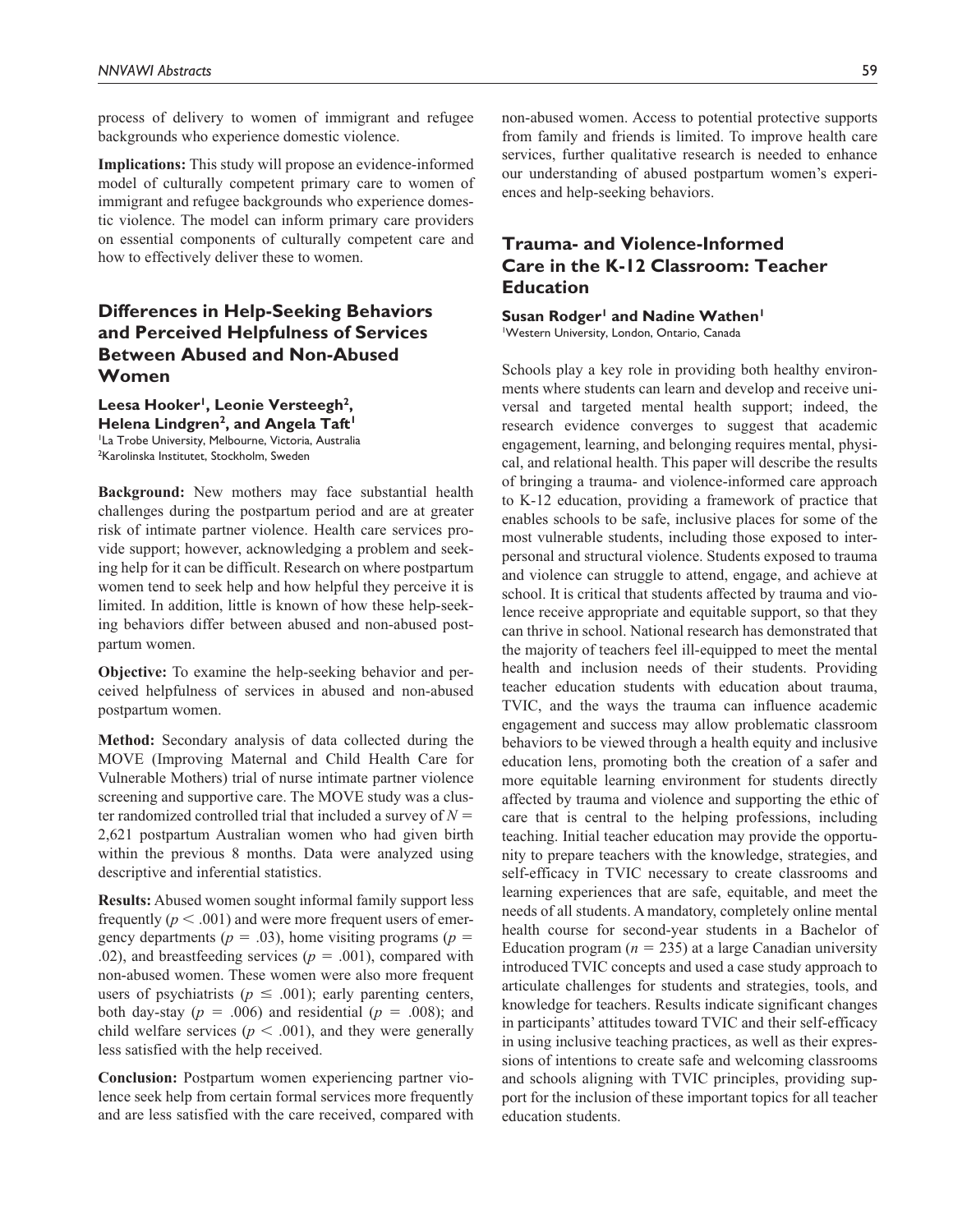# **Impact of Sources of Strengths on Coping and Safety of Immigrant Survivors of Intimate Partner Violence**

#### Bushra Sabri<sup>1</sup>, Veronica Njie-Carr<sup>2</sup>, Sarah Murray<sup>3</sup>, Joyell Arscott<sup>1</sup>, and Jacquelyn C. Campbell<sup>1</sup>

1 Johns Hopkins University School of Nursing, Baltimore, Maryland, USA <sup>2</sup>University of Maryland, Baltimore, Maryland, USA <sup>3</sup>Johns Hopkins Bloomberg School of Public Health, Baltimore, Maryland, USA

**Background and Purpose:** Immigrant women are disproportionately affected by intimate partner violence (IPV), severe IPV, and homicides. Immigrant women face "triple jeopardy" related to their gender, minority race/ethnicity, and immigrant status. Despite experiences of IPV, internal and external sources of strengths can promote resilience or influence immigrant women's ability to deal with their abusive relationships. These sources of strengths can be found at cultural, community, relationship, and individual/survivor levels. While prior research has focused on risk factors only or resilience factors in only some groups of survivors, studies have not examined sources of strengths and their variations among diverse groups of immigrant survivors. Drawing from resilience/strength's perspective, this study explored external and individual sources of strengths among diverse groups of immigrant survivors and examined how these sources influenced their safety and coping with abuse.

**Method:** Data for this qualitative study were collected from immigrant women residing in Massachusetts, Arizona, Virginia, Washington, D.C., New York, Minnesota, and California using purposive and snowball sampling techniques. Seventy-nine in-depth interviews were conducted with adult immigrant survivors of IPV, who identified as Asian (*n* = 29), Latina (*n* = 27), and African (*n* = 23). Data were analyzed using thematic analysis procedure.

**Results:** Women identified both external (e.g., community support, formal sources of help) and internal (e.g., optimism, faith, beliefs) sources of strengths. Some survivors had mixed experiences with some sources (e.g., religious institutions). However, given the importance of these sources in assisting survivors, the study highlights areas of improvement and how these sources can adequately address needs of survivors.

**Implications:** The findings are informative for practitioners serving immigrant survivors of IPV in legal, social service, and medical and mental health settings. Practitioners can reflect on protective actions that the immigrant survivor has taken and how to capitalize on their strengths. With growing immigrant populations in the United States, practitioners are more likely to encounter survivors from diverse countries of origin and would need to provide culturally informed safety planning services. Identifying sources of strengths and their

roles in women's safety or coping can be useful for the development of strengths-based intervention strategies for immigrant survivors of IPV in the United States.

# **Contextual Factors Related to Violence by Partners and In-Laws and Needs for Interventions at Multiple Levels: A Study of Women in India**

#### **Bushra Sabri<sup>1</sup>**

1 Johns Hopkins University School of Nursing, Baltimore, Maryland, USA

**Background and Purpose:** India suffers a high burden of violence against women. In addition to abuse perpetuated by an intimate partner, abuse perpetuated by in-laws is a pervasive phenomenon among Indian families. Using a socioecological framework, this study identified women's perceptions of contextual factors related to abuse by intimate partners and in-laws and areas of interventions at multiple levels.

**Method:** Twenty-seven in-depth interviews were conducted with participants in two cities in North India. Participants were recruited utilizing purposive and snowball sampling techniques. The strategies included flyers, word of mouth, and assistance from a women's health clinic providing mother and child health care services to women in the community. Data were collected utilizing in-depth, semi-structured interview guides, with questions focusing on perceptions and experiences of abuse and strategies and resources used for coping, safety concerns, and health. The quantitative measures were used to collect information such as age, income, marital status, children, level of education, and health. Data analysis utilized a theoretical thematic analysis procedure underpinned by the socioecological framework aimed at identifying context of abuse, sources of help, and recommendations for services.

**Results:** Analysis of qualitative data revealed contextual factors related to abuse by husband and in-laws and needs for services at the societal, community, and relationship levels. Reasons for exposures to violence at the societal/cultural level included patriarchal cultural norms, non-arranged marriages, dowry expectations, stigma of being remarried, gender role expectations, and preference for a male child. The community-level reasons for violence exposure included instigation of violence by outsiders in the community and limited access to services. Reasons for abuse at the relationship level included disclosing abuse to parental family, instigation of abuse by in-laws, and characteristics of both the in-laws and the partner (e.g., alcohol problems, anger issues, suspicious behaviors, jealousy, and financial issues/unemployment). Needs for interventions include areas such as government support, knowledge and awareness about resources, and programs for women's education and economic independence. The findings can be used for creating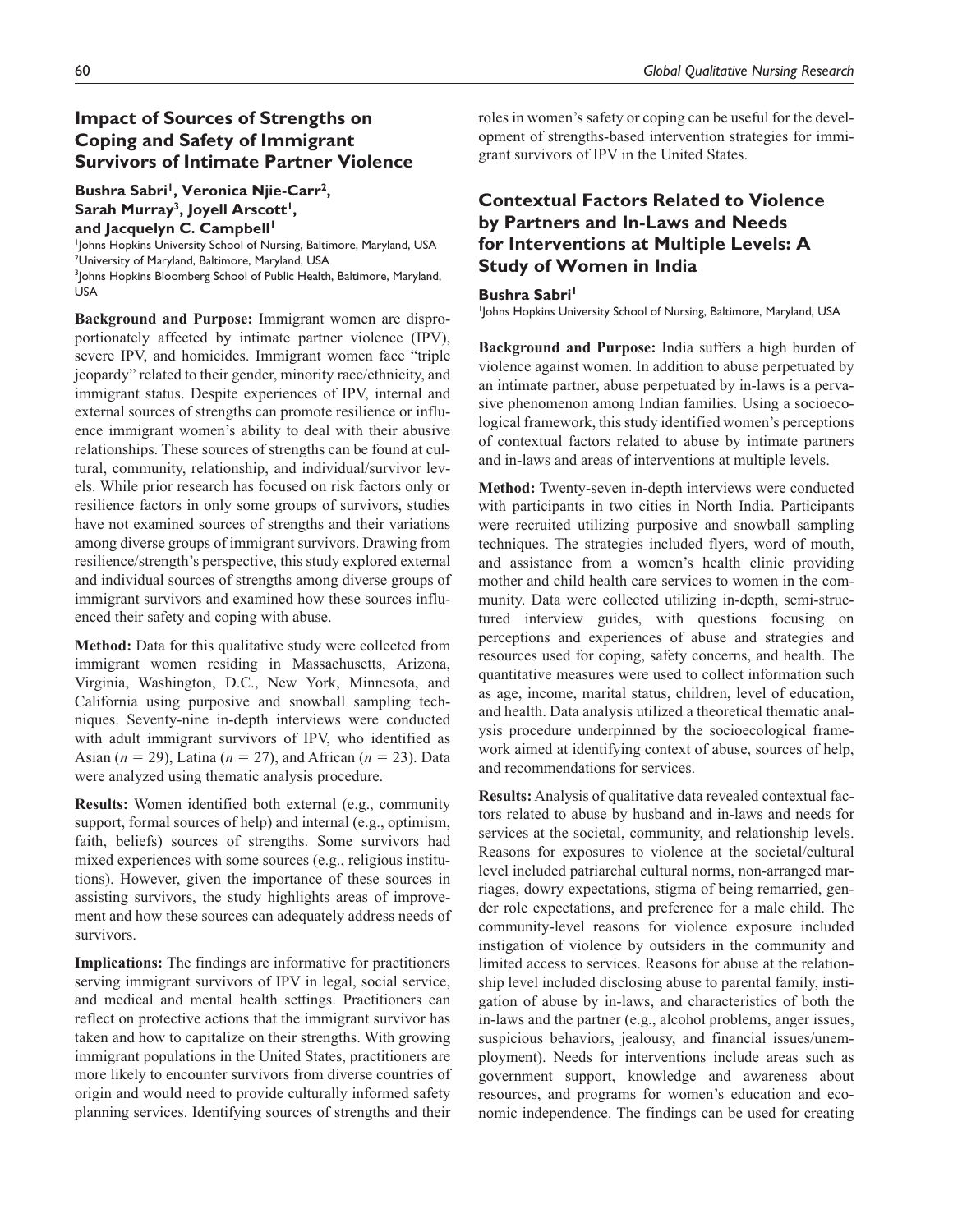prevention and intervention strategies that target contextual factors at multiple levels that support violence perpetrated by intimate partners and in-laws.

# **Community Stakeholders' Acceptability of Life Skill Building Intervention for Women Empowerment in Pakistan**

Tazeen Saeed Ali<sup>1\*\*</sup>, Rozina Karmaliani<sup>1</sup>, **Judith McFarlane2 , Hussain Maqbool Ahmed Khuwaja1, Shireen Shehzad Bhamani<sup>1</sup>,** Nasim Zahid Shah<sup>1</sup>, Zahid Hyder Wadani<sup>1</sup>, **and Asli Kulane3** 1 Aga Khan University, Karachi, Pakistan <sup>2</sup>Texas Woman's University, Houston, Texas, USA <sup>3</sup>Karolinska Institutet, Stockholm, Sweden

**Background:** Violence against women (VAW) is the major determinant of women's mental health in Pakistan. Many interventions to reduce VAW have been tested but the documentation of men's role toward women's empowerment is lacking at local context. A qualitative approach was undertaken in all four provinces of Pakistan to describe the community residents', men's and women's, perceptions regarding the acceptability of a proposed Life Skills Building (LSB) intervention that involves men's engagement toward women's empowerment.

**Method:** Qualitative inquiry using 18 Focus Group Discussions, nine with community males  $(n = 88)$  and nine with community females ( $n = 79$ ), with an average of six to 10 participants for a duration of 60 to 90 minutes and 14 Key Informant Interviews consisting of 10 males and four females for a duration of 30 to 45 minutes were completed. All the interviews were conducted in four pre-dominant provincial languages of Pakistan. The data analysis was done using the thematic analysis approach.

**Result:** The study identified three major themes, which are Family Life issues, Importance of LSB, and feasibility of LSB implementation. The proposed LSB intervention was well accepted with strong urge to engage men in receiving the training. Participants suggested that these sessions should be held 2 hours per week, within community public spaces. In addition, these sessions should be based on a participatory and interactive approach, where the participants are motivated to attend all the proposed sessions with a special focus on positive relationship and economic skills building.

**Conclusion:** Women, men, and community stakeholders affirmed that the community members would accept the LSB intervention. Involvement of men is important and this was recognized as an important element which could facilitate in women empowerment and support to reduce violence, and improve mental health of women in a patriarchal country like Pakistan.

#### **Keywords**

mental well-being, domestic violence, LSB, women empowerment

# **Community Stakeholders' Views on Strategies for Reducing Violence Against Women in Pakistan**

Tazeen Saeed Ali<sup>1</sup>, Rozina Karmaliani<sup>1</sup>, Hussain Magbool Ahmed Khuwaja<sup>1</sup>, Zahid Hyder Wadani<sup>1</sup>, Nasim Zahid Shah<sup>1</sup>, Saher Aijaz<sup>1</sup>, and Asli Kulane<sup>2</sup> 1 Aga Khan University, Karachi, Pakistan 2 Karolinska Institutet, Stockholm, Sweden

**Background:** Nearly half of the women experience violence across their lifespan in all the provinces of Pakistan. Despite knowing the prevalence, there has been meager progress in developing strategies to combat violence at individual, family, or community level. Many interventions suggested in other countries have been pilot tested, but the effects of those interventions had been limited. Therefore, the aim of this study is to understand the voices of stakeholders to reduce violence against women and to explore the possible community-based strategies that could be implemented in Pakistan.

**Method:** A total of 14 key informant interviews and 18 focus group discussions were held across all four provinces of Pakistan. Participants were purposefully recruited and all the interviews were audio-recorded. Transcriptions were open coded and thematic analysis was done to extract themes with similar meanings.

**Results:** Community members shared five key strategies for reducing violence against women which included the need of raising voice against the status quo, advocating the role of education in women empowerment, promoting women rights campaigns across Pakistan, bringing innovations in existing interventions across all life stages, and strengthening laws that could promote women empowerment.

**Conclusion:** Violence against women is known to be linked with the cultural norms, so community stakeholders' involvement and participation is essential to bring change. The responsibility to bring about a substantial change in behavior and attitudes of men must begin with engaging them in all the interventions that aim to reduce violence. Therefore, there is a dire need to implement the interventions that are locally planned and scalable within the existing system in Pakistan.

#### **Keywords**

violence against women (VAW), violence reduction strategies, men engagement, stakeholders' voices for VAW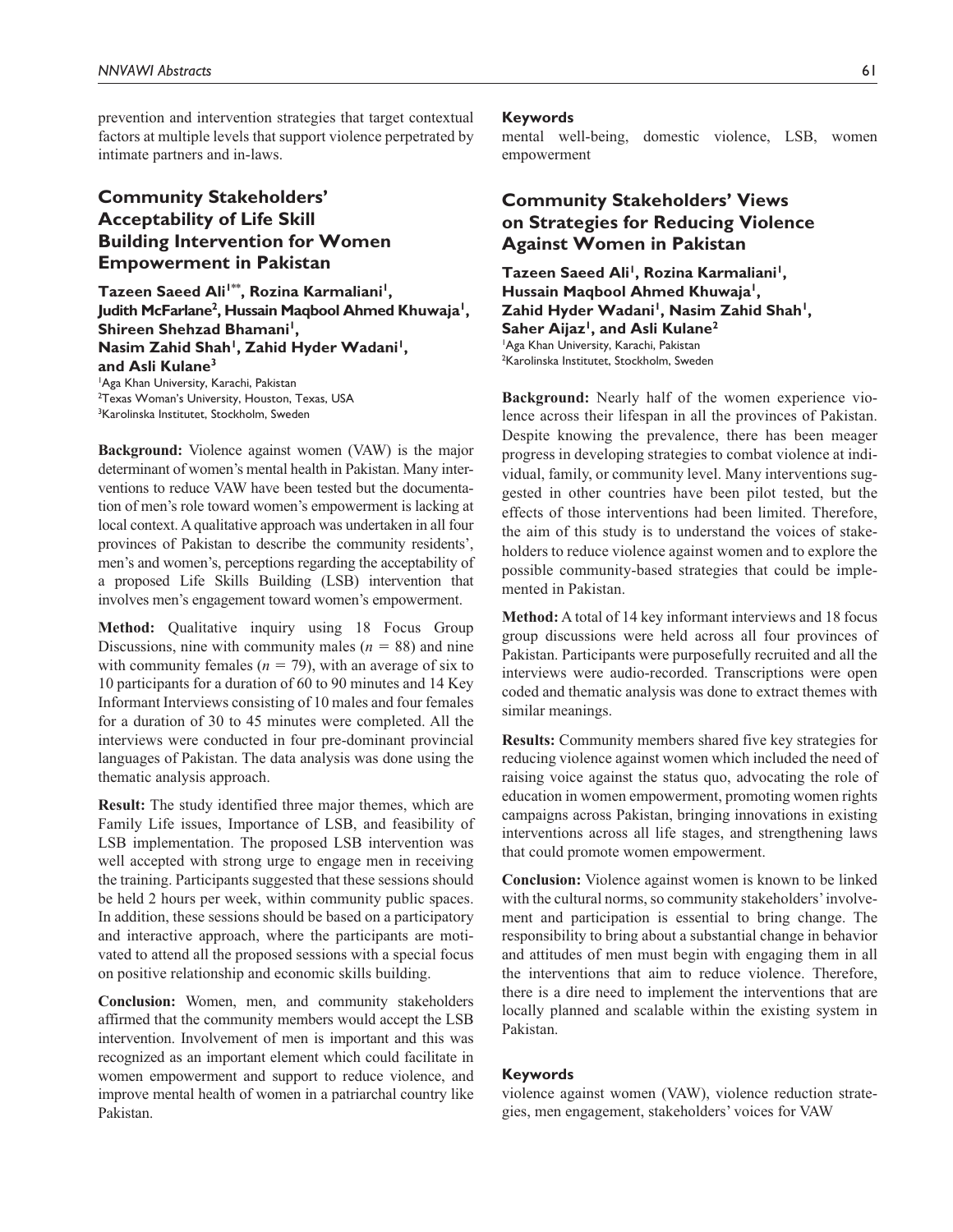## 62 *Global Qualitative Nursing Research*

# **Understanding Common Themes in International Research: How Narrative Interviewing Helps Us Understand Key Trauma Recovery Processes**

Denise Saint Arnault<sup>1</sup>, Laura Sinko<sup>2</sup>, Maddalena Rodelli<sup>3</sup>, Ines Testoni<sup>3</sup>, **Francesca Alemanno3, and Sachiko Kita4** 1 University of Michigan, Ann Arbor, Michigan, USA 2 University of Pennsylvania, Philadelphia, Pennsylvania, USA <sup>3</sup>Università degli studi di Padova, Padova, Italy 4 University of Tokyo, Tokyo, Japan

International research has shown that trauma recovery is often blocked by cultural norms that blame survivors, shame them for leaving, minimize the significance of violence, or normalize violence. The Multicultural Study of Trauma Recovery (MiStory) is an international collaboration network that is using narrative interviewing to understand the ways that internalized cultural beliefs and social processes shape the ways that gender-based violence (GBV) survivors make meaning of their experiences and heal from them. This symposium will bring together four papers that explore interacting themes that we have found in our research. We will save ample time for discussion and reflection from the audience.

Paper 1: The Clinical Ethnographic Narrative Interview as a Cross Cultural Tool to Safely Examine Trauma Recovery (Denise Saint Arnault, University of Michigan, Ann Arbor, USA). Research has shown that narrative methods can be helpful in providing trauma survivors a vehicle to promote their recovery. However, trauma-informed practice has taught us that re-traumatization is a real risk in research. The MiStory project aims to document culturally universal and culturally specific processes of trauma recovery to inform practice and policy, and we are using the Clinical Ethnographic Narrative Interview (CENI) method as a way to provide women from widely different cultural backgrounds a safe way to explore their recovery journey. This presentation explains trauma and narrative theory and describes the CENI interview.

**Paper 2:** Normalization of Sexual Violence on an American College Campus (Laura Sinko, University of Pennsylvania, Philadelphia, Pennsylvania, USA). While literature documents how sexual violence (SV) normalization relates to SV perpetration in the American undergraduate university setting, little is known about how SV normalization (SVN) is perceived by SV survivors. The purpose of this study was to describe how survivors recognize SVN on college campuses and to understand how SVN affects meaning-making after unwanted sexual encounters. Twenty-three survivors of Unwanted Sexual Experiences participated in the CENI, and grounded theory analysis found that survivors recognized SVN through responses to SV disclosure, witnessing or experiencing repeated SV, observing campus values surrounding gender and hook up norms, and retrospectively noticing difficulties processing their own experiences. SVN

seemed to exacerbate survivors' symptom burden and negative self-concept, affecting meaning-making through labeling difficulties, personal responsibility confusion, and social disconnection. Results highlight the impact of sociocultural norms on SV recovery.

**Paper 3:** After the Violence: Empowerment Processes in Women Who Experienced Gender-Based Violence (Maddalena Rodelli, Ines Testoni, & Francesca Alemanno, Università degli studi di Padova, Padova, Italy). Research has identified empowerment to be a central goal in the trauma recovery, going beyond the intra-psychic dimension of suffering, addressing the feelings of capacity to address the power dynamics and patriarchal aspects of gender relationships. We conducted the CENI with 15 women of Latin America origin who migrated in Italy and Spain. Our intersectional qualitative analytic frame examined how women understood power dynamics, how they defined their empowerment processes, and their emerging ability to address power dynamics during their recovery. Results suggest that there is a need to consider women as active, tenacious agents of personal and social change, instead of passive and vulnerable victims. Our findings illuminate the re-victimization processes are often part of the welfare approach in social and mental health services. We conclude that women are seeking services that promote empowerment, active involvement, and self-determination.

Paper 4: Journey to Trauma Integration: Re-Trusting, Re-Building, and Re-Embracing Selfhood, Life and the World (Sachiko Kita, University of Tokyo, Tokyo, Japan). For domestic violence survivors, integrating trauma into their selfhood is a long and challenging journey. We conducted the CENI with 23 Japanese survivors to identify the phases of trauma integration and factors promoting it. We then identified a subset of 11 women who described that they had achieved integration, and used grounded theory to discover the processes that characterized their integration journey. The results revealed six phases: "confusion," "overwhelmed," "awareness," "fighting," "overlooking," and "integration." Other critical recovery tasks included "rebuilding the boundary between myself and others" and "trusting others and seeking help again." These recovery tasks decreased symptoms, promoted autonomy, and enhanced understanding and acceptance of trauma. Implications for practice include understanding the complexity of the trauma integration processes, the skills necessary to achieve it, and possible cultural differences.

# **Effect of a Psychosocial Intervention on Mental Health, Social Support, and Help-Seeking Behaviors Among Abused Pregnant Women: A Pilot Randomized Controlled Trial in Nepal**

Diksha Sapkota<sup>1,2,3</sup>, Kathleen Baird<sup>1,4</sup>, Amornrat Saito<sup>1,3</sup>, and Debra Anderson<sup>1,3</sup>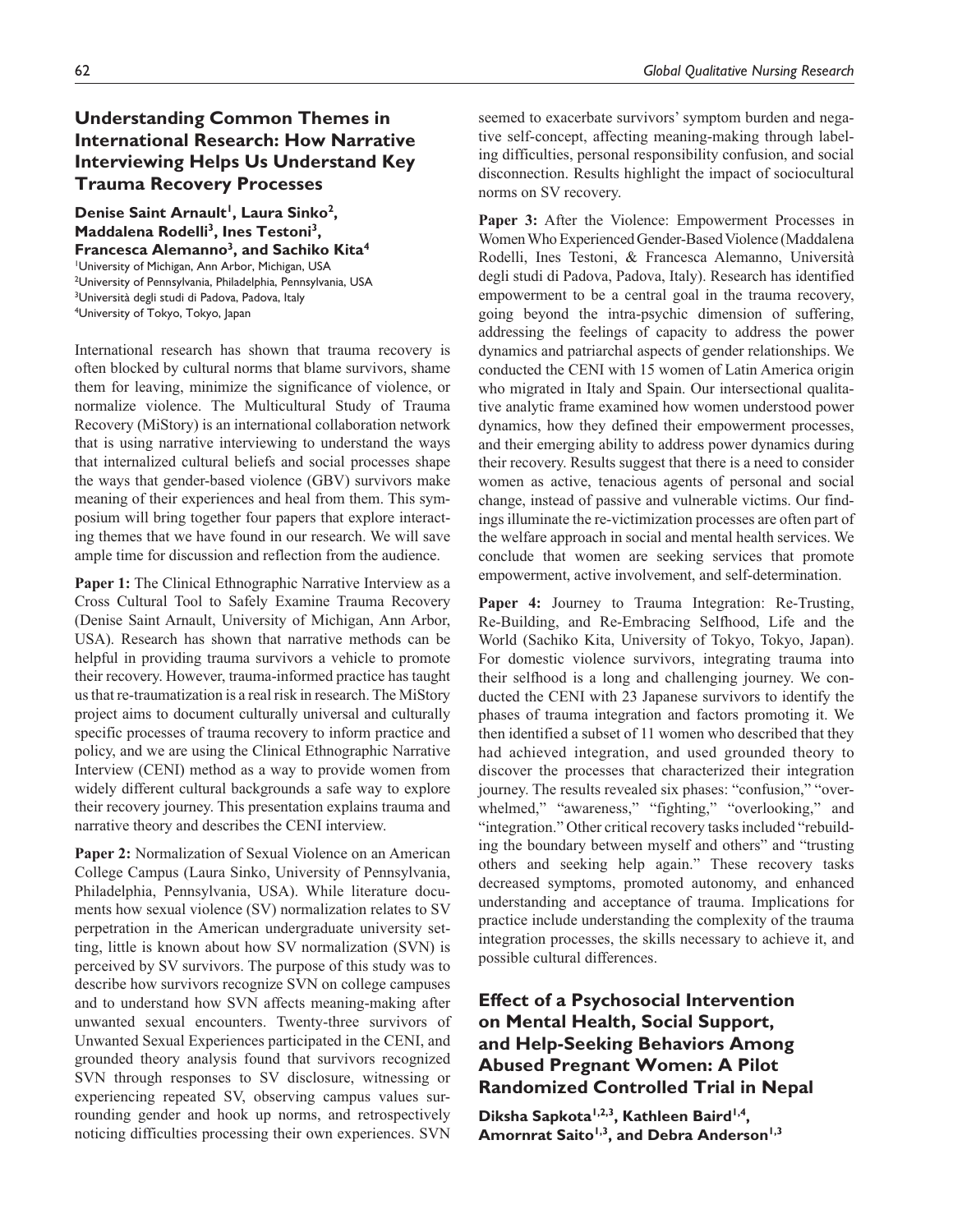1 Griffith University, Gold Coast, Queensland, Australia <sup>2</sup>Kathmandu University, Dhulikhel, Nepal <sup>3</sup>Menzies Health Institute Queensland, Brisbane, Queensland, Australia 4 Gold Coast University Hospital, Gold Coast, Queensland, Australia

**Methods and Analysis:** A two-arm parallel-randomized controlled trial (RCT) was conducted among pregnant women attending antenatal clinic of a tertiary hospital of Nepal. In total, 140 women were randomly allocated to either an intervention group or a control group (70 in each group). Intervention participants received a counseling session, an information booklet, and contact details of the counselor, while control group participants received referral list of local support organizations working against domestic and family violence (DFV). Outcome measures, such as mental health, quality of life, social support, and help-seeking behaviors were measured at baseline, 4 weeks post-intervention, and 6 weeks postpartum. The generalized estimating equation (GEE) model using intention-to-treat (ITT) approach was used to examine change in outcome variables over the time in two groups using IBM SPSS Statistics software v 25.0. Data were presented in terms of regression coefficients and/ or odds ratio, and statistical significance was set at *p* < .05.

**Results:** Both groups were comparable at baseline on demographic characteristics and outcome values. A statistically significant effect of the intervention was found in the mental health at both post-intervention ( $\beta = -6.40, 95\%$  confidence interval [CI]  $[-8.89, -3.91]$ ,  $p < .001$  and follow-up assessments (β = −7.14, 95% CI [–9.89, –4.39], *p* < .001). Similarly, significant improvements on quality of life were seen at both post-intervention ( $\beta$  = 2.98, 95% CI [2.13, 3.83],  $p < .001$ ) and follow-up ( $\beta = 2.45, 95\%$  CI [-1.51, 3.39],  $p < .001$ ) among intervention participants compared with control group. Significant improvements were seen in the perceived social support and help-seeking behaviors among intervention attendees compared with those in the control group ( $p < .05$ ).

**Conclusion:** To our knowledge, this is the first RCT to assess the effectiveness of a counseling intervention on mental health among pregnant women having a history of abuse in Nepal. Findings from this study support the feasibility and applicability of a brief counseling intervention to improve the emotional well-being of abused women in limited-resource settings.

**"We Don't See Because We Don't Ask"—Qualitative Exploration of Service Users' and Health Professionals' Views Regarding a Psychosocial Intervention Targeting Pregnant Women Experiencing Domestic and Family Violence**

Diksha Sapkota<sup>1,2,3</sup>, Kathleen Baird<sup>1,4</sup>, Amornrat Saito<sup>1,3</sup>, Pappu Rijal<sup>5</sup>, Rita Pokharel<sup>5</sup>, and Debra Anderson<sup>1,3</sup>

1 Griffith University, Brisbane, Queensland, Australia <sup>2</sup>Kathmandu University, Dhulikhel, Nepal <sup>3</sup>Menzies Health Institute Queensland, Brisbane, Queensland, Australia 4 Gold Coast University Hospital, Gold Coast, Queensland, Australia 5 B.P. Koirala Institute of Health Sciences, Dharan, Nepal

**Introduction:** Emerging literature from developed countries supports the use of counseling and safety planning for addressing the emotional needs of women who have been the victims of domestic and family violence (DFV). Given the relative recency of DFV management as a field of endeavor, it is not surprising that interventions for addressing DFV is still in its infancy in developing countries. This paper describes the feasibility and efficacy of conducting a psychosocial intervention targeting pregnant women with a history of DFV in Nepal.

**Method:** A total of 63 pregnant women who participated in the intervention and seven health care providers (HCPs) involved in care of pregnant women were interviewed using semi-structured interviews. Thematic analysis was used to analyze the data. Final codes and themes were identified using an iterative review process among the research team.

**Results:** Three domains reflecting the research questions were identified: DFV and its response mechanisms, impact on women's lives, and improving accessibility and sustainability of the program. DFV was recognized by all HCPs as a significant problem requiring urgent attention for its prevention and control. Intervention participants expressed the counseling session as a safe haven that allowed them to share their feelings while learning new skills to cope with DFV. The majority of the participants recommended multiple sessions during the counseling and a continued provision of service to ensure its accessibility by a large number of women.

**Discussion:** This is the first study to document the feasibility of conducting an antenatal-based intervention for addressing the negative consequences of DFV in Nepal. There was a clear consensus around the need to engage, support, and empower victims of abuse and the intervention was well received by the participants. Ensuring good mental health and well-being among victims of abuse requires work across individual, organizational, and community levels.

# **What Is Non-State Torture of Women and the Girl Child? What Is NST Victimization–Traumatization Informed Care?**

Jeanne Sarson<sup>1</sup> and Linda MacDonald<sup>1</sup> 1 Persons Against Non-State Torture

**The Problem:** Non-State torture (NST) victimization is rarely named as a form of violence inflicted against women and the girl child. We promote its visibilization and explain its global occurrence.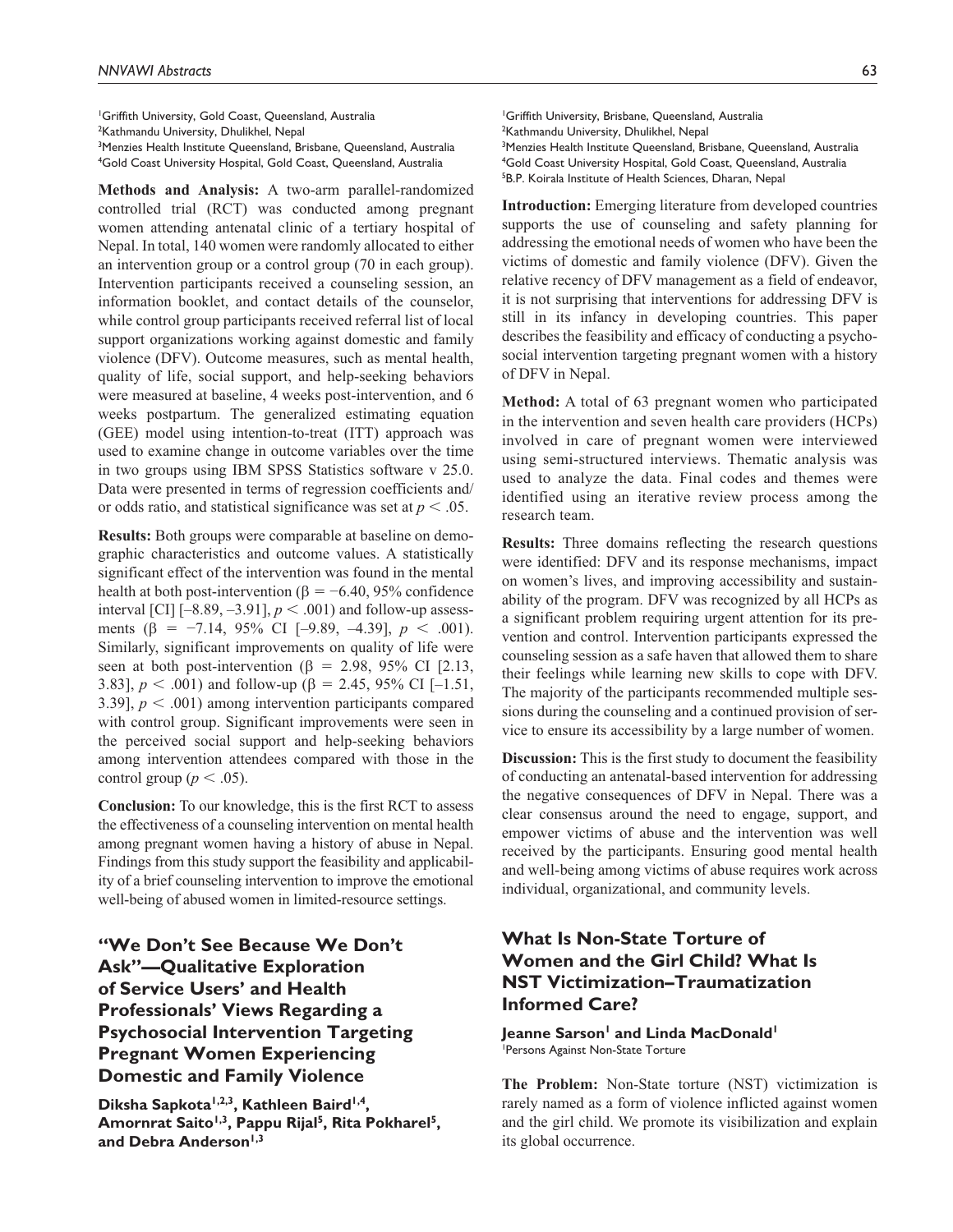**The Significance:** Although NST is a human right violation, its significance in practice has remained globally invisibilized; thus, NST victimization–traumatization informed care has not developed. In law countries may take the stance that UN recommendations for its inclusion in country law are "soft law" recommendations thus ignored further delaying sociopolitical contribution to the healing process.

**Purpose:** We began our NST support ([https://everywoman.](https://everywoman.org/) [org/\)](https://everywoman.org/) of women in 1993 and have never left this focus. The term non-State torture originates from "non-state actors" when Amnesty International published its booklet in 2000 addressing State responsibility for abuses perpetrated against women by non-state actors. Although the first women who disclosed to us was Canadian, born into a NST human trafficking family system, women in the United States, the United Kingdom, Western Europe, Australia, and New Zealand also contact us, as do counselors supporting woman who have survived NST. Our prime focus has been women who were born into NST human trafficking family systems which generally have like-minded connections to other individuals or groups. In 1993, there was no written literature drawn on for the delivery of care; therefore, we will share the innovative practice we developed that explains what NST is and discuss our model of NST victimization–traumatization informed care which addresses lessons learned, the implications that NST integrative recovery demands, and share educational information into the global categories of NST. Included are results of our NST participatory qualitative research including on conditioned suicidal-femicide. We would appreciate placing visual models in a PowerPoint presentation to also share women's drawings they used to "show" the NST human trafficked victimizations they suffered. Overcoming this human rights discrimination in law and practice, we advocate supporting the global initiative for the legally binding treaty on violence against women and girls of Every Woman Treaty [\(http://nonstatetorture.org/](http://nonstatetorture.org/)).

# **Expanding the Role of the Registered Nurse to Address the Health Effects of Violence and Injury in Rural Older Adults Using U.S. Medicare Annual Wellness Visits**

Erika Metzler Sawin<sup>1</sup>, Donna Schminkey<sup>1</sup>, Sandra Annan<sup>1</sup>, and Deborah Elkins<sup>1</sup> 1 James Madison University, Harrisonburg, Virginia, USA

**Describe the Problem or Issue Addressed:** In this pilot study, registered nurses (RNs) who conduct Medicare Annual Wellness Visits (AWVs) in the United States for adults age 65 and older received focused education on power-based personal violence (PBPV), unintentional injury (UI), and trauma- and violence-informed care (TVIC). AWVs are used as a screening, intervention, and referral

vehicle. This comprehensive visit includes medical and family history review, physical assessment, functional abilities, home safety, biometrics, and screenings for substance use, depression, and cognitive impairment. Screening for and management of PBPV and/or UI and their sequelae are not specifically addressed in routine preventive care and disease management of older adults.

**Significance:** UI and PBPV rates are higher in rural areas. Older adults often do not disclose PBPV. Nurses working in an expanded role in the primary care setting are able to incorporate assessment data into their chronic care management of these patients. These interventions allow nurses to identify people who would benefit from ongoing care management and rehabilitation services.

**Purpose of the Session:** Rural primary care RNs were interviewed regarding their experiences and abilities to identify, intervene, and refer people who have experienced often previously undisclosed PBPV and/or UI. Findings and recommendations from this pilot study will be discussed, including the ability to integrate assessment and interventions.

**Approach or Innovation:** The researchers performed qualitative interviews of RNs who work in federally designated primary care rural health clinics. Questions included ways to identify specific strategies for intervention and patterns of health sequelae that stem from injury, and how nurses can leverage the AWV to address PBPV and UI.

**Lessons:** RNs who have received specific education on PBPV, UI, and TVIC can individualize visits as they identify and address these issues in older adults using education and referrals.

**Implications:** Nurses can address PBPV, UI, and their sequelae in older adults in the primary care setting, through tailoring the existing AWV structure using principles of TVIC. Chronic illness frameworks and related nursing roles (e.g., chronic care management, preventive care, health coaching, and transitional care management) are useful to improve nursing's response to PBPV and related issues.

# **Testing the Relationships Between Intimate Partner Violence, Mastery, Social Support, and Mental Health in Canadian Women**

**Alice Pearl Sedziafa1, Marilyn Ford-Gilboe1, Kelly Scott-Storey2, and Michael Kerr1** 1 Western University, London, Ontario, Canada 2 University of New Brunswick, Fredericton, New Brunswick, Canada

Extensive cross-sectional studies suggest personal and social resources mitigate the adverse consequences of intimate partner violence (IPV). But the literature is specifically limited in longitudinal research on the causal mechanisms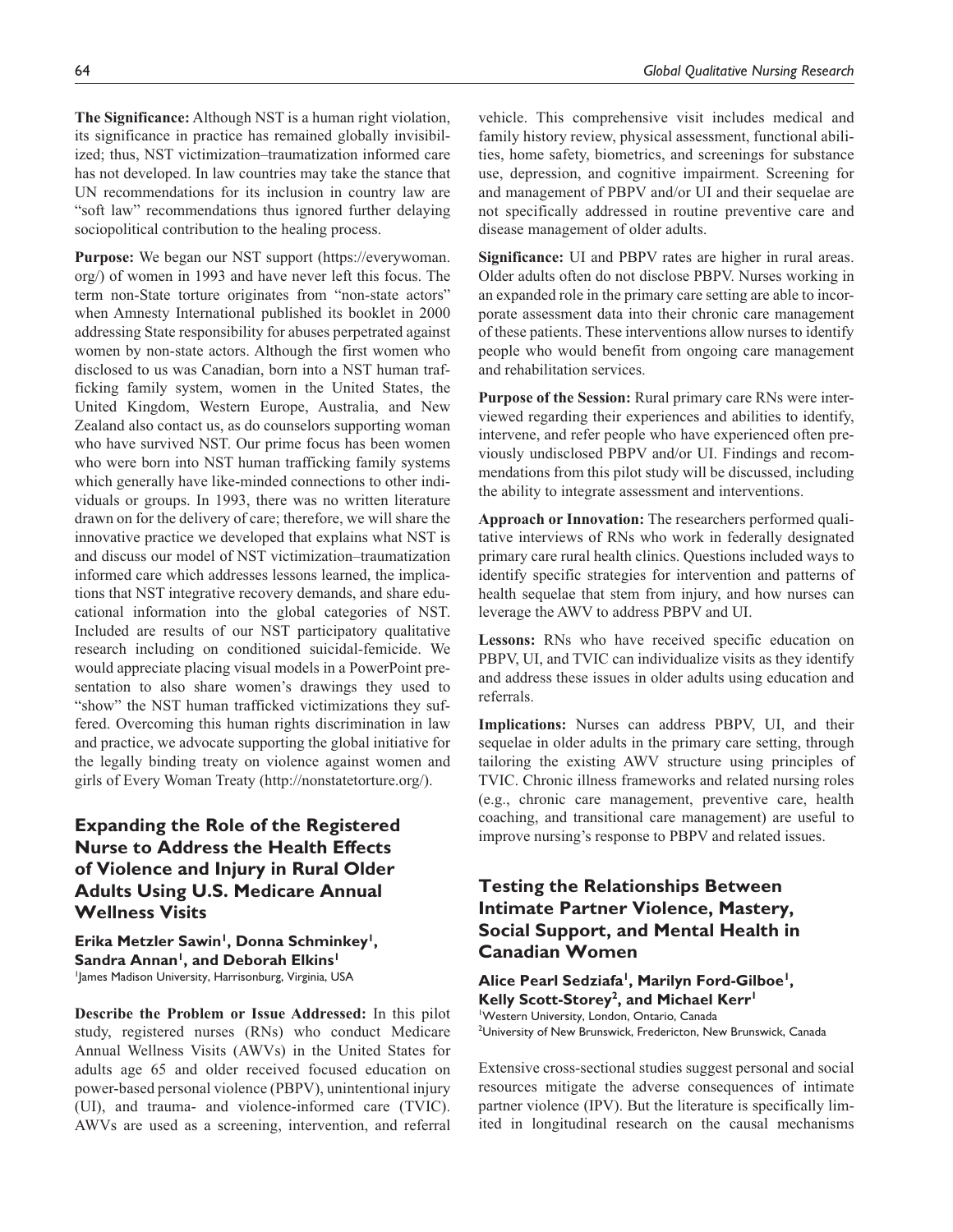linking IPV to mental health. Addressing this limitation will advance our theoretical understanding of the mechanisms shaping mental health in women who have experienced IPV. The proposed research will examine the relationship between IPV, social support, mastery, and mental health in women in varying social contexts. A multivariate structural equation technique will be used to analyze secondary longitudinal quantitative survey data collected from a sample of 462 women who have experienced IPV, recruited online through the iCAN plan 4 safety (<https://icanplan4safety.ca/>) trial. The proposed study has important implications. It will illuminate the personal strengths of women overcoming the effects of IPV, promote appreciation of the social support required by women with diverse social characteristics, and advance the theoretical understanding that perceptions of resources may be mutable over time and interventions can heighten these perceptions to improve mental health.

# **Institutional Challenges to Delivering Domestic Violence Services in Ghana: A Case of Structural Violence?**

#### Alice Pearl Sedziafa<sup>1</sup>, Eric Y. Tenkorang<sup>2</sup>, **and Emmanuel Banchani2**

1 Western University, London, Ontario, Canada 2 Memorial University of Newfoundland, St. John's, Newfoundland, Canada

**Background:** To eradicate or reduce domestic violence, it is important to understand the processes of help-seeking among those who experience interpersonal violence. Advocates for holistic channels for addressing domestic violence argue this is a matter of structural justice. In Ghana, the Domestic Violence and Victim Support Unit (DOVVSU) was established in 1998 as a specialized unit of the Ghana Police Service. As a national institution, DOVVSU is tasked with providing legal assistance to people who experience domestic violence. However, inequitable social, cultural, economic, and legal challenges limit the power of DOVVSU to deliver equitable and dignifying assistance to its clients and hold perpetrators of violence accountable. In this paper, we document institutional challenges to delivering domestic violence services in Ghana.

**Method:** Qualitative in-depth interviews were collected from 30 female survivors of intimate partner violence (IPV) and 15 staff at DOVVSU in the Greater Accra, Ashanti, and Northern regions during fieldwork conducted from May to August 2019. The regions were randomly selected to represent the three main ecological zones (Coastal, Middle, and Northern) in the country. Data were analyzed using the qualitative software NVivo. The data were subjected to thematic analysis where codes were generated and themes developed based on the codes.

**Results:** Female survivors of IPV rarely accessed services at DOVVSU as majority claimed they had not heard about them. However, those who knew DOVVSU and had accessed

their services mentioned fear, loss of rights to privacy, and financial problems as major barriers to accessing their services. From an institutional perspective, staff at DOVVSU identified noise pollution, lack of privacy for clients, inadequate logistics, and limited training for DOVVSU staff as among various reasons for their ineffective delivery of services to victims of violence.

**Conclusion:** Policy responses to dealing with access to domestic violence services should move beyond individuallevel approaches, to consider structural factors that militate against delivering effective service to survivors of IPV.

## **Stakeholders Roles and Views of Care of Women With FGM Experiencing the Postpartum Period**

Rebecca Seymour<sup>1</sup>, Elizabeth Bailey<sup>1</sup>, Katherine Brown<sup>1</sup>, and Hazel Barrett<sup>1</sup> 1 Coventry University, Coventry, United Kingdom

**Objective:** To critically examine the roles and views of stakeholders who affect care during the postpartum period for women with female genital mutilation (FGM).

**Background:** The eradication of FGM is supported by the World Health Organization (WHO), UNICEF, and the UK government. The WHO estimates approximately 200 million women are living with FGM today, with 3 million at risk of having the procedure completed annually. Maternity services are often the first point of contact women with FGM have with the UK health services. While previous research has focused on antenatal care, there remains a lack of research focusing on postpartum care.

**Design:** A focused ethnography was conducted using a cultural context and a feminist lens. Semi-structured interviews took place with stakeholders who were directly and indirectly responsible for providing care during the postpartum period for women with FGM. Interviews were transcribed verbatim and analyzed using thematic analysis. Stakeholders were contacted if follow-up questions arose.

**Findings:** Stakeholders were divided into two categories, impact through direct care and impact through policy. Preliminary analysis shows policy stakeholders report positive care impacts, meeting the needs of the community, and positive feelings about their job. Direct care stakeholders report negative care impacts, not meeting the needs of the community, and viewing their job as a vocation that occasionally has negative impacts on their mental health. A tension was evident between the two groups.

**Conclusion:** A tension exists between policy makers and direct care providers for women with FGM, specifically during the postpartum period; further research and communication is needed to understand this tension. The voices of women with FGM are needed to understand the experience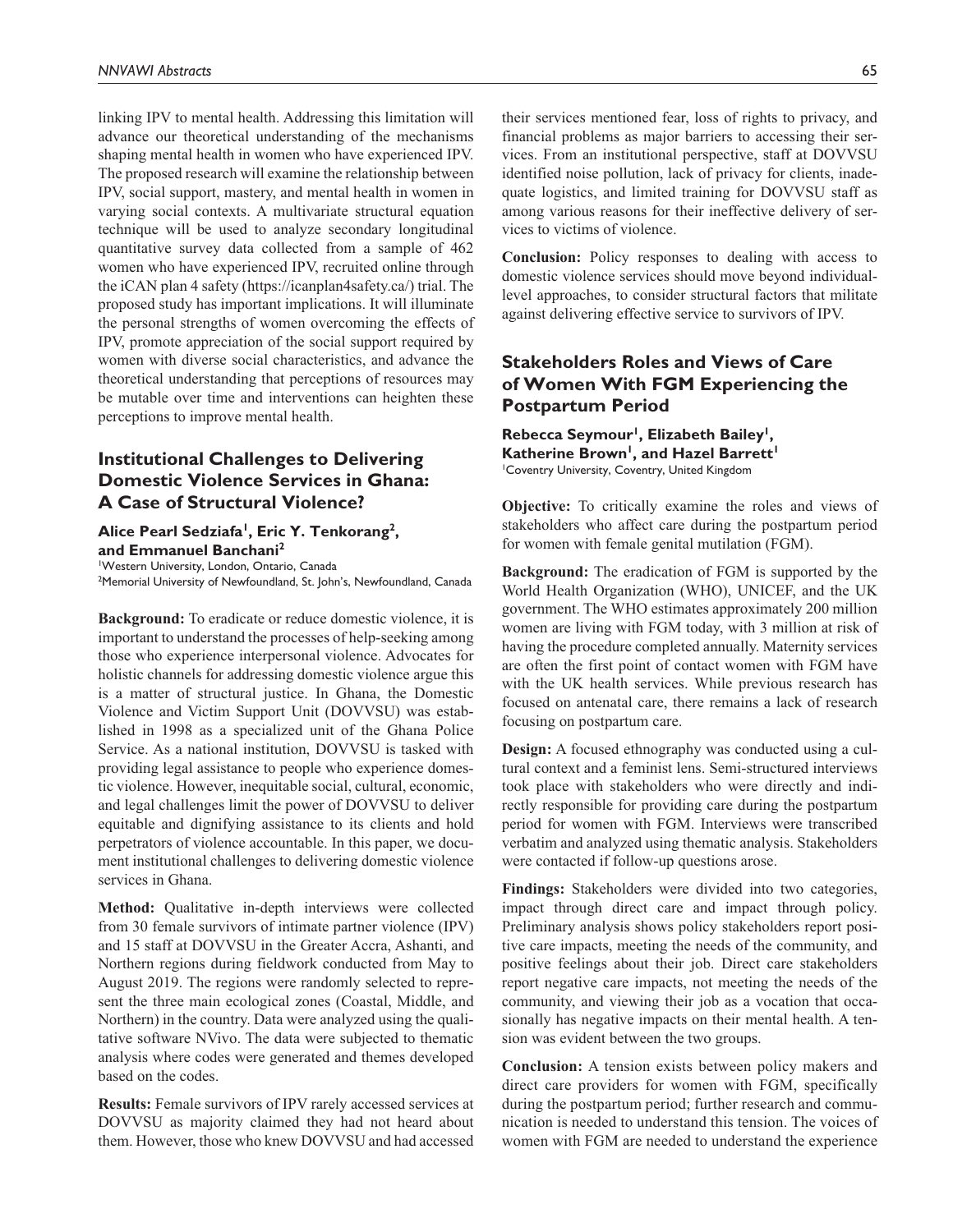of receiving care during the postpartum period. The implications for this study are broad and touch on policy development for post-partum guidelines (currently unavailable for women with FGM), education for health care providers and public health workers, and the development and distribution of resources dedicated to women with FGM. Continued research is needed in this area.

# **Taking the Control Out of Birth Control: Reproductive Coercion and the Nurses Role**

#### Trisha Sheridan<sup>1</sup>, Jacqueline Callari Robinson<sup>2</sup>, and Jenanne Luse<sup>1</sup>

1 Emory University, Atlanta, Georgia, USA 2 University of Wisconsin–Milwaukee, Milwaukee, Wisconsin, USA

Reproductive coercion (RC) is a form of violence including birth control sabotage, pregnancy pressure, and control of pregnancy outcomes. As many as 15% to 25% of people seeking care at family planning clinics report experiencing RC, with adolescents and those experiencing intimate partner violence (IPV) reporting an even higher prevalence. While all health care providers play an important role in identifying, assessing, and responding to control of reproductive outcomes, nurses and those working with victims of violence are especially likely to encounter RC. Victims of RC are hesitant to come forward and self-identify as this form of IPV is often omitted from screening questionnaires or masked by more well-known physical or emotional violence symptoms. As a result, RC is often overlooked or neglected as a valid and impactful form of IPV. Taking this into consideration and in combination with significant under reporting, health care provider knowledge of and familiarity with this form of IPV is often limited, even by experienced nurses who are trained to recognize signs of IPV. Given the often silent nature of RC, its prevalence, and the lack of awareness among nurses, the need for increased educational opportunities is paramount. As patient advocates and clinical educators, nurses are uniquely poised to strengthen RC screening and response guidelines in the clinical setting, as well as to develop and promote educational tools for health care providers in a variety of primary and acute care settings. This session will allow participants to define and discuss RC including how it presents in a variety of clinical settings. The aim is for participants to understand their role in assessment, intervention, and referral for victims of reproductive coercion.

# **Creating an Instrument to Better Measure Healing in Female Survivors of Gender-Based Violence**

Laura Sinko<sup>1</sup>, Andreea Beatrix Taran<sup>2</sup>, **and Denise Saint Arnault2**

1 University of Pennsylvania, Philadelphia, Pennsylvania, USA <sup>2</sup>University of Michigan, Ann Arbor, Michigan, USA

**Problem:** Current literature to date has primarily equated gender-based violence (GBV) recovery with an improvement of mental illness symptoms, causing a gap in our understanding of the impact of interventions beyond the amelioration of adverse symptomology.

**Purpose:** To create an instrument to holistically measure GBV recovery based on the healing goals and desires indicated by female survivors in the community.

**Study Design/Sample:** (a) Qualitative, ethnographic interviews were conducted to develop instrument items ( $n = 56$ ), (b) focus groups of community experts were used to provide initial measure feedback  $(n = 8)$ , and (c) cognitive interviews with GBV survivors in the community were used to provide additional feedback  $(n = 9)$ .

**Data Collection Approach/Analysis:** Qualitative, ethnographic interviews were conducted in three separate samples of female GBV survivors (ages 18–76) recruited through a health system research portal as well as through email listservs and flyers targeting community GBV organizations. Healing themes were extracted from a larger grounded theory analysis based on these interviews, and items were developed based on healing subthemes using survivor language. Focus groups and cognitive interviews were then conducted with both experts and GBV survivors to revise the measure prior to psychometric testing.

**Results:** A 31-item instrument was created to measure both impact and healing progress on a 5-point Likert-type scale.

**Implications:** The Healing After Gender-Based Violence measure has the potential to highlight survivor strength and growth while more accurately measuring recovery based on survivor indicated goals and desires. This measure can also provide survivor insight on the progress they have made thus far and what their healing needs may be going forward.

# **Violence Appraisals, Disclosure, and Service Utilization: How Culture and the Normalization of Violence Against Women Intersect in Irish and American Survivors of Gender-Based Violence**

Courtney Julia Burns<sup>1</sup>, Laura Sinko<sup>2\*</sup>, and Denise Saint Arnault<sup>1</sup> 1 University of Michigan, Ann Arbor, Michigan, USA 2 University of Pennsylvania, Philadelphia, Pennsylvania, USA

\*Presenting Author

**Purpose:** While literature alludes to the effect of normalization of violence against women (NOVAW) on perpetration of gender-based violence (GBV), little is known about how it affects survivor disclosure, service utilization, and violence appraisals. In addition, there is a need to understand how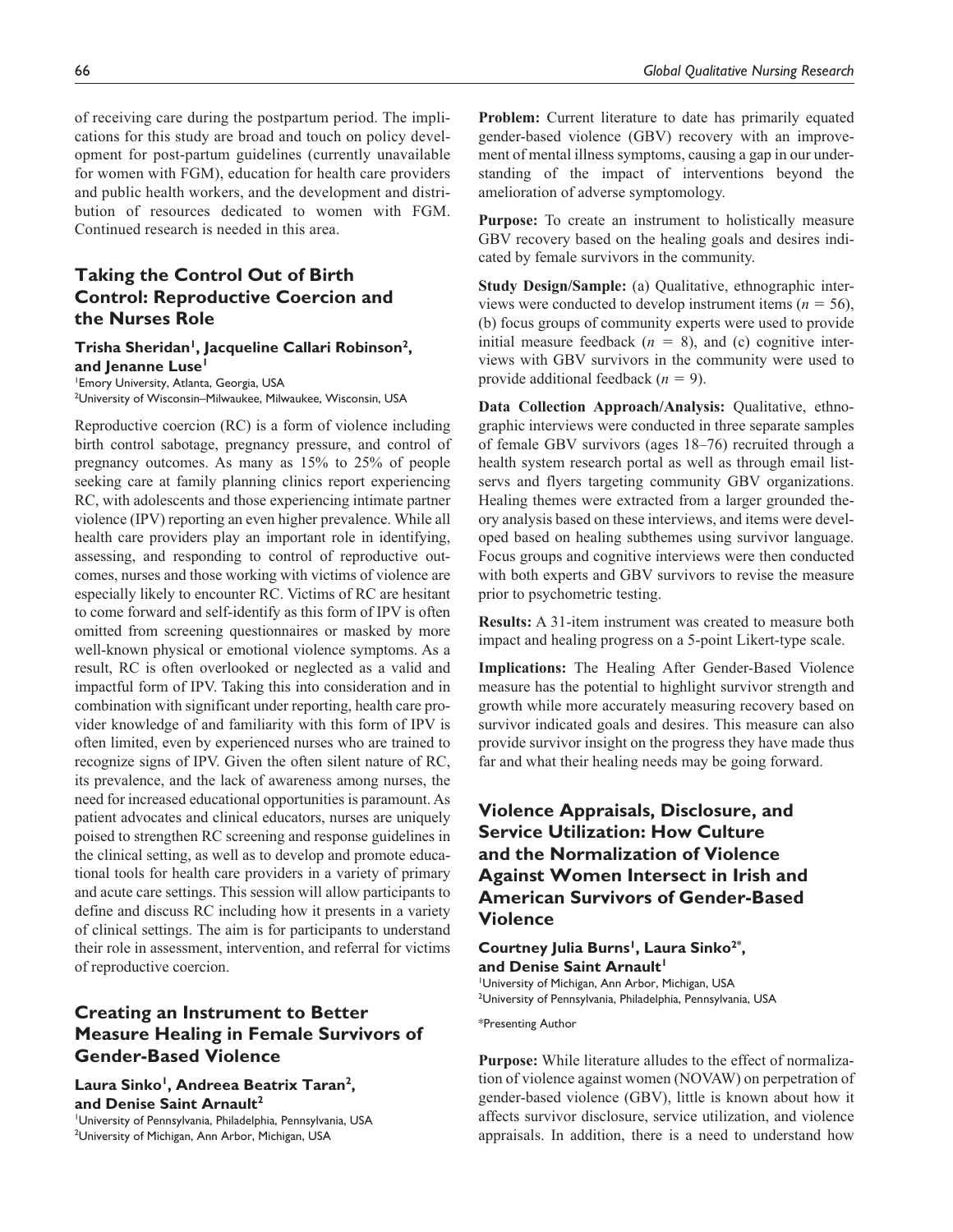normalization manifests in different cultural spheres. Therefore, the purpose of this study was to examine how normalization manifests in both Irish and American societies and how this affects subsequent meaning-making in survivors of gender-based violence.

**Study Design:** The Clinical Ethnographic Narrative Interview was used to understand the meaning-making process after experiencing gender-based violence in 19 American and 12 Irish survivors. Cross-cultural comparison was achieved through the comparative ethnographic narrative analysis method.

**Results:** Among survivors in both samples, witnessing and experiencing repeated violence, as well as the responses of others upon disclosure, proved particularly influential in their ability to recognize violence normalization. Their resulting meaning-making processes were further influenced by negative self-appraisals, significant emotional burdens, and difficulty labeling violent experiences. Cultural nuances within each of these themes will be discussed.

### **Innovations to Prevent or Respond to Gender-Based Violence**

#### Laura Sinko<sup>1,2</sup>

1 University of Pennsylvania, Philadelphia, Pennsylvania, USA <sup>2</sup>University of Michigan, Ann Arbor, Michigan, USA

As research on gender-based violence (GBV) grows in popularity, how do we ensure that we are translating this research appropriately and are continuing to innovate in this space? The purpose of this presentation is to discuss promising new innovations to dismantle violence normalization, situate culture in our conversation about perpetration and survivorship, and highlight the importance of expanding the science of recovery in future studies of GBV. Using research from our international GBV consortium MiStory, we will highlight current research translation efforts to bridge the gap between science and practice as well as current interventions under evaluation to promote healing in this population. We hope this will inspire attendees to consider non-traditional research dissemination in their practice as well as will highlight the potential of visual interventions in capturing sociocultural elements of recovery.

# **Women's Experience of Seeking Health and Social Services Following Intimate Partner Violence: Lesbian, Gay, Bisexual, Transgender, and Queer Relationships in Rural Communities**

**Emily Soares<sup>1</sup>, Kim Jackson<sup>1</sup>, and Tara Mantler<sup>1</sup>** 1 Western University, London, Ontario, Canada

**Problem Statement:** Intimate partner violence (IPV) is a global public health issue and a violation of human rights.

Although the body of literature around IPV continues to grow, there is a considerable gap in the literature focusing on lesbian, gay, bisexual, transgender, and queer (LGBTQ) individuals. Historically, IPV research has been largely based on heterosexual, cis-gendered women, with very little mention of those who do not identify as such. The exclusion of these women poses a barrier to understanding how best to support those experiencing IPV. Furthermore, the intersection of rurality creates additional challenges for a group that is already marginalized through the lack of understanding and access to resources.

**Purpose:** The purpose of this study is to explore the experience of LGBTQ-identifying women, living in rural communities, and with histories of IPV as they seek health and social services.

**Design and Sample:** This study is a secondary analysis of baseline data of the "Sharing Personal Experiences of Accessibility and Knowledge of Violence" (SPEAK) study. The SPEAK study included 20 rural women living in Southwestern Ontario who experienced IPV and had used health or social services within the past 6 months. The current study sample will be comprised of a subset of four women who are in an LGBTQ relationship.

**Data Collection Approach:** The study will use an illustrative, case study methodology for data abstraction through the use of focus groups and photovoice, a method of data abstraction that enables for the gain of enriched understanding of participant experience.

**Implications:** The study plans to illustrate both the barriers and facilitators present for LGBTQ women who experience IPV in a rural context and seek health and social services. The goal is to influence policy and practice as they pertain to these contexts.

## **Establishing the One Stop Crisis Center in Numphong Hospital, Thailand**

Wichai Ussavaphark<sup>1</sup>, Somjit Somwang<sup>1</sup>, **Patthayason Sukree<sup>1</sup>, and Tipparat Udmuangpia2** 1 Namphong Hospital, Khon Kaen, Thailand <sup>2</sup>Boromarajonani College of Nursing, Khon Kaen, Thailand

**Background:** Domestic violence (DV) against women and children has been linked with physical, mental, and spiritual health of people in Thailand. The survivors in Thailand find it difficult to access services. Based on that problem, in 1999, the One Stop Crisis Center (OSCC) was established in Thailand to prevent and help DV survivors to connect with multi-professionals networking. At that time, the systems of helping and recording survivors were not prepared, and health care providers had not been trained in knowledge and skills. Therefore, Numphong hospital was established the OSCC at the hospital and started to develop the OSCC to be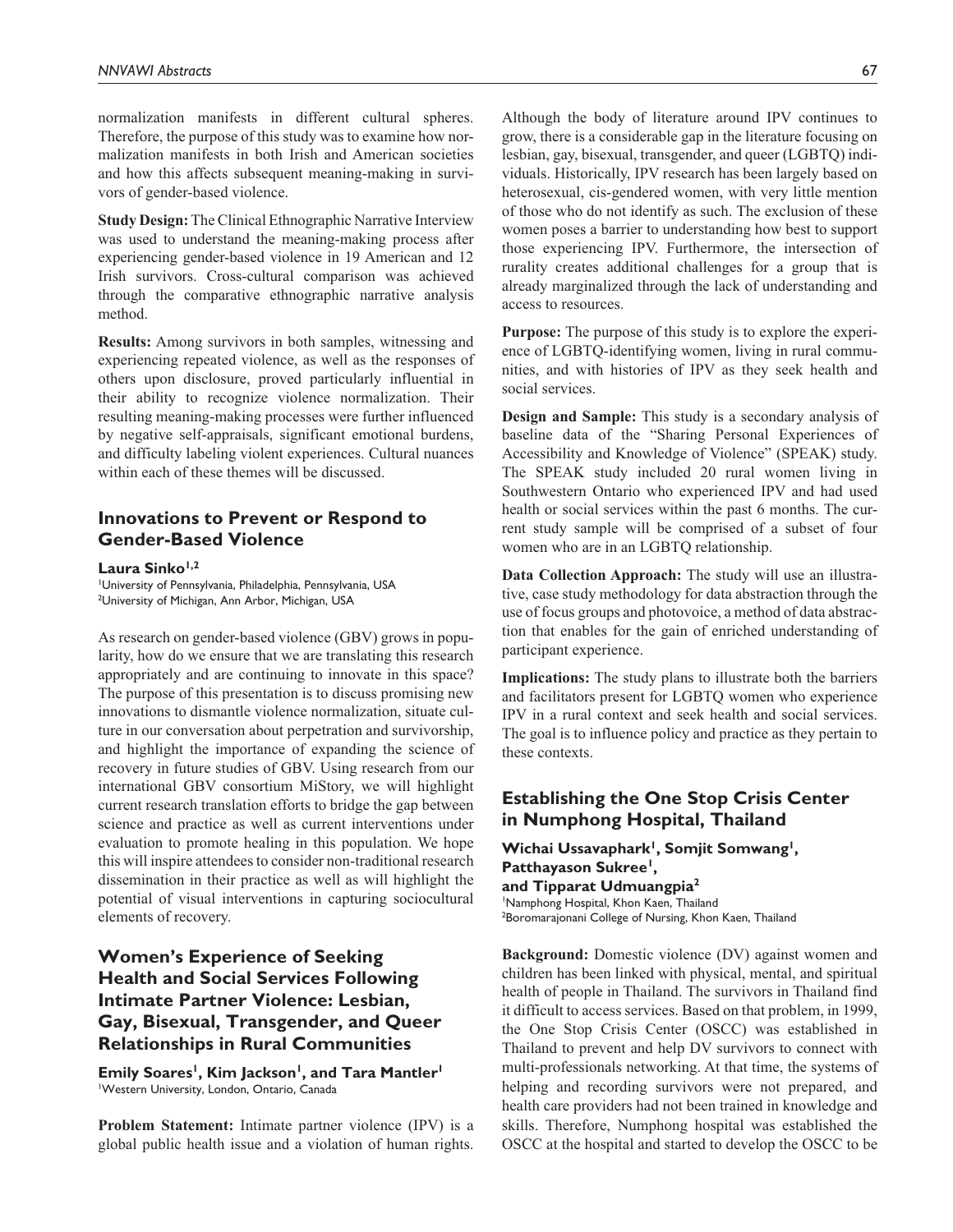an inclusive center to prevent and help women affected by DV. The conceptual frameworks of developing the OSCC are holistic care, empower counseling, case manager, and community engagement.

**Method:** The process of developing the OSCC consisted of (a) establishing the multi-professionals advisory board to set the goals and strategic plans regarding prevention and provision to survivors, (b) implementing the plans, (c) improve the services at the OSCC by being available 24 hours with effective referral systems, (d) training the OSCC teams with multi-professionals training, and (e) making connections and resources with multi-professionals and meet together every month.

**Results:** The effectiveness of establishing this innovation has been measured by (a) having more women and children access services and facilities that OSCC provided, (b) creating several campaigns to stop DV in women and girls and having Marathon every year on International Domestic Violence Day (November 25), (c) providing the community health volunteers to observe and monitor the DV in communities that could establish a community model for preventing DV, (d) improving the skills and changing attitudes of health care providers to DV, and (e) creating the effective referral systems by integrating with communities and multi-professionals.

**Conclusion:** There are a lot of key success factors for establishing the OSCC in Numphong hospital, Thailand. One of them is people (leaders, providers, and communities) are aware of the DV problem in Thai society, and they want to change it. The concepts of establishing the OSCC should be disseminated to other settings and countries.

# **Helping Women With Trauma Histories Require Specific Approaches in Help-Seeking: Introducing the Model of Help-Seeking Encounters**

#### **Minna Sorsa**

1 Tampere University and Pirkanmaa Hospital District, Tampere, Finland

Women are worldwide disproportionately affected by depression, anxiety, and such mental disorders that go unrecognized. Women's experience of gender-based violence (GBV) has been found to relate to post-traumatic stress disorder (PTSD), depression, suicides, and substance abuse. It has been shown that women with a trauma history may not have words to express their needs, and thus specific woman-centered approaches within interventions are needed. There are elements in the women's vulnerable background and experiential level that cause problems in connecting to new persons within care encounters. The aim of this presentation is to introduce the Model of Help-Seeking Encounters, which is directed toward meeting with women with a complex history of trauma as they seek help. The Model was developed in a

multimethod study with the approach of help-seeking. The data were collected in Finland and the methods used include client interviews, an ethnographic field study, and interviews with staff within service encounters within primary care, social work, mental health care, and substance services. The opportunity for connections is created in the different interfaces where a micro-level of moments can prove valuable in the process of involvement. Engagement is the co-creation of possibilities between workplace staff and the client. It is not a single act, emotion, or verbal communication, but a complex intertwined system. The sensitivity of the worker is one tool for engaging the client in manifold ways: Even the smallest events are viewed as valuable. The work entails complexity in the negotiations over vulnerability. Engagement involves the intentional client in the process: The client needs to participate and become an acting and sensing part of the change, which occurs on an experiential level. The staff need sufficient time and resources to be available with an approach of perseverance. The goal of the meetings between clients and staff is to grow the grasp of life and the interfaces when clients can connect. The study questions whether current role expectations and operating within care structures are exclusive rather than inclusive by nature. Addressing the issue is important as half of women with GBV do not use formal services because they regard violence as normal.

# **A Realist Analysis of Mechanisms Underpinning Intimate Partner Violence Screening and Decisions to Disclose Abuse in Antenatal Care**

### **Jo Spangaro1, Jeannette Walsh2, Kim Spurway3, Kelsey Hegarty4, and Jane Koziol-McLain5**

1 University of Wollongong, Wollongong, New South Wales, Australia <sup>2</sup>University of New South Wales, Sydney, New South Wales, Australia <sup>3</sup>Western Sydney University, Sydney, New South Wales, Australia 4 The University of Melbourne and Royal Hospital for Women, Melbourne, Victoria, Australia

<sup>5</sup> Auckland University of Technology, Auckland, New Zealand

**Problem Statement:** Routine screening for IPV has been introduced in many antenatal settings globally; however, screening rates are often low, as are disclosure rates relative to known levels of current IPV among pregnant women.

**Purposes and/or Questions/Hypotheses:** What contextual factors and mechanisms underpin high rates of screening and disclosure of intimate partner violence in the context of antenatal care?

**Study Design:** We applied a case study approach employing realist analysis to explore mechanisms underpinning screening and disclosure rates and contributing contextual factors. We drew on three data sets comprising (a) clinic screening and disclosure rates, (b) patient interviews, and (c) focus groups with midwives and social workers at each site.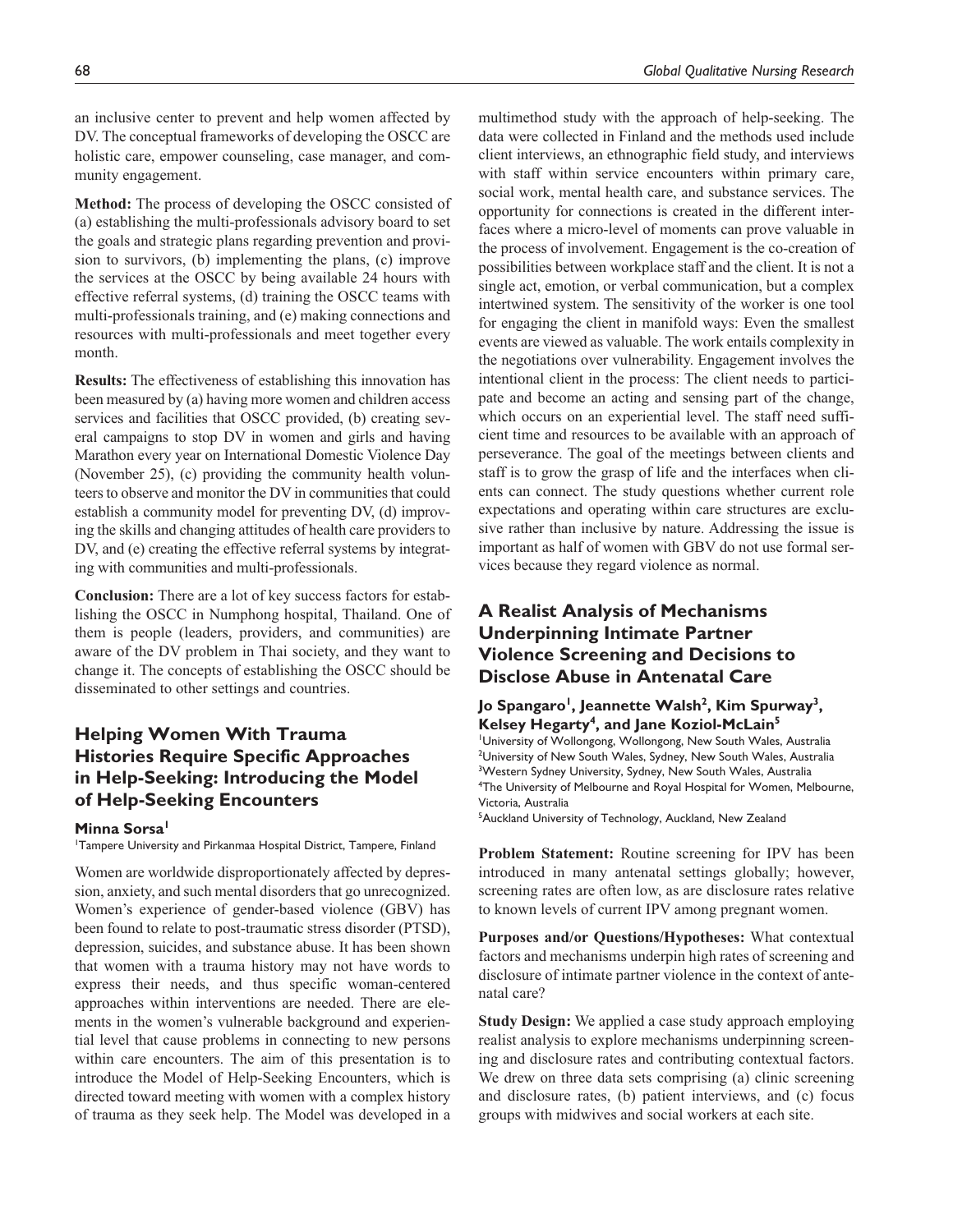**Sample:** Three demographically diverse antenatal clinics in the state of New South Wales Australia were studied. Participants comprised antenatal patients who had experienced past 12 months IPV, as well as midwives and social workers at each site.

**Data Collection Approach:** Antenatal patients were recruited through health worker referral and flyers for participation in telephone interviews. Midwives and social workers were invited to participate in separate focus groups at each site. Past 12-month data on screening and disclosure rates were also examined for each site.

**Analysis of Results:** Procedurally driven approaches to screening, including policies to exclude partners from the first antenatal visit, were a mechanism which underpinned high screening. An alternate mechanism also evident was prioritizing woman-centered care, which seemed to result in lower initial screening, in response to deferring screening due to the presence of partners. A relationship was identified between this mechanism and higher disclosure rates, which was the second outcome of interest. A second mechanism for decisions to disclose abuse was "judging it safe to tell," triggered in contexts where midwives appeared to engage wholistically and worked with a sense of having a team behind them.

**Implications:** Clear policies are required for effective implementation of IPV responses; however, the relational aspect of asking and responding must be emphasized not only to ensure high screening rates but also to support women to safely disclose abuse they experience.

### **Non-Fatal Strangulation: What Do We Know and What Are We Missing to Prevent Sexual Violence?**

Amanda St Ivany<sup>1</sup>, Donna L. Schminkey<sup>2</sup>, **Michelle L. Munro-Kramer3,** 

Lindsay M. Cannon<sup>3</sup>, and Cindy Pierce<sup>4</sup> 1 Dartmouth-Hitchcock Medical Center, Lebanon, New Hampshire, USA 2 James Madison University, Harrisonburg, Virginia, USA <sup>3</sup>University of Michigan, Ann Arbor, Michigan, USA 4 Independent Author, Social Sexuality Educator and Speaker

**Description of the Problem to Be Addressed:** As nurses and midwives, we care for women who have experienced non-fatal strangulation (NFS) whether or not we screen or it is disclosed. As violence researchers, we assess lethality risks associated with strangulation, yet there is limited knowledge around accounting for and including NFS nonrelated to violence, or NFS as it doesn't pertain to sexual violence, through the lens of future violence prevention. How do we measure progress in NFS prevention? Greater assessment of NFS means higher numbers recorded, improved medical interventions mean potentially decreased lethality, but what are we missing by not considering other

mechanisms of NFS? It is necessary to begin to understand how the neurobiological changes that may occur after NFS (whether or not it is violence related) could make someone more prone to become a victim or perpetrator of violence in the future.

**Aims of the Symposium:** Provide overview of neurobiological changes after NFS, present trends in reported NFS from forensic nursing data, explore findings from interviews on increasing trends in NFS, and discussion with a communitybased social sexuality educator describing the increase of NFS in consensual (and beyond boundaries of consent) sex.

**Symposium Format:** The symposium will be presented in four parts with approximately 10 minutes for each part  $(\sim 40$ minutes total for presented material). First, an overview of the neurobiology of repeating brain injuries/strangulation and why it is important to understand not just the relationship to lethality but also the ways people's brains could be changing (specifically adolescent/young adult women). Second, NFS data will be presented from female patients receiving sexual assault nurse examiner (SANE) care in a hospital in the United States, including showing the increase in NFS over time and discussing changes in SANE questions assessing strangulation. Third, many states in the United States are making strangulation a felony, and with more police departments and first responders implementing the Danger Assessment or other forms of questions about strangulation, higher numbers of NFS are being recorded. Preliminary data from a grounded theory study will be presented to ask the questions "is strangulation really increasing, or is it how we talk about and measure it?" Finally, a brief overview of community-based work as social sexuality educator, with focus on what we are missing from a research perspective: porn, social media, hook up culture, and cultural messaging that have created the expectation that aggressive sex, including strangulation, is an expected option during sex, even at a young age of sexual debut.

**Focus of the Discussion** (~40 minutes): What can we do to prevent strangulation and sexual violence? Bringing it all together and opening up for audience discussion and participation: questions around what people are seeing around the world related to NFS, what are interventions to decrease NFS, and how can we build relationships between researchers and community-based organizations to begin to unpack the complex relationships between NFS and violence victimization and perpetration.

## **Sexual Harassment in Tanzania—An Exploratory Study**

#### Heidi Stöckl<sup>1</sup>, Joyce Wamoyi<sup>2</sup>, **and Meghna Ranganathan2**

London School of Hygiene & Tropical Medicine, London, United Kingdom 2 National Institute for Medical Research, Mwanza, Tanzania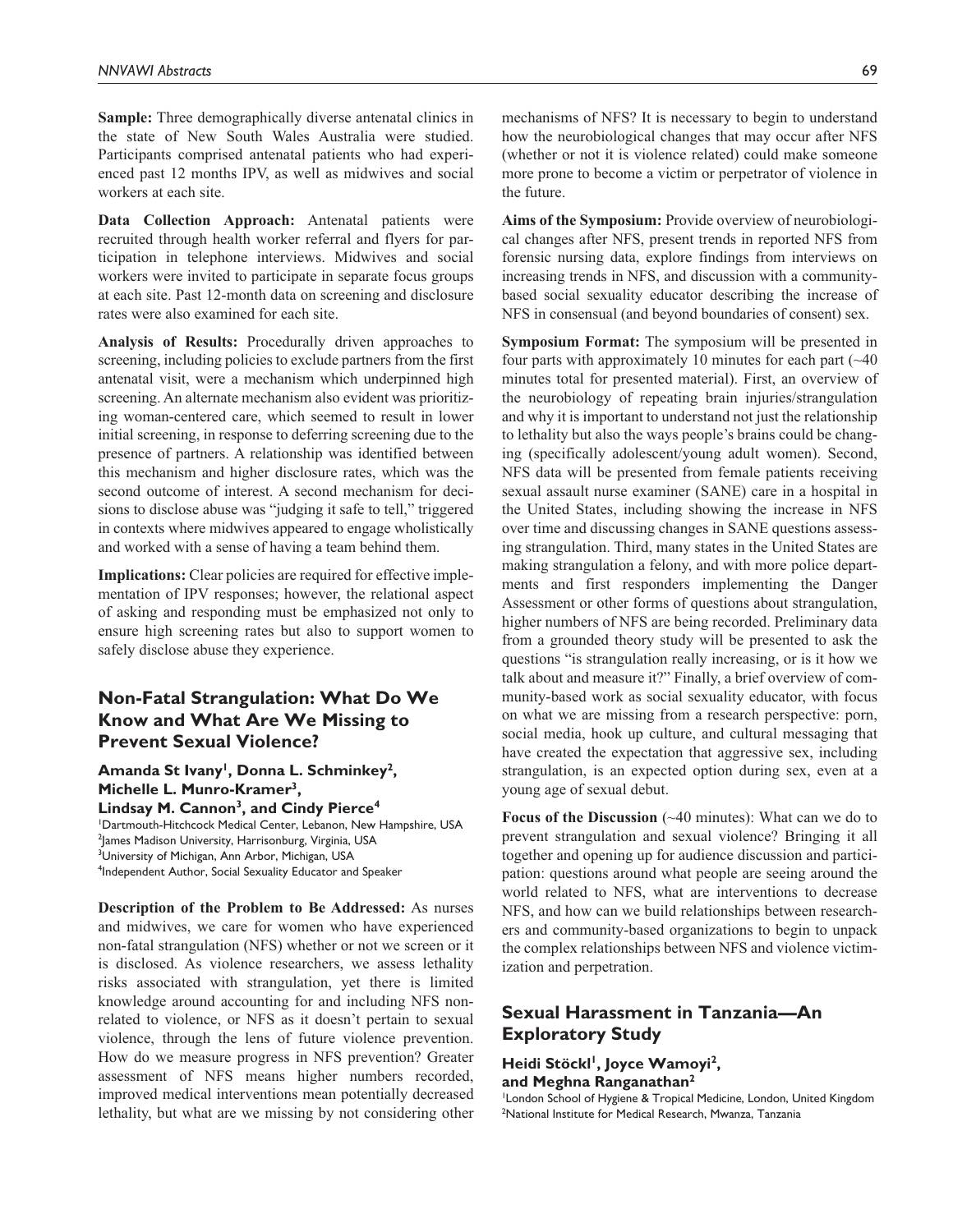The ground-breaking anti-sexual assault and harassment movements, Time's Up and #MeToo, elevated global awareness of the offending actions that women encounter in their daily personal and working lives. Their ambitious aims are crucial for meeting the world's sustainable development goals. However, there is no clear understanding of women's range of experiences of sexual harassment globally. The few studies conducted on sexual harassment come primarily from Europe and North America with little attention to harassment in developing countries. Our study offers a first step toward understanding how these abuses occur and how they are perceived by and affect women in the Global South. For this study, we have conducted 90 in-depth interviews and nine focus group discussions with women and men, girls and boys, and policy makers in Mwanza, Tanzania. Interviews were conducted on sexual harassment in educational settings, public spaces, and in the workplace. The findings of our study suggest that sexual harassment is a normative occurrence across the discourse in the different settings, with both men and women and boys and girls being able to relate to experiences of it. For example, in educational settings, stories of sexual harassment focused on sexual comments by teachers toward female students. These were both in the classroom and in other places at the schools and indicated existing pressures of entering into sexual relationships. What became apparent in all the interviews was that sexual harassment was not only confined to the three settings investigated but went beyond, including sexual harassment by family members and neighbors. Women related to several strategies they engaged in to prevent and reduce sexual harassment that showed the impact it had on their daily activities, as well as their emotional well-being. Sexual harassment remains a concept that still warrants a clear definition to make it measurable across different settings. From the narratives obtained in our study, we know that it is highly prevalent in Mwanza, Tanzania, and that acknowledging and preventing it can have a positive impact on women's lives.

## **The Multiple Facets of Violence—A Qualitative Study From Tanzania**

Heidi Stöckl<sup>1</sup>, Joyce Wamoyi<sup>2</sup>, **and Meghan Ranganathan2**

London School of Hygiene & Tropical Medicine, London, United Kingdom 2 National Institute for Medical Research, Mwanza, Tanzania

Intimate partner violence is still often only perceived to be physical or sexual, with a fair level of international agreement on its definition and measurement. While emotional abuse and controlling behavior have received increased attention, there is a lack of clarity on what acts constitute it and whether women perceive them as abusive. Even with sexual violence, in cultures where husbands are believed to have a right to have sex, there is a lack of clarity what constitutes sexual violence. Our study aimed to address this gap by interviewing 18

women in depth about their relationship and their experiences and perceptions about intimate partner violence. The 18 women were purposively sampled based on their participation in the MAISHA longitudinal study and because they have indicated a change in their experience of sexual intimate partner violence between the first two rounds of their quantitative surveys. Interviewers specifically probed about what kind of behavior women found acceptable in their relationship, what kind of behavior made them uncomfortable, and what they clearly considered violence and abuse. While specific acts were queried, the focus of the interviews was to encourage women to speak about the experiences of violence and abuse that were most important and pressing for them. Women spoke about a multiple set of violence experiences from their partner, with a strong focus on economic abuse that were linked to economic hardships they and their families suffered. Beyond acts that are commonly captured under economic abuse, such as taking earnings and not allowing a woman to make decisions over her own income, women also perceived the inability of men to provide for the household as a form of abuse. Regarding sexual violence, women also raised being asked about anal and oral sex, sex taking too long, or being denied sexual pleasure as experiences they would consider violence and abuse. The findings of this study showed that women consider a broad range of experiences as violence and that they have a wider sense of what is abusive than what is currently captured in existing screening tools that offer a range of acts considered to be violence but which are not necessarily holistic and consider the context sufficiently.

# **The Feminism Welcoming Women With Disability in Women's Shelters and the First Italian Observatory on Multiple Discrimination**

#### Rosalba Taddeini<sup>1</sup>

1 Differenza Donna NGO, Roma, Italy

Our paper will introduce the innovative practice to welcome and host women with disabilities (WWD) victims of violence at the Women's Shelters and the actions we have designed, the obstacles we found and overcame, in order that it could be a valuable contribution and a moment of reflection for all the women of the Nursing Network on Violence Against Women International. Differenza Donna has been the first nongovernmental organization (NGO) in Italy overcoming that gap which had never included WWD into feminism, creating and launching a National Observatory on Gender-Based Violence on WWD. Through this Observatory, we report inefficient services, unable to decode situations of violence and to intervene in public policy, which too often does not take into account such discrimination, not including, for example, indicators capable of bringing to light the gender and disability perspectives in an organic way. The way in which genderbased violence is perpetrated on women with disabilities is similar to that on women without disabilities, but it starts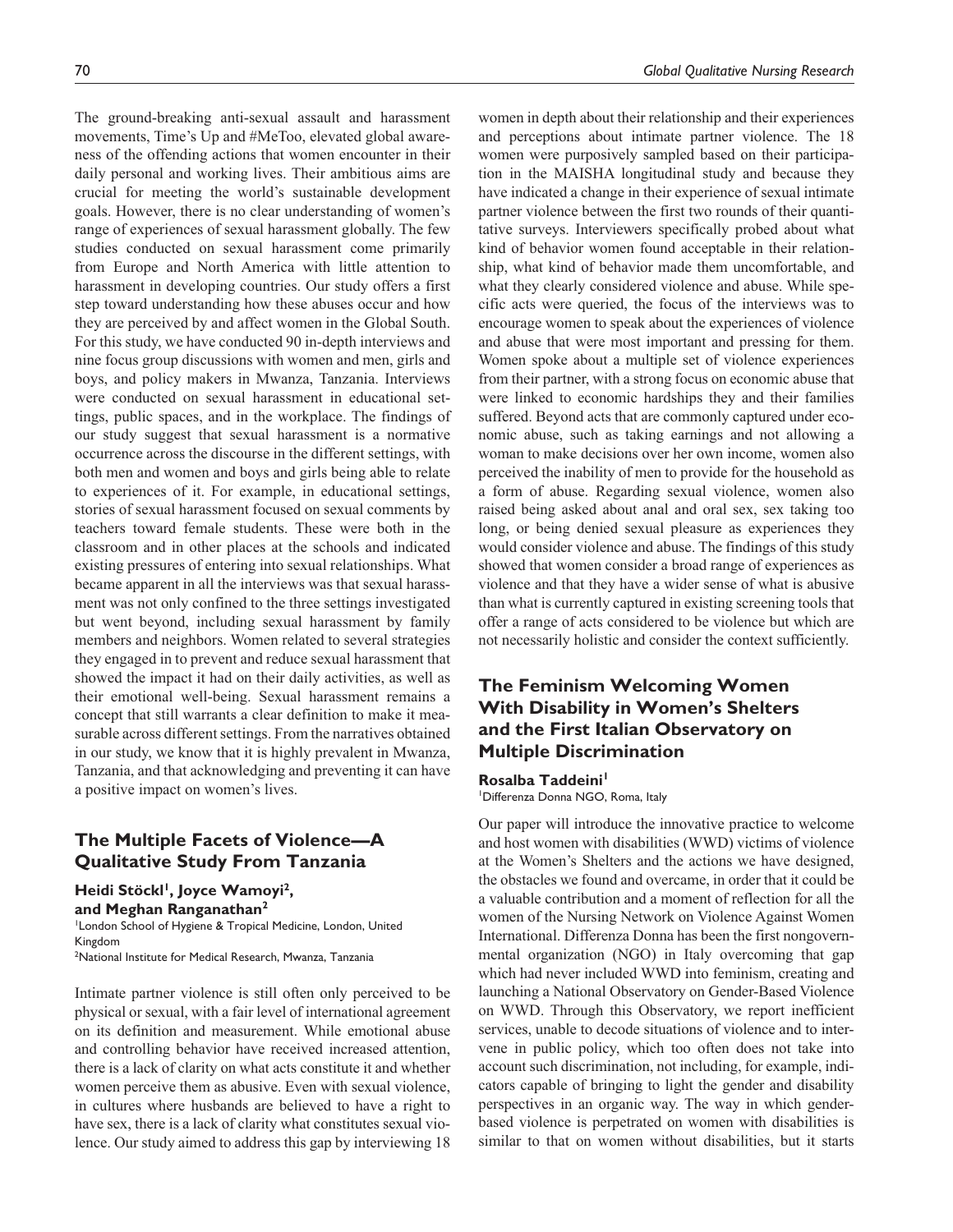from different roots. The assumption is that the former are not represented as a sexual object by patriarchal culture but they are seen as eternal girls or angels, unlike women with cognitive/intellectual disabilities who are perceived as hypersexualized in the collective imagination. This topic also emerged from a research we conducted with the University of Kent in 2016. Thanks to Focus Groups with WWD on issues of women's rights, on sexuality, and gender-based violence, it turned out that 97% of them had suffered violence and sexual abuse at least once in their lifetime. We believe that the subject of the inaccessibility of Shelters by WWD is not tied exclusively to the physical place, but it starts from a culture of body objectification, which women without disabilities always have fought, not including WWD. The awareness of the violence suffered and of access to Shelters is not a foregone conclusion to WWD. Since 2014, we have met 120 WWD and we found different strategies to respond to the needs of women who overcome violence: We provide nursing assistance service inside the Shelter for WWD; we work as experts called by the Criminal Court to ensure the reliability of the violence reported by WWD.

# **Shedding Light on the Role of Gender Attitudes and Alcohol Abuse in Preventing and Reducing the Cycle of Intimate Partner Violence: A Multi-Country Analysis of Male Perpetration**

Angela Taft<sup>1</sup>, Anne-Marie Laslett<sup>1</sup>, Sandra Kuntsche<sup>1</sup>, Emma Fulu<sup>2</sup>, **Ingrid Wilson1,3,4, and Kathryn Graham5,6,7,8,9** <sup>1</sup>La Trobe University, Melbourne, Victoria, Australia <sup>2</sup>The Equality Institute, Melbourne, Victoria, Australia <sup>3</sup>Singapore Institute of Technology, Singapore 4 University of Liverpool in Singapore, Singapore <sup>5</sup>Centre for Addiction and Mental Health, Toronto, Ontario, Canada 6 Dalla Lana School of Public Health, Toronto, Ontario, Canada 7 Deakin University, Melbourne, Victoria, Australia 8 Curtin University, Perth, Western Australia, Australia 9 Western University, London, Ontario, Canada

**Problem Statement:** Although the exact role of alcohol in violence against women is complex and contested, there is clear evidence that harmful alcohol use is associated with frequency and severity of violence against women, and that the alcohol and violence-related behaviors are significantly gendered. However, while our previous studies have shed light on the lived experience of women of alcohol-related partner violence, we have also illustrated that there is little evidence from either violence or alcohol research about effective strategies for preventing or reducing alcohol-related intimate partner violence.

**Purposes:** This presentation will discuss results of several studies we have conducted to provide a stronger evidence base on which interventions to reduce alcohol-related partner violence can be designed. We will highlight results from our current analysis of the United National Multi-Country Study of Men and Violence to assess the relationship of lower gender equitable attitudes and heavy episodic drinking (HED) with the perpetration of intimate partner violence.

**Study Designs and Sample:** We analyzed data from 8,083 married or ever-partnered male respondents in six countries (Bangladesh, Cambodia, China, Indonesia, Papua New Guinea [PNG], and Sri Lanka) who participated in the United Nations Multi-Country Study on Men and Violence.

**Data Collection and Analysis:** We categorized the major exposure variable of alcohol use as heavy episodic drinkers, drinkers but not more than 6+ monthly, and abstainers. Physical or sexual intimate partner violence (IPV) in the previous year was the outcome. We also included the Gender Equality Score: low (1) versus moderate or high equality (0) as an independent variable. We used logistic regression for each country and the combined sample.

**Results:** We found a significant relationship with perpetration of partner abuse for both gender inequitable attitudes (adjusted odds ratio  $[OR] = 1.50$ , confidence interval  $[CI]$  $[1.27, 1.78]$  and HED (adjusted OR = 3.05, CI  $[2.48, 3.75]$ ), but no significant interaction. We will present results of further analyses currently being undertaken.

**Implications:** We argue an urgent need to bridge the gap between scholars of alcohol and partner abuse, to highlight the role of gender in both fields, to develop and test effective interventions to reduce alcohol-related partner violence.

**An Interpretive Descriptive Study About the Mental Health Impact of Cumulative Lifetime Violence in Men: Interviews From a Sample in the Men's Violence, Gender, and Health Study, New Brunswick, Canada**

Petrea Taylor<sup>1</sup>, Sue O'Donnell<sup>1</sup>, Judith Wuest<sup>1</sup>, **Jeannie Malcolm<sup>1</sup>, and Charlene Vincent<sup>1</sup>** 1 University of New Brunswick, Fredericton, New Brunswick, Canada

Men experience mental health (MH) problems differently than women. Men are three times more likely to die by suicide and are less likely to seek help for their MH; however, gender is often neglected within MH research and service delivery. While a biomedical approach has not accounted for these differences, social determinants of health (SDOHs), including gender, are important in the understanding of men's MH. Another SDOH, violence, intersects with gender and contributes to poor MH; however, its impact is misunderstood within research. Violence is misrepresented as associating with health based on singular "types" of violence that occur in isolation, failing to capture the effect of cumulative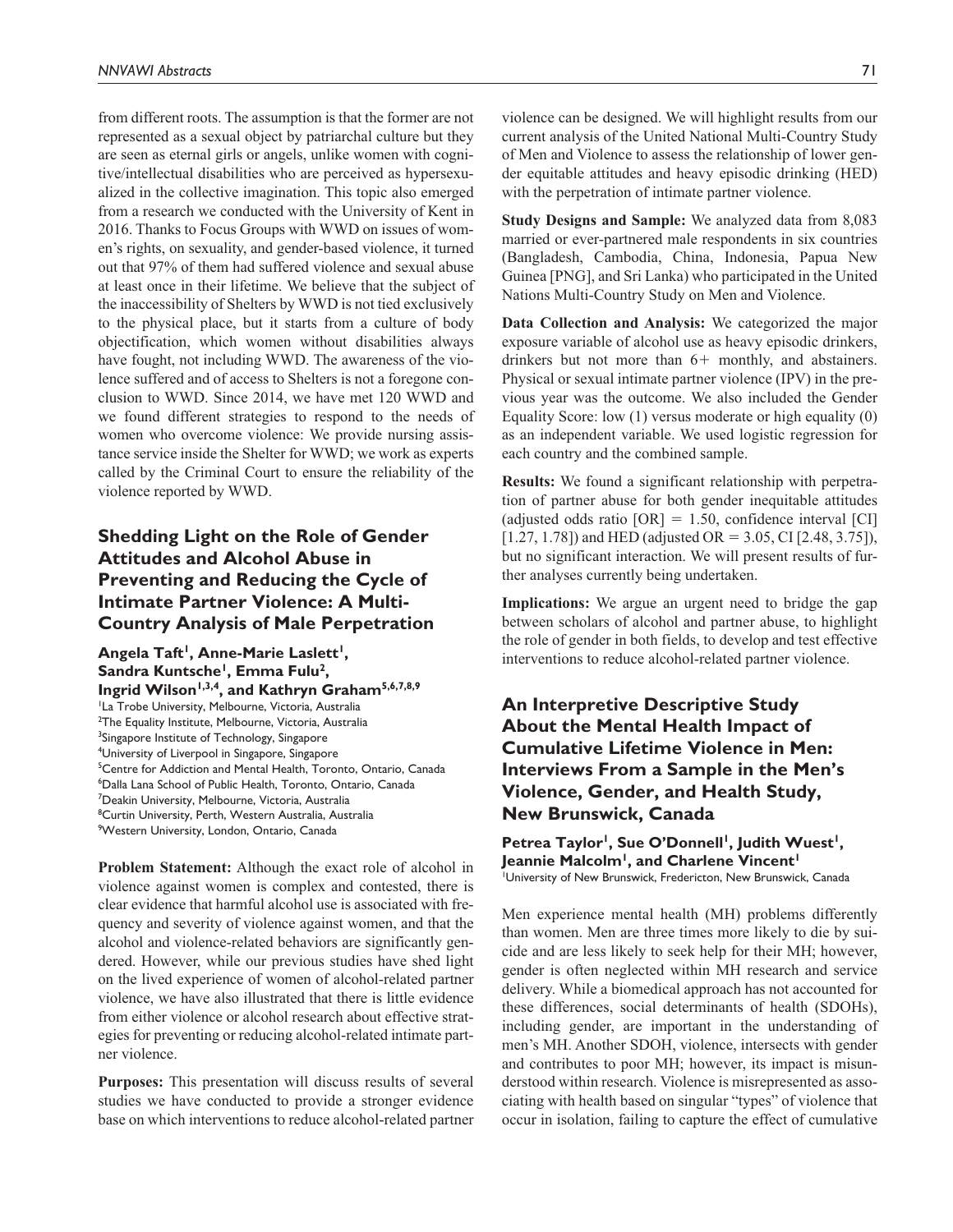lifetime violence (CLV). For these reasons, we sought to understand how gender and having experienced CLV as a victim and/or perpetrator affect men's MH. We interviewed 32 men from a larger sample of 586 men in New Brunswick, Canada, for The Men's Violence, Gender, and Health Study (MVGHS) in 2016–2017. Interview transcripts were analyzed using an interpretive descriptive approach with a grounded theory lens. Data were coded for themes and categories, while relationships were established between the concepts. Meaning was derived from men's descriptions using an interpretative process situated in a gendered perspective of "what it means to be a man" and the ongoing effects of CLV on MH. Findings revealed that the crux of men's MH problems were realized through their relationships. Relational Distortion emerged as the basic social problem and is managed by Rectifying My Stance With Others, the basic social process. Rectifying occurs while Disengaging and Inserting My Will, subprocesses that are guided by differing levels of personal and relational understanding. Trauma- and violence-informed practices that draw awareness of gender role expectations and relational power dynamics will support capacity to manage their difficulties with day-to-day functioning in men with CLV histories.

# **Disparities in Health Care Experiences and Outcomes for African American Survivors of Violence**

**Elizabeth Tomlinson1** 1 North Carolina Central University, Durham, North Carolina, USA

**Problem Statement:** Disparities in health care and health outcomes experienced by communities of color and by survivors of violence are well-documented in research. However, the "cumulative burden of lifetime adversities" on women of color who have survived violence has been under-investigated.

**Purpose:** This study seeks to address this gap by reporting on a sample of trauma-exposed African American women:

- Whether and to what extent they show elevated inflammatory biomarkers (i.e., C-reactive protein; interleukin-6);
- Their trauma exposure, psychological symptoms, and discriminatory experiences;
- Descriptions of health care discrimination they have experienced; and
- Strategies they use to navigate difficult and/or discriminatory health care experiences.

**Design:** This mixed-methods pilot study  $(N = 60)$  uses bioanalysis, survey methods, and focus group discussions. Bioanalysis is used to measure the physiological consequences of stress for participants, and survey analysis is used to assess trauma exposure, psychological well-being, and discrimination. Analysis of focus group transcripts provides narrative context for experiences of trauma and discrimination and illustrates connections between trauma, discrimination, and health care experiences.

**Results and Implications:** Data collection is ongoing. We anticipate that findings from this study will provide continued evidence for the disparities in health outcomes experienced by African American women and survivors of violence; more data on the cumulative nature of these health disparities; and novel data on connections between health outcomes and health care experiences, and health care strategies for this vulnerable population of trauma survivors.

# **Female Genital Mutilation Survivors in Media—Pictures That Empower**

**Elisabeth Ubbe1** 1 eubbe press, Stockholm, Sweden

**Description:** In 2017, Swedish work on female genital mutilation (FGM) accelerated with the Amel project, which raises awareness and knowledge about FGM and educates thousands of employees in health care and various authorities. Photographer and registered nurse midwife Elisabeth Ubbe, whose work focuses on pictures of women, collaborated with the Amel project to collect images and narratives to highlight the situation for girls and women who live with the consequences of FGM in Sweden. In the seminar, Elisabeth Ubbe will discuss how images of FGM survivors in media often look and how more empowering images could be a change factor. In addition, she will highlight how prejudices risks preventing equal health care.

**The topic:** A total of 200 million females are estimated to have undergone FGM and 3 million girls are at risk, every year. Growing migration has increased the number of FGM survivors outside their country of origin, and they need to be included as equal citizens. With pictures that are empowering and making space for these girls and women in media, the seminar provides examples of how we can promote women's agenda and empower our body rights.

**Description:** Elisabeth Ubbe highlights how media can be an active part in stopping FGM by using alternative pictures and telling other stories than the common, where FGM survivors often are presented as victims. Through the women's experiences and stories Ubbe shares, the seminar will raise knowledge and awareness as well as create an impulse to act: to strengthen women, professionals, organizations, and nongovernmental organizations (NGOs) to work to change the structures in societies where FGM is practiced as well as to influence governments to criminalize FGM in all countries. Elisabeth Ubbe's work highlights how images of FGM survivors as well as the common image of women in media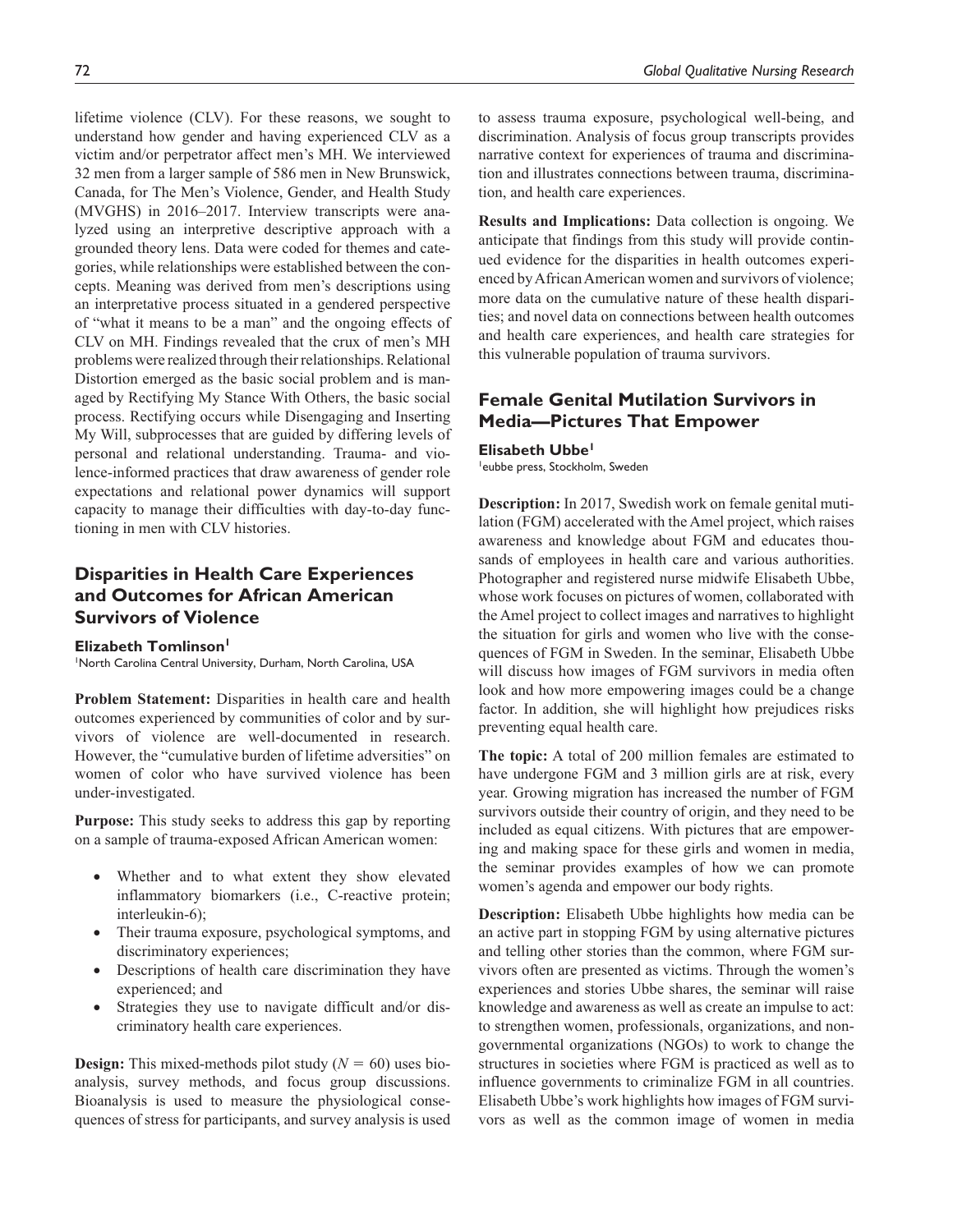maintain unequal structures and also shows examples of the opposite. Along with the seminar can be added a photo exhibition accompanied with an audiostory. An exhibition that has been shown both at the UN Women's Conference in New York (2018) and at Vassar College, as well as in several places in Sweden.

# **Using a Delphi Method for Adapting the Contents of the Women Abuse Screening Tool for Thai Women**

**Tipparat Udmuangpia1,2, Supawadee Thaewpia1,**  Wacharee Amornrojawutthi<sup>1</sup>, Prapatsri Shawong<sup>1</sup>, Yaowaret Kamanat<sup>3</sup>, Pilin Nisatea<sup>4</sup>,

#### **and Tina Bloom2**

1 Boromarajonani College of Nursing, Khon Kaen, Thailand <sup>2</sup>University of Missouri, Columbia, Missouri, USA <sup>3</sup>Khon Kaen Hospital, Khon Kaen, Thailand 4 Sakon Nakhon Hospital, Sakon Nakhon, Thailand

**Background:** The Woman Abuse Screening Tool (WAST) with eight questions is a screening tool for intimate partner violence (IPV) for women, which is widely used, well-validated, and used in clinical settings. Neither this tool has a Thai-language version nor has it been used among the Thai population before. Therefore, the purpose of this study is to translate and develop its contents to be culturally appropriate before examining psychometric properties.

**Method:** A three-round Delphi method was undertaken with Thai IPV experts. The WAST was translated and backtranslated by three bilingual IPV experts to ensure the language was appropriate with Thai culture. The experts recruited were volunteers who work with abused women at least 2 years. After they agreed to participate in this study, the online survey was sent to them by social media (Line app, email, and Facebook). Responding of experts in each round was anonymous. Each question demonstrating  $\geq 70\%$ agreement on a 4-point Likert-type scale was determined to have reached consensus. Descriptive statistics were used by measuring of mean and standard deviation. Qualitative feedback from experts in each round was also analyzed and discussed.

**Results:** A total of 27 experts responded in this study and most of them are nurses ( $n = 11$ ) and social workers ( $n = 8$ ). No more questions have been added. All eight questions got average score at least 3.5. Experts suggested adding more behaviors of perpetrators that would be appropriate to Thai cultures. However, a question related to sexual violence has been suggested that it is important but it is sensitive to ask. Before asking this question, provider has to make sure that the woman could accept and not be offended.

**Conclusion:** This study is a first study to develop the screening tool for IPV in Thailand. Next step is doing the psychometric properties of this tool. The effectiveness of the WAST in Thai version will be examined then.

# **A Mixed-Methods Research Predicting Intentions and Perceptions About Intimate Partner Violence Screening Among Nursing Students and Educators in Thailand**

**Tipparat Udmuangpia1 and Tina Bloom2** Boromarajonani College of Nursing, Khon Kaen, Thailand <sup>2</sup>University of Missouri, Columbia, Missouri, USA

**Background:** The aims of this study were to examine how Thai nursing students' beliefs (attitudes, subjective norms, and perceived behavioral controls) are associated with intention of intimate partner violence (IPV) screening, and explore perceptions of IPV screening among nursing students and nurse educators in Thailand.

**Method:** This study was conducted as a mixed-methods study, with primary data collection involving online surveys, focus groups, and individual interviews. Purposive sampling was employed. Inclusion criteria included nursing students who were in the fourth year of their nursing bachelor's degree; nurse educators who have experience in education of at least 10 years. This study's instruments were based on Theory of Planned Behavior. Logistic regression and mediation were utilized. Content analysis was used for qualitative method.

**Results:** The results from 639 online surveys and six focus groups with nursing students, and nine in-depth interviews with nurse educators showed that 88% reported intention to screen. The attitude and subjective norm are mediators of providing a screening tool at clinical site. Attitude and subjective norm significantly predicted intention by 31% of variance, but perceived behavioral control did not. Participants perceived that IPV screening is required, but it is difficult to screen because of the cultural consideration and not confidence. Participants do not feel well-prepared and confident by school in terms of knowledge and training experience.

**Conclusion:** This study is the first study to specifically explore the perceptions of IPV screening in nursing education in Thailand. The findings contribute to improving the nursing curriculum regarding IPV. More research related to prepare nursing students to deal with IPV issue is required.

### **Implementing Trauma- and Violence-Informed Care in Diverse Contexts**

### Colleen Varcoe<sup>1</sup>, Victoria (Vicky) Bungay<sup>1</sup>, **and Nadine Wathen2**

1 University of British Columbia, Vancouver, British Columbia, Canada <sup>2</sup>University of Western Ontario, London, Ontario, Canada

Trauma- and violence-informed care (TVIC), a universal approach, aims to provide safe care mindful of the circumstances of peoples' lives. Rather than "screening" for violence, TVIC assumes that anyone coming to services may be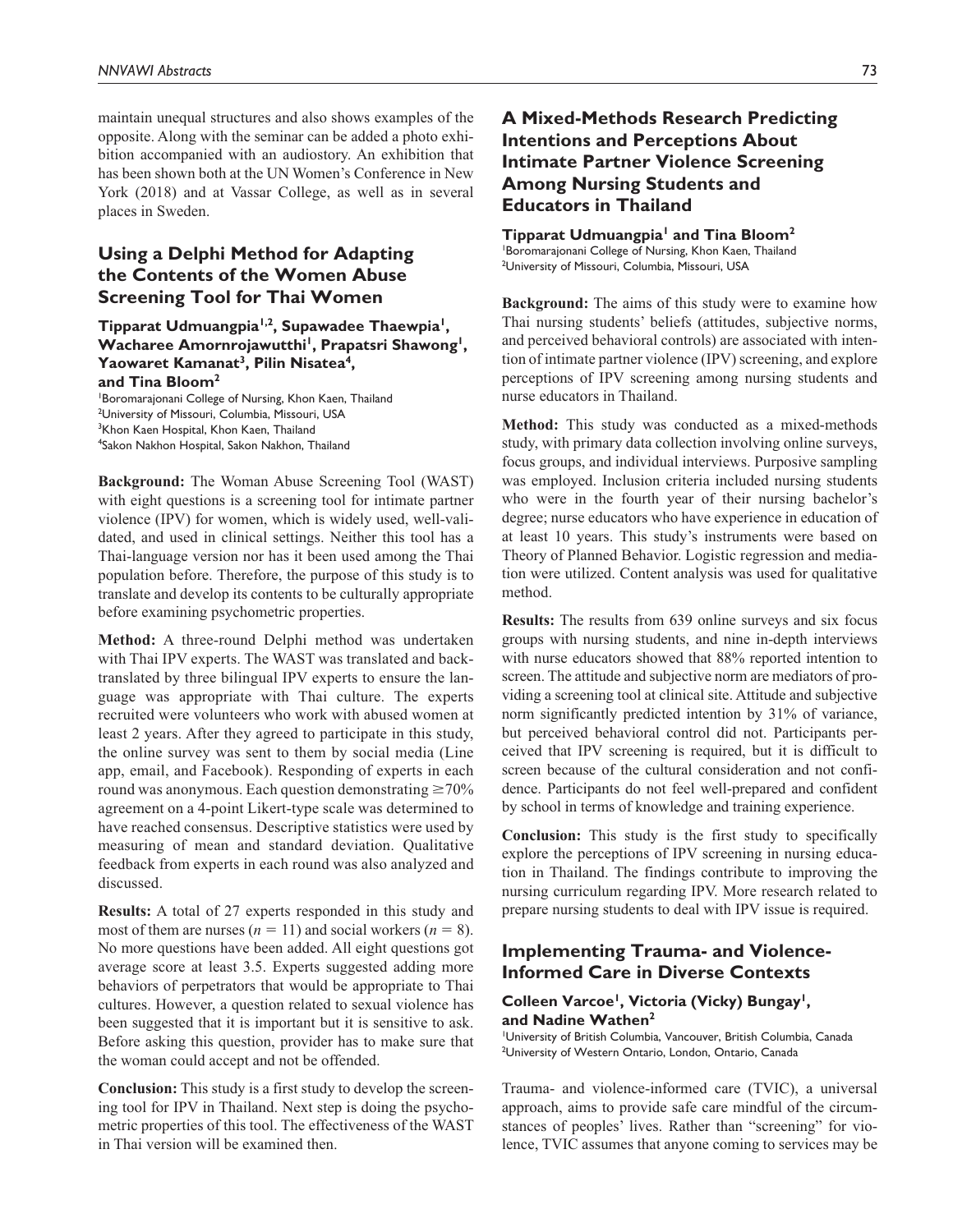experiencing, or have experienced, violence. Our approach is relational and multilevel: Intra-personally, providers need to consider how their own experiences of privilege and oppression shape their biases and assumptions; interpersonally, we need to be mindful of how each individual (providers and recipients) influences the other; contextually, we all operate in diverse policy, historical, and economic environments. TVIC requires significant shifts away from individualist approaches. This symposium invites participants to consider how to achieve such shifts. We open with an overview of TVIC as an equity-oriented concept, and consider how tools we've developed might be useful or adapted to participants' own contexts (opening activity). Three papers then detail implementation of TVIC approaches in diverse contexts. We share the change process in which we are engaged in Emergency Departments, and in a woman-led model of outreach with women experiencing systemic inequities and severe interpersonal violence. Finally, presenting findings from an evaluation of TVIC workshops, we examine whether the TVIC approach is resonating with diverse service providers and leaders. Participants will be asked to consider how they might take up this equity-oriented approach, and how they could contribute to local and global TVIC efforts (closing activity).

#### Paper 1: TVIC in Emergency Departments (EDs).

### *Colleen Varcoe, Annette Browne, Vicky Bungay, Nadine Wathen, Erin Wilson*

EQUIP is an evidence-informed, complex intervention integrating equity-oriented health care (EOHC) in diverse service contexts. Based on promising outcomes in primary health care, we have refined and are testing the intervention in EDs. A key dimension of EOHC is TVIC. Given the relationships among racism, colonialism, violence, and trauma in Canada, particularly against Indigenous people, a second key dimension is Cultural Safety; reflecting the relationship between these and substance use, harm reduction is the third dimension. We share our approach and preliminary results integrating TVIC in EDs, including use of "equity readiness" and "Front Line Ownership."

Paper 2: Women-Led or Women Centered? Re-Imagining TVIC in an Outreach Context

### *Vicky Bungay, Linda Dewar, Adrian Guta*

This paper considers "outreach" as a strategy to engage with women affected by violence, especially those regularly missing from services/programs. Women's "absence" is associated with myriad circumstances including experiences of discrimination in care settings, siloed and disconnected services, competing demands necessary for survival (e.g., income generation, securing shelter), control by violent partners, and knowledge gaps concerning service navigation. TVIC approaches to outreach are critical to building trust

and establishing sustained relationships that enhance women's capacity to engage with and receive life-sustaining services. We share our TVIC approach fostering a women-led outreach initiative illustrating TVIC implementation in this context, and the associated benefits for women's agency and engagement with services.

Paper 3: Uptake and Impact of TVIC Education in Diverse Service Contexts

#### *Nadine Wathen, Jennifer MacGregor, Sandy Beyrem, Western University*

We've delivered TVIC educational workshops in diverse contexts, including public health, primary care, and domestic violence services, since 2016. Pre–post evaluations indicate knowledge changes; however, uptake into practice remains unknown. We will report on follow-up evaluation of workshop impact. To date, 47 participants from 12 different sessions have responded to an online survey asking about impacts on their own practice, and on their organization. Based on responses, eight to 12 participants are being interviewed to explore these impacts, or lack of impacts. We will report on all data available at the time of presentation, to begin answering the question: Does TVIC education make a difference?

# **Hiding in Plain Sight: A Discourse Analysis of Registered Nurses Capacity to Care for Female Intimate Partner Violence Presentations to the Emergency Department**

#### **Vijeta Venkataraman1,2, Jane Currie3, and Trudy Rudge3**

1 Women's Health Service, Canberra, Australian Capital Territory, Australia

<sup>2</sup>Canberra Sexual Health Canberra, Australian Capital Territory, Australia <sup>3</sup>University of Sydney, Sydney, New South Wales, Australia

**Introduction:** The incidence of intimate partner violence (IPV) in Australia is rising. Women experiencing IPV seek assistance through Emergency Departments (ED) and are more likely to be exhibiting help-seeking behaviors toward nursing staff than toward other health professionals. The response of nurses is particularly important as ED nurses spend more time, and have greater opportunity to build trust and rapport with their patients when compared with their medical and allied health colleagues. Therefore, ED nurses' capacity to recognize the need to care for women experiencing IPV is essential.

**Aim:** To explore nurses' capacity to care for female victims of IPV through outlining the underlying inhibiting factors that limit nurses' capacity to care, and create a discourse that may contribute to addressing these factors.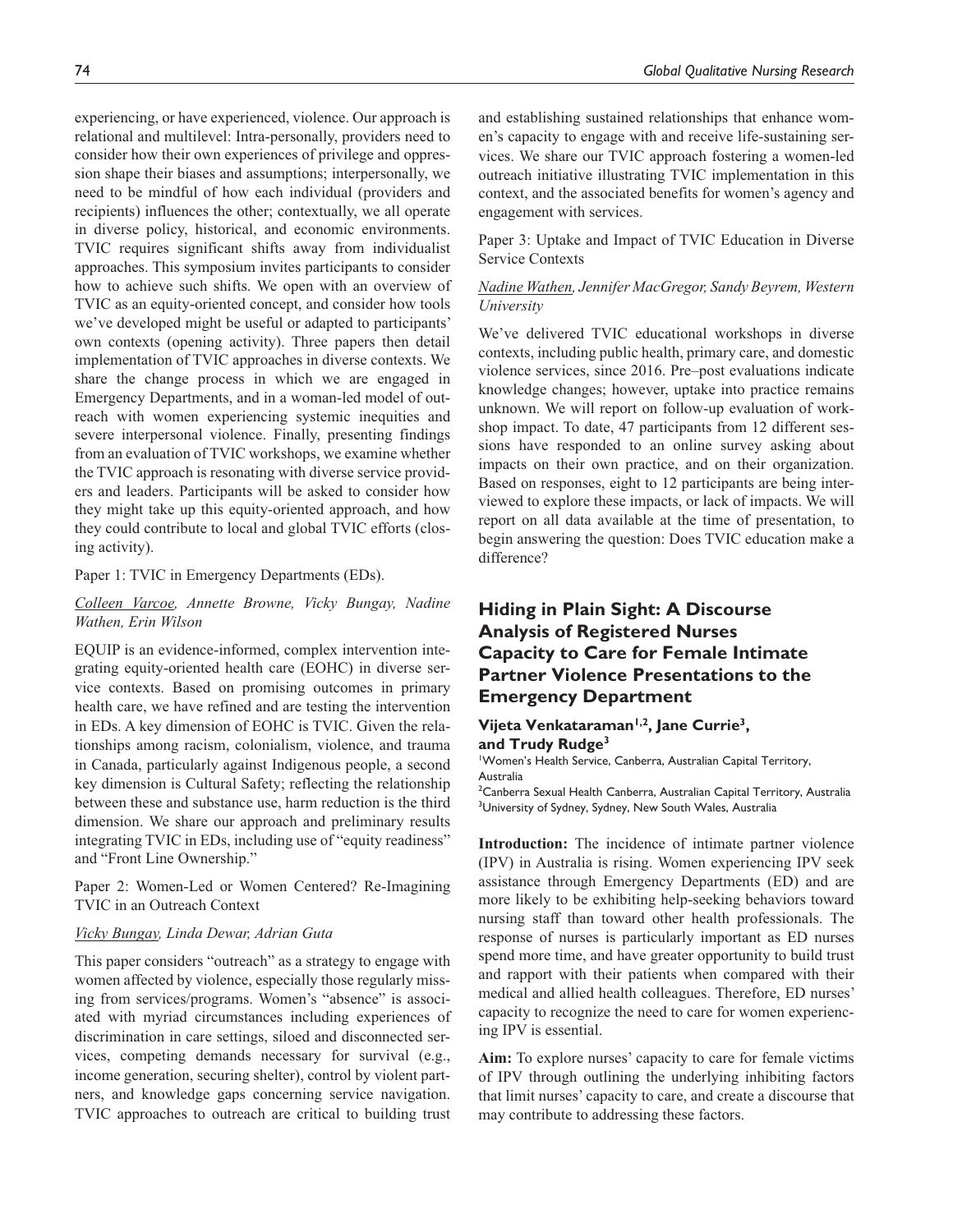**Method:** Pre  $(n = 10)$  and post  $(n = 6)$  focus groups were undertaken with ED nurses studying a postgraduate qualification in ED nursing at a metropolitan University. In between the two focus groups, an intervention was applied to prompt change to caring practices. The discourse generated from the focus groups was subjected to a Foucauldian discourse analysis from a poststructural feminist perspective.

**Results:** Participants' capacity to care for female victims of IPV was found to be based on the values they formed of IPV, as shaped by their training. The formation of boundaries was fundamental in inhibiting the participant nurses' capacity to care for female victims of IPV.

**Conclusion:** Findings suggest that challenging of boundaries through educational inquiry into nursing values can be effective in achieving shifts in perspective of IPV. The raising of awareness of IPV in our communities will serve as an important and vital tool in eliciting cultural behavior change within our EDs and within our nursing culture.

# **"We Need to Reach Them": Child and Family Health Nurses Working With Women Experiencing Intimate Partner Violence**

Jeannette Walsh<sup>1</sup> and Jo Spangaro<sup>2</sup>

1 University of New South Wales, Sydney, New South Wales, Australia 2 University of Wollongong, Wollongong, New South Wales, Australia

**Problem Statement:** Child and Family Health nursing services provide for all babies and parents in the state of New South Wales, Australia, with every family offered a home visit within 2 weeks of birth. How does identification of intimate partner violence (IPV) antenatally shape women's access to Child and Family Health Nursing services and affect nurses' safety?

**Purpose:** To understand Child and Family Health nurses' approaches, understanding, and attitudes to providing services to women experiencing IPV.

**Study Design:** This cross-sectional online survey of Child and Family Health nurses was the second component of a mixed-methods explanatory sequential study. The survey aimed to develop an understanding from nurses working with women experiencing IPV: experiences, perceived facilitators, and barriers; safety; understanding and attitudes toward IPV; and professional supports.

**Sample:** A purposive sample of Child and Family Health nurses providing universal Child and Family Health services in three metropolitan health districts in Sydney, Australia.

**Data Collection Approach:** Nurses were recruited over a 4-week period via email from managers, with a 54% response rate. The survey was developed in consultation with Child and Family Health nurses, experts in IPV and child protection, with subsequent testing and piloting. Quantitative analysis provided descriptive analysis and bivariate and multivariate comparisons for perceived self-efficacy and fear of offending clients, with thematic analysis of free field responses.

**Analysis of Results:** Screening and responding to IPV were well accepted with participants showing high-level understanding of violence against women, high perceived selfefficacy, and low fear of offending clients. One quarter of participants had experienced IPV. Working alongside experienced colleagues and peer discussion assisted them to feel more effective. The majority of nurses agreed with occupational risk decisions, a minority questioned whether decisions were adequate or based on women's current situation. IPV was not the only aspect of home visiting, which made participants feel unsafe.

**Implications:** These results highlight that Child and Family Health nurses are well placed to engage with women experiencing IPV; however, greater clarity about how IPV creates occupational risk is needed, given the likely impact IPV has on access to these services. This study has potential to inform policy for further development of risk assessment in the context of IPV.

# **Gender-Based Violence: Myths, Misrepresentations, and What to Do About Them**

### C. Nadine Wathen<sup>1,2</sup>, Eugenia Canas<sup>1</sup>, and Najibullah Naeemzadah<sup>1</sup> 1 Western University, London, Ontario, Canada

<sup>2</sup> Centre for Research & Education on Violence Against Women & Children, London, Ontario, Canada

Gender-based violence (GBV) is a "wicked" social problem: prevalent, costly, harmful, and defying easy solution. Its causes are as much, or more, about what we believe and tolerate as a society, as they are about individual actions. We argue that two types of problematic beliefs about GBV exist. The first are myths and misunderstandings—beliefs based on outdated or mis-information, and/or ignorance of the scope and impact of GBV. The second stem from intentional messages to devalue and demean women and gender diverse people and are a feature of so-called men's rights advocacy. We describe two inter-related studies designed to start shifting our shared narratives. News media play a significant role in the public's understanding of GBV, with framing impacting support for funding, safe houses, legal sanctions for perpetrators, protection for victims, and so on. A gendered understanding of how the news media frames these issues is crucial. In Project 1, and with federal government partners, we use a nationally representative sample of online Canadian newspapers published over the last 30 years to examine one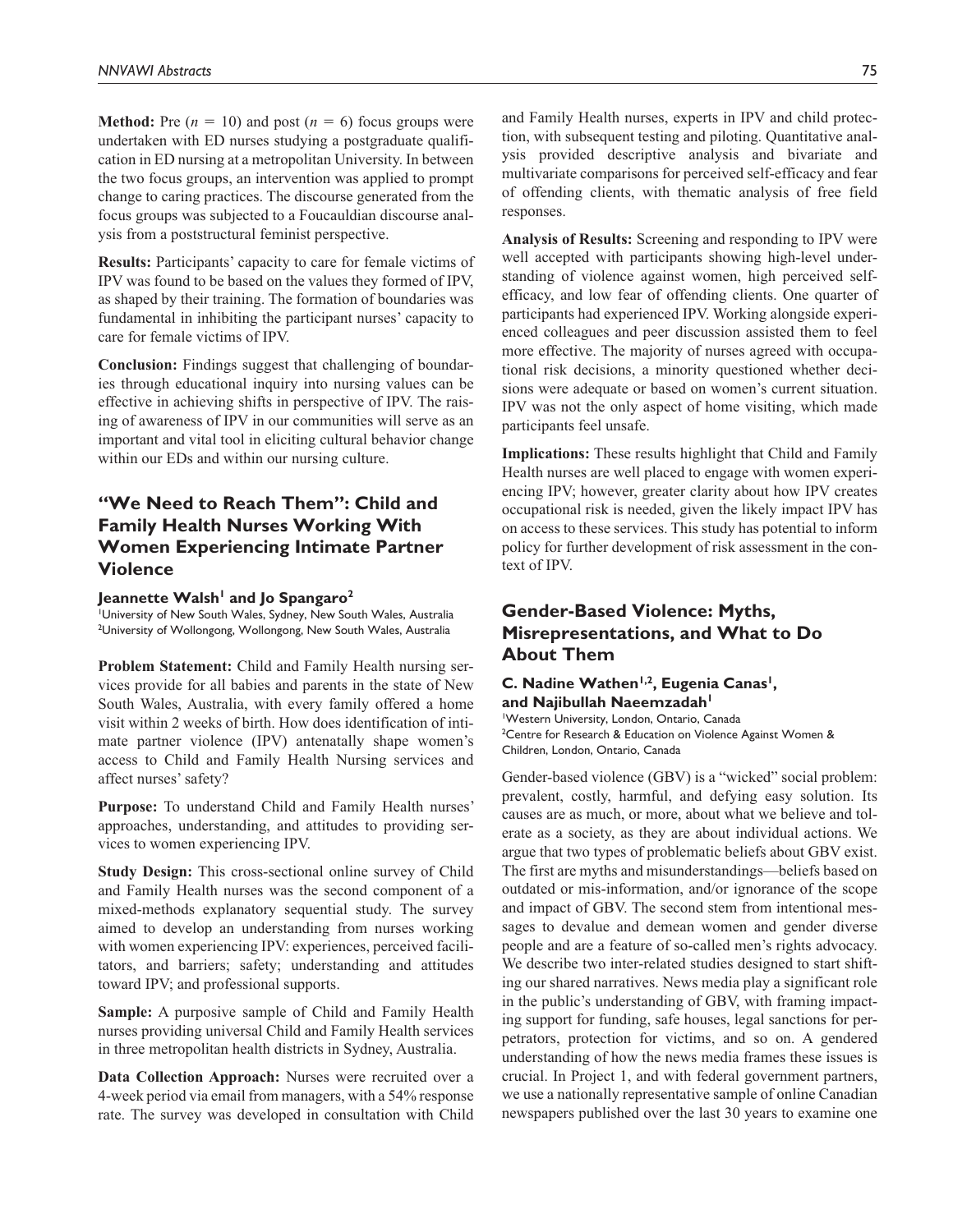form of GBV: intimate partner violence (IPV). We conduct (a) a qualitative inductive framing analysis to capture emerging framings of IPV and (b) a quantitative deductive framing analysis to compare the differences in news media's portrayal of IPV across genders. Project 2 describes how the results of Project 1, and related sources or knowledge, are being used in a deliberative dialogue process with Federal government policy partners to prioritize analysis of data collected in a new Canadian population–based survey using the Composite Abuse Scale (Revised)–Short Form. These priorities are intended to inform the staging and framing of forthcoming analyses to best address those narratives (of either or both types) found to be most problematic and in need of immediate attention. We will provide findings to date from the media analysis, and learnings from the formative part of the deliberative dialogue process. These new Canadian data provide a unique opportunity to create compelling evidencebased narratives to dispel existing myths, and, importantly, to push back against malicious and hateful messages designed to sow confusion and division.

# **What Are Australian Women's Experience of Reproductive Coercion and Abuse?**

Molly Wellington<sup>1</sup>, Laura Tarzia<sup>1</sup>, and Kelsey Hegarty<sup>1,2</sup>

1 The University of Melbourne, Melbourne, Victoria, Australia 2 The Royal Women's Hospital, Melbourne, Victoria, Australia

Reproductive coercion (RC) and abuse are terms used to describe a set of controlling behaviors that take away women's choices over their reproductive health. The behaviors that encompass RC include contraceptive sabotage (where contraceptives can be tampered with, or destroyed against a woman's wishes), pregnancy pressure or coercion (where a woman is manipulated to become pregnant through coercion or threats), and controlling the outcome of a pregnancy (where a woman is forced to continue a pregnancy or terminate a pregnancy against her wishes). RC is associated with many negative health impacts, including poor mental health and sexually transmitted infections. Little is known about women's experiences of RC and abuse and the impacts on their lives as well as their interactions with health professionals. To address this gap, this project aimed to answer the following research questions: "What are women's experiences of RC and abuse?" "What do women experiencing RC and abuse want from their clinicians?" This qualitative research project involved recruiting women who had ever experienced someone trying to make them pregnant when they didn't want to be, tried to force them to have an abortion or continue a pregnancy when they didn't want to. Recruitment was done through social media and university student portals. Interviews were conducted either face to face or over the phone and were transcribed verbatim and de-identified. Interview transcripts

were analyzed thematically to identify key themes. Transcripts were cross-coded by members of the research team to ensure rigor. The findings of this study highlighted the complexity of the issue of RC. Different to previous literature, this study captured experiences that included both behaviors of direct threats and abuse as well as more subtle coercion. Women interviewed were from diverse cultural backgrounds, with many experiencing RC in a country other than Australia and highlighted the need to understand this form of abuse with a cultural lens. Women believed that clinicians were well placed to have conversations and respond. This research has identified and explored a broader experience of RC than has been investigated before and could inform how we identify and measure it in the future.

# **WHO's Curriculum Improves Timor-Leste Nursing and Midwifery Students' Knowledge, Attitudes, and Confidence in Responding to Domestic and Sexual Violence**

#### Kayli Wild<sup>1</sup>, Leesa Hooker<sup>1</sup>, Lidia Gomes<sup>2</sup>, Angelina Fernandes<sup>3</sup>, Luisa Marcal<sup>4</sup>, Guilhermina de Araujo<sup>1</sup>, and Angela Taft<sup>1</sup> <sup>1</sup>La Trobe University, Melbourne, Victoria, Australia 2 Universidade Nasional Timor Lorosa'e, Dili, Timor-Leste 3 Instituto Superior Cristal, Dili, Timor-Leste 4 Psychosocial Recovery and Development in East Timor (PRADET), Dili, Timor-Leste

All health providers are required to provide first-line support to survivors of violence, and these skills need to be embedded in their pre-service University training. This is of critical importance in countries such as Timor-Leste, where 47% of women have experienced physical or sexual violence from their partner in the past 12 months. The World Health Organization is developing a global curriculum for health providers responding to violence against women, and Timor-Leste is one of the first low-income countries to pilot it as pre-service training. This research examines what content and teaching methods work in low-resource settings, and what creates ownership and widespread uptake of the curriculum by Universities. The curriculum was adapted for the local context by a working group from one Australian University, two Timorese Universities, and a domestic violence advocacy service. Video-based learning materials were developed in the local language, based on formative research with 46 midwives and 28 survivors of violence. The curriculum was piloted three times with a total of 55 students. Pre- and posttraining questionnaires assessed changes in students' knowledge, attitudes, and self-confidence in responding to domestic and sexual violence. The evaluation also included class observation and qualitative interviews with students and lecturers. After each pilot, the proportional changes for each question were analyzed, and the working group improved the content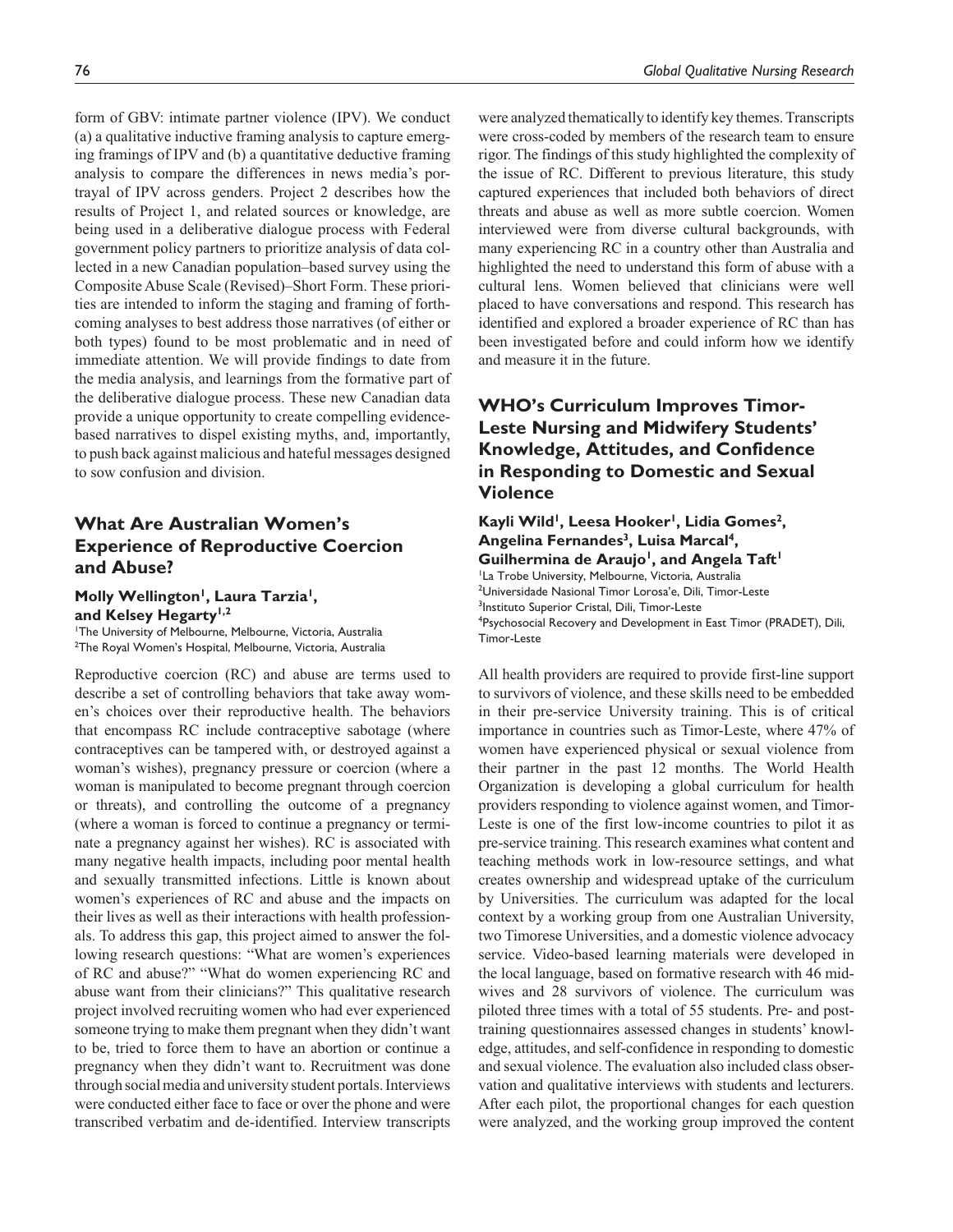in areas showing limited change. Overall mean score changes were assessed using a Mann–Whitney *U* test, with significance at  $p < 0.05$ . The results showed significant improvement in total knowledge scores, which increased progressively with each pilot. The largest change was observed in attitudes which tolerate violence. The qualitative findings highlight the need for videos, guest speakers, and role-plays to enhance student learning. This research demonstrates that significant change in students' knowledge, attitudes, and confidence in responding to violence is possible, but requires careful attention to refining content based on evaluation results over successive pilots, and ongoing mentoring of lecturers. The widespread uptake of the curriculum by Universities in Timor-Leste illustrates the importance of ownership established through collaborative partnerships and building in time and resources to tailor global training packages to the local context.

## **Modeling the Pathways Between Interpersonal Trauma and Opioid Use**

Jessica R. Williams<sup>1</sup>, Veronica Cole<sup>2</sup>,

Susan Girdler<sup>1</sup>, and Martha Cromeens<sup>1</sup>

1 University of North Carolina at Chapel Hill, Chapel Hill, North Carolina, USA

2 Wake Forest University, Winston-Salem, North Carolina, USA

**Problem Statement:** Individuals who have experienced interpersonal trauma (e.g., intimate partner violence, sexual assault, adverse childhood experiences) are at increased risk of developing chronic pain conditions, being prescribed opioids, and developing an opioid use disorder. Although these relationships are well established, the mechanisms that lead to this increased risk are complex and poorly understood.

**Purpose:** This study aimed to better understand these mechanisms by testing theoretical links between interpersonal trauma, stress, cognitive functioning, depressive symptoms, pain symptoms, and opioid use patterns.

**Study Design:** A cross-sectional, observational design was used to meet the aims of this study.

**Sample:** The sample consisted of 235 individuals recruited from the central North Carolina region using communitybased and online recruitment strategies (e.g., study flyers, listservs, message boards). Eligibility criteria were (a)  $\geq$ 18 years old, (b) able to complete a survey in English, and (c) self-reported history of at least one type of interpersonal trauma (i.e., intimate partner violence, sexual assault, and/or adverse childhood experiences).

**Data Collection Approach:** Participants completed a confidential online survey. Validated measures were used to assess constructs of interest including demographics (sex, age, race/ ethnicity, socioeconomic status), interpersonal trauma (intimate partner violence, sexual assault, adverse childhood experiences), perceived stress, cognitive functioning, depressive symptoms, pain symptoms (interference, intensity), and opioid use/misuse.

**Analyses:** A series of regression analyses were conducted to examine relationships between variables and inform variable selection for a structural equation model. Structural equation modeling was used to examine the role of the proposed intervening variables in the association between interpersonal trauma pain symptoms and opioid use/misuse.

**Results:** Preliminary results indicate that perceived stress and depressive symptoms are important mechanisms of the relationship between interpersonal trauma, pain, and opioid use/ misuse. These relationships are moderated by sex and age.

**Implications:** This study provides a deeper understanding of the pathways between interpersonal trauma and opioid use, which will help advance prevention and treatment strategies aimed at reducing the deleterious effects of opioid use disorder in at-risk populations.

# **Building Sustainable Partnerships Between Community Health Centers and Domestic Violence Programs: Recommendations From a Community Engagement Forum**

### Jessica R. Williams<sup>1</sup>, Cassandra Rowe<sup>2</sup>, and Susannah Matthai<sup>1</sup>

1 University of North Carolina at Chapel Hill, Chapel Hill, North Carolina, USA

<sup>2</sup>North Carolina Coalition Against Domestic Violence, Durham, North Carolina, USA

**Problem Statement:** Individuals who experience domestic violence (DV) are more likely to experience adverse health outcomes, including acute injury and long-term physical and emotional health consequences. Coordinating services between community health centers and DV agencies is a critical strategy for ensuring the health care needs of survivors are met. Barriers often exist, however, in establishing and sustaining these partnerships.

**Purpose:** A community forum was conducted to bring together key stakeholders to discuss priority health needs of survivors and identify ways community health centers and DV agencies can work together to address these needs. The forum results will inform a state-wide initiative to improve and integrate health care responses to DV.

**Study Design:** Participatory action and community engagement approaches were used to meet the aims of this qualitative project.

**Sample:** Twenty-six stakeholders from the North Carolina triangle region participated in the event, including health providers, DV advocates and providers, administrators, care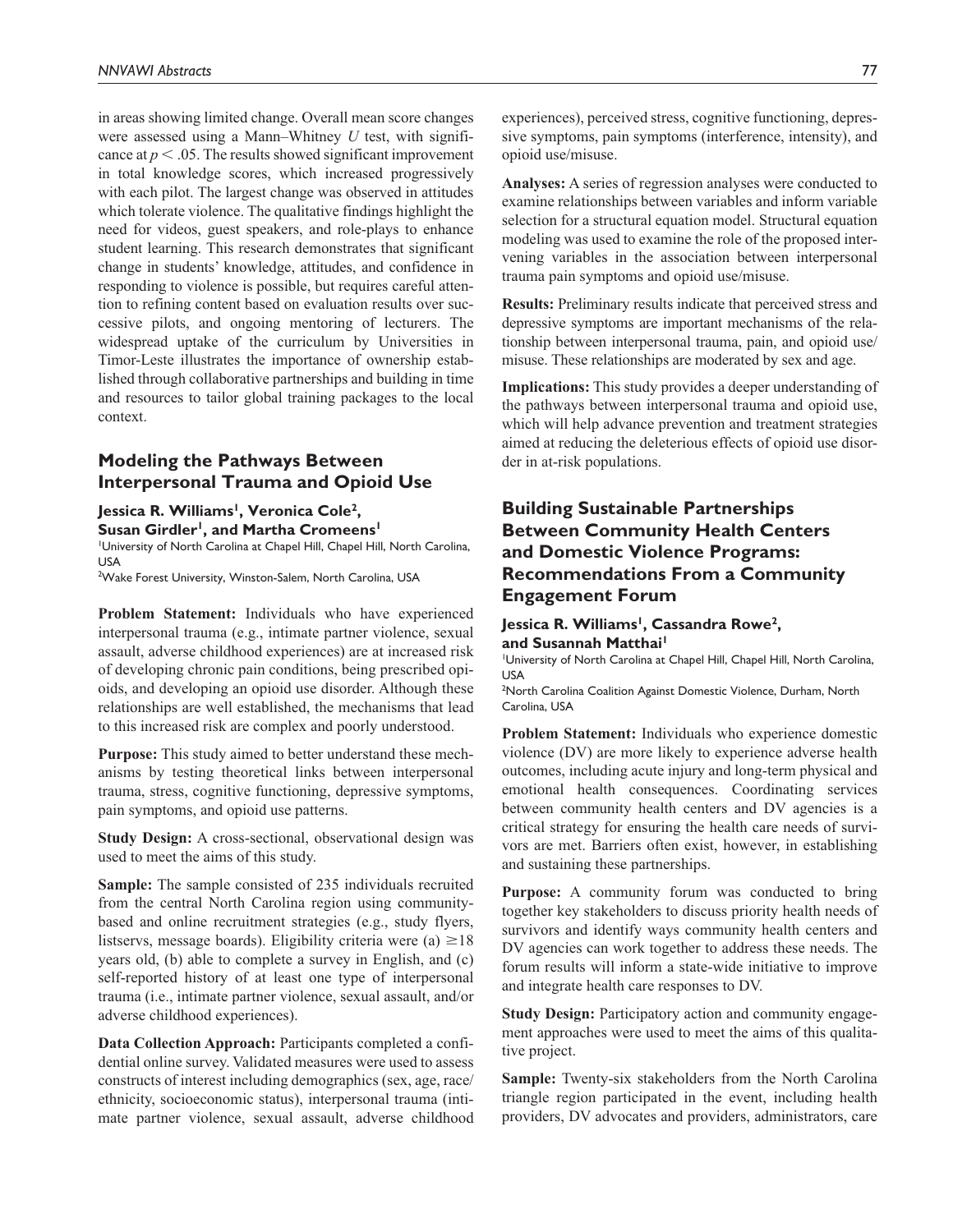managers, social workers, researchers, students, and community members.

**Data Collection Approach:** Stakeholders participated in a group priority sort activity to determine priority health care needs and populations in need of services. Participants also conducted a SWOT (strengths, weaknesses, opportunities, and threats) analysis, brainstorming strategies to capitalize on new partnerships and opportunities to improve services.

**Results:** Participants identified two priority health need categories: (a) health care service needs, focused on increasing access to certain health services (e.g., trauma-informed health care services, bilingual services) and (b) community needs, focused on improving social determinants of health (e.g., housing, transportation). Vulnerability and resource availability were the most important considerations when determining priority populations. SWOT analysis findings showed consensus regarding the need for improved DV training for health care providers and led to resounding support for state-wide roll out of trauma-informed care training. Participants explained this should also encompass increased awareness of culturally competent care, cross-organizational training, and an established referral and follow-up process.

**Implications:** The forum cultivated coordination and communication between those working to improve the health of DV survivors and by identifying service gaps and developing recommendations for next steps. This methodology used can inform other local efforts aimed at establishing partnerships and priorities between health and DV agencies.

# **Promoting Safety and Health for Women and Youth Exposed to Violence: Advancing Health Practice, Education, Policy, and Research**

### **Lindsay Williams1**

1 UCLA School of Nursing, Los Angeles, California, USA

Women Veterans are the largest Veteran population, yet have significant mental health disparities, greater than both civilian women and Veteran men. This is notably related to pervasive trauma before, during, and after military service, prompting the need for consistent mental health care in the outpatient setting. This study used constructivist Grounded Theory methods to explore women Veterans' decision making to enter mental health outpatient services, and identify aspects of mental health outpatient services that are important to women Veterans. Twelve women Veterans revealed meaningful stories on their experiences of trauma and their use of mental health services. A significant precipitating factor to entry to mental health services is the "tipping point," after which women Veterans use their peer networks to select a provider. "Trust and Time" can be used to characterize these relationships, because the clinicians' expertise, consistency, and efforts to establish a partnership will result in

positive relationships. Exploration into women Veterans' perceptions of mental health outpatient care is critical for the creation of gender-specific mental health services. Women's mental health must be understood within the context of their psychosocial, cultural, and biological circumstances to design interventions that address their unique needs.

# **"I Can See the Change in Him . . . ": A Qualitative Study of Women's Experience of Alcohol-Related Intimate Partner Violence**

### **Ingrid M. Wilson1,2,3, Kathryn Graham4,5,6,7,8,**  and Angela Taft<sup>1</sup>

<sup>1</sup>La Trobe University, Melbourne, Victoria, Australia <sup>2</sup>Singapore Institute of Technology, Singapore <sup>3</sup>University of Liverpool in Singapore, Singapore 4 Centre for Addiction and Mental Health, Toronto, Ontario, Canada 5 Dalla Lana School of Public Health, Toronto, Ontario, Canada 6 Deakin University, Melbourne, Victoria, Australia <sup>7</sup>Curtin University, Perth, Western Australia, Australia 8 Western University, London, Ontario, Canada

**Problem:** Alcohol misuse is recognized globally as a risk factor in male perpetration of violence against their intimate partner. Heavy and binge drinking patterns are associated with heightened fear and more severe violence. While these associations have been demonstrated quantitatively, few qualitative studies exist which offer insight into the complexity of the lived experience of survivors of alcohol-related intimate partner violence (IPV) to inform the design and development of appropriate interventions.

**Purpose:** The central question of this study is, How do female survivors of alcohol-related IPV account for the role of alcohol in their experience of abuse and violence?

**Method:** This qualitative study drew on in-depth interviews with 18 women from Victoria, Australia, aged 20 to 50 years. Participants were recruited through the community who reported feeling afraid when their current/former male partner drank alcohol. Interviews explored drinking behaviors and contexts, male partner's drinking patterns and abusive behaviors, and women's responses and safety strategies. Interviews were analyzed using a constructivist grounded theory approach.

**Results:** The construct of the "changed man" was central to the women's understanding of their partner's alcohol-related aggression. The "changed man" took several different forms, and alcohol was viewed as a culpable factor in their partner's abuse, contributing to a stark dichotomy where they feared the "changed" (alcohol-affected) man, and loved the "good" (sober) man. However, the women also presented a more complex and nuanced picture of alcohol and violence, disinhibition, and control. Importantly, alcohol was not viewed by participants as an excuse, as women still held their partner accountable for his drinking and violence. The findings